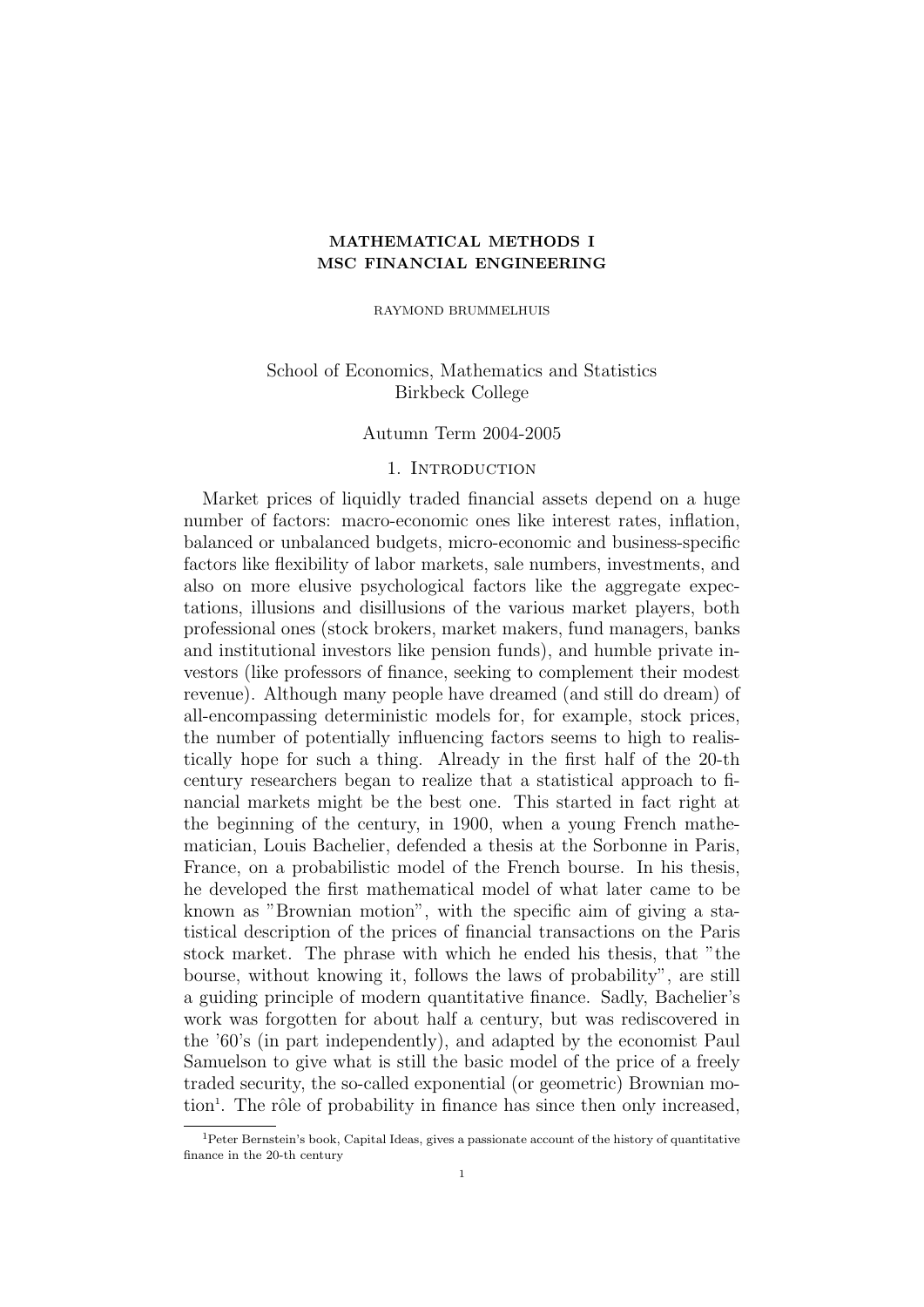#### 2 RAYMOND BRUMMELHUIS

and quite sophisticated tools of modern mathematical probability, like stochastic differential calculus, martingales and stopping times, in combination with an array of equally sophisticated analytic and numerical methods, are routinely used in the daily business of pricing and hedging and risk assessment of ever more sophisticated financial products. The aim of the Mathematical methods Module of The MSC Financial Engineering is to teach you the necessary mathematical background to the modern theory of asset pricing. As such, it splits quite naturally into two parts: part I, to be taught during the Autumn semester, will concentrate on the necessary probability theory, while part II, to be given in the Spring Semester (Birkbeck College does not acknowledge the existence of Winter), will treat the numerical mathematics which is necessary to get reliable numbers out of the various mathematical models to which you will be exposed.

As already stated, Modern Quantitative Finance is founded upon the concept of stochastic processes as the basic description of the price of liquidly traded assets, in particular those which serve as underlying for derivative instruments like options, futures, swaps and the like. To price these derivatives it makes extensive use of what is called stochastic calculus (also known s Ito calculus, in honor of its inventor). Stochastic calculus can be thought of as the extension of ordinary differential calculus to the case where the variables (both dependent and independent) can be random, that is, have a value which depends on chance. Recall that in ordinary calculus, as invented by Newton and Leibniz in the 17-th century, one is interested in the behavior of functions of, in the simplest case, one independent variable,

$$
y = f(x), \quad x \in \mathbb{R}.
$$

In particular, it became important to know how the dependent variable y changes if x changes by some small amount  $\Delta x$ . The answer is given by the derivative,  $f'(x)$ , and by the relation:

$$
\Delta y = \Delta f(x) = f(x + \Delta x) - f(x)
$$
  
\n
$$
\simeq f'(x)\Delta x,
$$

where  $\simeq$  means that we are neglecting higher powers of  $\Delta x$ . If we would not make such an approximation, we would have to include further terms of the Taylor series (provided  $f$  is sufficiently many times differentiable):

$$
f(x + \Delta x) - f(x) =
$$
  

$$
f'(x)\Delta x + \frac{f''(x)}{2!}(\Delta x)^2 + \dots + \frac{f^{(k)}(x)}{k!}(\Delta x)^k + \dots
$$

It is convenient at this point to follow our 17-th and 18-th century mathematical ancestors, and introduce what are called infinitesimals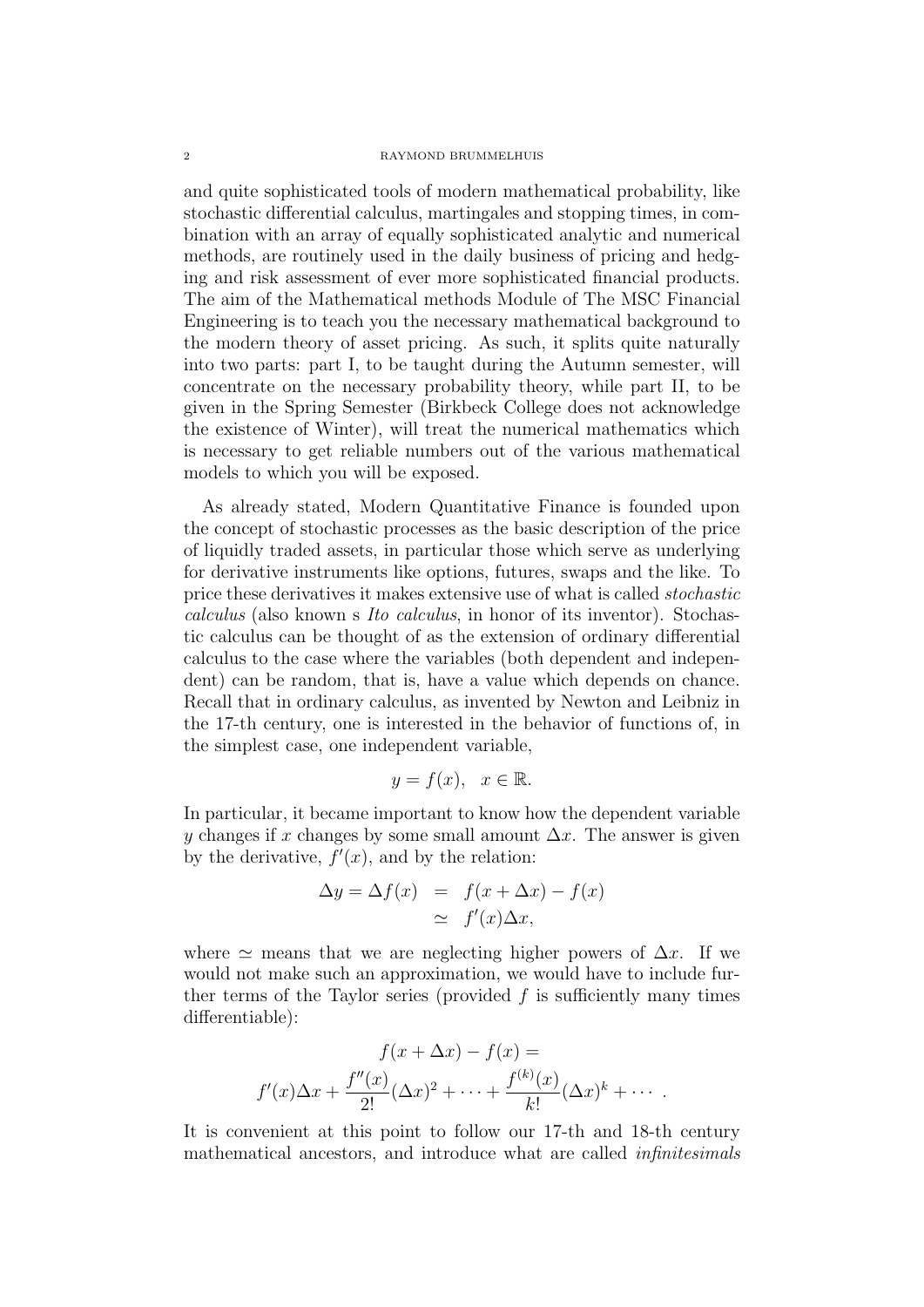We then simply write

 $dx$  (also called *differentials*). These are non-zero quantities whose higher powers are equal to 0:

$$
(dx)^{2} = (dx)^{3} = \dots = 0.
$$
  
e  $f'(x) = (f(x+dx) - f(x))/dx$ , or :

$$
df(x) = f'(x)dx.
$$

The mathematical problem with infinitesimals is that they cannot be real numbers, since no non-zero real number has its square equal to 0. For applied mathematics this is less of a problem, since simply thinks of  $dx$  as a number which is so small that its square and higher powers can safely be neglected. Physicists and engineers, unlike pure mathematicians, never stopped to use infinitesimals anyhow. Moreover, although mathematically not quite rigorous, if used with care, they generally lead to correct results, and most trained mathematicians can take any argument involving these infinitesimals and routinely convert it in a mathematically flawless proof leading to the same final result. What is more, infinitesimals can often be used to great effect to bring out the basic intuition which underlies results which might otherwise seem miraculous or obscure.

A case in point will be stochastic calculus, which aims to extend the notion of derivative to the case where  $x$  and  $y$  above are replaced by random variables (which we will systematically denote by capital letters, like X and Y). In this case the small changes  $dX$  will be stochastic also, and we have to try and establish a relation between an infinitesimal stochastic change of the independent (stochastic) variable , dX, and the corresponding change in  $Y = f(X)$ ,  $f(X + dX) - f(X)$ . In fact, in most applications, such an  $X$  will be a specific instance  $X = X_{t_0}$  of an infinite family of stochastic variables  $(X_t)_{t>0}$ , where t is a positive real (non-stochastic!) parameter interpreted as time; for example,  $X_t$  might represent the market price of a stock at the future time  $t \geq 0$ . The first thing to do then is to establish a relation between  $dX_t$  and dt.

It turns out that, for a large class of stochastic processes called diffusion processes, or Ito processes<sup>2</sup>, the right interpretation of  $dX_t$  is that of being a Gaussian random variable, with variance proportional to  $dt$ , and therefore basically of size  $\simeq \sqrt{dt}$ . This means that  $(dX_t)^2$  will be of size  $\simeq dt$ , and can not be neglected anymore in the Taylor expansion of  $f(X_t + dX_t)$ . However,  $(dX_t)^3 \simeq (dt)^{3/2}$  and this and higher powers will still count as 0. We therefore expect a formula like :

$$
df(X_t) = f'(X_t)dX_t + \frac{1}{2}f''(X_t)(dX_t)^2,
$$

which is basically the statement of the famous *Ito lemma*. Moreover,  $(dX_t)^2$  turns out not to be stochastic anymore, but basically a multiple

 $2$ in honor of K. Itô, the inventor of stochastic calculus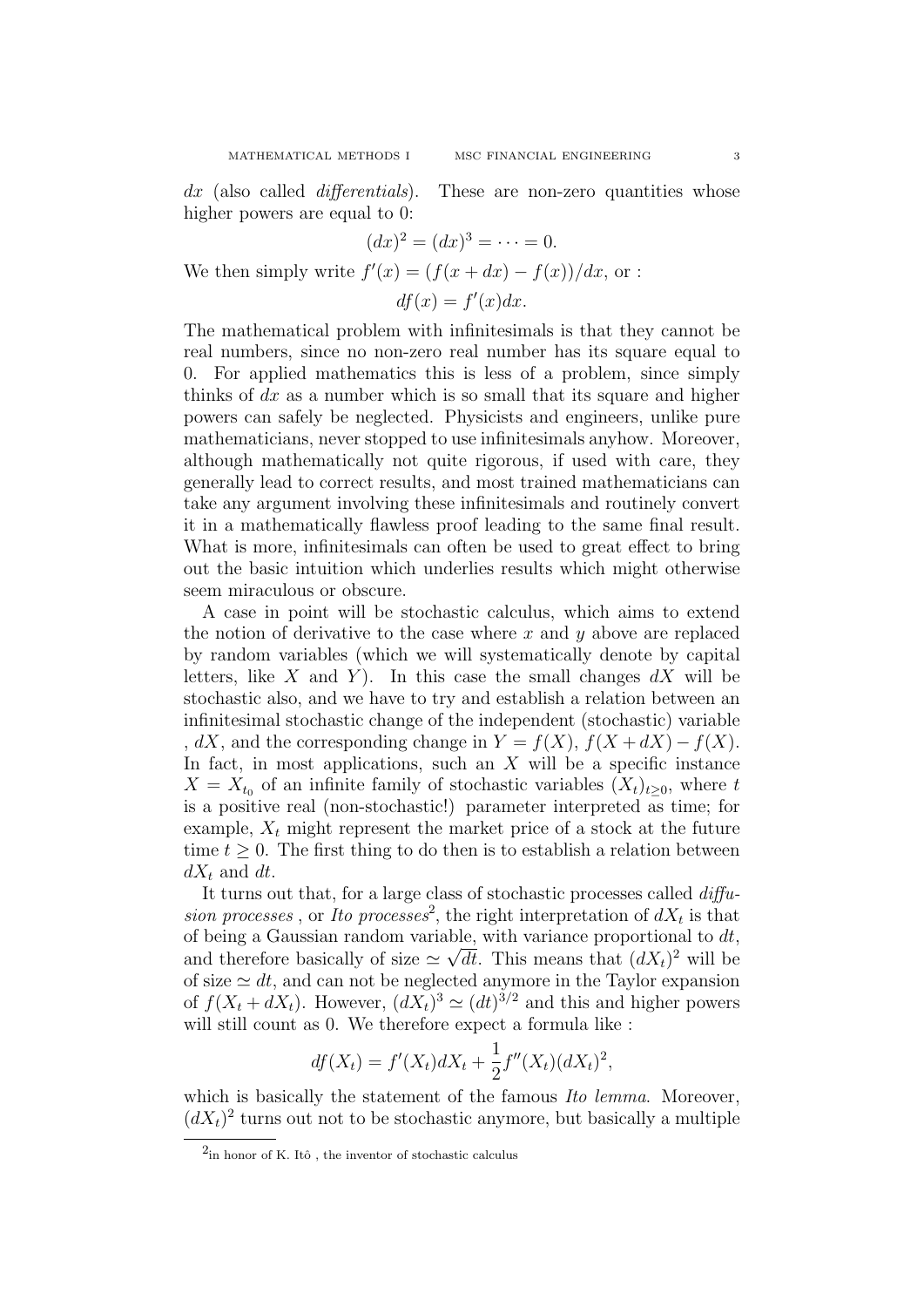of dt. The simplest stochastic process for which this program can be carried out is the afore-mentioned Brownian motion  $(W_t)_{t>0}$ , which will in fact serve as the basic building block for more complicated processes. Brownian motion turns out to be continuous, in the sense that if two consecutive times  $s < t$  are very close to each other, the (chance-) values  $W_s$  and  $W_t$  will be very close also, with probability 1. Modern Finance also uses other kinds of processes, which can suddenly jump from one value to another between one instant of time and the next. There is a similar basic building block in this case, which is called the Poisson process, in which the jumps are of a fixed size and occur at a fixed mean rate. In the much more complicated  $Lévy$  processes, which have recently become quite popular in financial modelling, the random variable can jump at different rates, and the jump sizes will be stochastic also, instead of being fixed. For all of these processes, people have established analogues of the Ito lemma mentioned above. Although we will briefly look at these more complicated processes at the end (time allowing), our emphasis will be on Brownian motion and diffusion processes.

To properly set up all of this in a mathematically rigorous way one is usually obliged to undergo (one is tempted to say, "suffer") an extensive preparation in abstract probability theory from what is called the measure theoretic point of view. It turns out, however, that the basic rules of Ito calculus can be explained, and motivated, using a more intuitive, 19-th century, approach to probability, if one is willing to accept infinitesimals. In the first part of these lectures we will follow such an approach, with the aim of familiarizing you as quickly as possible with stochastic calculus, including processes with jumps. This will probably take the first 4 to 5 weeks. Afterwards we will take a closer look at the measure-theoretic foundations of modern probability, and at least sketch how the material explained in the first half fits into the new, more abstract framework, and can be used to make things rigorous. I would like to stress, however, that mathematical rigor is not the only aim there. An equally important point is that the measure theoretic approach to probability will allow us to formalize the concepts like that of "information contained in a rv or in a stochastic process up till time  $t$ ", "martingale" and of "stopping times". A martingale is a stochastic process which can be thought of as a fair (gambling) game, in the sense that at each point in time and given all information on how the game as developed up till that point in time, one's expected gain when continuing to play still equals one's expected loss (think of repeatedly tossing a perfect coin). In a world without interest rates, idealized stock prices should be martingales: this is one way of formulating the so-called Efficient Market Hypothesis. Stopping times are (future) random times at which you (or somebody else) will have taken some action depending on the information that will have been made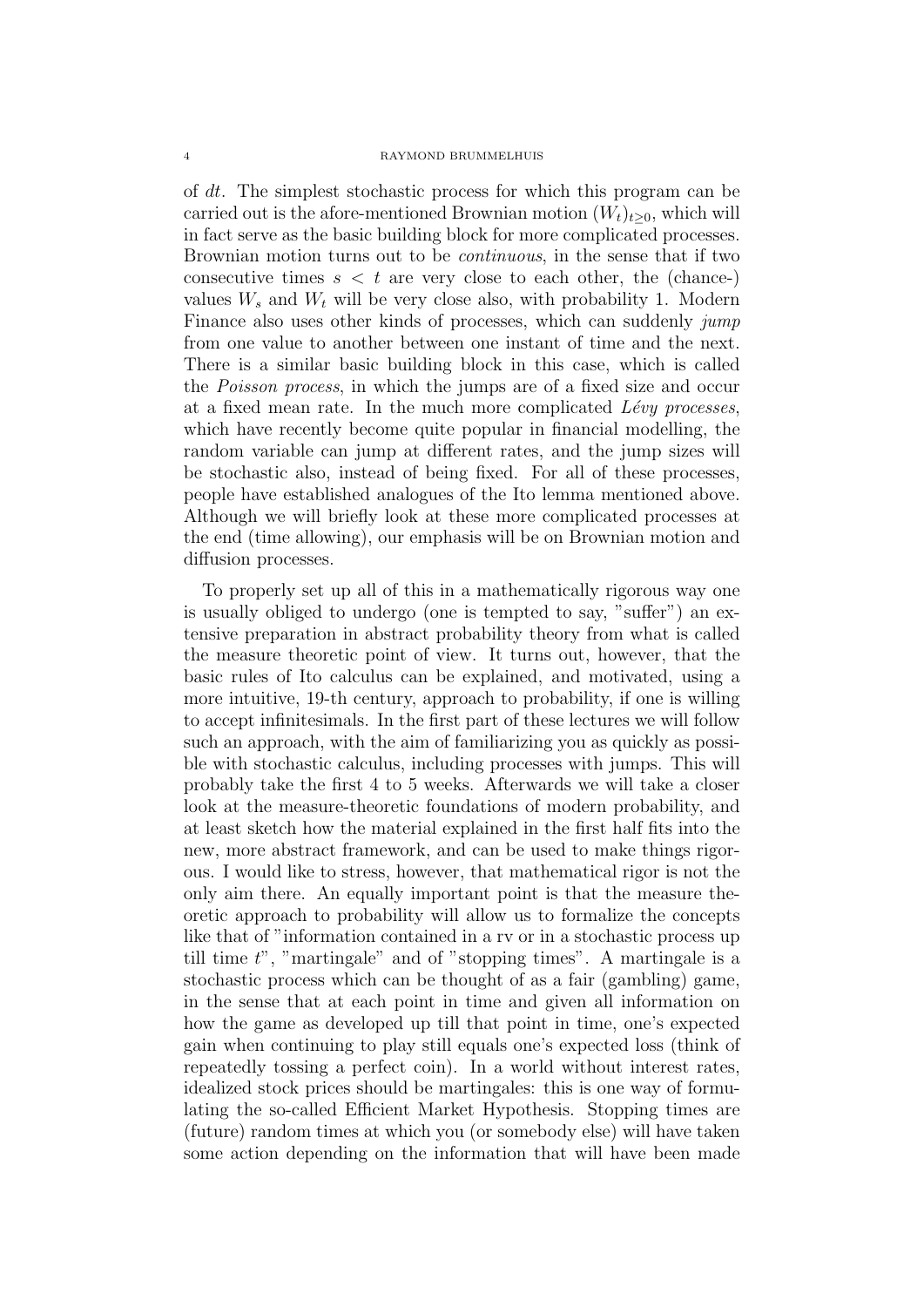available at that future time. These are basic for, for example, understanding American style contracts, or any kind of situation in which investors are free to chose their time of action. Finally, the abstract approach will allow us to "change probabilities", and clarify the concept of risk neutral investors as (hypothetical) investors which accord different probabilities to the same events as non-risk neutral ones, to the effect that they do not require to be awarded for risk taking. All the material to be presented in the second half of these lectures will be fundamental for the Spring term of the Pricing module, where we will explain pricing using the martingale method.

The end of an example, exercise, definition, theorem, lemma or proposition will be indicated by a double Dollar sign, \$\$. Starred remarks, examples, etc. mostly serve to put the material in a wider mathematical context, and can be skipped without loss of continuity.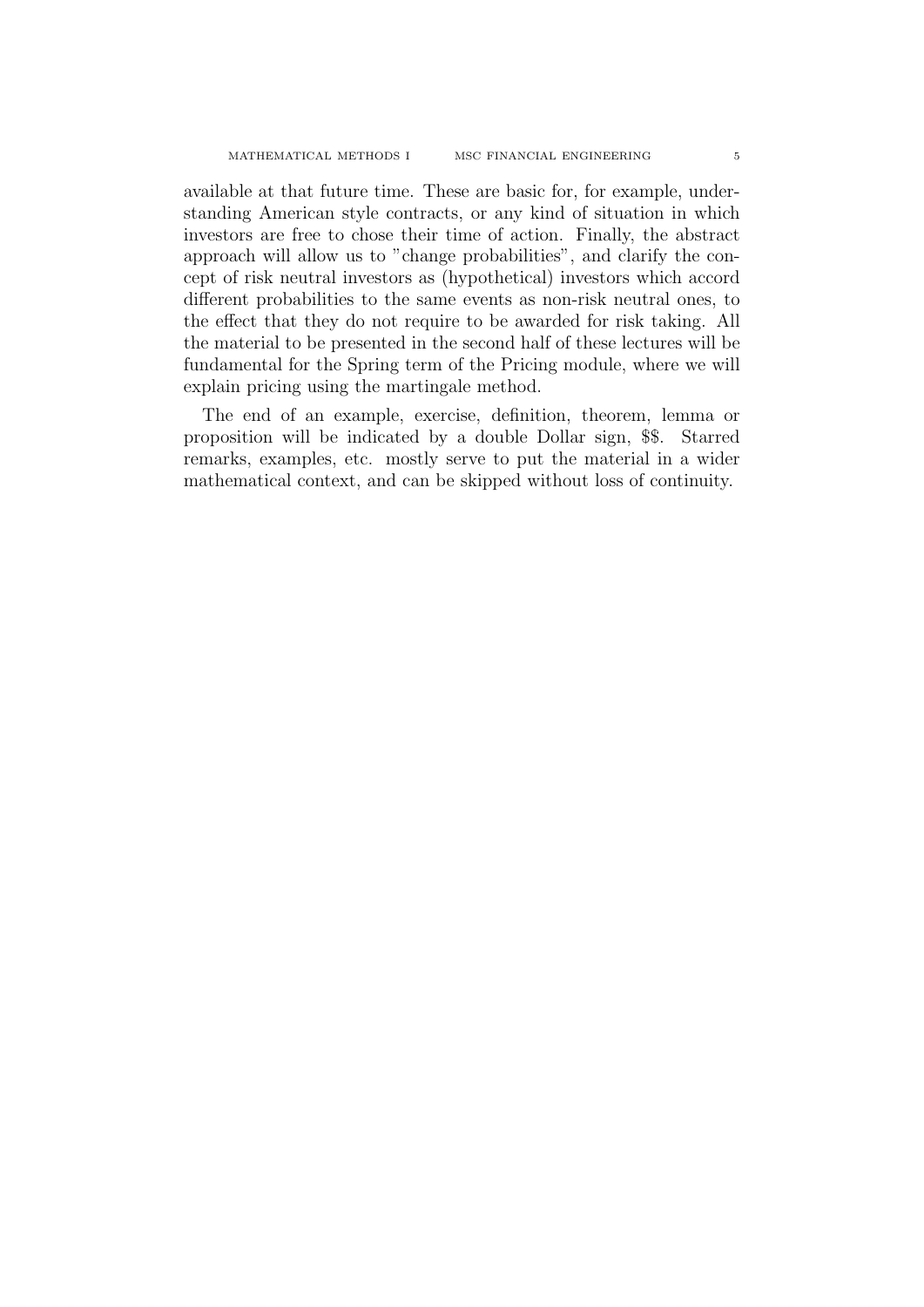#### 6 RAYMOND BRUMMELHUIS

2. Review of Probability Theory (19-th Century Style)

2.1. Real random variables. In the first half of these lecturers we will use an informal approach to probability theory, using "probability" and "random variables" as the, for the moment unexplained, primitive notions of the theory (much like "points" and "lines" in Geometry), for which we will trust upon commonly shared intuition. In particular, a real-valued random variable will be a quantity, whose exact value we are not sure about, but of which we do know the various probabilities that it will lie in any given interval of real numbers. That is, a real random variable X will (at this stage of the theory) be characterized by various probabilities, like

(1)  $\mathbb{P}(a \le X \le b) :=$  (Probability that X will lie between a and b),

which, by definition, will be a number between 0 and 1:

$$
\mathbb{P}(a \le X \le b) \in [0,1].
$$

Here  $\mathbb P$  stands for 'probability', and a and b can be any pair of real numbers. We also allow a or b to be  $\mp \infty$ , respectively. By convention,  $X < \infty$  and  $X \leq \infty$  are trivially fulfilled statements, whose probability is 1, and  $X < -\infty$  is an empty statement, whose probability is 0. We obviously want  $\mathbb{P}(a \leq X \leq b)$  to be a number between 0 and 1.

Random variables will systematically be denoted by capital letters  $X, Y, Z$ , etc., while ordinary real numbers will be denoted by lower case letters  $x, y, z$  (this convention will later on be extended to vector valued random variables and ordinary vectors). We will usually abbreviate 'random variable' by 'rv'.

Easiest to understand are probably what are called discrete random variables, those which effectively will only assume values in some discrete (possibly infinite) set of real numbers  $\{x_1, x_2, \dots, \}$ . Such a discrete rv  $X$  is completely determined by the various probabilities that X actually equals one of these  $x_j$ :

(2)  $p_j = \mathbb{P}(X = x_j).$ 

This clearly implies that

$$
\mathbb{P}(a \le X \le b) = \sum_{j:\ a \le x_j \le b} p_j.
$$

In particular, this probability is 0 if none of the  $x_j$ 's lie between a and b.

The following is an example of a discrete rv which is basic in mathematical finance:

Example 2.1. In the binomial option pricing model one supposes that  $S_N$ , the price of the underlying security N days into the future, can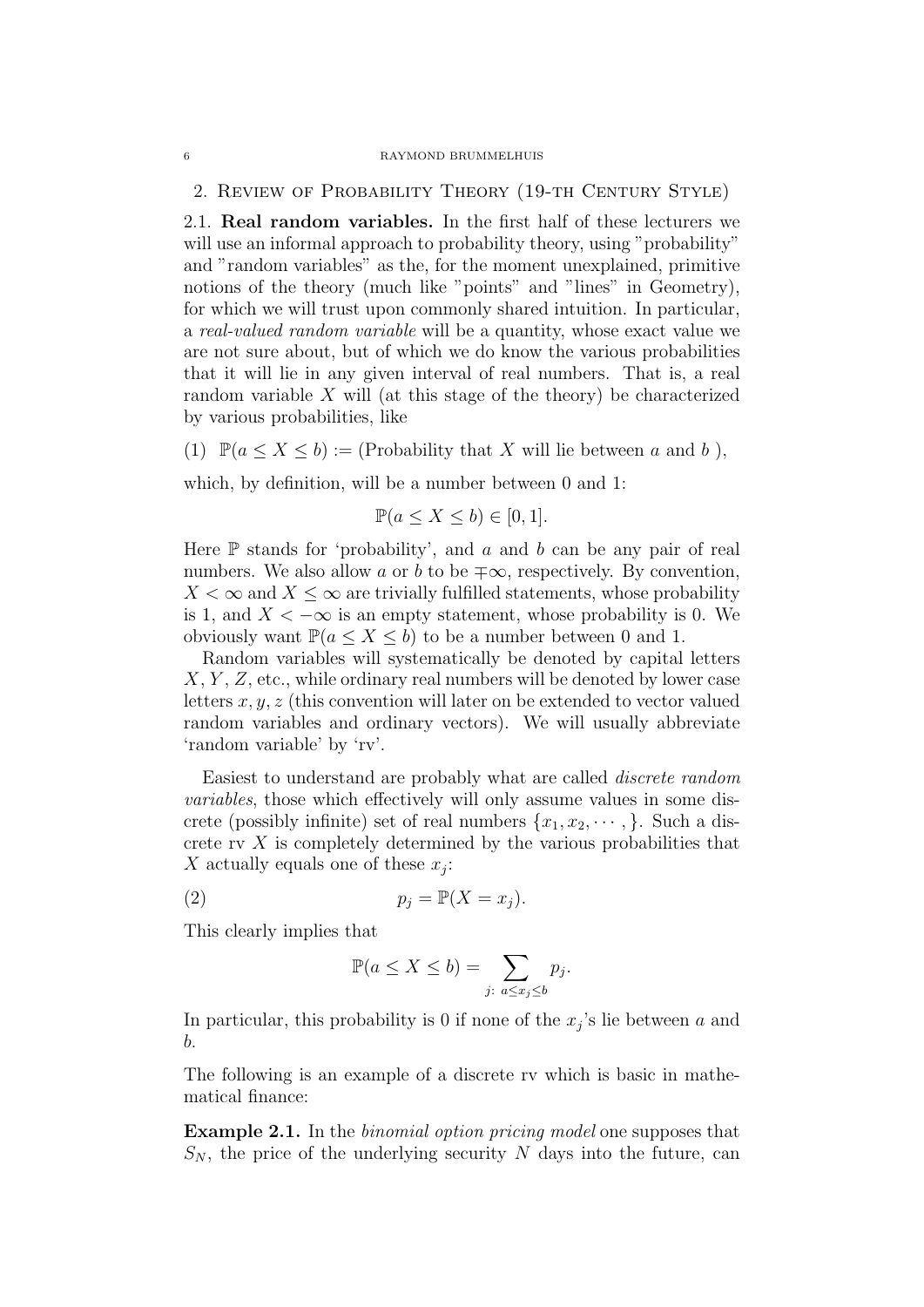take on the values

$$
d^N S_0, d^{N-1} u S_0, \cdots d^{N-j} u^j S_0, \cdots, u^N S_0 \quad (0 \le j \le N),
$$

 $S_0$  being today's price and u and d two fixed positive real numbers (we are assuming that in any one day, the stock's price can only go up or down by a fixed fraction, u respectively d). The probability that  $S_N$  is any of these values then is defined as:

$$
\mathbb{P}\left(S_N = d^{N-j}u^jS_0\right) = \left(\begin{array}{c} N \\ j \end{array}\right)p^{N-j}(1-p)^j.
$$

Here  $p$  is the probability of a daily 'up move' (price moving from  $S$  to  $uS$  in going from one day to the next), and  $1-p$  that of a 'down move'  $(S \rightarrow dS)$ .

Exercise 2.2. To have a well-defined discrete random variable, one needs that

$$
\sum_j p_j = 1.
$$

(Why?) Check that this is indeed the case for the binomial model defined just now.

(Hint: Use a well-known formula from Algebra which is also called  $\gamma$  'binomial'.)  $\$ 

Another important example of a discrete rv is a Poisson rv:

Example 2.3. A *Poisson rv N* is a discrete rv, taking its values in  $\mathbb{N} = \{0, 1, 2, \dots\}$ , for which

$$
\mathbb{P}(N=k) = p_k = \frac{\lambda^k}{k!} e^{-\lambda}.
$$

Here  $\lambda > 0$  is a parameter. Here  $\sum_{k=1}^{\infty} p_k = 1$  since  $e^{\lambda} = \sum_{k=1}^{\infty}$  $k=0$  $\lambda^k$  $k!$ . \$\$

One can go a long way using only discrete rv, but at some point it becomes extremely convenient<sup>3</sup> to dispose of what are called *continuous* random variables. These do not take on any particular real value with a non-zero probability, but their probable values are, so to speak, spread out over entire intervals, and often even over the whole of R. For such a rv X we will have that  $\mathbb{P}(X = a) = 0$  for any  $a \in \mathbb{R}$ , but typically  $\mathbb{P}(a - \varepsilon \leq X \leq a + \varepsilon) \neq 0$ , for any  $\varepsilon > 0$ . An very important example of such a rv is what is called a standard normal random variable:

Example 2.4. X is called a *standard normal* random variable (one also often uses the term 'Gaussian rv') if, for any  $a < b$ ,

$$
\mathbb{P}(a < X \le b) = \int_a^b e^{-x^2/2} \frac{dx}{\sqrt{2\pi}}.
$$

<sup>3</sup>and even essential: see the Central limit Theorem below!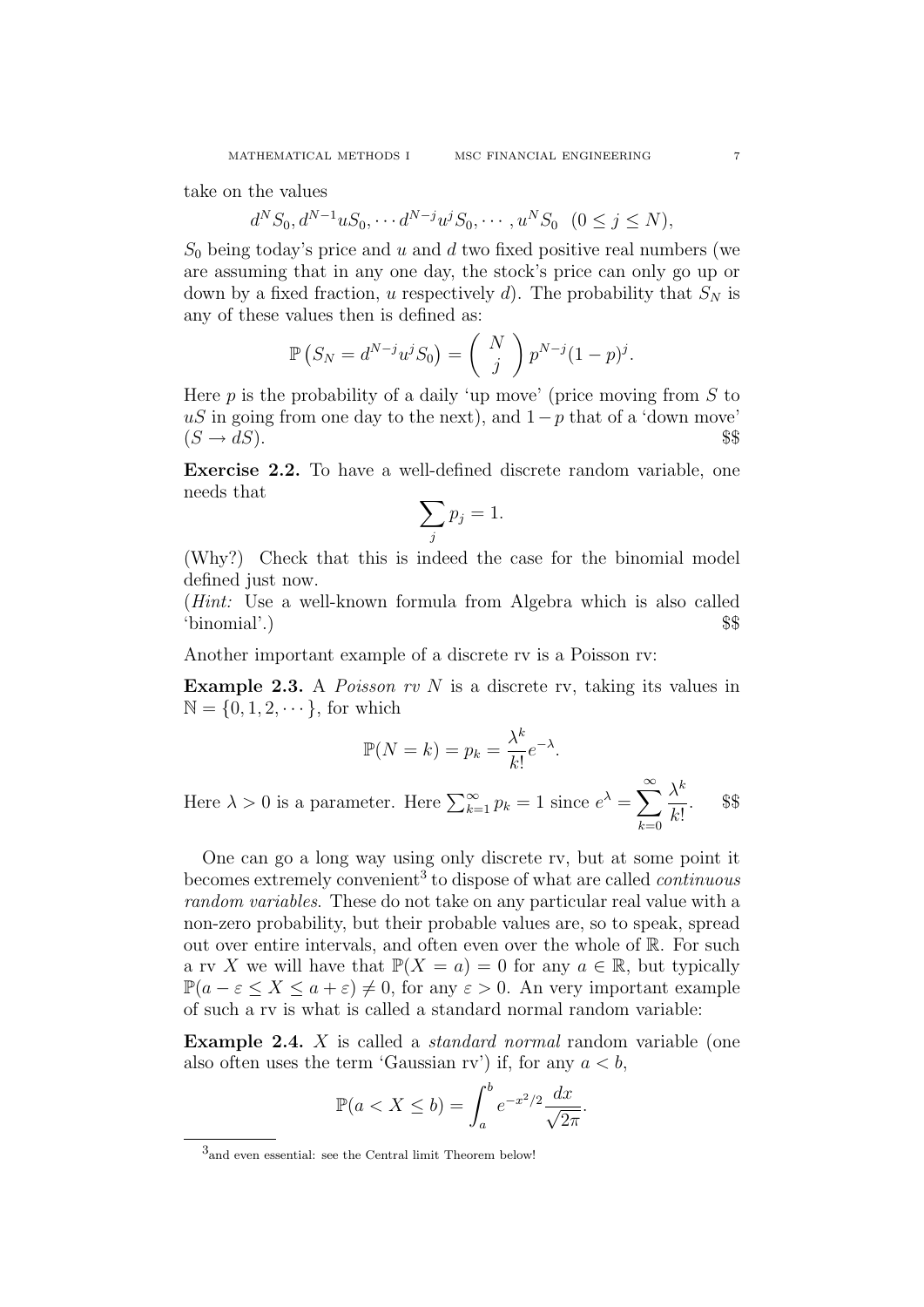$$
\int_{-\infty}^{\infty} e^{-x^2/2} dx = \sqrt{2\pi};
$$

see any reasonable calculus textbook.

Standard normal rvs are a sort of 'universal' random variables in probabilistic modelling, for reasons which will become clair when we will discuss the Central Limit Theorem below.

An economical way of specifying all probabilities associated to a rv is by defining what is called the cumulative distribution function:

**Definition 2.5.** The *cumulative distribution function or cdf* (often also called the probability distribution function, or simple the distribution function) of a rv X is the function  $F_X : \mathbb{R} \to [0, 1]$  defined by:

(3) 
$$
F_X(x) = \mathbb{P}(X \le x).
$$

\$\$

**Example 2.6.** The cdf of a discrete rv defined by (2) is:

$$
F_X(x) = \sum_{j: p_j \leq x} p_j.
$$

Observe that  $F_X$  jumps by an amount of  $p_i$  at the points  $a_i$  (draw a graph!).  $$$ 

From  $F_X$  we can find the other probabilities, like for example

$$
\mathbb{P}(a < X \le b) = F_X(b) - F_X(a).
$$

We list the properties which characterize a cdf  $F_X$ :

- $F_X(x) \to 0$  as  $x \to -\infty$  and  $F_X(x) \to 1$  as  $x \to \infty$  (since the probability that  $X$  will take *some* real value is 1).
- $F_X$  is increasing: if  $x_1 \leq x_2$  then  $F_X(x_1) \leq F_X(x_2)$  (since  $X \leq$  $x_1$  will imply  $X \leq x_2$ ).
- $F_X$  is what is called *right continuous*:  $\lim_{\varepsilon > 0, \varepsilon \to 0} F_X(x + \varepsilon) = F_X(x)$ , for all  $x \in \mathbb{R}$ .

<sup>∗</sup>Remark 2.7. The mathematical reason for this third property is perhaps not yet very clear at this point; the right continuity is in fact connected with the fact that we have a  $\leq$ -sign in (3); if we would have defined  $F_X$  with a  $\lt$ -sign, we would have had left-continuity. For the moment one can just consider this third condition as a rule for what to do in points where  $F_X$  jumps. We note in this connection that it is a general mathematical result that an increasing function like  $F_X$  can only have jump discontinuities. \$\$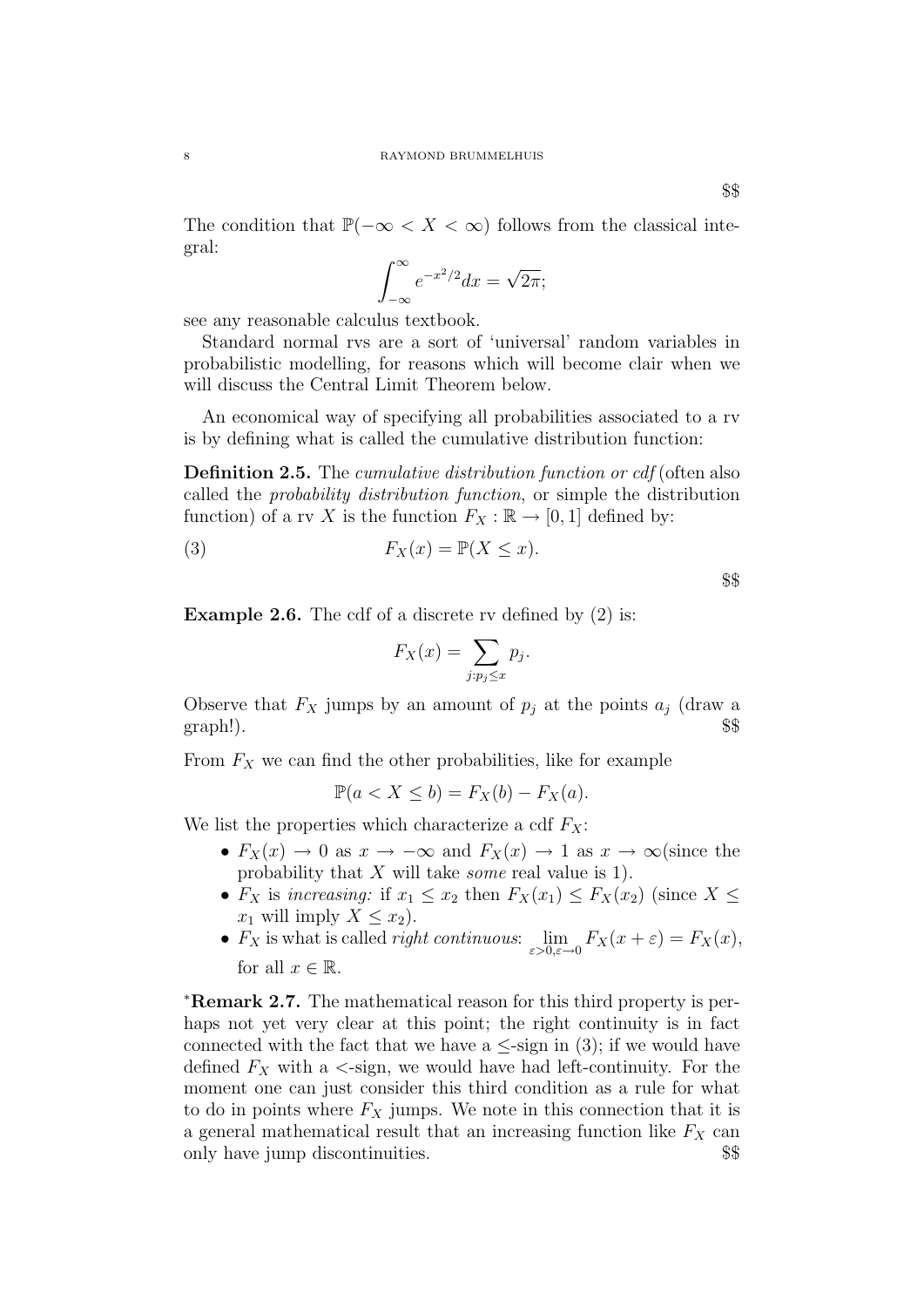Conversely, any function  $F : \mathbb{R} \to [0,1]$  with the above three properties will define a rv  $X$  by taking  $F$  as its cdf, that is, by specifying that

$$
\mathbb{P}(X \le x) = F(x),
$$

by definition. Equivalently,  $F_X = F$ .

An important class of rv is those having a probability density function:

**Definition 2.8.** A rv  $X$  is said to have a probability density function of pdf if its cdf is of the form:

$$
F_X(x) = \int_{-\infty}^x f(x) dx,
$$

for some (integrable) function  $f : \mathbb{R} \to \mathbb{R}$ . This function f is (essentially<sup>4</sup>) unique, and we write  $f = f_X$ , to stress the dependence on X.

\$\$

If X has a pdf,  $F_X$  is continuous, and for reasonable (say, continuous)  $f, F_X$  will also be differentiable, with derivative

$$
F_X'(x) = f(x).
$$

A standard normal variable has pdf

$$
\frac{e^{-x^2/2}}{\sqrt{2\pi}}.
$$

Discrete random variables, such as Poisson rvs, do not have a pdf: since their cdf have jumps, and are therefore not continuous.

<sup>∗</sup>Remark 2.9. One can construct very curious cdf's which are continuous everywhere, have derivatives in *almost all*<sup>5</sup> their points, but which do not have a pdf. If this derivative is equal to 0 almost everywhere, such a cdf (and its associated rv) is called totally singular. Note that the condition of being continuous prevents such a cdf to have jumps; in particular,  $\mathbb{P}(X = a)$  will still be 0, for any  $a \in \mathbb{R}$  and we are still far from having the cdf of a discrete rv. \$\$

A function  $f = f(x)$  will be the pdf of a random variable X iff<sup>6</sup> the function  $F(x) = \int_0^x$ ∞  $f(y)dy$  has the properties of a cdf. This leads to the following characterizing properties of a pdf:

•  $f(x) \geq 0$  everywhere (corresponding to  $F_X$  being increasing).

<sup>&</sup>lt;sup>4</sup>we might for example change f in a finite number of points without changing the integral 5a term which has to be understood in a certain technical sense, which we'll explain when

discussing measure theoretic probability

 $^{6}$ a very usefull abbreviation, standing for if and only if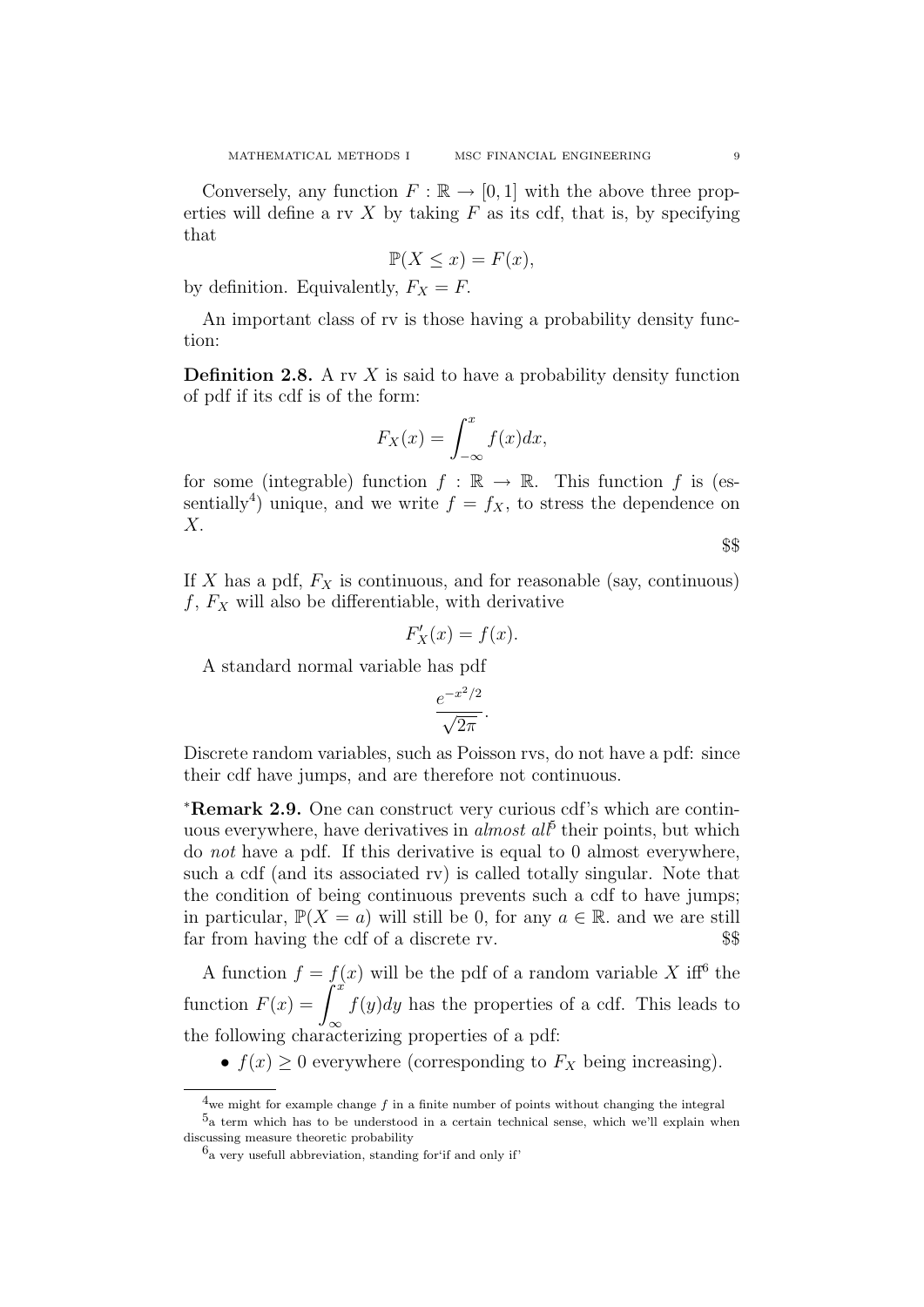#### 10 RAYMOND BRUMMELHUIS

 $\bullet$   $\int_{0}^{\infty}$ −∞  $f(x)dx = 1$ . (corresponding to  $F_X(x) \to 1$  as  $x \to \infty$  or, equivalently, to the total probability having to sum to 1 ).

Continuity, and therefore right continuity, is automatic for functions  $F(x)$  which can be written as integrals.

Random variables X having a pdf are the easiest to work with. Although the probability that such an  $X$  will take on precisely the value  $x \in \mathbb{R}$  is equal to 0 for any real x, there is a useful alternative. Let  $dx$ be an (calculus-style) infinitesimal:

$$
dx \neq 0
$$
,  $(dx)^2 = (dx)^3 = \cdots = 0$ .

(Such infinitesimals do not really exist, but we think of them as numbers which are so small, that their squares may be safely neglected in any computation. An operative definition, in a computing context, might be to take  $dx$  so small that all the significant digits of its square are equal to 0, within machine precision or within the precision which is significant for the problem at hand.) We then think of  $f_X(x)dx$  as being the probability that  $X$  lies in the infinitesimally small interval between x and  $x + dx$ :

$$
\mathbb{P}(X \in [x, x + dx]) = f_X(x)dx.
$$

Often we will be quite sloppy in our notations, and simply write

$$
\mathbb{P}(X = x) = f_X(x),
$$

although, strictly speaking, the left hand side is  $0$  here  $\dots$ .

To see how this works, consider the definition of the mean of a continuous rv  $X$ . The mean of a discrete rv is equal to the sum of the possible values it can assume times the probability that it will take on that value:

$$
\sum_j a_j \mathbb{P}(X = a_j).
$$

For a rv  $X$  having a pdf one would like to take the sum over all possible x of  $x \cdot \mathbb{P}(X \in [x, x + dx])$ . The continuous analogue of a sum being an integral, this leads to the following definition: :

(4) 
$$
\mathbb{E}(X) = \int_{\mathbb{R}} x f(x) dx.
$$

More generally, and for similar reasons, when we consider functions  $q(X)$  of such a random variable X, its mean is given by the very important formula:

(5) 
$$
\mathbb{E}(g(X)) = \int_{\mathbb{R}} g(x)f(x)dx,
$$

provided this integral has a sense and is finite. The formula is very important because, typically in Finance, present prices, e.g. of options, can be expressed as means and in 99% (or perhaps even 100 %) of the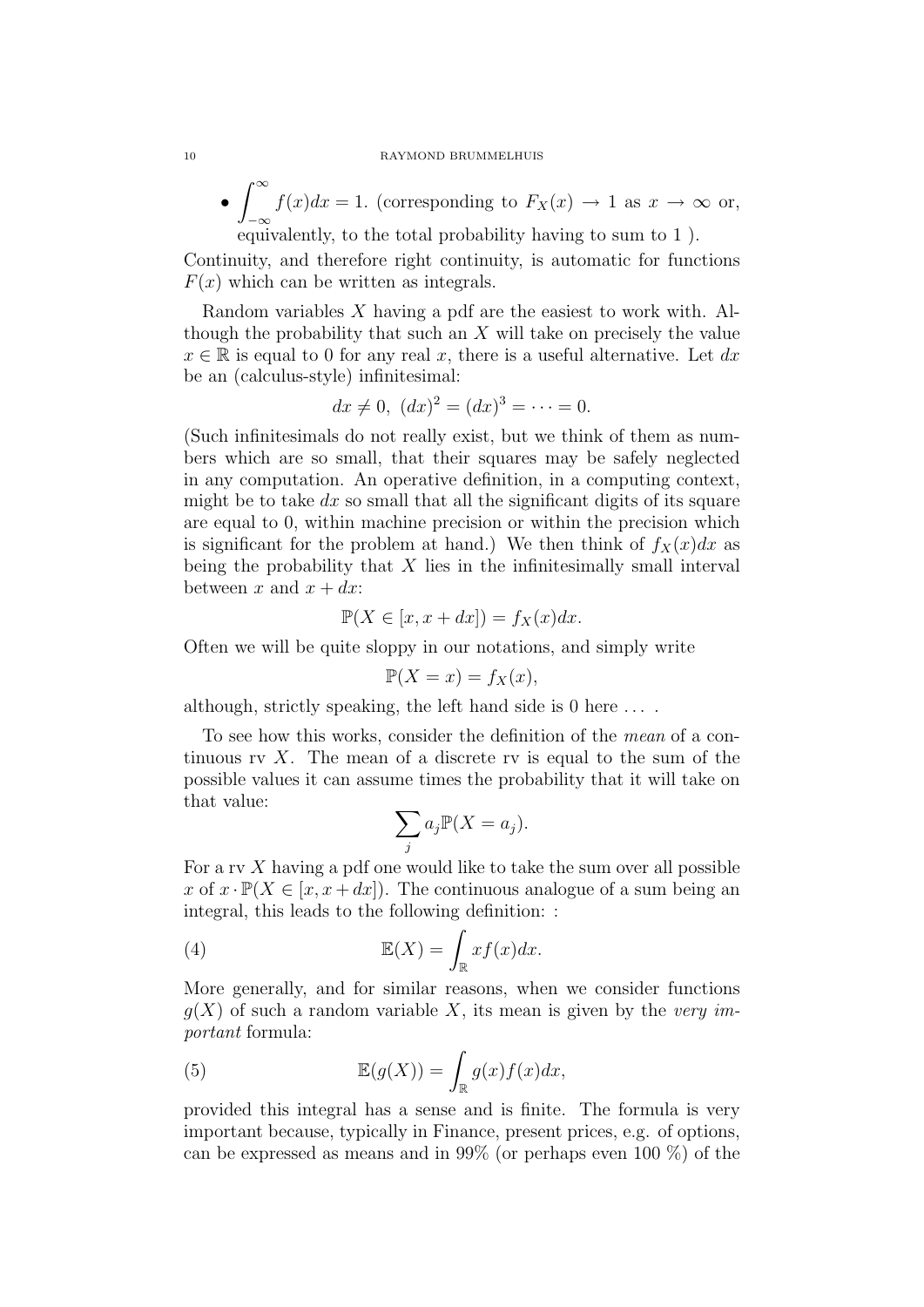cases when you will be analytically evaluating such a price, you will have to use  $(5)$ .

Particular examples of (5) are of course the mean  $\mathbb{E}(X)$  of X itself (corresponding to  $g(x) = x$ ) and, putting  $\mu_X = \mathbb{X}\mathbb{E}(X)$ , the variance of  $X$ :

(6) 
$$
\text{Var}(X) = \mathbb{E}\left((X - \mu_X)^2\right) = \int_{\mathbf{R}} (x - \mu_X)^2 f(x) dx,
$$

corresponding to  $g(x) = (x - \mu_X)^2$  and again assuming the integral is finite. We often write

$$
\text{Var}(X) = \sigma_X^2,
$$

where  $\sigma_X = \sqrt{\text{Var}(X)}$  is the standard deviation;  $\sigma_X$  is a measure of how much, in the mean, X differs from its mean,  $\mu_X^7$ .

A very useful computational rule is that

$$
Var(X) = \mathbb{E}(X^2 - (\mathbb{E}(X))^2 \text{ (exercise!)}
$$

Higher moments are often also very useful in finance, in particular the following two:

(7) Skewness: 
$$
s(X) = \mathbb{E}\left(\frac{(X-\mu)^3}{\sigma^3}\right) = \int_{\mathbb{R}} \left(\frac{x-\mu}{\sigma}\right)^3 f(x) dx
$$

(8) Kurtosis: 
$$
\kappa(X) = \mathbb{E}\left(\frac{(X-\mu)^4}{\sigma^4}\right) = \int_{\mathbb{R}} \left(\frac{x-\mu}{\sigma}\right)^4 f(x) dx
$$

Skewness is an indication of whether the pdf is tilted to the right or to the left of it's mean: if  $s(X) > 0$ , then X has a bigger probability to have values bigger  $\mu$  than to have values smaller than  $\mu$ , and vice versa. A big kurtosis is an indication that  $|X|$  can have large values with relatively big probability. These quantities play an important rôle in the econometric analysis of financial returns. The following example computes them for the benchmark case of a normal rv with arbitrary mean and variance.

**Example 2.10.** (General normal or Gaussian variables) A rv  $X$  is said to be normally distributed with mean  $\mu$  and variance  $\sigma^2$  if X has probability density:

(9) 
$$
\frac{1}{\sigma\sqrt{2\pi}}e^{-(x-\mu)^2/2\sigma^2}.
$$

In this case we write

$$
X \sim N(\mu, \sigma^2).
$$

<sup>7</sup>another measure of this deviation could be something like  $\mathbb{E}(|X - \mu_X|)$ , but experience as learned that quadratic expressions like variances are much easier to compute with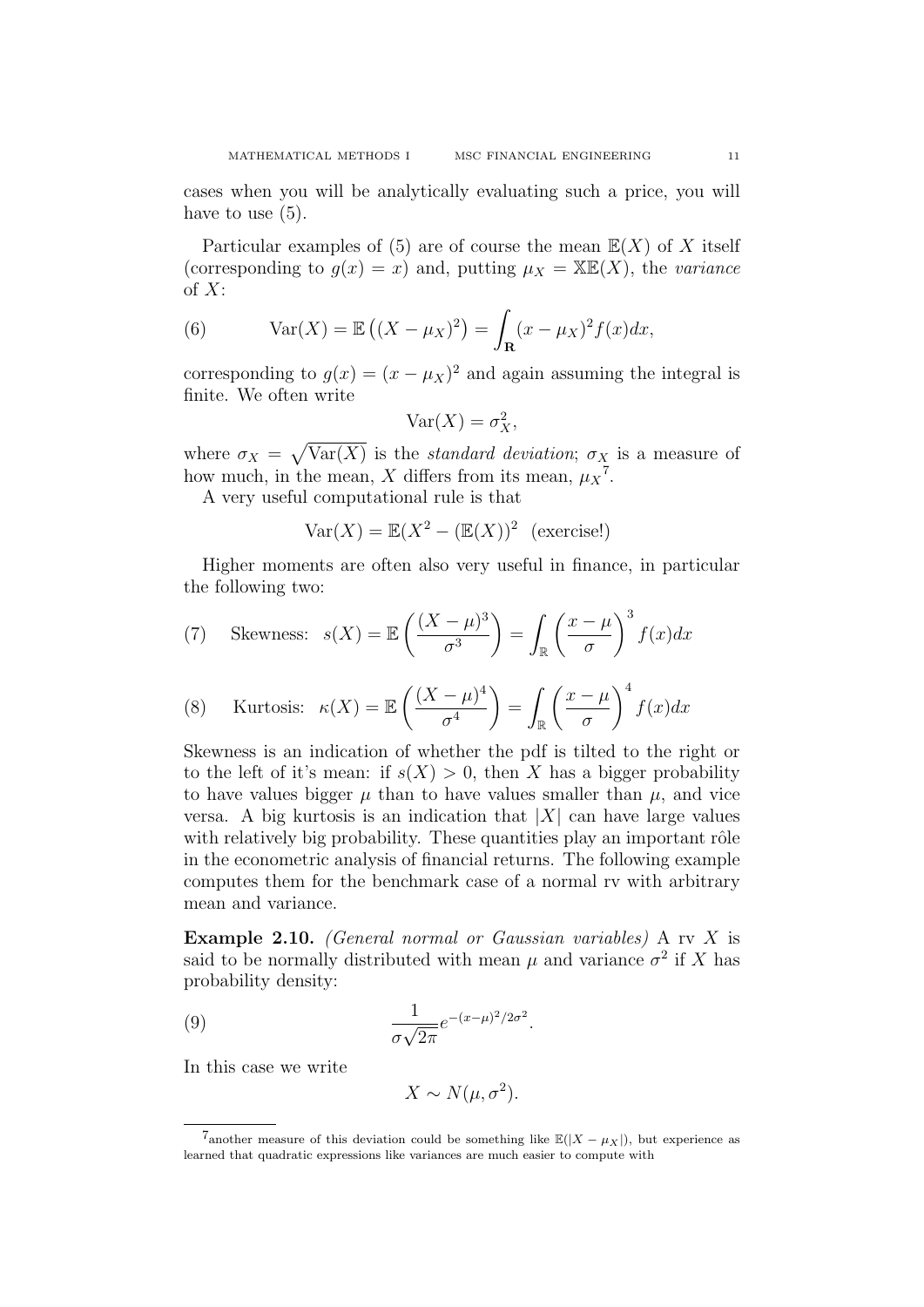The standard normal rv corresponds to  $\mu = 0$  and  $\sigma = 1$ . One easily checks that this is a correct definition, since this function is nonnegative, and since its total probability is equal to 1:

$$
\int_{-\infty}^{\infty} \frac{1}{\sqrt{2\pi\sigma^2}} e^{-(x-\mu)^2/2\sigma^2} dx = 1.
$$

(The easiest way to see this is by making the successive changes of variables  $x \to x + \mu$  and  $x \to \sigma x$  to reduce to the case of a standard normal variable.)

If  $x \sim N(\mu, \sigma^2)$ , then it's mean, variance, skewness and kurtosis are, respectively:

mean: 
$$
\int xe^{-(x-\mu)^2/2\sigma^2} \frac{dx}{\sqrt{2\pi\sigma^2}} = \mu,
$$
  
variance 
$$
\int (x-\mu)^2 e^{-(x-\mu)^2/2\sigma^2} \frac{dx}{\sqrt{2\pi\sigma^2}} = \sigma^2,
$$
  
skewness 
$$
\frac{1}{\sigma^3} \int (x-\mu)^3 e^{-(x-\mu)^2/2\sigma^2} \frac{dx}{\sqrt{2\pi\sigma^2}} = 0
$$
 (by symmetry)  
kurtosis 
$$
\frac{1}{\sigma^4} \int (x-\mu)^4 e^{-(x-\mu)^2/2\sigma^2} \frac{dx}{\sqrt{2\pi\sigma^2}} = 3.
$$

(To do these integrals, first make a change of variables, as above, to get rid of the  $\mu$  and the  $\sigma$ .) \$\$

If X is any, not necessarily normally distributed, ry, one often compares its kurtosis with that of a normal distributed rv having the same variance. This leads to the concept of excess kurtosis:

(10) 
$$
\kappa_{\rm exc} (X) = \kappa(X) - 3.
$$

If the excess kurtosis is positive, the pdf of  $X$  is interpreted to have more probability mass in the tails, or fatter tails , than that of a comparable normal distribution, with the same mean and variance as X.

<sup>∗</sup>Example 2.11. Random variables do not need to have a well-defined mean or variance: the following is a classical example, dating back to the 1800's, when it caused much controversy among the French probabilists. A random variable  $X$  is said to be *Cauchy*, or have a Cauchy distribution, if its pdf is given by:

$$
\frac{1}{\pi} \frac{1}{1+x^2}.
$$

This gives rise to a well-defined rv, since

$$
\frac{1}{\pi} \int_{-\infty}^{\infty} \frac{dx}{1+x^2} = 1,
$$

as one easily checks, using that a primitive of  $(1+x^2)^{-1}$  is arctan x. Is the mean of  $X$  well-defined? This is not quite clear: on the one hand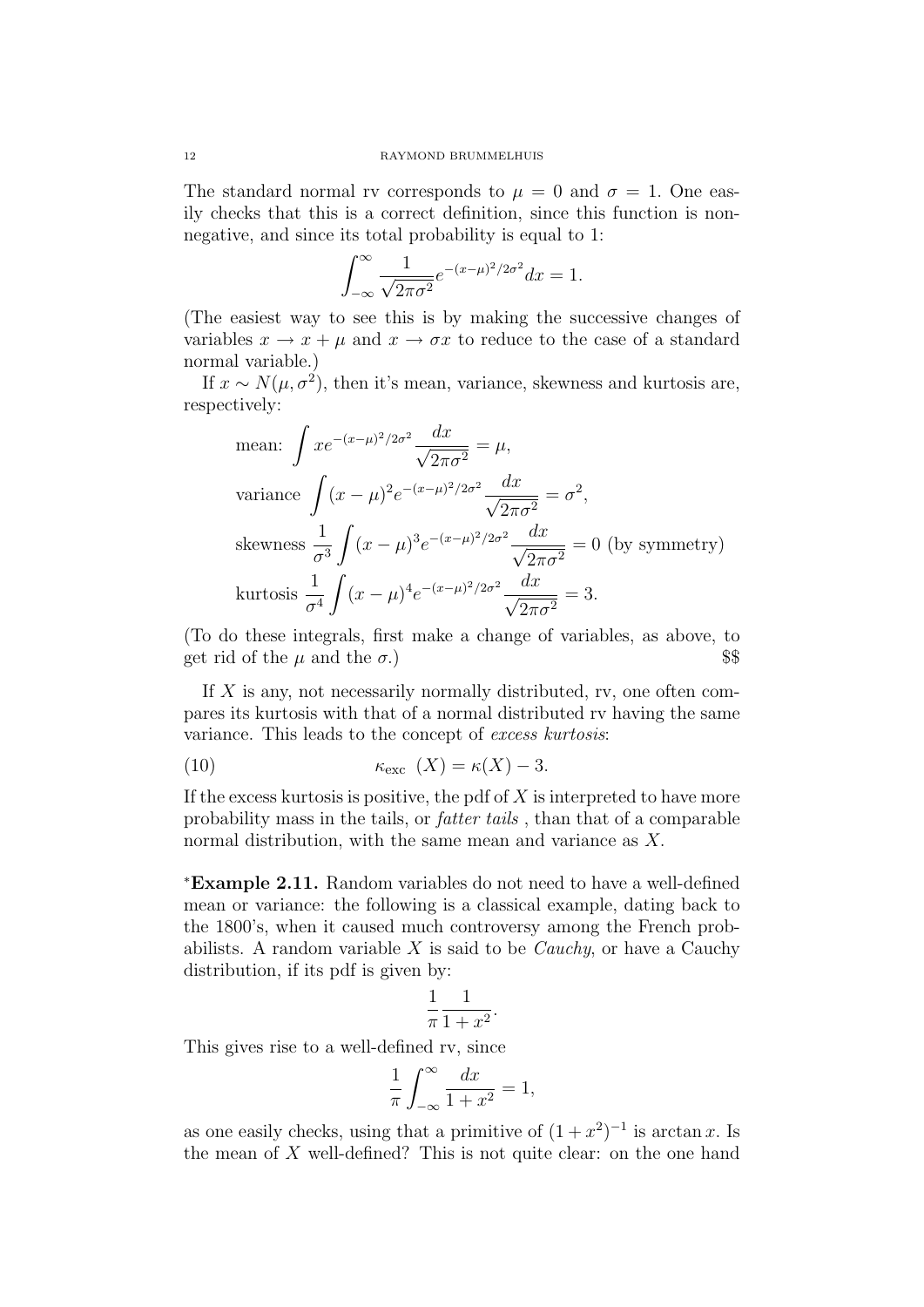one might argue that (forgetting momentarily about the  $1/\pi$  in front):

$$
\int_{-\infty}^{\infty} \frac{x}{1+x^2} dx = \lim_{R \to \infty} \int_{-R}^{R} \frac{x}{1+x^2} dx = 0,
$$

by symmetry. On the other hand, if one takes the limit of the integrals over asymmetric intervals expanding to the whole of R, the answer comes out quite differently. For example:

$$
\lim_{R \to \infty} \int_{-R}^{2R} \frac{x}{1+x^2} dx = \lim_{R \to \infty} \left[ \frac{1}{2} \log(1+x^2) \right]_{-R}^{2R}
$$

$$
= \lim_{R \to \infty} \frac{1}{2} \log \left( \frac{1+4R^2}{1+R^2} \right)
$$

$$
= \log 2 \neq 0!
$$

(Here  $log$  stands for the natural logarithm, with basis  $e$ .) What is going on here? Mathematically speaking,

$$
\int_{-\infty}^{\infty} f(x)dx = \lim_{a \to -\infty, b \to \infty} \int_{a}^{b} f(x)dx
$$

will be well-defined, that is, will be independent of the way  $a$  and  $b$ tend to  $\mp\infty$ , if

$$
\lim_{R \to \infty} \int_{-R}^{R} |f(x)| dx < \infty,
$$

(readers familiar with the Lebesgue integral will note that this is equivalent with the Lebesgue integrability of  $|f|$  on  $\mathbb{R}$ ), and it is clear that in our example,

$$
\lim_{R \to \infty} \int_R^R \frac{|x|}{1 + x^2} = \lim_{R \to \infty} \log(1 + R^2) = \infty.
$$

Even if one argues that the symmetric definition of the mean is natural, since in our example the pdf is symmetric, and therefore puts  $\mu_X$  =  $\mathbb{E}(X) = 0$ , one runs into problems with the variance, since it is clear that, e.g.

$$
\lim_{R \to \infty} \int_{-R}^{R} \frac{x^2}{1 + x^2} dx = \infty.
$$

(Use integration by parts, or estimate the integral from below by, for example,  $\int_1^R x^2/(1+x^2)dx \ge \int_1^R (1/2)dx = (R-1)/2 \to \infty.$ 

The Cauchy distribution is a particular example of a more general class of distributions called the *Lévy stable distributions*, which also include the normal distribution (which actually is the only member of this class having a finite variance), and to which we will (hopefully) devote some time at the end of these lectures. Lévy stable distributions have been proposed as more accurate models of financial asset returns than the traditional normal distributions (following pioneering work by B. Mandelbroit and E. Fama in the '60's), but are more difficult to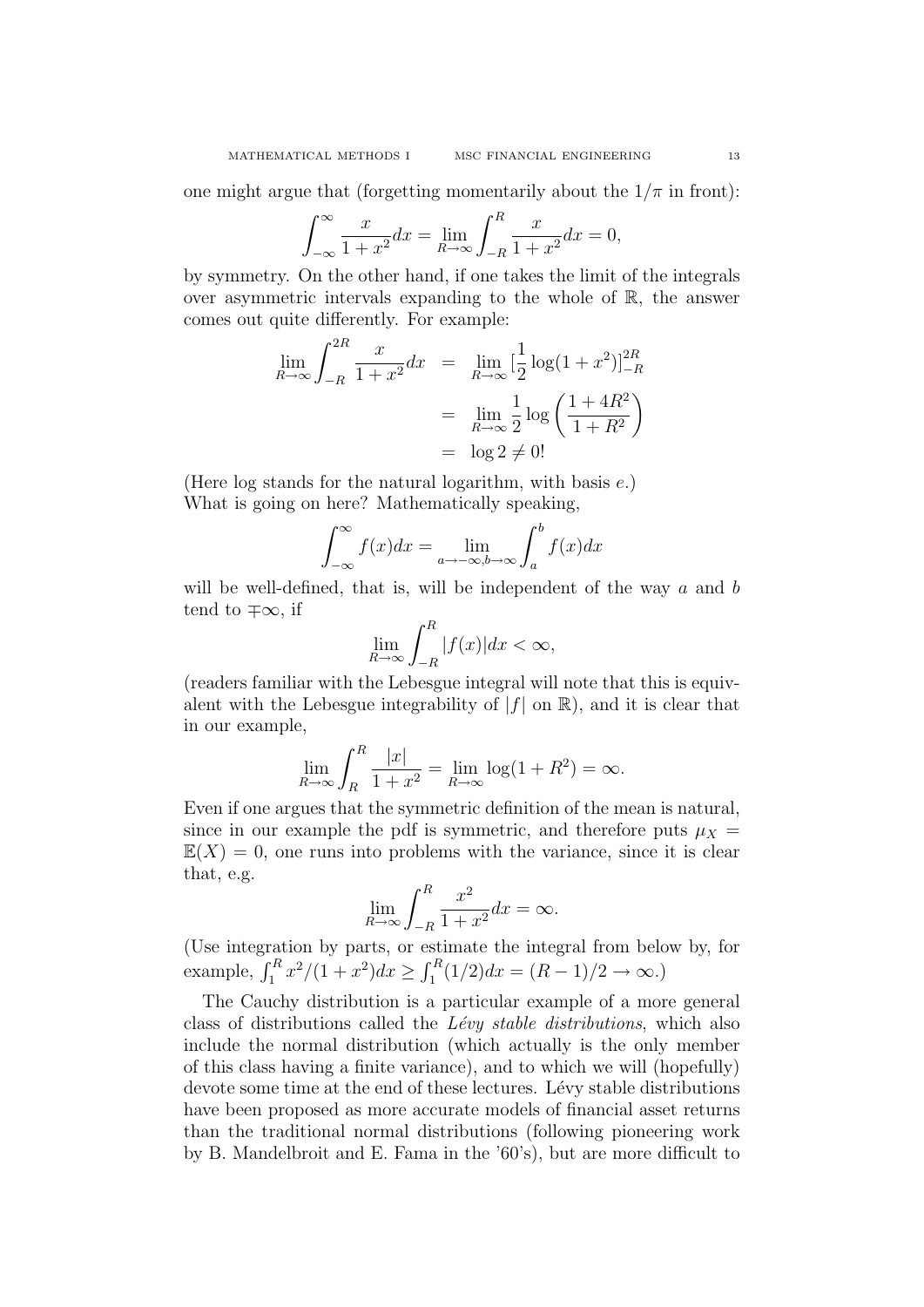work with for a number of technical reasons, not the least of which is their infinite variance.

\***Remark 2.12.** How to define the mean  $\mathbb{E}(X)$  and, more generally  $\mathbb{E}(q(X))$  if X is neither discrete nor has a probability density? This is not quite so obvious, but it turns out that for reasonable functions  $g = g(x) : \mathbb{R} \to \mathbb{R}$  the following definition is a natural generalization of  $(5)$ :

(11) 
$$
\mathbb{E}(g(X)) = \lim_{N \to \infty} \sum_{j=-\infty}^{\infty} g\left(\frac{j}{N}\right) \left(F_X\left(\frac{j+1}{N}\right) - F_X\left(\frac{j}{N}\right)\right).
$$

This formula is motivated by the classical construction of an integral  $\int^b$ a  $g(x)dx$  as limit of sums over rectangles filling in the surface under the graph of g, as you may recall from your calculus course (indeed, the latter corresponds formally to taking  $F_X(x) = x$ , although this is not a pdf). We will denote the right hand side of 11) by :

(12) 
$$
\int_{\mathbb{R}} g(x) dF_X(x),
$$

with the understanding that if  $F_X$  is differentiable (and X has a pdf  $F'_X = f_X$ ), then

$$
dF_X(x) = f_X(x)dx,
$$

so that we get  $(5)$  again.

\***Exercise 2.13.** Convince yourself that, if X is a discrete rv, taking values in  $\{a_1, a_2, \dots\}$  with probabilities  $p_1, p_2, \dots$ , then for continuous g,

(13) 
$$
\int_{\mathbb{R}} g(x)dF_X = \sum_j p_j g(a_j).
$$

As special cases we re-obtain the classical formulas for the mean and variance f a discrete rv:

$$
\mathbb{E}(X) = \mu_X = \sum_{j=1}^n p_j a_j,
$$

and

$$
Var(X) = \sum_{j=1}^{n} (a_j - \mu_X)^2 p_j.
$$

What about (13) when g has a jump in  $x = a_1$  and is right-continuous there? And what if it is left-continuous? (Take  $a_1 = 0$ , to simplify). \$\$

Exercise 2.14. Compute the mean and variance of a Poisson random variable.  $$$ 

$$
\$\$
$$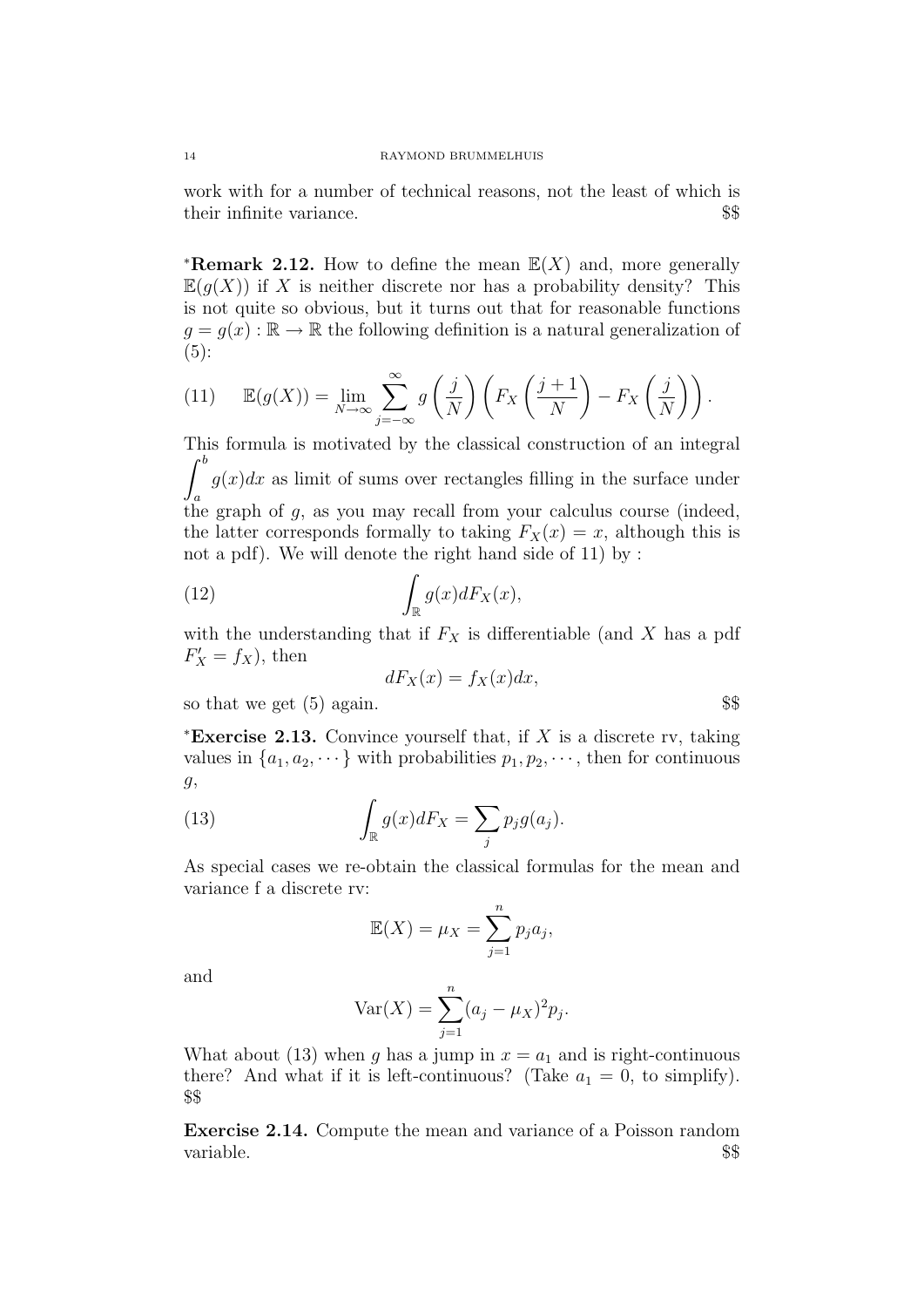**Exercise 2.15.** Let X be a rv with pdf  $f = f_X$ . Show that  $X^2$  also has a pdf, which is given by:

$$
\frac{1}{2\sqrt{x}}\left(f(\sqrt{x}+f(-\sqrt{x})\right).
$$

As an application, compute the pdf of  $X^2$  when X is standard normal. The result is called a  $\chi^2_{(1)}$  or  $\chi^2$ -distribution with one degree of freedom. \$\$

Exercise 2.16. Let Z be a standard normal variable. Compute the pdf of  $X = e^Z$ ; this is called an log-normal distribution. Compute the mean and variance of  $X$ .  $$$ 

**Exercise 2.17.** A *Student t-distribution with*  $\nu > 2$  *degrees of freedom* has a pdf of the form:

$$
t_{\nu}(x) = C_{\nu} \left( 1 + \frac{x^2}{\nu - 2} \right)^{-\nu/2},
$$

 $C_{\nu}$  being a normalization constant which is put there to insure that  $\int t_{\nu}(x)dx = 1$ . Show that if X is Student, then its mean exists. Also show that its variance exists if  $\nu > 3$ , and its skewness and kurtosis iff, respectively,  $\nu > 4$ ,  $\nu > 5$ .

(*Hint*: Use that the integral  $\int^{\infty}$ 1  $dx/x^{\alpha}$  is finite iff  $\alpha > 1$ .) \$\$

2.2. Random Vectors and Families of Random Variables. Consider a vector of real random variables  $(X_1, \dots, X_N)$ . When can we say to know such a random vector? Clearly, we must know the probability distribution  $F_{X_j}$  of each of the  $X_j$  individually, but we need to know more. For example, we would also want to know joint probabilities such as the one that  $a_1 < X_1 \leq b_1$  while  $a_2 < X_2 \leq b_2$ , and similarly for three or more of the  $X_j$ 's. In fact, all this information can be gotten out of the joint distribution function,

(14) 
$$
F_{X_1,\dots,X_N}(x_1,\dots,x_N) := \mathbb{P}(X_1 \le x_1, X_2 \le x_2,\dots X_N \le x_N),
$$

the probability that, simultaneously,  $X_1 \leq x_1$  and  $X_2 \leq x_2$ , etc. One can show that one can get joint probabilities like:

(15) 
$$
\mathbb{P}(a_1 < X_1 \le b_1, a_2 < X_2 \le b_2, \cdots, a_N \le X_N \le b_N),
$$

from (14), by algebraic manipulations, but we will leave this as an exercise to the interested reader (the answer can be found in most books on probability theory; try to work it out for, two variables  $(X_1, X_2)$ .

We will again mostly work with  $(X_1, \dots, X_N)$ 's having a multivariate probability density, in the (obvious) sense that there is a function  $f_{X_1,\dots,X_N} : \mathbb{R}^N \to \mathbb{R}_{\geq 0}$  such that (16)

$$
F_{X_1,\dots,X_N}(x_1,\dots,x_N)=\int_{-\infty}^{x_1}\dots\int_{-\infty}^{x_N}f_{X_1,\dots,X_N}(y_1,\dots,y_N)dy_1\dots dy_N.
$$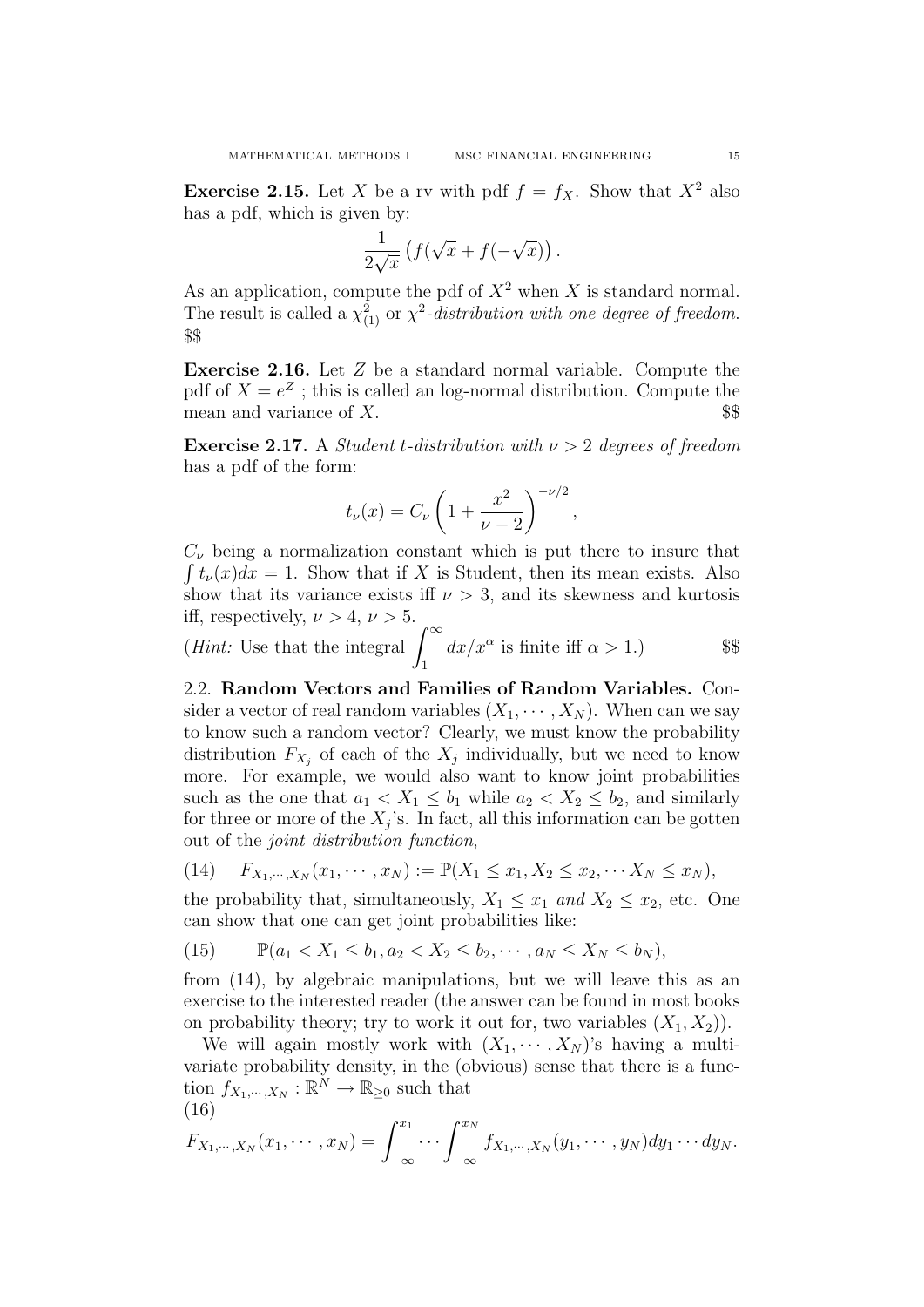We then say that  $(X_1, \dots, X_N)$  has joint pdf  $f_{X_1, \dots, X_N}$ . Note that in this case (15) simply equals

$$
\int_{a_1}^{b_1} \cdots \int_{a_N}^{b_N} f_{X_1,\cdots,X_N} dy_1 \cdots dy_N,
$$

where, to simplify the formulas, we will often leave out the variables of  $f_{X_1,\dots,X_N}$ . Note that the definition of a joint pdf implies that

$$
f_{X_1,\dots,X_N}(x_1,\dots,x_N)=\frac{\partial^N}{\partial x_1\cdots\partial x_N}F_{X_1,\dots,X_N}(x_1,\dots,x_N).
$$

If  $(X_1, \dots, X_N)$  has joint pdf  $f_{X_1, \dots, X_N}$ , then the natural definition of the expectation of a function  $g(X_1, \dots, X_N)$  of the  $X_1, \dots, X_N$  is:

(17)  

$$
\mathbb{E}(g(X_1,\dots,X_N))
$$

$$
:= \int_{\mathbb{R}} \cdots \int_{\mathbb{R}} g(x_1,\dots,x_N) f_{X_1,\dots,X_N}(x_1,\dots,x_N) dx_1 \cdots x_N.
$$

We will usually write this more briefly as:

$$
\mathbb{E}(g(X_1,\dots,X_N))=\int_{\mathbb{R}^N}gf_{X_1,\dots,X_N}dx,
$$

with  $dx = dx_1 \cdots dx_N$ .

In particular, we define the means  $\mu_{X_j}$  and the *covariances*  $Cov(X_i, X_j)$ by:

(18) 
$$
\mu_{X_j} = \mathbb{E}(X_j) = \int_{\mathbb{R}^N} \int x_j f_{X_1,\dots,X_N} dx,
$$

and

(19) 
$$
\text{Cov}(X_i, X_j) = \mathbb{E} ((X_i - \mu_{X_i})(X_j - \mu_{X_j}))
$$

$$
= \int_{\mathbb{R}^N} (x_i - \mu_{X_i})(x_j - \mu_{X_j}) f_{X_1, \dots, X_N} dx.
$$

The following is the multi-variable generalization of a normal rv:

**Example 2.18.** (jointly normally distributed random vectors) Let  $V =$  $(V_{ij})_{1\leq i,j\leq N}$  be a non-singular symmetric  $N\times N$ -matrix:

$$
V_{ij} = V_{ji} \in \mathbb{R}, \ \ \det(\mathbb{V}) \neq 0.
$$

We say that  $(X_1, \dots, X_N)$  are jointly normally distributed with mean  $\mu = (\mu_1, \dots, \mu_N)$  and variance-covariance matrix V if their joint pdf is equal to:

(20) 
$$
f_{X_1,\dots,X_N}(x_1,\dots,x_N) = \frac{\exp(-\langle x,\mathbb{V}^{-1}x\rangle/2)}{(2\pi)^{N/2}\sqrt{\det(\mathbb{V})}}.
$$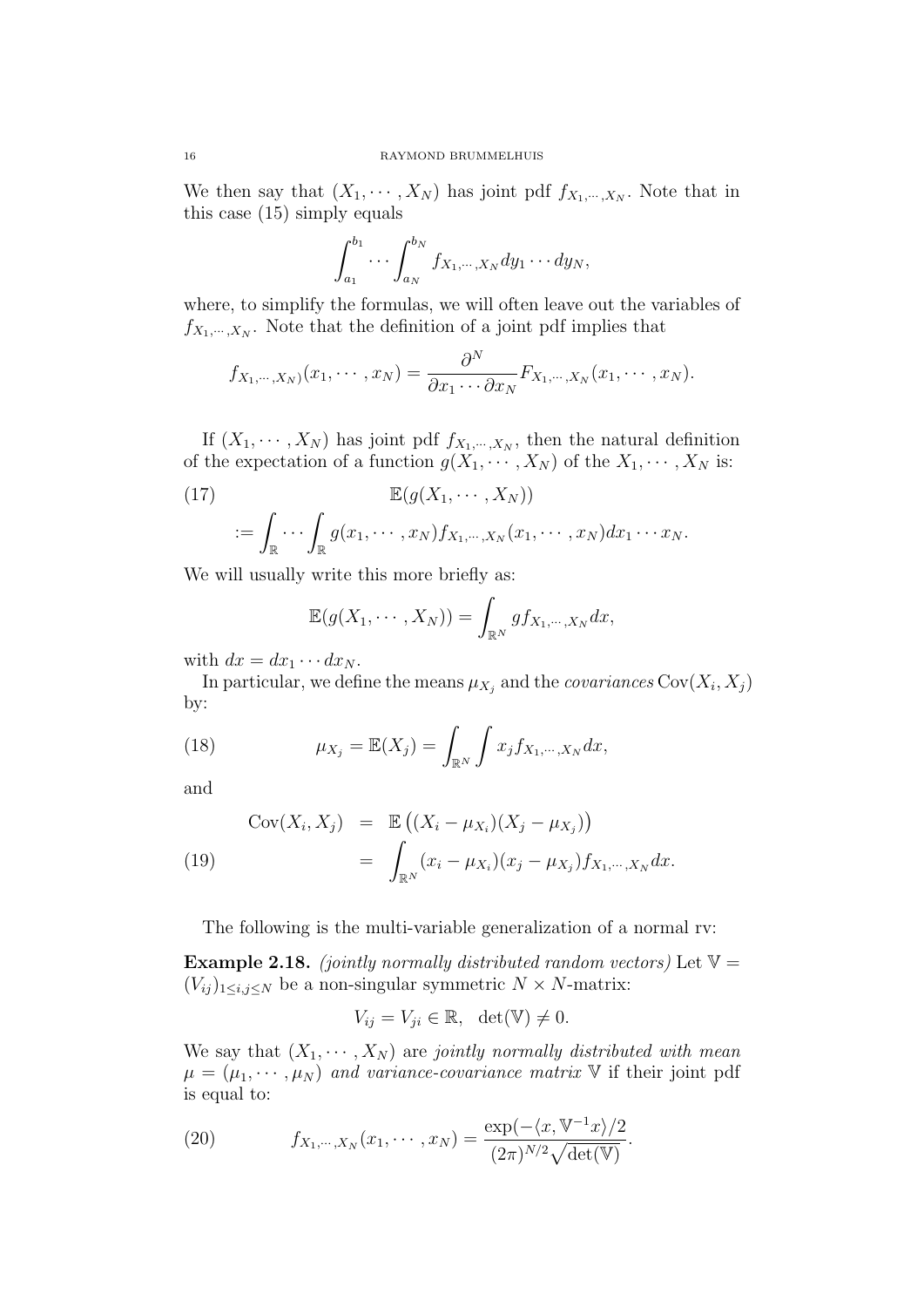Here  $\mathbb{V}^{-1}x$  stands for the inverse of V applied to  $x = (x_1, \dots, x_N) \in \mathbb{R}^N$ , and  $\langle \cdot, \cdot \rangle$  stands for the Euclidian inner product on  $\mathbb{R}^N$ :

$$
\langle x,y\rangle = x_1y_1 + \cdots + x_Ny_N.
$$

(Often also written as  $x^t y$ , where <sup>t</sup> stands for 'transpose').  $$$ \$

Remark 2.19. One can check that if

$$
(X_1, \cdots, X_N) \sim N(\mu, \mathbb{V}),
$$

then

$$
\mathbb{E}(X_j) = \mu_j,
$$

and

$$
Cov(X_i, X_j) = V_{ij}.
$$

This can be verified directly by using a bit of linear algebra and multivariable calculus, by diagonalizing  $\overline{\mathbb{V}}$  using a suitable rotation of  $\mathbb{R}^N$ , and using the change of variables formula for multiple integrals, details left to the interested reader. An easier and more natural way to deal with multi-variate normals will be introduced in section 3.4 below. \$\$

From the joint distribution of  $(X_1, \dots, X_N)$  we can re-construct the single cdf's of the  $X_i$  by taking what are called the *marginals* of  $F_{X_1,\dots,X_N}$ . For example, since, trivially, any  $X_j < \infty$ , we can write:

$$
F_{X_1}(x_1) = \mathbb{P}(X_1 \le x_1)
$$
  
=  $\mathbb{P}(X_1 \le x_1, X_2 < \infty, \cdots, X_N < \infty)$   
=  $F_{X_1, \cdots, X_N}(x_1, \infty, \cdots, \infty),$ 

the second equality being true since the condition  $X_j < \infty$  is always trivially satisfied, and where we've put:

$$
F_{X_1,\dots,X_N}(x_1,\infty,\dots,\infty)=\lim_{y_2\to\infty}\dots\lim_{y_N\to\infty}F_{X_1,y_2\dots,y_N}(x_1,y_2\dots,y_N).
$$

This is called taking a marginal of the joint distribution  $F_{X_1,\dots,X_N}$ . In the case that  $(X_1, \dots, X_N)$  has a joint pdf,

$$
F_{X_1}(x_1)=\int_{-\infty}^{x_1}\int_{-\infty}^{\infty}\cdots\int_{\infty}^{\infty}f_{X_1,\cdots,X_N}(y_1,\cdots,y_N)dy_2\cdots dy_N.
$$

We can in particular differentiate w.r.t.  $x_1$ , and find that  $X_1$  also has a pdf, given by:

$$
f_{X_1}(x_1)=\int_{-\infty}^{\infty}\cdots\int_{\infty}^{\infty}fX_1,\cdots,X_N(x_1,y_2,\cdots,y_N)dy_2\cdots dy_N.
$$

That is, we find the pdf of  $X_1$  by integrating out all variables other than  $x_1$ . The analogous construction applies for any  $f_{X_j}$ .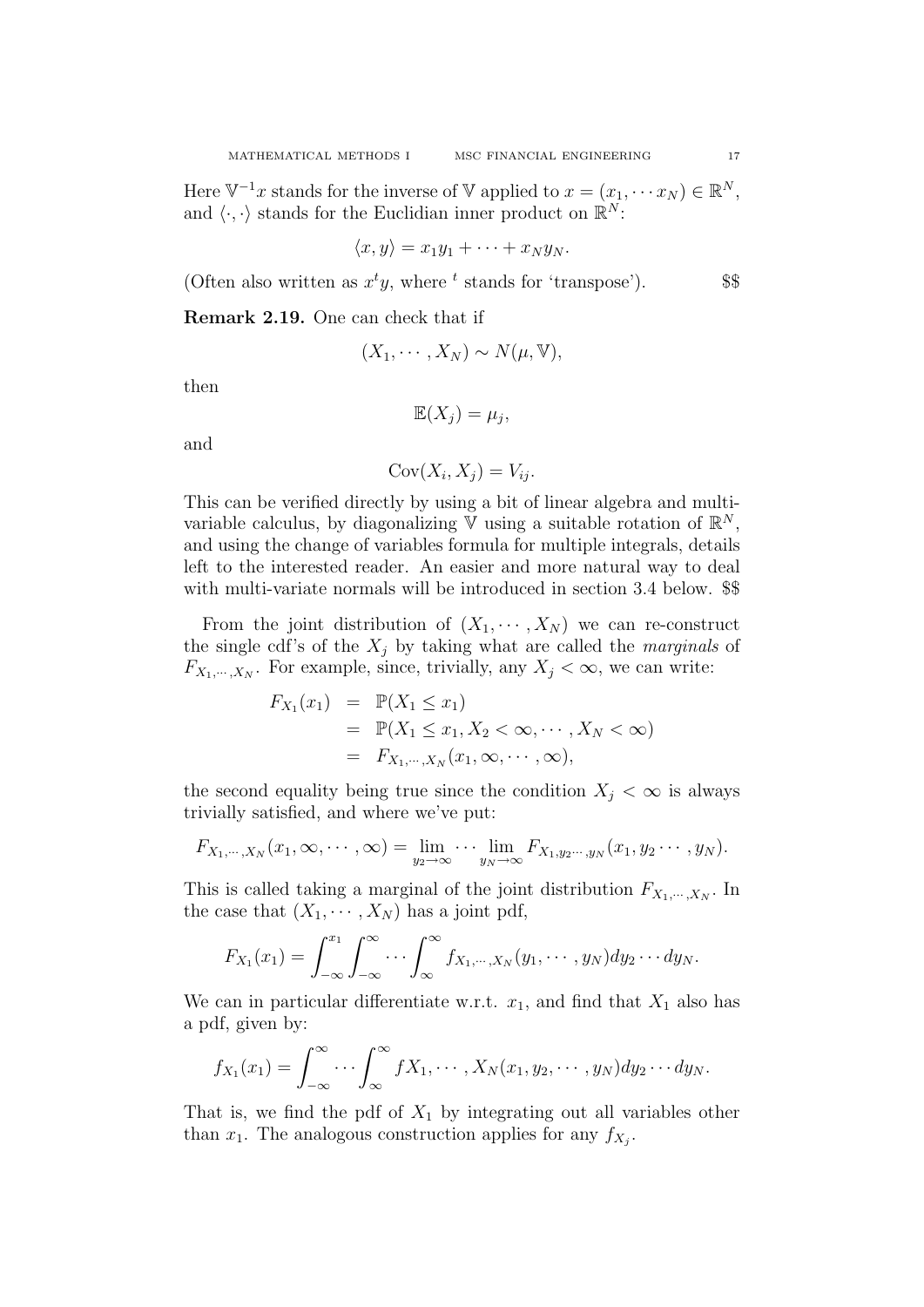**\*Remark 2.20.** We will forgo the general definition of  $\mathbb{E}(g(X_1, \dots, X_N))$ when there is no density: we will at most need this when  $X_1 \cdots, X_N$  are independent (see the following section), in which case  $dF_{X_1,\dots,X_N}$  can be interpreted as a repeated integral with respect to  $dF_{X_1}(x_1)\cdots dF_{X_N}(x_N)$ . We will return to this point when (and if) needed.  $$$ 

We will very soon need to go beyond finite vectors of random variables, and consider infinite families of these. Indeed, a continuous time stochastic process is defined as a collection of random variables  $(X_t)_{t\geq0}$ , one for each positive  $t$ , the latter playing the role of time. How do we specify such a stochastic process? This turns out to be a bit delicate, in particular as to the question of when to identify two such stochastic processes, but for the moment we will use the following working definition:

Definition 2.21. (Stochastic processes, provisional working definition) A continuous-time stochastic process is a collection of random variables,  $X_t$ , one for each  $t \geq 0$  such that, for any finite collection of times  $\{t_1, t_2, \dots, t_N\}$  we know the joint probability distribution  $F_{X_{t_1},\dots,X_{t_N}}:\mathbb{R}^N\to[0,1]$  of  $(X_{t_1},\cdots,X_{t_N})$  (N can be arbitrarily big, here).  $$$ 

\***Remark 2.22.** The delicacy here resides in the fact that t ranges over a continuous set. Discrete time stochastic processes  $(X_n)_{n\in\mathbb{N}}$  are less problematic in the sense that these are completely determined by all joint distributions  $F_{X_1,\dots,X_N}$ , for arbitrarily large N.

For continuous  $t$  one usually includes a (left- or right) continuity condition on what are called the *sample trajectories*  $t \to X_t$ . To properly define these latter we will need to turn to the measure theoretic approach to probability in the second half of these lectures.  $$$ 

2.3. Independent Random Variables and Conditional Probabilities. The concept of independent rv is basic in probability and statistics. Let us consider a pair of random variables  $(X, Y)$  with joint probability distribution  $F_{X,Y}$ .

**Definition 2.23.** (independent random variables.) Two rv  $X$  and  $Y$ are *independent* if, for all  $x, y$ ,

(21) 
$$
F_{X,Y}(x,y) = F_X(x)F_Y(y)
$$

One easily checks that if  $(X, Y)$  has a joint pdf, then X and Y are independent iff

$$
(22) \t\t f_{X,Y}(x,y) = f_X(x)f_Y(y),
$$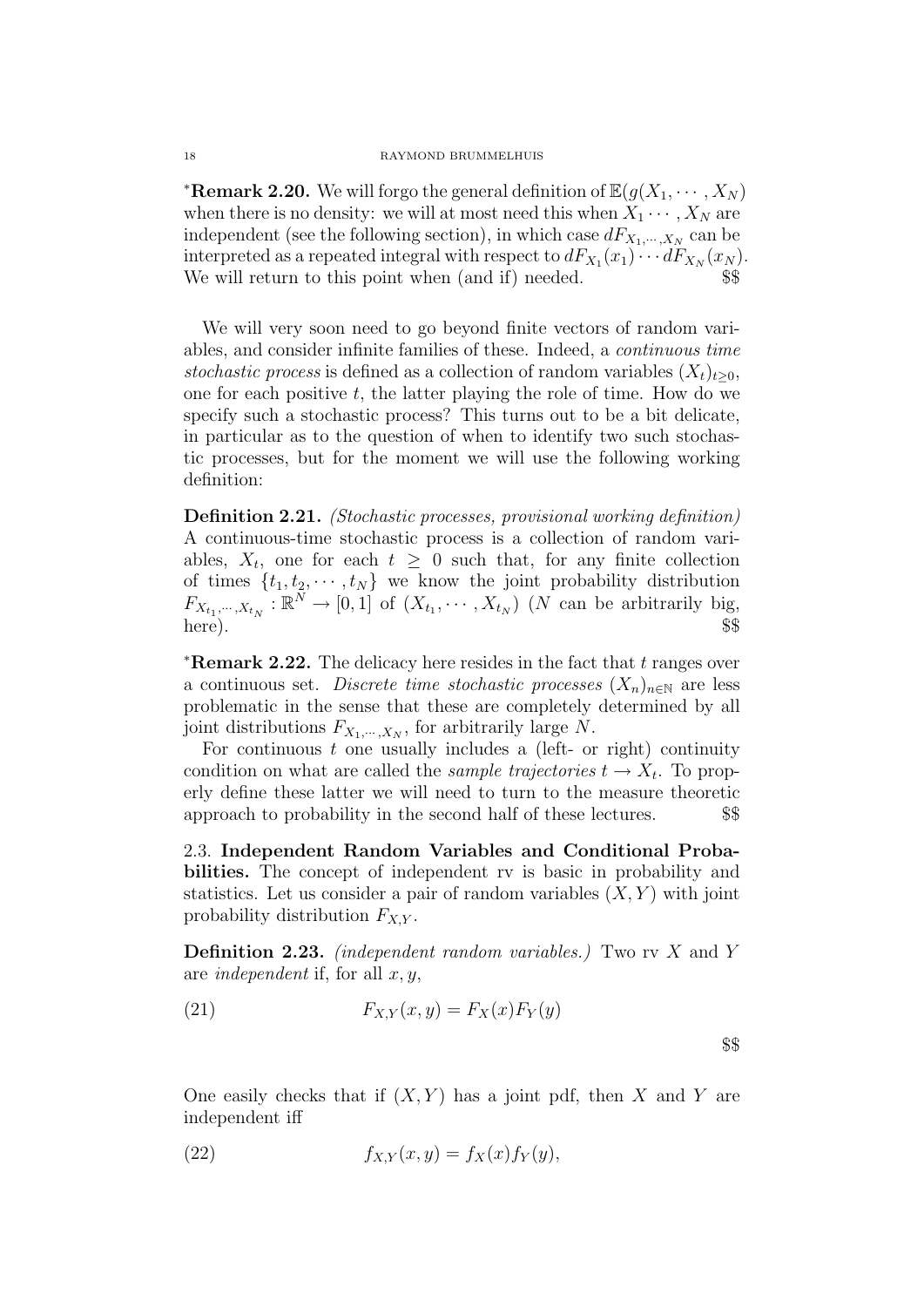where  $f_X$  and  $f_Y$  are the marginal pdfs:

$$
f_X(x) = \int_{-\infty}^{\infty} f_{X,Y}(x, y) dy, \text{ etc.}
$$

One easily shows from this that  $\mathbb{E}(XY) = \mathbb{E}(X)\mathbb{E}(Y)$  (the double integral just becomes a product of two one-dimensional integrals). More generally (and for the same reason) we have:

## Proposition 2.24.

(23)  $X, Y$  independent  $\Rightarrow \mathbb{E}(q(X)h(Y)) = \mathbb{E}(q(X))\mathbb{E}(h(Y)).$ 

for any two functions  $q = q(x)$  and  $h = h(y)$  for which these expectations are well-defined.

\***Remark 2.25.** Having the right hand side of  $(23)$  for a sufficiently large class of functions  $q$  and  $h$ , for example for all bounded continuous functions, is in fact equivalent to definition  $(2.23)$ .  $\$ 

If we recall that covariance of two rv  $X$  and  $Y$ :

$$
cov(X, Y) = \mathbb{E} ((X - \mu_X)(Y - \mu_Y)),
$$

where  $\mu_X = \mathbb{E}(X)$  and  $\mu_Y = \mathbb{E}(Y)$  are the means, then (23) implies:

X, Y independent  $\Rightarrow cov(X, Y) = 0$ .

For jointly normal rvs there is a well-known converse, which we mention without proof (the easiest proof uses the concept of characteristic function of a random vector):

**Proposition 2.26.** If  $(X, Y)$  is jointly normally distributed, then  $cov(X, Y) = 0$  implies that X and Y are independent. \$\$

But **ATTENTION:** 2.26 is **NOT** true if  $X$  and  $Y$  are **NOT** jointly normal: "having covariance 0" is in general much weaker than being independent, as the following example shows:

Example 2.27. Let  $X \sim N(0, 1)$  be a standard normal rv, and let  $Y = \overline{X^2} - 1$ . Then  $\mathbb{E}(X) = \mathbb{E}(Y) = 0$  (the latter since  $\mathbb{E}(X^2) = 1$ , and

$$
cov(X, Y) = \mathbb{E}(XY)
$$
  
=  $\mathbb{E}(X(X^2 - 1))$   
=  $\mathbb{E}(X^3) - \mathbb{E}(X)$   
= 0,

since  $\mathbb{E}(X) = \mathbb{E}(X^3) = 0$ . So X and Y have 0 covariance. However, they are not independent: intuitively this is clear, since  $Y$  is even a function of  $X$ , and therefore as dependent on  $X$  as can be! Formally, if we take  $g(x) = x^2 - 1$  and  $(x) = x$ , then

$$
\mathbb{E}\left(g(X)h(Y)\right) = \mathbb{E}\left((X^2 - 1)^2\right) > 0,
$$

contradicting independence, by proposition 2.24. \$\$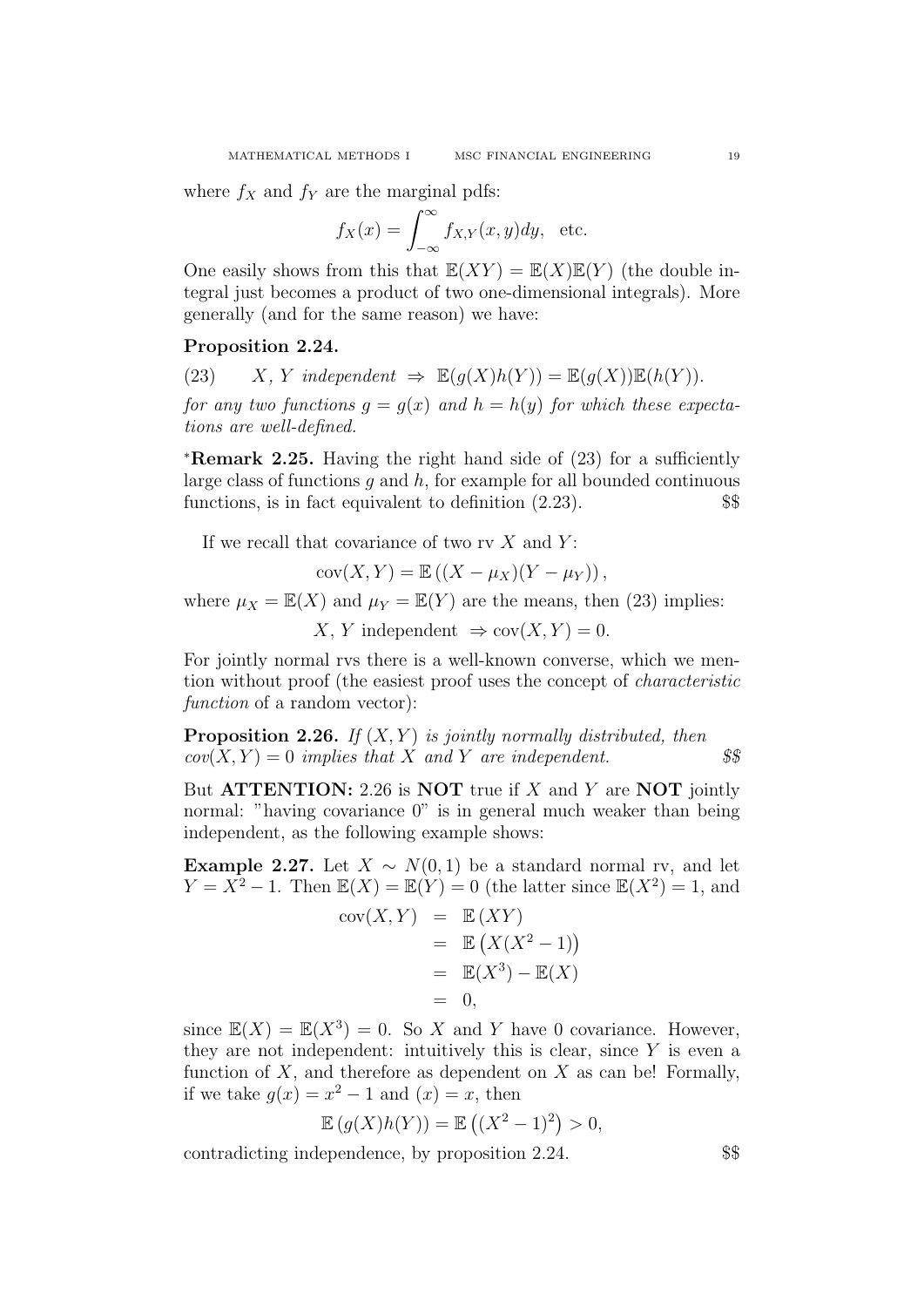Working a little harder, one can find a joint pdf  $f_{X,Y}$  such that  $Cov(X, Y) = 0$ , and such that both its marginals are normal, but such that  $X$  and  $Y$  are still *not* independent. This shows that one has to be very careful on how to formulate  $(2.26)$ : one cannot replace  $\sqrt[n]{(X,Y)}$ normally distributed" by " $X$  and  $Y$  normally distributed".

If we recall, for later use, the definition of the correlation coefficient:

(24) 
$$
\rho(X,Y) = \frac{\text{cov}(X,Y)}{\sqrt{\text{Var}(X)}\sqrt{\text{Var}(X)}},
$$

which is always a number between  $-1$  and 1, then X and Y independent implies that  $\rho(X, Y) = 0$ , but the converse is not true, except again for Gaussian rv.

The previous considerations generalize naturally to N-tuples of random variables:  $X_1, \dots, X_N$  will be called independent iff

(25) 
$$
F_{X_1,\dots,X_N}(x_1,\dots,x_N) = F_{X_1}(x_1)\dots F_{X_N}(x_N),
$$

for any  $x_1, \dots, x_N \in \mathbb{R}^N$ , and we have the natural generalization of (23), which we will leave as an exercise.

We next turn to the concept of conditional probability for pairs of random variables. The discussion here will be limited to rvs having densities. The general case needs a considerably more abstract approach, and will be treated in the second half of these lectures.

Recall, form elementary probability theory, that the conditional probability of some event A happening, given that  $B$  has (or will have) happened, is defined as

$$
\mathbb{P}(A|B) = \frac{\mathbb{P}(A \text{ and } B)}{\mathbb{P}(B)}.
$$

For X, Y two rv with probability densities  $f_X$  and  $f_Y$ , one can therefore compute the *conditional probability of* X being in  $[x, x + dx]$  given that Y is in  $[y, y + dy]$  as:

$$
\mathbb{P}(X \in (x, x + dx)|Y \in (y, y + dy))
$$
\n
$$
= \frac{\mathbb{P}(X \in (x, x + dx), y \in (y, y + dy))}{\mathbb{P}(Y \in (y, y + dy))}
$$
\n
$$
= \frac{f_{X,Y}(x, y)dxdy}{f_Y(y)dy}
$$
\n(26)\n
$$
= \frac{f_{X,Y}(x, y)}{f_Y(y)}dx,
$$

assuming of course that  $F_Y(y) \neq 0$ . We will often simply write this as:

$$
\mathbb{P}(X = x|Y = y) = \frac{f_{X,Y}(x,y)}{f_Y(y)},
$$

forgetting about the  $dx$ , and read the left hand side as "the probability" density of X, given that  $Y = y$ ."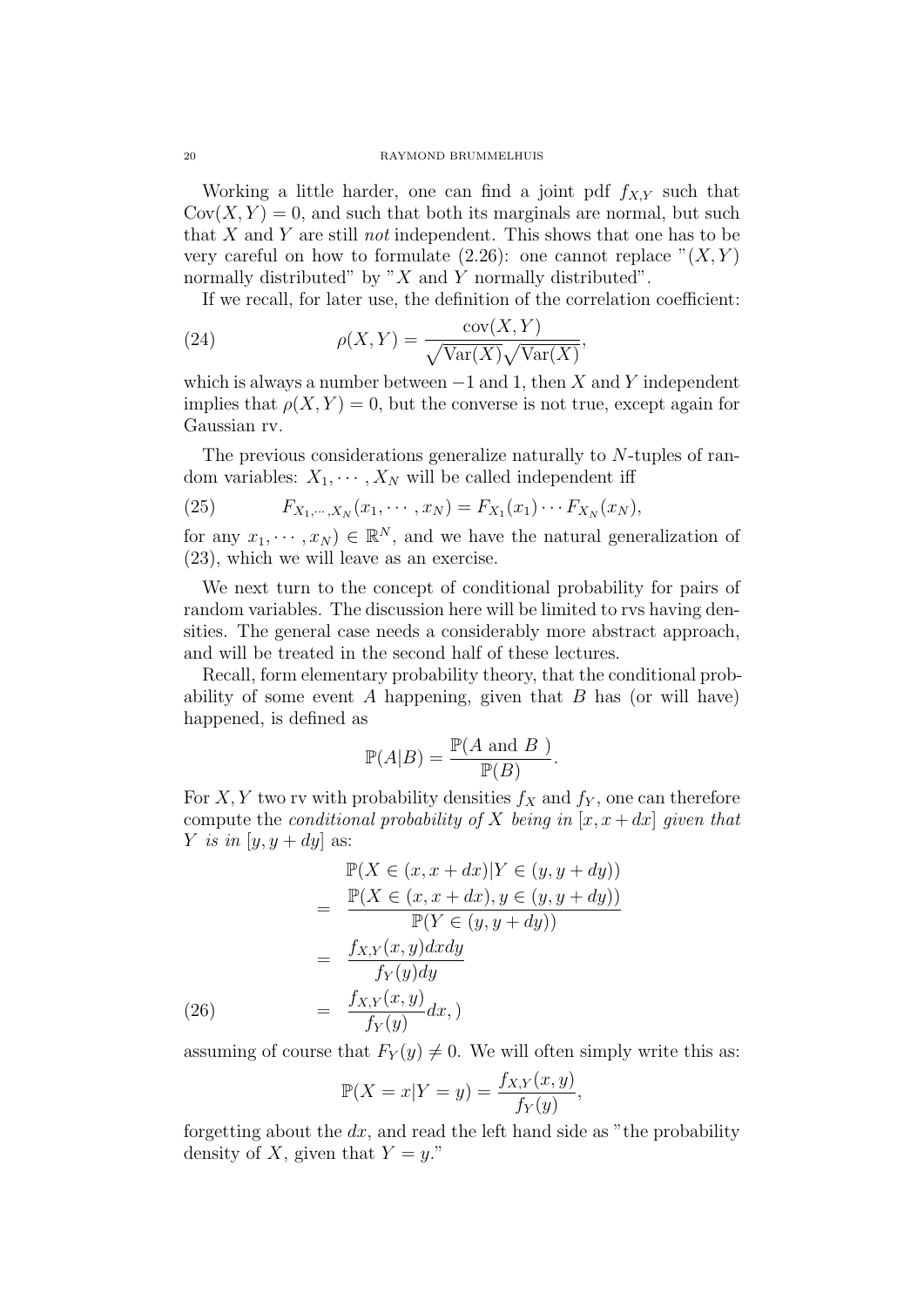If X and Y are independent,  $(26)$  simplifies to:

(27) 
$$
\mathbb{P}(X = x|Y = y) = f_X(x),
$$

which corresponds to intuition: if  $X$  and  $Y$  are independent, the probability of "X taking on the value  $x$ " doesn't depend on what value Y has taken.

We record the following useful formula's:

$$
\mathbb{P}(a < X < b \text{ and } c < Y < d) = \int_{a}^{b} \int_{c}^{d} f_{X,Y}(x, y) dx dy
$$

$$
= \int_{a}^{b} \int_{c}^{d} \mathbb{P}(X = x | Y = y) f_{Y}(y) dx dy
$$

$$
= \int_{c}^{d} (\mathbb{P}(a \le X \le b | Y = y) f_{Y}(y)) dy
$$

Again, the concept of conditional probability density generalizes in a natural way from pairs of random variables to arbitrarily many random variables; only the notations get a bit more involved. For example, consider an N-tuple of rvs  $X = (X_1, \cdots, X_N)$ , with joint pdf  $f_X =$  $f_{X_1,\dots,X_N}$ , and pick a  $k, 1 \leq k \leq N$ . If  $x = (x_1,\dots,x_N) \in \mathbb{R}^N$ , we split x as

with

$$
I \qquad (x \qquad x) \in \mathbb{D}
$$

 $x = (x', x'')$ ,

and

$$
x' = (x_1, \cdots, x_k) \in \mathbb{R}^k
$$

$$
x'' = (x_{k+1}, \cdots, x_N) \in \mathbb{R}^{N-k}.
$$

Similarly, we write

$$
X=(X',X''),
$$

where

$$
X'=(X_1,\cdots,X_k),
$$

and

$$
X''=(X_{k+1},\cdots,X_N).
$$

We can then write, symbolically, that  $f_X = f_{X',X''}$ . The probability density of X', given that  $X'' = x''$  is then equal to:

(28) 
$$
\mathbb{P}(X'=x'|X''=x'')=\frac{f_X(x',x'')}{f_{X''}(x'')},
$$

where  $f_{X''}(x'')$  is the marginal distribution of  $X''$ , obtained by integrating out the  $x'$ -variables:

$$
f_{X''}(x'') = \int_{\mathbb{R}^k} f_X(x', x'') dx'
$$
  
= 
$$
\int_{\mathbb{R}} \cdots \int_{\mathbb{R}} f_{X_1, \cdots, X_N}(x_1, \cdots, x_k, x_{k+1}, \cdots, x_N) dx_1 \cdots dx_k.
$$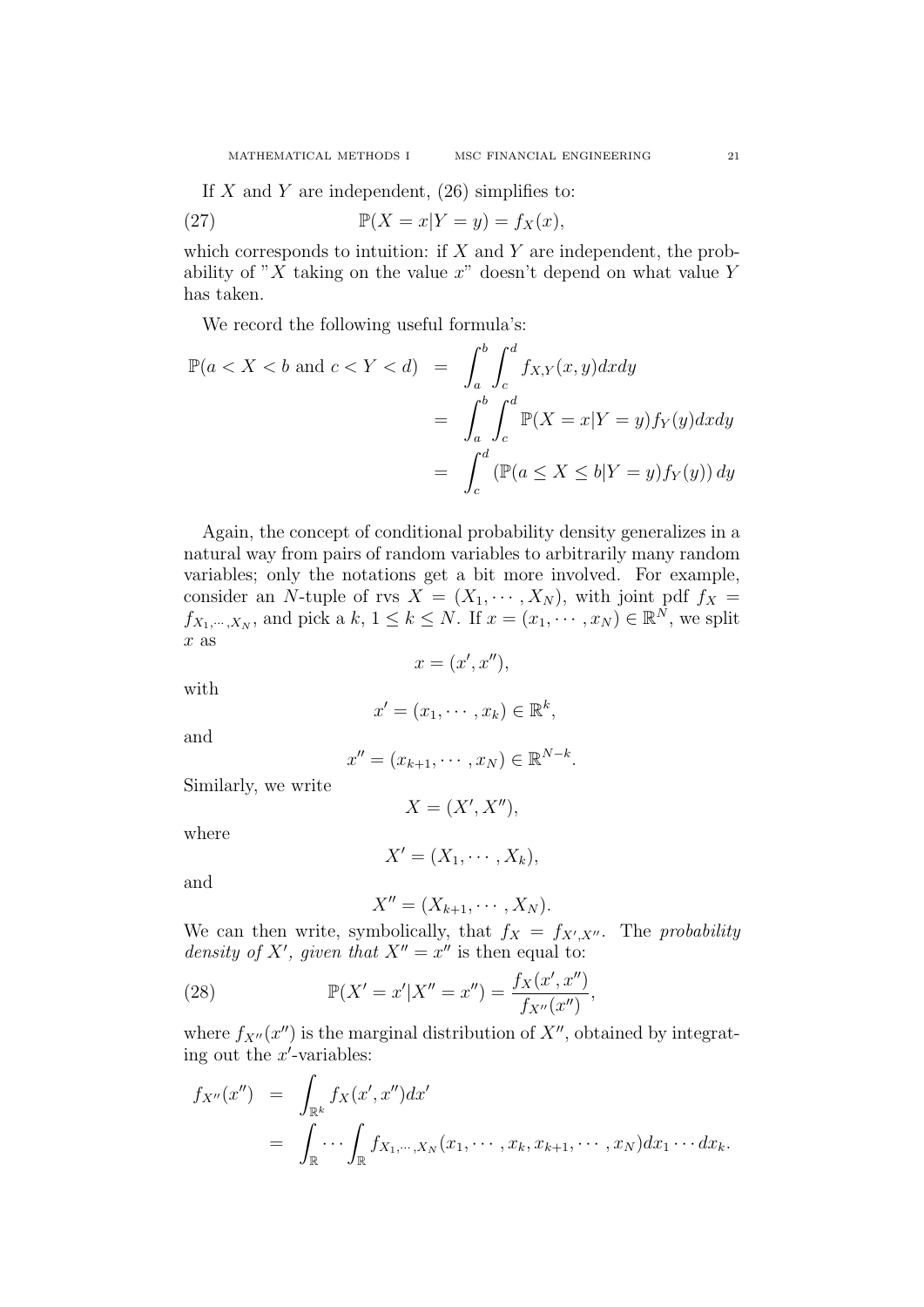Conditional densities are very useful in defining stochastic processes. For example, a so-called Markov processes can be specified by defining the conditional probability densities:

$$
\mathbb{P}(X_t = x | X_s = y), \ \ 0 \le s < t,
$$

together with the defining Markov property that, for any  $s_1 < \cdots <$  $s_N < t$ ,

$$
\mathbb{P}(X_t = x | X_{s_1} = s_1, \cdots X_{s_N} = s_N) = \mathbb{P}(X_t = x | X_{s_N} = y_N).
$$

The last equation is a mathematical way of stating that "the future only depends on the past via the present". The "transition probabilities"  $\mathbb{P}(X_t = x | X_s = y)$  will have to satisfy certain consistency conditions, as we will see in the next chapter.

2.4. The Central Limit Theorem. In its simplest form, the central limit theorem is concerned with sums of ry which are *independent and* identically distributed (usually abbreviated as *iid*). The latter means all  $X_j$  have the same probability distribution functions:  $F_{X_1} = F_{X_2} = \cdots$ . We also require that their mean and variance are finite:

$$
\mu := \int_{-\infty}^{\infty} x f_{X_j}(x) dx < \infty, \quad \sigma^2 := \int_{-\infty}^{\infty} (x - \mu)^2 f(x) dx < \infty;
$$

note that since they are identically distributed, all  $X_i$  will identical mean and variance.

A short computation shows that the sums  $S_N = X_1 + \cdots + X_N$  will have mean  $N\mu$  and variance  $N\sigma^2$ , which both tend to infinity with N. We will therefore consider the normalized sums:

$$
\hat{S}_N = \sum_{j=1}^N \frac{X_1 + \dots + X_N - N\mu}{\sigma\sqrt{N}},
$$

which have mean 0 and variance 1. The central limit theorem states that, for big  $N$ , these normalized sums will approximately be distributed according to the standard normal distribution, no matter what cdf of the  $X_i$  we started with, provided it was one having finite mean and variance. The precise formulation is as follows:

**Theorem 2.28.** (Central Limit Theorem or CLT): Let  $X_1, X_2, \cdots$  be a sequence of iid rvs having mean  $\mu$  and variance  $\sigma^2$ . Then, for any real numbers  $a < b$ .

$$
\mathbb{P}\left(a < \hat{S}_N \le b\right) \to \int_a^b e^{-x^2/2} \frac{dx}{\sqrt{2\pi}},
$$

 $as\ N\to\infty.$  \$\$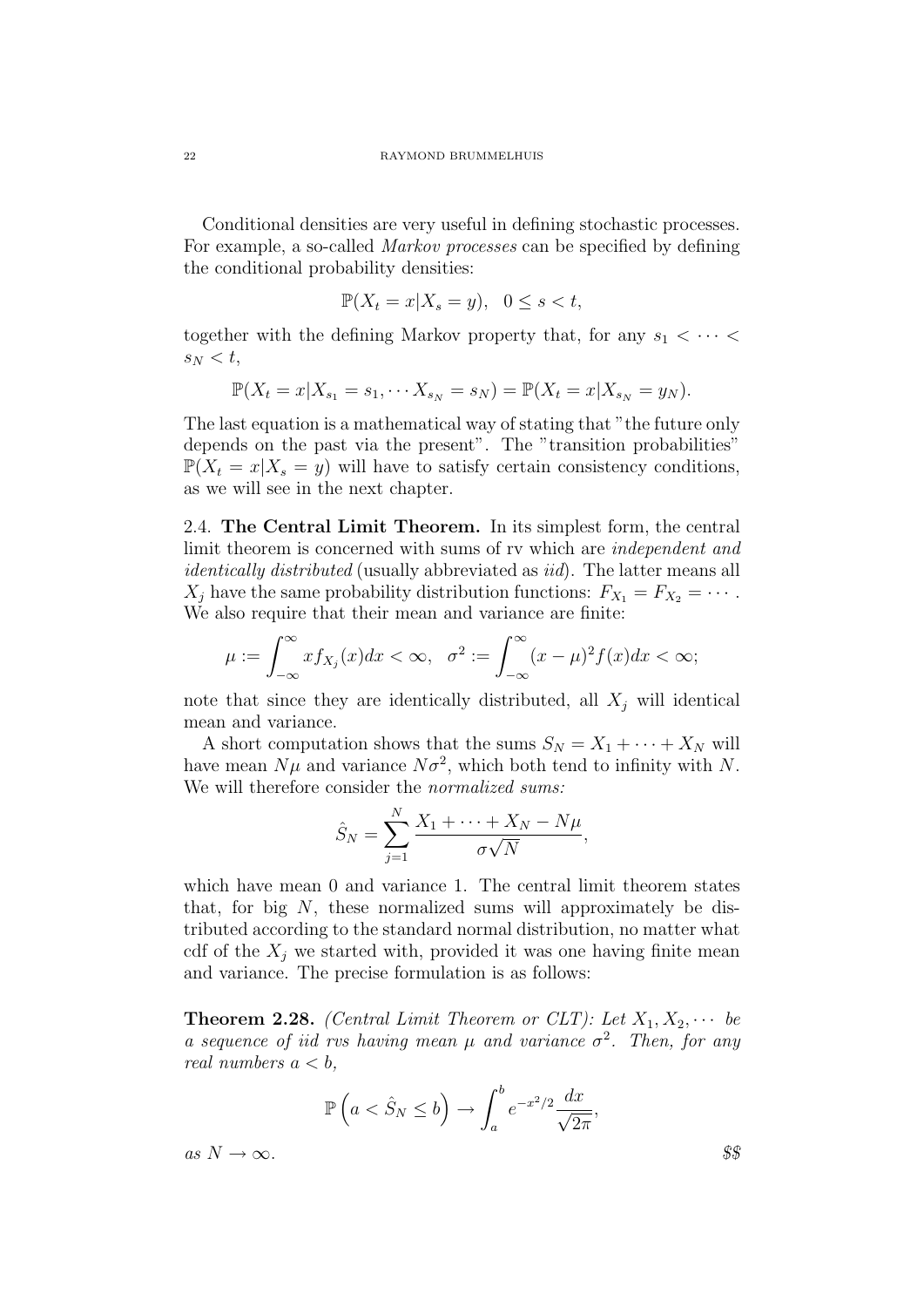We will not prove this theorem here. Historically, it was first proved in the case when the  $X_i$  were *iid Bernouilli*, meaning that  $X_i$  could take on two values, 1 and 0, say, with probabilities p and  $1-p$ . In this case,  $S_N$  has a binomial distribution, and one could use Stirling's formula for the asymptotic behavior of the binomial coefficients N k  $\setminus$ . This was a quite involved computation and a much slicker proof and more generally valid proof can be given using the concept of a characteristic function, which is also the basis of one of the modern proofs.

For the sums themselves, we infer that for big  $N$ :

$$
\mathbb{P}\left(\sigma a\sqrt{N} + N\mu < S_N < \sigma b\sqrt{N} + N\mu\right) \simeq \int_a^b e^{-x^2/2} \frac{dx}{\sqrt{2\pi}},
$$

or

$$
\mathbb{P}\left(A < S_N < B\right) = \int_{(A-N\mu)/\sigma\sqrt{N}}^{(B-N\mu)/\sigma\sqrt{N}} e^{-x^2/2} \frac{dx}{\sqrt{2\pi}}.
$$

The CLT explains why the normal distribution so often occurs in probabilistic modelling. When we want to model a random phenomenon which can be regarded as the sum of a lot of small independent but basically identically distributed random influences, the CLT suggests that it is reasonable to take a normally distributed rv for this. This is the basic intuition behind modelling financial asset returns by Gaussian rvs, as in the standard Geometric Brownian Motion model for stock-prices. One has to be careful, however: theorem 2.28 is for arbitrary but fixed a and b, and basically only tells us something about the behavior of the centre of the distribution of  $\widehat{S}_N$ . Indeed, empirical work during the 90's (and also much earlier) has shown that the actual stock returns have fat-tailed distributions, in the sense that very large or very small returns occur with much larger probabilities tan predicted by the normal model.

In the next chapter, we will use the CLT to introduce Brownian motion as a limit of a sequence of random walks, and from there go on to introduce the Ito calculus.

**Exercise 2.29.** (moments of the normal distribution) Let  $Z \sim N(0, 1)$ be a standard normal distribution, and let

$$
m_n := \mathbb{E}(Z^n) = \int_{-\infty}^{\infty} x^n e^{-x^2/2} \frac{dx}{\sqrt{2\pi}},
$$

be its n-th moment.

(a) Explain why all odd moments of Z are 0.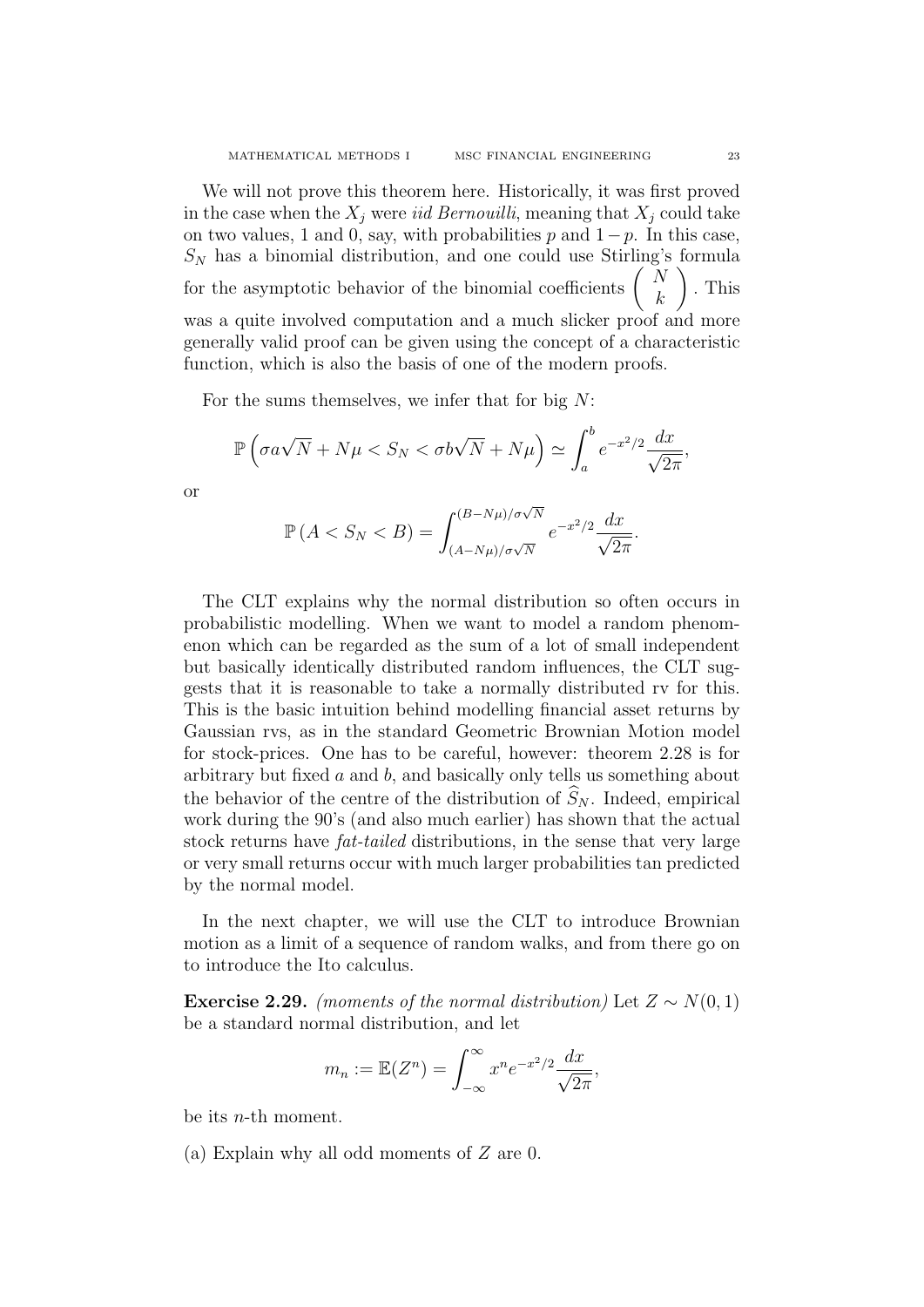(b)Show that the even moments are related by  $m_{2k} = (2k-1)m_{2k-2}$ , and deduce from this that

$$
m_{2k} = \frac{(2k)!}{2^k k!}.
$$

(int: integrate by parts.)

(c) Now consider the odd moments of the *absolute value*  $|Z|$  of Z:

$$
\mathbb{E}(|Z|^{2k+1}) = \hat{m}_{2k+1}.
$$

Show that as long as  $2k - 1 > 0$ ,  $\hat{m}_{2k+1} = 2k \hat{m}_{2k-1}$ , and deduce from this that:

$$
\hat{m}_{2k+1} = 2^k k! \sqrt{\frac{2}{\pi}}.
$$

\$\$

**Exercise 2.30.** Show that if  $Z \sim N(0, \sigma^2)$ , then  $\sigma^{-1}Z \sim N(0, 1)$ . Use this and the previous exercise to compute the moments of Z and of |Z|. \$\$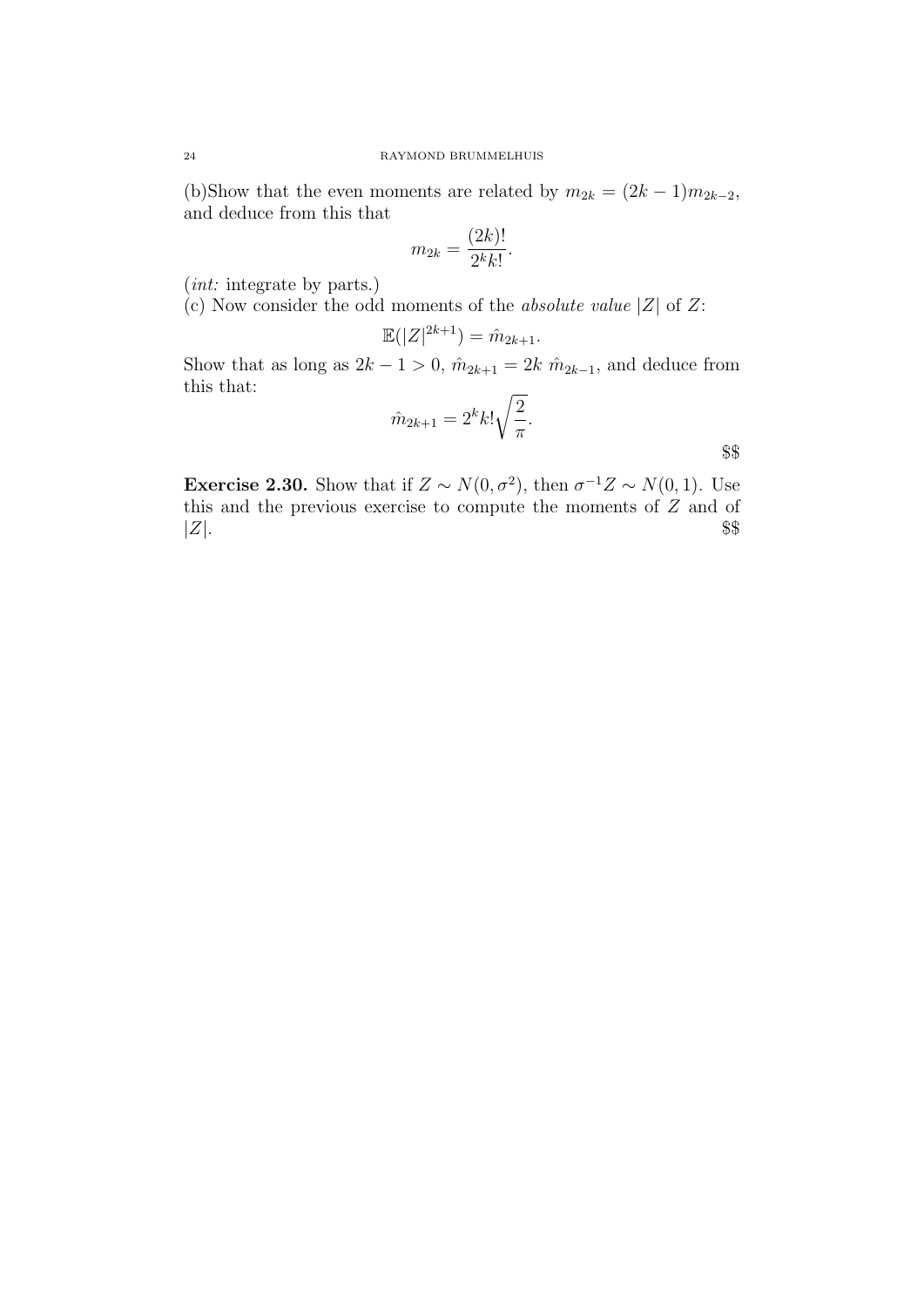### 3. Brownian Motion

3.1. Introducing Brownian motion. Brownian motion is a fundamental building block of modern quantitative finance. Indeed, the basic model for financial asset prices assumes that the log-returns follow a Brownian motion with drift. A convenient way to understand Brownian motion is by introducing it as a limit of random walks with ever smaller step sizes. We already encountered the random walk in the statement of the CLT: given an infinite sequence  $(X_j)_{j\geq0}$  if iid random variables, the sequence  $(S_n)_{n=1,2,\cdots}$  of sums

(29) 
$$
S_n = X_1 + \cdots + X_n, \quad n = 1, 2, \cdots,
$$

is called a (general) random walk. To fix ideas, people often consider the classical random walk in which  $X_j$  is a random variable which can only take the values  $\pm 1$ , with equal probabilities:

(30) 
$$
X_j = \begin{cases} 1 & \text{with probability } 1/2 \\ -1 & \text{with probability } 1/2 \end{cases}.
$$

Such rvs, with more generally  $\mathbb{P}(X_i = 1) = p$  for an arbitrary  $p \in$ [0, 1], are called Bernouilli random variables. The random walk can, somewhat whimsically, be thought of as the path of a drunkard, walking along a long road, who randomly takes either one step forward or one step backward at regularly spaced times  $n = 1, 2, \cdots$ . We will assume (30), for concreteness, although this is by no means necessary: having  $\mathbb{E}(X_i) = 0$  and  $\text{Var}(X_i) = 1$  suffices for what follows.

We already know that

$$
\mathbb{E}(S_n) = 0, \text{ VaR } (S_n) = n.
$$

We will now consider a sequence of re-scaled random walks  $(S_n^{(N)})_{n=1,2,\dots}$ one for each  $N \in \mathbb{N}$ , having ever smaller step sizes  $N^{-1/2}$  by replacing  $X_j$  by  $X_j/\sqrt{N}$ . We also imagine these steps to take place at times  $j/N$  instead of j. It is convenient to embed these random walks in a sequence of continuous time processes  $(W_t^{(N)}$  $(t^{(N)}_t)_{t\geq 0}$ , defined as follows: for a fixed N, divide the real half-line  $\mathbb{R}_{\geq 0} = \{t : t \geq 0\}$  in intervals  $[n/N,(n+1)/N)$  of size  $1/N$ . For any  $t \geq 0$ , we can find a unique positive integer n such that

$$
\frac{n}{N} \le t < \frac{n+1}{N},
$$

and we put

(31) 
$$
W_t^{(N)} := \frac{X_1 + \dots + X_n}{\sqrt{N}}.
$$

This is fine if  $t \geq 1/N$ , since then  $n \geq 1$ . If  $0 \leq t < 1/N$ , we simply put  $W_t^{(N)}$  $t_t^{(N)} := 0$ , by definition.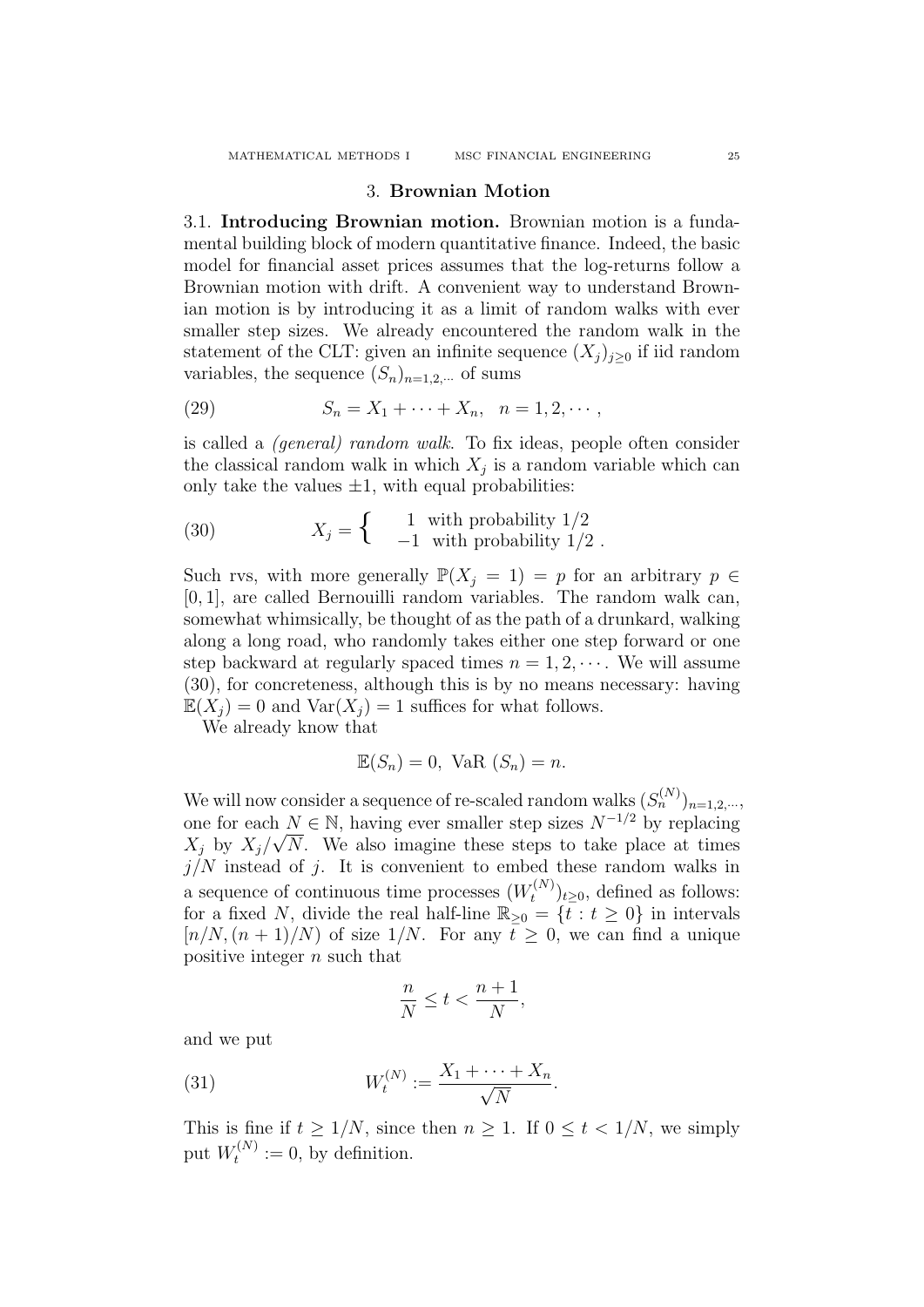One can think of  $W_t^{(N)}$  as describing the return of an asset at time t, with trading taking place at equally spaced discrete times  $1/N$ ,  $2/N$ ,  $\cdots$ , and price changes being limited so that returns can only jump by  $\pm 1/\sqrt{N}$ . (The reason for thinking of returns rather than prices themselves is because  $W_t^{(N)}$  $t_t^{(N)}$  can be negative). Alternatively, a physicist might think of some small particle immersed in a 1-dimensional fluid, and undergoing a position change of  $\pm 1/\sqrt{N}$  at times  $j/N$ , under the influence of molecular collisions.

We can write down  $(31)$  a little more compactly if we use the greatest integer part notation: if  $x > 0$  is a positive real number, than its *greatest integer part*  $[x]$  is, by definition, the largest positive integer which is  $\leq x$ . Thus,  $[Nt] = n$  if  $n/N \leq t < (n+1)/N$ , and we can write

(32) 
$$
W_t^{(N)} = \frac{1}{\sqrt{N}} \sum_{j \leq [tN]} X_j,
$$

putting the sum, by definition, equal to 0 if the set of  $j$ 's over which we sum is empty (which is the case if  $t < 1/N$ ). One easily checks that, if  $t \in [n/N, (n+1)/N)$ , then

$$
\mathbb{E}(W_t^{(N)}) = 0, \quad \text{Var}\ (W_t^{(N)}) = \frac{n}{N} = \frac{[tN]}{N} \simeq t,
$$

the latter approximation being valid for big  $N$ . Also, for a strictly positive t, if N is big, then  $n = [tN]$  is big, so that, by the CLT, theorem 2.28, for any fixed  $t$ ,

(33) 
$$
W_t^{(N)} = \sqrt{\frac{[tN]}{N}} \cdot \frac{1}{\sqrt{[tN]}} \sum_{j \leq [tN]} X_j,
$$

will be approximately distributed as  $t \cdot Z$ , where  $Z \sim N(0, 1)$  is a standard normal rv. That is,  $W_t^{(N)}$  will be approximately  $N(0, t)$ distributed, for large N. At  $t = 0$ , we of course have  $W_0^{(N)} = 0$ , which is consistent with this. More generally, if  $t > s$ , let us consider the difference

(34) 
$$
W_t^{(N)} - W_s^{(N)} = N^{-1/2} \sum_{[sN]+1}^{[tN]} X_j.
$$

One easily checks that this has variance  $([tN] - [sN])/N \rightarrow t - s$  as  $N \to \infty$ , so that, for big N, the CLT implies that

(35) 
$$
W_t^{(N)} - W_s^{(N)}
$$
 is approximately  $N(0, t - s)$ -distributed.

Furthermore, if we take a third time,  $u \leq s$ , then all the  $X_j$ 's which figure in the sum which defines  $W_u^{(N)}$  have an index  $j \leq [uN] < [sN] +$ 1, and are therefore *independent* of the  $X_j$ 's which occur in  $W_t^{(N)}$  –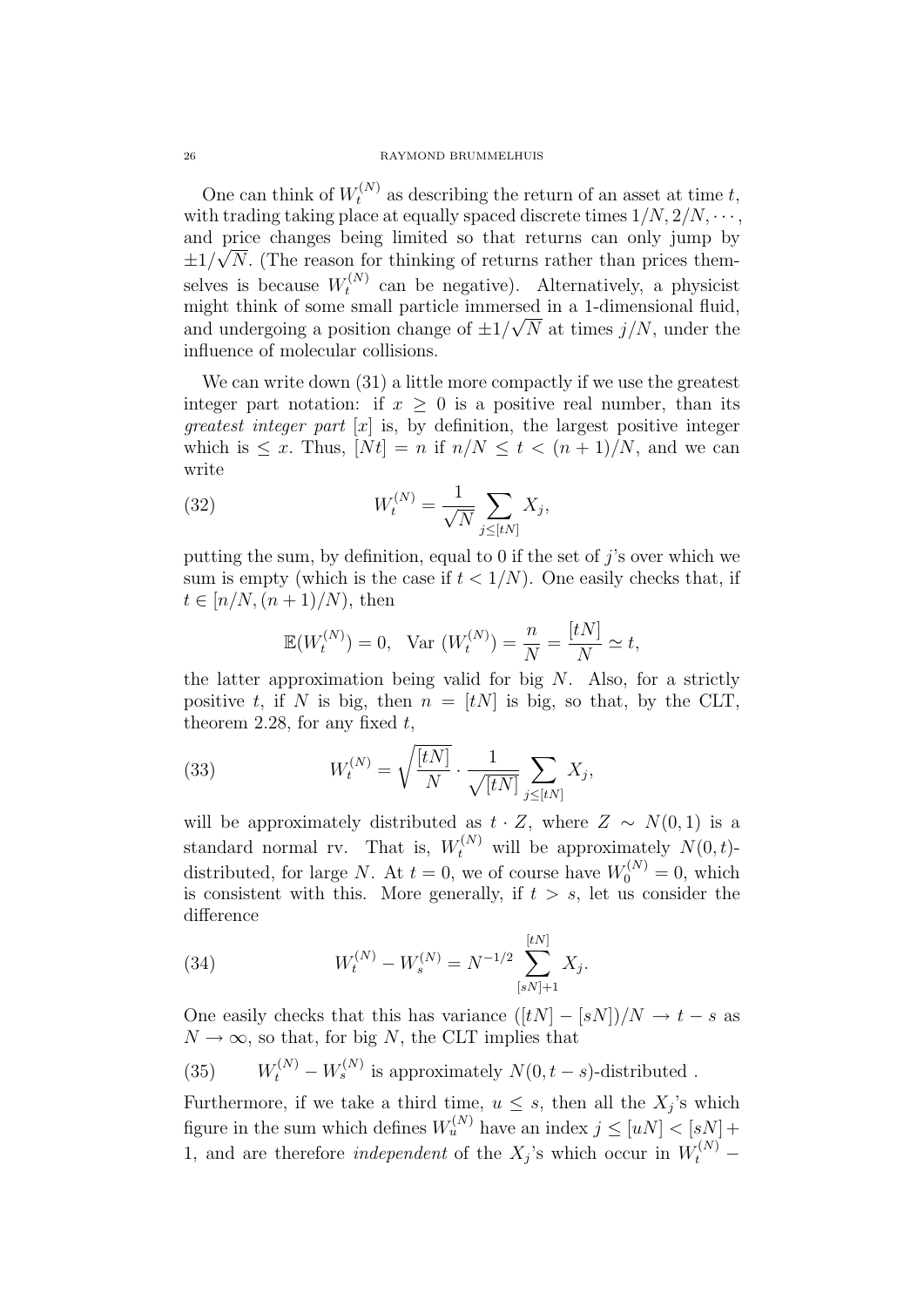$W_s^{(N)}$ , simply since, by hypothesis, different X's are independent. We therefore have the property:

(36) 
$$
u \le s < t \Rightarrow W_u^{(N)}, W_t^{(N)} - W_s^{(N)} \text{independent.}
$$

We now take the limit of  $N \to \infty$ . It seems reasonable to suppose that there exist a family of limiting rvs  $W_t$ ,  $t \geq 0$ , such that  $\mathbb{P}(W_t \leq$  $f(x) = \lim_{N \to \infty} \mathbb{P}(W_t^{(N)} \leq x)$ , or equivalently,

$$
F_{W_t^{(N)}}(x) \to F_{W_t}(x), \quad N \to \infty,
$$

having the following properties:

- (i)  $W_0 = 0$ .
- (ii) if  $0 \leq s < t$ , then  $W_t W_s \sim N(0, t s)$ .
- (iii) future changes are independent of past and present: if  $0 \leq$  $u \leq s < t$ , then the rv's  $W_t - W_s$  and  $W_u$  are independent.

One might also argue that, since the sizes of the jumps in  $W_t^{(N)}$  $t^{(N)}$  tend to 0 as  $N \to \infty$ , the limiting process  $(W_t)_{t\geq 0}$  should somehow be continuous in t: the idea is that for  $\Delta t \sim 1/N$ ,  $|\Delta W^{(N)}| \sim 1/\sqrt{N} \sim \sqrt{\Delta t} \to 0$  as  $\Delta t \rightarrow 0$ ). We therefore expect that

• (iv) The paths  $t \to W_t$  are continuous.

**Definition 3.1.** (Brownian motion) A stochastic process  $(W_t)_{t\geq0}$  which has properties (i), (ii) and (iii), and which also satisfies (iv), in the sense that, with probability 1, it has continuous sample paths, is called a Brownian motion. \$\$

The phrase 'having continuous sample paths with probability 1' has a precise technical sense which will be explained in detail in the second half of these lectures, after we will have had a look at measure theoretic probability.

There is a further property of Brownian motion which is plausible on the grounds of our construction, namely that Brownian motion paths  $t \to W_t$ , although continuous, are unlikely to be differentiable: if we consider  $W_t^{(N)}$  on its natural scale of  $\Delta t = 1/N$ , then  $\Delta W^{(N)}/\Delta t \simeq$  $1/\sqrt{\Delta t} \rightarrow \infty$  as  $\Delta t \rightarrow 0$ . This non-differentiability of Brownian motion paths can be shown to be a consequence of conditions (i) - (iv), and Brownian motion paths provide examples of continuous functions which are nowhere differentiable (do not have a tangent to their graphs at any point).

Some historical remarks. Brownian motion was introduced by L. Bachelier in his 1900 thesis on the mathematical modelling of the Parisian bourse. Although he did not quite proceed in the way presented here, in his model the  $N^{-1/2}X_i$  would present daily price changes. He gave an interesting economical motivation for taking  $X_i$  with  $\mathbb{E}(X_i) =$ 0: he argued that, since typically somebody who wanted to sell a stock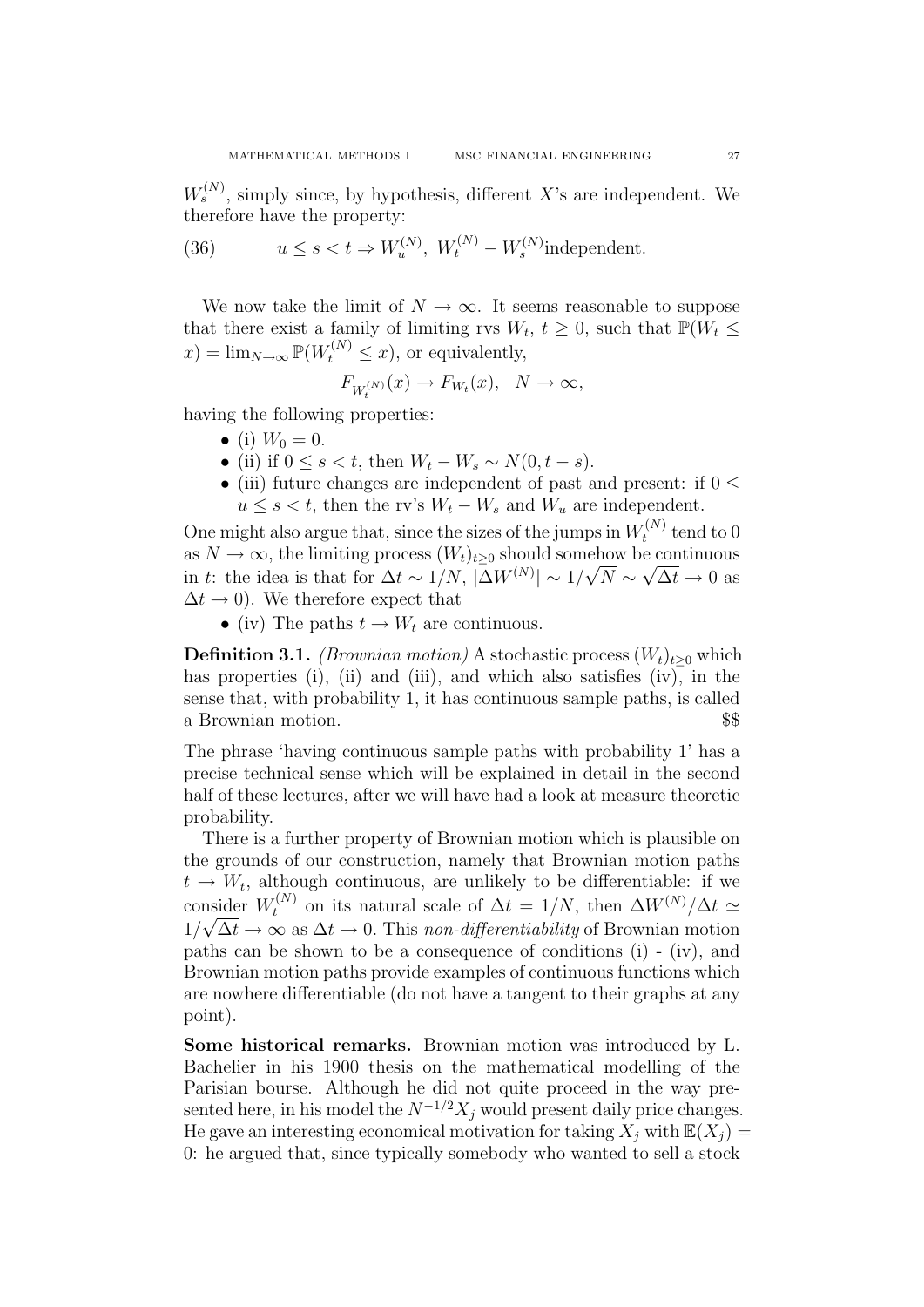could always find a buyer, and vice versa, there had to be about as many people expecting a given stock to go up as there would be expecting the stock's price to go down. Hence the (mathematical) expectation of the price change had to be 0. Also, his model assumed that future price changes only depend on the past through the present, which is formalized in condition (iii) above. Bachelier therefore already had a clear idea of what later on became known as the Efficient Market Hypothesis.

Unfortunately, Bachelier's work was somewhat sadly ignored at the time, and Brownian motion was independently rediscovered around 1905 by the physicists Einstein and Smoluchowski. In their work, Brownian motion is used as a model for the movement of microscopically small particles suspended in a (one-dimensional) fluid, under the influence of molecular collisions. Given that the particle is at position  $W_s$  at a time s, then, at a future time  $t > s$ , it will have changed position by an amount x with a probability of  $(2\pi(t-s))^{-1/2}e^{-x^2/2(t-s)}$ . It's mean position change is 0, but its standard deviation, which is a measure position change is 0, but its standard deviation, which is a measure<br>of it's deviation from this mean, grows with t like  $\sqrt{t-s}$ . This can be interpreted by saying that we are most likely to find the particle be interpreted by saying that we are most likely to find the particle<br>in an interval of size the order of  $\sqrt{t-s}$ , centered at where it was at time s, and this independently of what happened before s. Note that the distance covered grows with the square root of the time elapsed, instead of linearly with time. Such a motion is caled diffusion, whence the name of diffusion processes for the kind of stochastic processes used in Finance. In physics, a typical example of a diffusion phenomenon is the flow of heat.  $$$ 

<sup>∗</sup>Remark 3.2. There is a somewhat delicate mathematical point I glossed over above: how do we know that there actually exist a limiting family of random variables  $(W_t)_{t>0}$  with the stated properties (i), (ii) and (iii), let alone (iv)? Readers having a background in mathematics know that limits do not always exist under all circumstances. To answer this question we will need to be much more precise on what probabilities and random variables are, mathematically speaking. For Brownian motion, this was the step taken by N. Wiener in the 1920's, who gave the first mathematically rigorous construction of Brownian motion, and in whose honor this process is also often called the Wiener process, and denoted by  $W_t$ . We will examine these matters more closely in the second part of these lecturs.  $$$ 

3.2. Simple properties of Brownian motion. To get more of a feeling for Brownian motion, we compute some moments. These computations will turn out to be extremely useful in the next chapter, when we introduce Ito calculus. Let us fix a  $t > 0$  and let  $h > 0$  also. Then, by (ii), the mean of the increment  $W_{t+h} - W_t$  clearly is 0:

$$
\mathbb{E}(W_{t+h} - W_t) = 0.
$$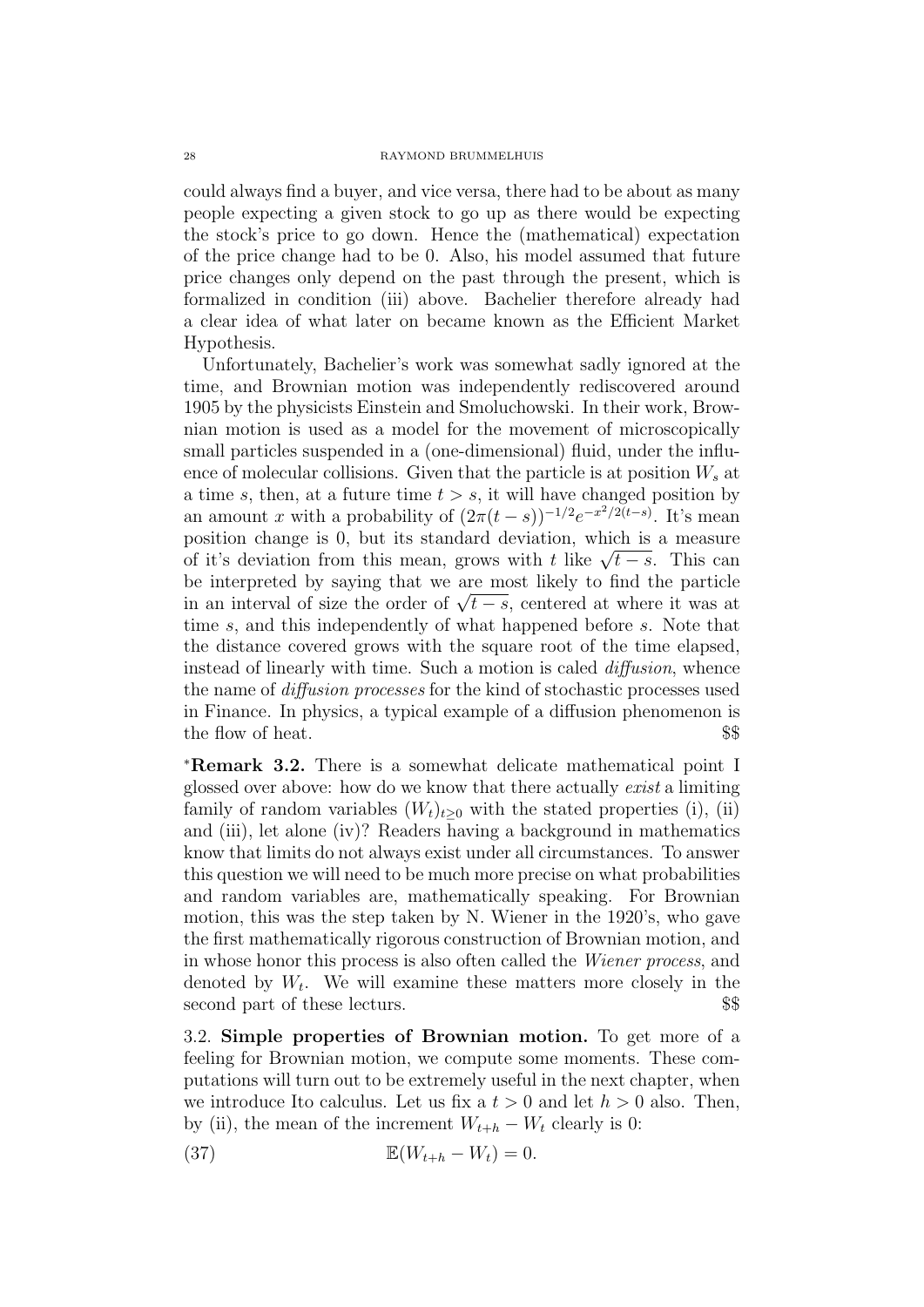The mean is 0 since  $W_{t+h}-0W_t$  has the same probability to be positive as to be negative. To get a better idea of the mean size of  $W_{t+h} - W_t$ , we compute the expectation of the *absolute value* of  $W_{t+h} - W_t$ :

(38) 
$$
\mathbb{E}(|W_{t+h} - W_t|) = (\text{constant})\sqrt{h}.
$$

In fact, the left hand side is

$$
\int_{-\infty}^{\infty} |x| e^{-x^2/2h} \frac{dx}{\sqrt{2\pi h}} = \sqrt{h} \int_{\infty}^{\infty} |z| e^{-z^2/2} \frac{dz}{\sqrt{2\pi}},
$$

by the change of variables  $y =$ hz, and the constant can be evaluated to be  $\sqrt{2/\pi}$ : see exercise 2.29,

We next look at the square of the increment,  $(W_{t+h} - W_t)^2$ . Using (ii) and the fact that the variance of a rv X equals Var  $(X) = \mathbb{E}(X^2) (E(X))^2$ , we find

$$
\mathbb{E}((W_{t+h} - W_t)^2) = \mathbb{E}((W_{t+h} - W_t)^2) - (\mathbb{E}(W_{t+h} - W_t))^2
$$
  
= Var(W\_{t+h} - W\_t)  
(39)  
= h,

where we used (37). Hence the the mean of  $(W_{t+h} - W_t)^2$  is h. We also compute its variance, which is:

$$
\begin{aligned}\n\text{Var}\left((W_{t+h} - W_t)^2\right) &= \mathbb{E}\left((W_{t+h} - W_t)^4\right) - h^2 \\
&= \int_{\mathbb{R}} x^4 e^{-x^2/2h} \frac{dx}{\sqrt{2\pi h}} - h^2 \\
&= 3^2 - 2h^2 = 2h^2,\n\end{aligned}
$$

by an easy computation (or using exercises 2.29 and 2.30). Hence

(40) Var 
$$
((W_{t+h} - W_t)^2) = 2^2
$$
.

By formula (5), the expectation of any function  $q(W_t)$  of Brownian motion can be evaluated as:

(41) 
$$
\mathbb{E}(g(W_t) = \int_{\mathbb{R}} g(x)e^{-x^2/2t} \frac{dx}{\sqrt{2\pi t}}.
$$

As a further example we compute:

$$
\mathbb{E}\left(e^{W_t}\right) = \int_{-\infty}^{\infty} e^x e^{-x^2/2t} \frac{dx}{\sqrt{2\pi t}}
$$
  
\n
$$
= \int e^{-\frac{1}{2}(z^2 - 2\sqrt{t}z)} \frac{dz}{\sqrt{2\pi}} \text{ (changing variables } x = \sqrt{t}z \text{ )}
$$
  
\n
$$
= e^{t/2} \int e^{-(z-\sqrt{t})^2/2} \frac{dz}{\sqrt{2\pi}} \text{ (completing the square)}
$$
  
\n
$$
= e^{t/2}.
$$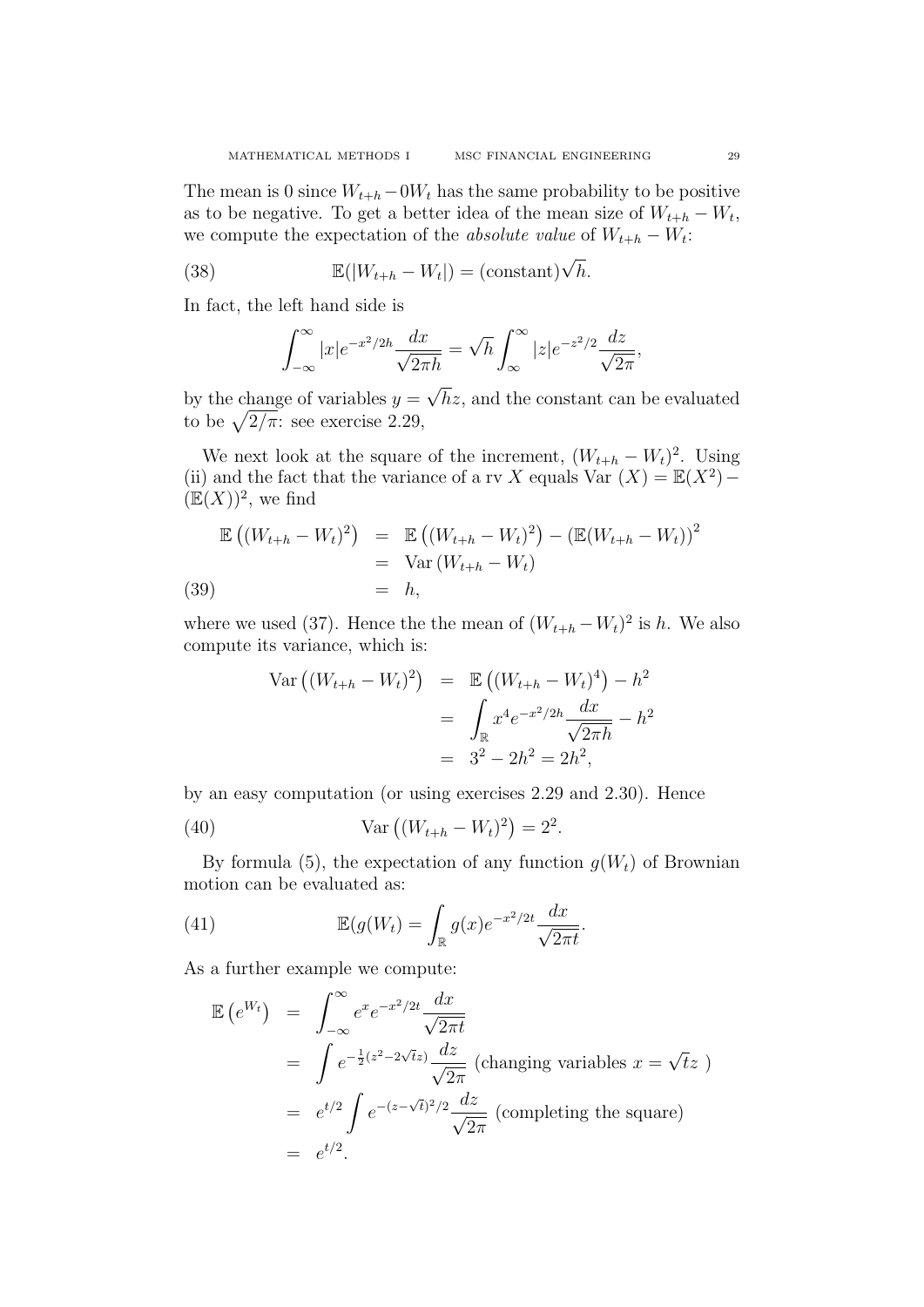3.3. Markov property and transition probabilities. Brownian motion is a basic example of an important class of stochastic processes called Markov processes. To explain the notion of a Markov process, let us begin by looking at a general process,  $(X_t)_{t>0}$ . To be able to compute interesting quantities associated to such a process, like for example the probability that for given times  $t_1, \dots, t_N, X_{t_j}$  lies in given intervals  $[a_j, b_j]$ , we have to know all joint probability distributions of  $(X_{t_1}, \dots, X_{t_N})$ , for arbitrary  $t_1, \dots, t_N \geq 0$ . Here we can, without essential loss of generality, limit ourselves to  $t_j$ 's such that  $0 \leq t_1 < t_2 < \cdots < t_N$ . We will assume that all these have probability densities, and we will systematically use the (mathematically disputable but conceptually very convenient) notation

$$
\mathbb{P}(X_1 = x_1, \cdots, X_N = x_N)
$$

for the joint pdf of the random vector  $(X_1, \dots, X_N)$  at a point  $(x_1, \dots, x_N)$ . By the rules for conditional probabilities (cf. section 2.3) we have that, for example:

$$
\mathbb{P}(X_{t_2} = x_2, X_{t_1} = x_1) = \mathbb{P}(X_{t_2} = x_2 | X_{t_1} = x_1) \mathbb{P}(X_{t_1} = x_1).
$$

Similarly,

(42) 
$$
\mathbb{P}(X_{t_3} = x_3, X_{t_2} = x_2, X_{t_1} = x_1)
$$

$$
= \mathbb{P}(X_{t_3} = x_3 | X_{t_2} = x_2, X_{t_1} = x_1) \mathbb{P}(X_{t_2} = x_2, X_{t_1} = x_1)
$$

$$
= \mathbb{P}(X_{t_3} = x_3 | X_{t_2} = x_2, X_{t_1} = x_1) \mathbb{P}(X_{t_2} = x_2 | X_{t_1} = x_1) \mathbb{P}(X_{t_1} = x_1),
$$

etc. Now suppose that our process is such that, for any  $0 \le t_1 < t_2$  $\cdots < t_N$  we have that

(43) 
$$
\mathbb{P}(X_{t_N} = x_N | X_{t_{N-1}} = x_{N-1}, \cdots, x_{t_1} = x_1) = \mathbb{P}(X_{t_N} = x_N | X_{t_{N-1}} = x_{N-1}).
$$

Intuitively, this means that the process has no memory: the probability that  $X_{t_N} = x_N$  (or, more precisely, that it is in a small interval  $[x_N, x_N +$  $dx_N$ ]) depends only on the last recorded value,  $X_{t_{N-1}} = x_{N-1}$ , not on earlier ones. Assuming (43), formula (42) then simplifies to:

$$
\mathbb{P}(X_{t_3} = x_3, X_{t_2} = x_2, X_{t_1} = x_1)
$$
  
=  $\mathbb{P}(X_{t_3} = x_3 | X_{t_2} = x_2) \mathbb{P}(X_{t_2} = x_2 | X_{t_1} = x_1) \mathbb{P}(X_{t_1} = x_1),$ 

and, more generally<sup>8</sup>,

(44) 
$$
\mathbb{P}(X_{t_N} = x_N, \cdots, X_{t_1} = x_1) = \prod_{j=2}^N \mathbb{P}(X_{t_j} = x_j | X_{t_{j-1}} = x_{j-1}) \cdot \mathbb{P}(X_{t_1} = x_1).
$$

Definition 3.3. A stochastic process which satisfies (43) for arbitrary times  $0 \leq t_1 < \cdots < t_N$  is called a *Markov process*. If  $t < s$ , the probability densities

(45) 
$$
p(x,t;y,s) := \mathbb{P}(X_s = y | X_t = x),
$$

<sup>&</sup>lt;sup>8</sup>The symbol  $\prod$  stands for product:  $\Pi_{j=1}^k a_j = a_1 a_2 \cdots a_k$ .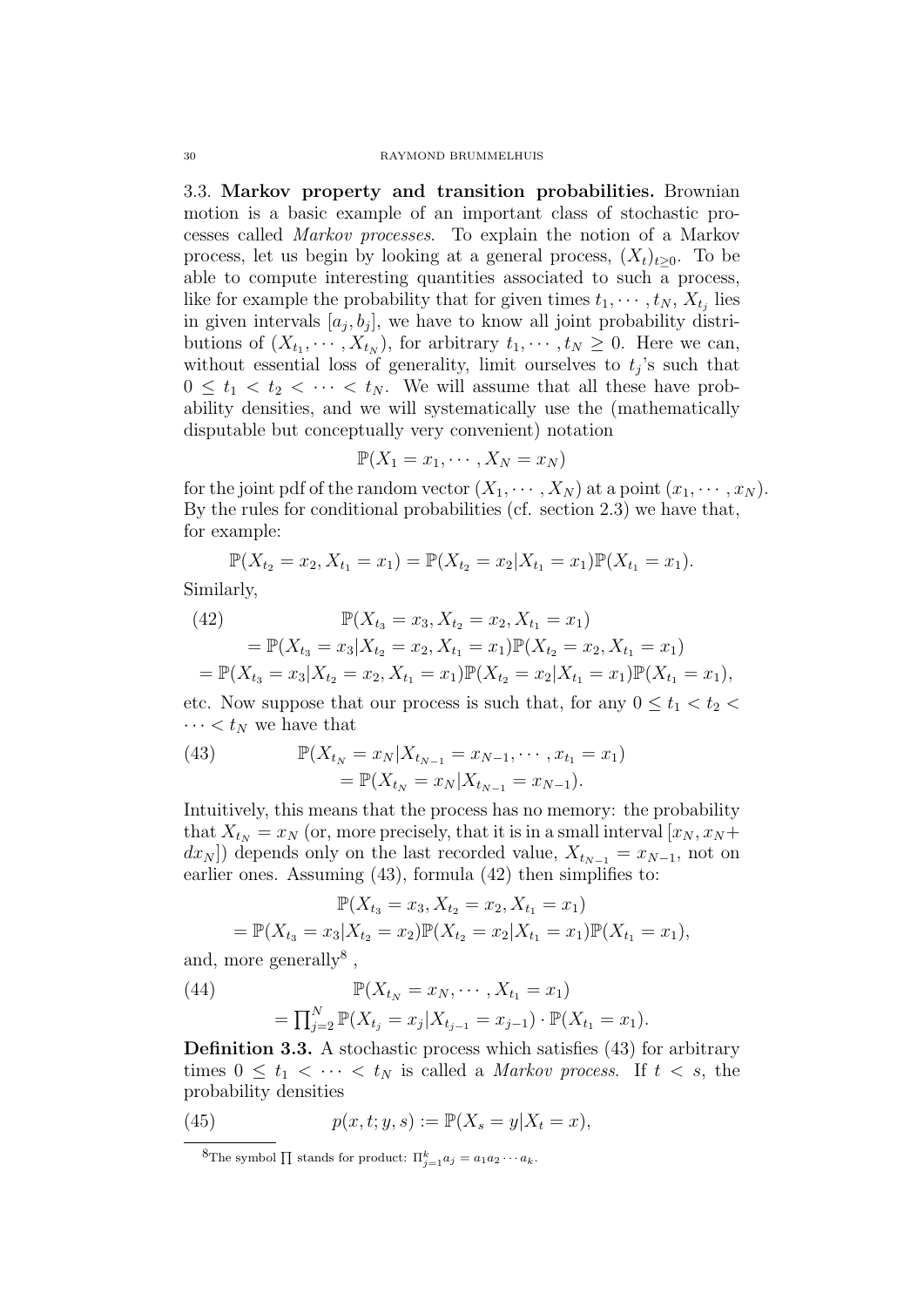are called the transition probability densities, or simply the transition probabilities. We will take  $X_0 = x_0$ , the position at time  $t = 0$ , as given.

With this notation, (44) becomes:

(46) 
$$
\mathbb{P}(X_{t_N} = x_N, \cdots, X_{t_1} = x_1) = \prod_{j=1}^N p(x_{j-1}, t_{j-1}; x_j, t_j).
$$

Remark 3.4. To remember the time-ordering of the variables in (45), it is helpful to read the left hand side as  $\mathbb{P}((x,t) \to (s,y))^n$ , the transition probability of going from x at t to y at s,  $s > t$ .  $\$ 

## **Proposition 3.5.** Brownian motion  $(W_t)_{t\geq0}$  is a Markov process.

*Proof.* Since  $W_{t_N} - W_{t_{N-1}}$  is independent of  $W_{t_1}, \cdots, W_{t_{N-1}}$ , we have that

$$
\mathbb{P}(W_{t_N} = x_N | W_{t_{N-1}} = x_{N-1}, \cdots, W_{t_1} = x_1)
$$
\n
$$
= \mathbb{P}(W_{t_N} - W_{t_{N-1}} = x_N - x_{N-1} | W_{t_{N-1}} = x_{N-1}, \cdots, W_{t_1} = x_1)
$$
\n
$$
= \mathbb{P}(W_{t_N} - W_{t_{N-1}} = x_N - x_{N-1}) \text{ (by independence: cf. (27))}
$$
\n
$$
= \mathbb{P}(W_{t_N} - W_{t_{N-1}} = x_N - x_{N-1} | W_{t_{N-1}} = x_{N-1}) \text{ (independence again)}
$$
\n
$$
= \mathbb{P}(W_{t_N} = x_N | W_{t_{N-1}} = x_{N-1}).
$$

\$\$

Observe that this argument shows that the transition probabilities of Brownian motion are given by:

(47) 
$$
\mathbb{P}(W_s = y | W_t = x) = \mathbb{P}(W_s - W_t = y - x)
$$

$$
= \frac{1}{\sqrt{2\pi(s - t)}} e^{-(y - x)^2/2(s - t)}
$$

$$
=: p_0(y - x; s - t), s > t
$$

where we have put

$$
p_0(x,t) := \frac{1}{\sqrt{2\pi t}} e^{-x^2/2t};
$$

also note that in fact  $p_0(x, t) = \mathbb{P}(0, 0|x, t)$ , the transition probability for going from  $(0, 0) \rightarrow (x, t)$ .

This gives us a first example of a very important connection between stochastics processes and partial differential equations or PDEs. Readers having a degree in physics or engineering will probably know that, for a fixed  $(y, s)$ ,  $v(x, t) := p_0(y - x, s - t)$  as a function of  $(x, t)$ , is a solution of the backward heat equation:

(48) 
$$
\frac{\partial v}{\partial t} + \frac{1}{2} \frac{\partial^2 v}{\partial x^2} = 0.
$$

\$\$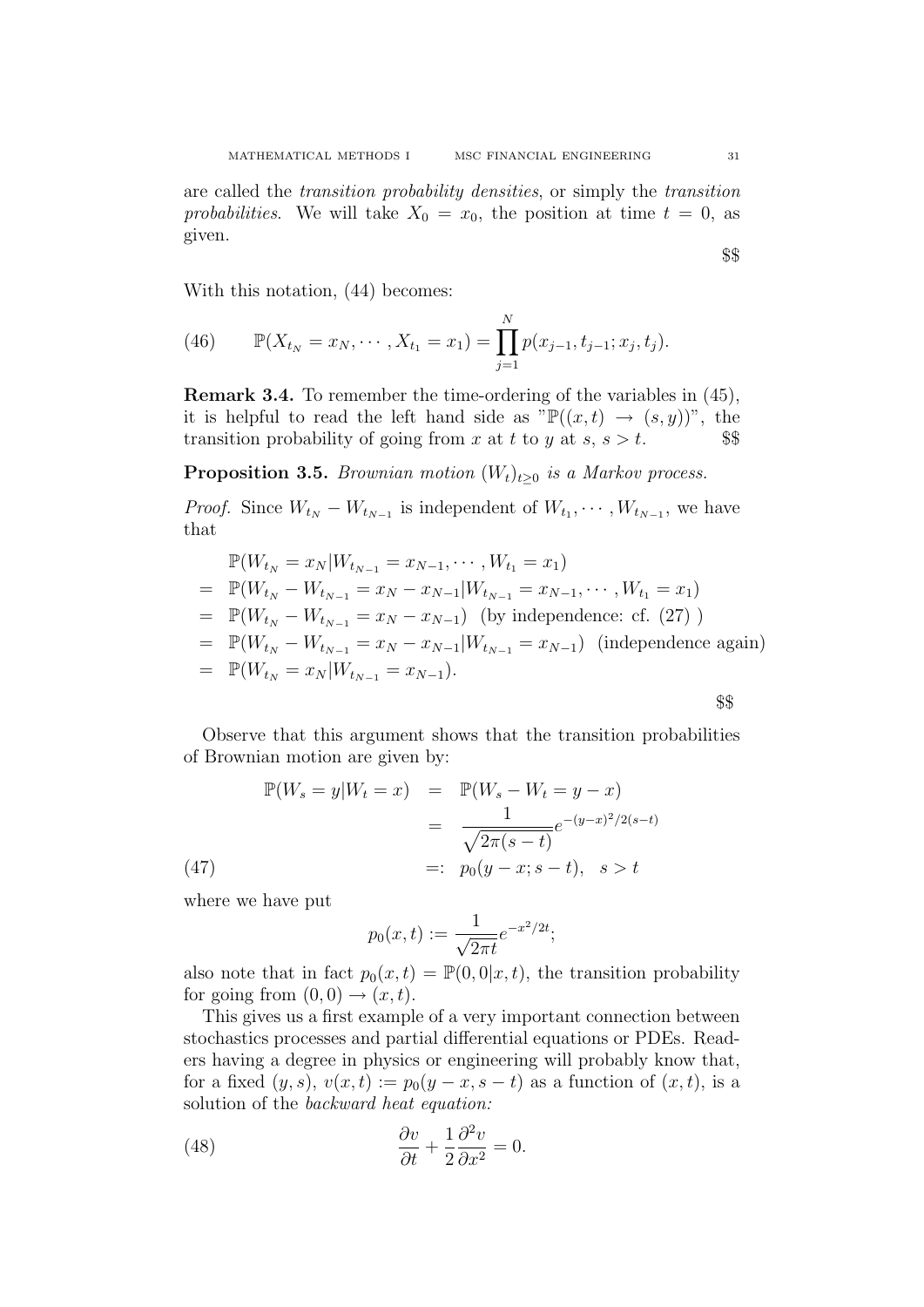Similarly,  $w(y, s) := p_0(y - x, s - t)$ , as function of  $(y, s)$ , satisfies the heat equation:

(49) 
$$
\frac{\partial w}{\partial s} - \frac{1}{2} \frac{\partial^2 w}{\partial y^2} = 0.
$$

(If this is new for you, you should check it at least once in your life: see exercises.) The heat equation was introduced some 100 years before Brownian motion, by J. B. Fourier, who sought to describe the flow of heat in bodies. We will see in a later chapter that, under certain conditions, the transition densities of Markov processes satisfy certain PDEs which are called the backward and forward Kolmogorov equations, of which (48) and (49) are particular examples.

The great thing about Markov processes is that the transition probabilities fix all the joint probability densities of the process at arbitrary times, as shown by (44) , (46). For example, for Brownian motion we can now immediately write down that:

(50) 
$$
\mathbb{P}(W_{t_N} = x_N, W_{t_{N-1}} = x_{N-1}, \dots, W_{t_1} = x_1)
$$

$$
p_0(x_N, t_N - t_{N-1})p_0(x_{N-1} - x_{N-2}, t_{N-1} - t_{N-2}) \cdots p_0(x_1, t_1)
$$

$$
= \prod_{j=1}^N \frac{1}{\sqrt{2\pi(t_j - t_{j-1})}} e^{-(x_j - x_{j-1})^2/2(t_j - t_{j-1})},
$$

where we' set  $t_0 = x_0 = 0$  to make things agree for  $j = 0$ . Joint probabilities for being in consecutive intervals then follow by simple integration:

$$
\mathbb{P}(a_1 < W_{t_1} < b_1, \cdots, a_N < W_{t_N} < b_N) =
$$
\n
$$
\int_{a_1}^{b_1} \cdots \int_{a_N}^{b_N} \prod_{j=1}^N \frac{1}{\sqrt{2\pi(t_j - t_{j-1})}} e^{-(x_j - x_{j-1})^2/2(t_j - t_{j-1})} dx_1 \cdots dx_N,
$$

a formula which in some books is used to define Brownian motion directly.

3.4. Brownian motion as a Gaussian process. We first recall the definition of normal random vectors and multi-variate normal distributions. We will freely use matrix notation. Points  $x = (x_1, \dots, x_N)$  of  $\mathbb{R}^N$  will be thought of as column vectors  $(x_1, x_2, \dots, x_N)^t$ , the 't' standing for transpose. Let  $\mathbb{Z} = (Z_1, \cdots, Z_N)$  be a vector of independent normally distributed random variables  $Z_j$  with mean 0 and variance 1:  $Z_i \sim N(0, 1)$ . If  $\mu = (\mu_1, \cdots, \mu_N) \in \mathbb{R}$ , and if  $\mathbb{H} = (H_{ij})_{i,j}$  is an arbitrary  $N \times N$ -matrix, then the new random vector X, defined by

(51) 
$$
\mathbb{X} = \mu + \mathbb{H}\mathbb{Z},
$$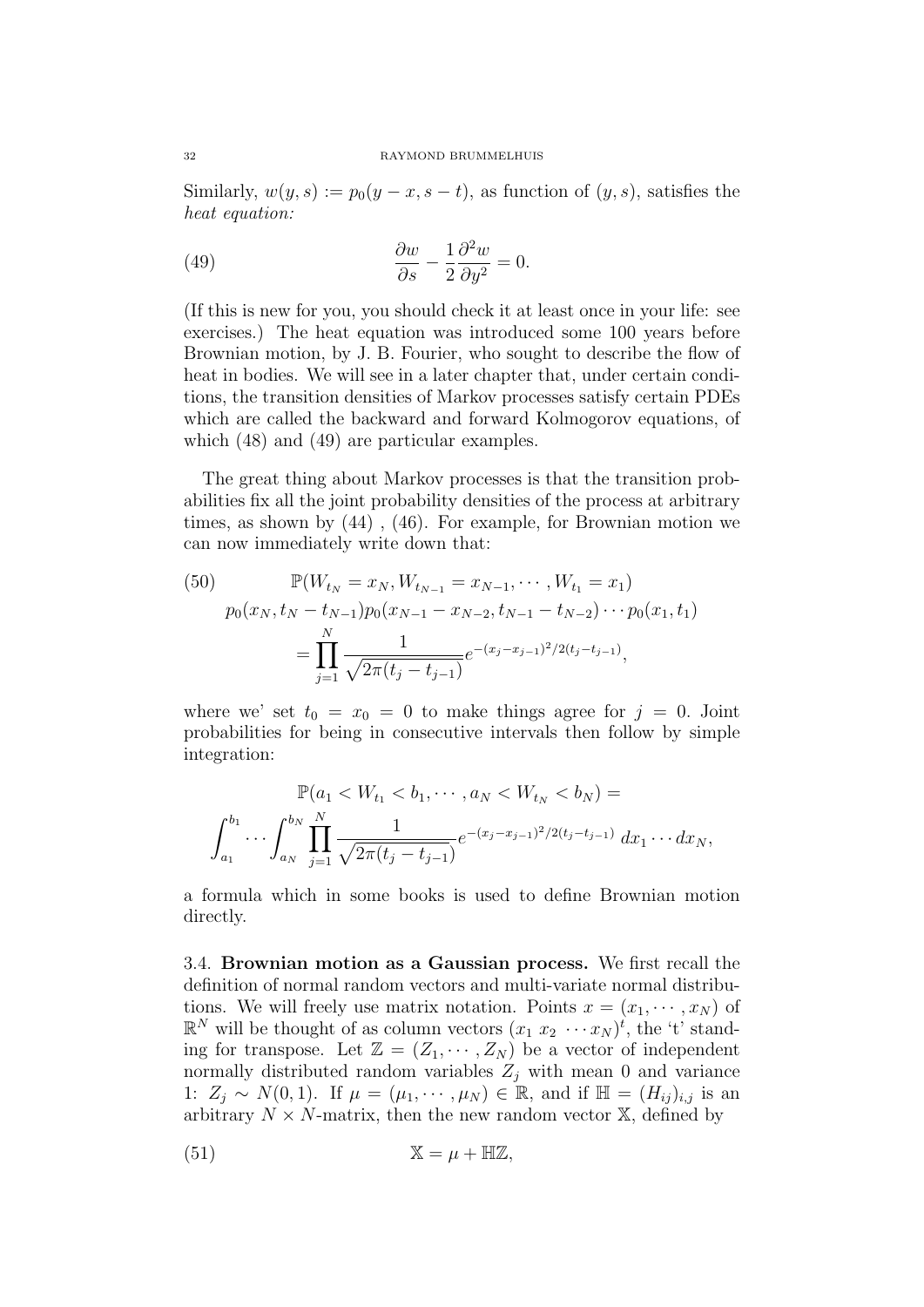is called a normal random vector. Its (component-wise computed) mean is clearly

$$
\mathbb{E}(\mathbb{X}_i) = \mu_i + \mathbb{E}\left(\sum_j H_{ij} Z_j\right)
$$
  
=  $\mu_i + \sum_j H_{ij} \mathbb{E}(Z_j)$   
=  $\mu_i$ ,

since the expectation of  $Z_i$  is 0. As vectors,

$$
\mathbb{E}(\mathbb{X})=\mu.
$$

The variance-covariance matrix of a random-vector  $X$  is defined as the symmetric matrix:

(52) 
$$
\mathbb{V} := (\mathbb{E}(X_i - \mu_i)(X_j - \mu_j))_{1 \leq i,j \leq N},
$$

where  $\mu_i = \mathbb{E}(X_i)$ , the mean of  $X_i$ . If  $\mathbb{X} = \mu + \mathbb{H} \mathbb{Z}$ , then its variancecovariance matrix will be

$$
(53) \t\t\t\t \mathbb{V} = \mathbb{H} \mathbb{H}^t,
$$

where the product on the right is the matrix product, and where the 't ' means again taking the transpose. Indeed,

$$
\mathbb{E}((X_i - \mu_i)(X_j - \mu_j)) = \mathbb{E}((\mathbb{H}\mathbb{Z})_i (\mathbb{H}\mathbb{Z})_j)
$$
  
\n
$$
= \sum_{k=1}^N \sum_{l=1}^N \mathbb{E}(H_{ik}H_{jl}Z_kZ_l)
$$
  
\n
$$
= \sum_{k=1}^N H_{ik}H_{jk}
$$
  
\n
$$
= (\mathbb{H}\mathbb{H}^t)_{ij},
$$

since, by independence,

$$
\mathbb{E}(Z_k Z_l) = \delta_{kl} := \begin{cases} 1, & \text{if } k = l \\ 0, & \text{otherwise.} \end{cases}
$$

If  $\mathbb H$  is invertible (that is, if its matrix inverse  $\mathbb H^{-1}$  exists, which is the case iff its determinant det  $(\mathbb{H}) \neq 0$ , then one can compute that the joint pdf of  $(X_1, \dots, X_N)$  equals

(54) 
$$
f_{\mathbb{X}}(x) = \frac{1}{(2\pi)^{n/2}(\det \mathbb{V})^{1/2}} e^{-((x-\mu), \mathbb{V}^{-1}(x-\mu))/2},
$$

where we've written  $f_{\mathbb{X}}$  instead of  $f_{X_1,\dots,X_N}$ , and where V was defined by (53). The proof uses the change of variables formula for multidimensional integrals and the Jacobian: cf. the appendix at the end of this chapter, after the exercises. Conversely, if  $X$  has the pdf  $(54)$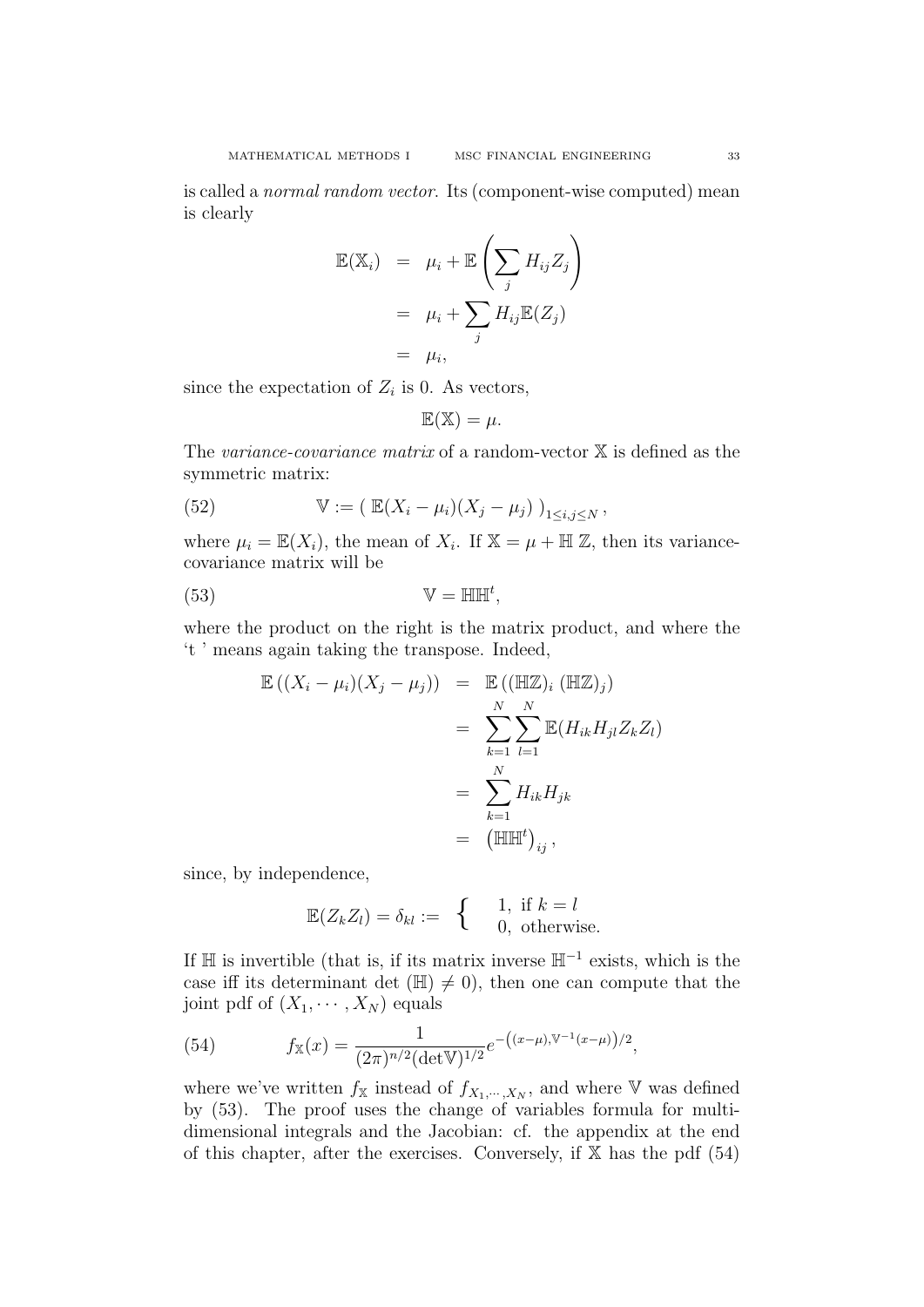(with V invertible), and if  $\mathbb H$  is any matrix such that (53) holds, then one can show that

$$
\mathbb{Z}:=\mathbb{H}^{-1}(\mathbb{X}-\mu)
$$

has pdf which is simply a product of standard normal distributions:

$$
\mathbb{Z} \sim \frac{1}{(2\pi)^{n/2}} e^{-(z_1^2 + \dots + z_N^2)/2}.
$$

The components of  $\mathbb Z$  are therefore independent and identically  $N(0, 1)$ distributed, and it follows that  $X = \mu + \mathbb{H}\mathbb{Z}$  is Gaussian. Here we can always take  $\mathbb{H} = \mathbb{V}^{1/2}$  (the matrix square root taken in spectral sense), or  $\mathbb H$  given by the so-called *Cholesky decomposition* of  $\mathbb H$ , in which  $\mathbb H$ can be taken to be either upper or lower triangular.

Observe that the pdf of a normal random vector is completely determined by its mean  $\mu$  and its variance-covariance matrix  $\nabla$ . We say in this case that

$$
\mathbb{X} \sim N(\mu, \mathbb{V}),
$$

as an obvious clear generalization of the notation  $X \sim N(\mu, \sigma^2)$  for single random variables.

It is pretty clear from (50) that, in case of a Brownian motion, each vector  $(W_{t_1}, \dots, W_{t_N})$  is normally distributed. Indeed, if we expand the squares in the exponent, we see that the joint pdf has the form

$$
(2\pi)^{N/2} A \exp(-\sum a_{ij} x_i x_j),
$$

for suitable  $t_1, \dots, t_N$ -dependent numbers  $a_{ij}$  and A. The quadratic form in the exponent can be written as  $(x, Ax)$ , with  $A = (a_{ij})_{i,j}$ , and the fact that the integral over all of  $\mathbb R$  has to be equal to 1 forces A to be equal to the square root of the determinant of A, as one sees by doing the change of variables  $x = \mathbb{A}^{-1/2}y$  in the integral (alternatively, first do a rotation which brings A into diagonal form, and then re-scale each coordinate by the square root of the corresponding eigenvalue). This shows that  $(W_{t_1}, \cdots, W_{t_N}) \sim N(0, \mathbb{A}^{-1})$ . One should not try to read-off the variance-covariance matrix  $V = A^{-1}$  from (50), since it is easier computed directly:

$$
\mathbb{V}_{ij} = \mathbb{E}(W_{t_i}, W_{t_j}) = \min(t_i, t_j),
$$

see the exercises.

Stochastic processes  $(X_t)_{t\geq0}$  having the property that all finite dimensional pdfs  $f_{X_{t_1},\dots,X_{t_N}}$  are normally distributed with mean 0 are called Gaussian processes. Such processes are completely determined by specifying the variance-covariance matrices

$$
\left(\mathbb{E}(X_{t_i} \; X_{t_j})\right)_{1 \leq i,j \leq N}.
$$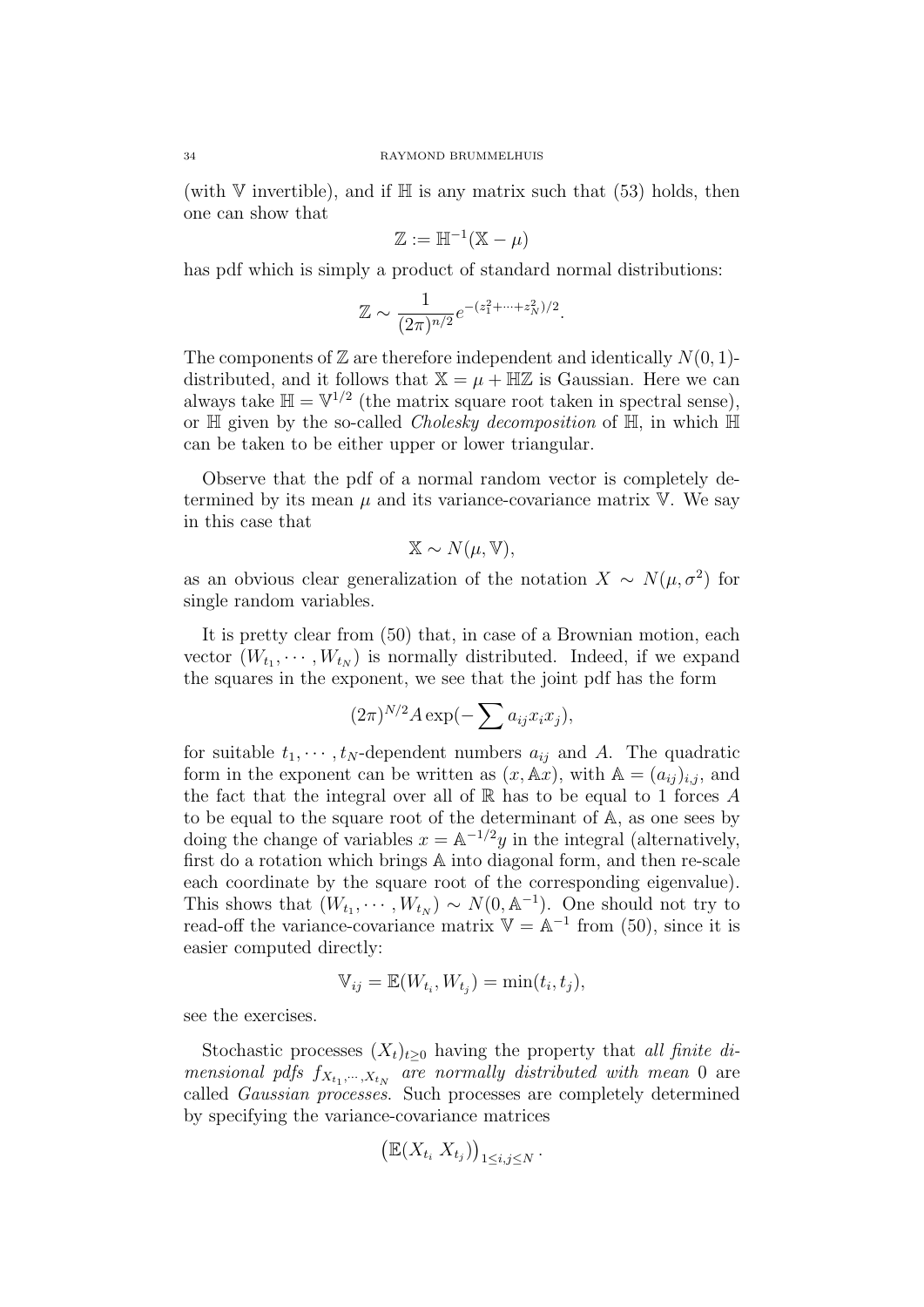Thus Brownian motion is a Gaussian process. Another important example of a Gaussian process is the so-called Ornstein-Uehlenbeck process, which we will encounter later on.

We end this section by observing an important property of normally distributed random vectors:

**Proposition 3.6.** If  $\mathbb{X} \sim N(0, \mathbb{V})$  with  $\mathbb{V} = (V_{ij})_{i,j}$  diagonal:  $V_{ij} = 0$ if  $i \neq j$ , then the components  $X_1, \cdots, X_N$  of  $\mathbb X$  are all independent.

Proof. Indeed, the joint pdf becomes a simple product of the onedimensional pdfs of the components:

$$
F_{\mathbb{X}}(x) = \prod_{j=1}^{N} \frac{1}{\sqrt{2\pi V_{jj}}} e^{-x_j^2/2V_{jj}}.
$$

This proposition can be used to give yet another characterization of Brownian motion: see exercise 3.12.

### 3.5. Exercises to chapter 3.

**Exercise 3.7.** Let  $(W_t)_{t\geq0}$  be a Brownian motion, and fix two times  $t < u$ . Compute the following probability:

$$
\mathbb{P}\left(W_t < 0, W_u > 0\right).
$$

Simplify your answer as much as possible, and consider the special case of  $u = 2t$ .

**Exercise 3.8.** (a) Let  $\xi \in \mathbb{R}$  be an auxiliary, non-random, variable taking values in R. Show that

(55) 
$$
\mathbb{E}\left(e^{-\xi W_t}\right) = e^{t\xi^2/2}.
$$

(b) The moments of  $\mathbb{E}(W_t^n)$  can be computed using exercise 2.29. Give another derivation of these moments, by developing both sides of (55) in a power series in  $\xi$ , and comparing coefficients of like powers. \$\$

Exercise 3.9. Show that

$$
\mathbb{E}\left(e^{\xi|W_t|}\right) = 2e^{\xi^2t^2/2}\left(1 - \Phi(-\xi\sqrt{t})\right)
$$

$$
= 2e^{\xi^2t^2/2}\Phi(\xi\sqrt{t})
$$

where we recall that  $\Phi$  is the cumulative normal distribution function:

$$
\Phi(x) = \int_{-\infty}^{x} e^{-y^2/2} \frac{dy}{\sqrt{2\pi}}
$$

.

\$\$

 $\mathcal{S}$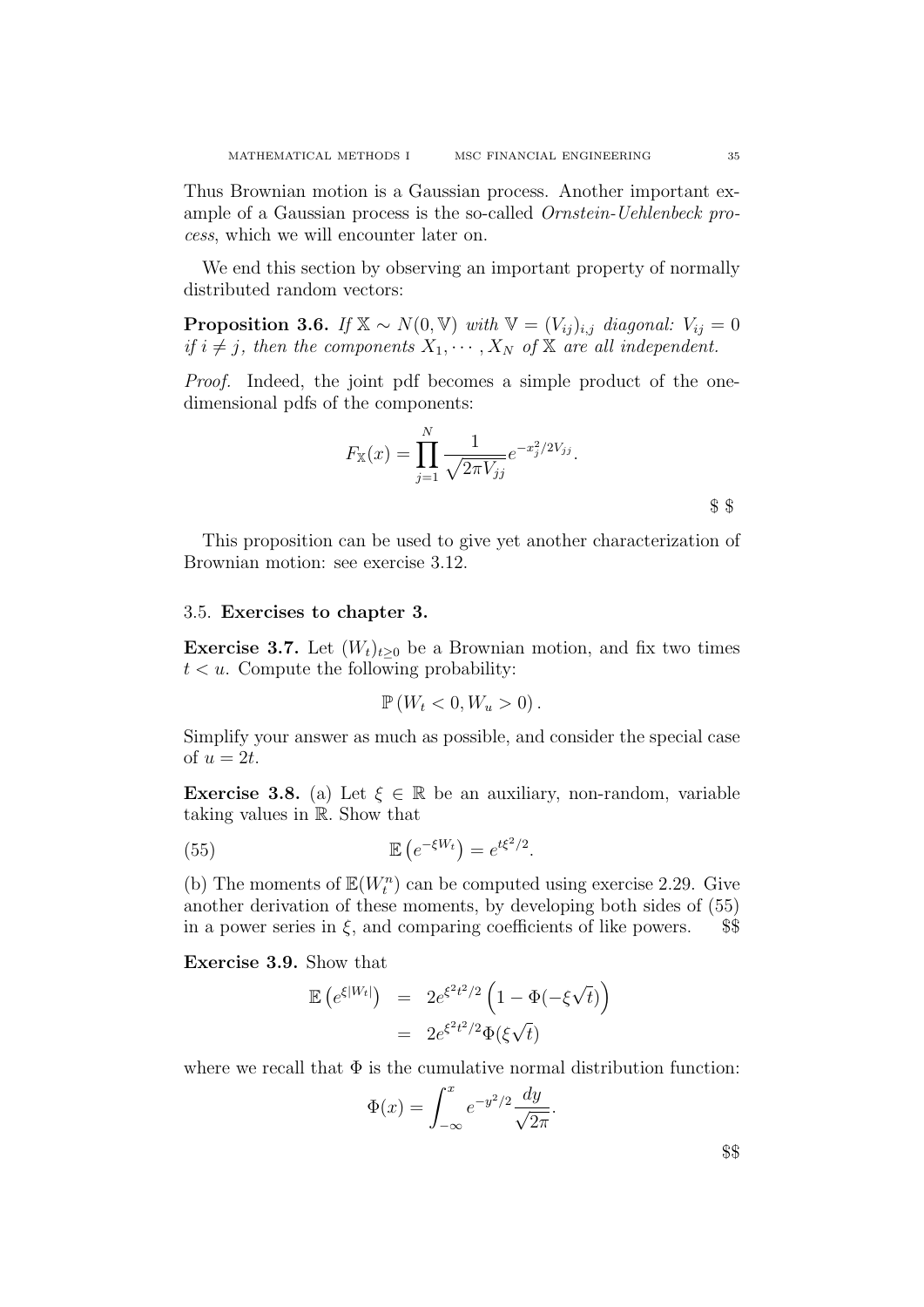**Exercise 3.10.** Show that if  $(W_t)_{t\geq0}$  is a Brownian motion, and if  $a > 0$  is a positive real number, then the new process  $(W_t)_{t\geq 0}$  defined by:

$$
\widetilde{W}_t = \frac{1}{\sqrt{a}} W_{at},
$$

is also a Brownian motion. This is called the self-similarity property of Brownian motion.  $\$  \

**Exercise 3.11.** Show that if  $(W_t)_{t>0}$  is a Brownian motion, then

$$
Cov(W_t, W_s) = \min(s, t).
$$

(*Hint:* if, for example,  $s < t$ , write  $W_t = W_s + (W_t - W_s)$  and use property (iii) of a Brownian motion).

**Exercise 3.12.** Conversely, let  $(B_t)_{t>0}$  be a mean 0 Gaussian stochastic process (with continuous sample paths), such that  $B_0 = 0$ , and such that  $Cov(B_t, B_s) = min(s, t)$ , for all  $t, s \ge 0$ . Show that  $(B_t)_{t \ge 0}$  is a Brownian motion. \$\$

Exercise 3.13. As an application of the previous exercise, show that if  $(W_t)_{t\geq 0}$  is a Brownian motion, then the new process  $(\widehat{W})_{t\geq 0}$ , defined for  $t > 0$  by

$$
\widehat{W}_t := tW_{1/t},
$$

while  $\widehat{W}_0 := 0$ , is also a Brownian motion. \$\$

**Exercise 3.14.** Define the function  $p_0 = p_0(x, t)$  by

$$
p_0(x,t) = \frac{1}{\sqrt{2\pi t}} e^{-x^2/2t}, \quad x \in \mathbb{R}, t > 0.
$$

Show that  $p_0$  satisfies the *heat equation* on  $t > 0$ , that is:

$$
\frac{\partial p_0}{\partial t} = \frac{1}{2} \frac{\partial^2 p_0}{\partial x^2}
$$

Deduce from this that, for fixed s and y,  $v(x, t) = p_0(y-x, s-t)$  (which is exactly the transition probability density for Brownian motion) satisfies the backward heat equation (48) on  $t < s$ . Also show that, as a function of y and s,  $w(s, y) = p_0(y-x, s-t)$  satisfies the heat equation:

$$
\frac{\partial w}{\partial s} - \frac{1}{2} \frac{\partial^2 w}{\partial y^2} = 0.
$$

\$ \$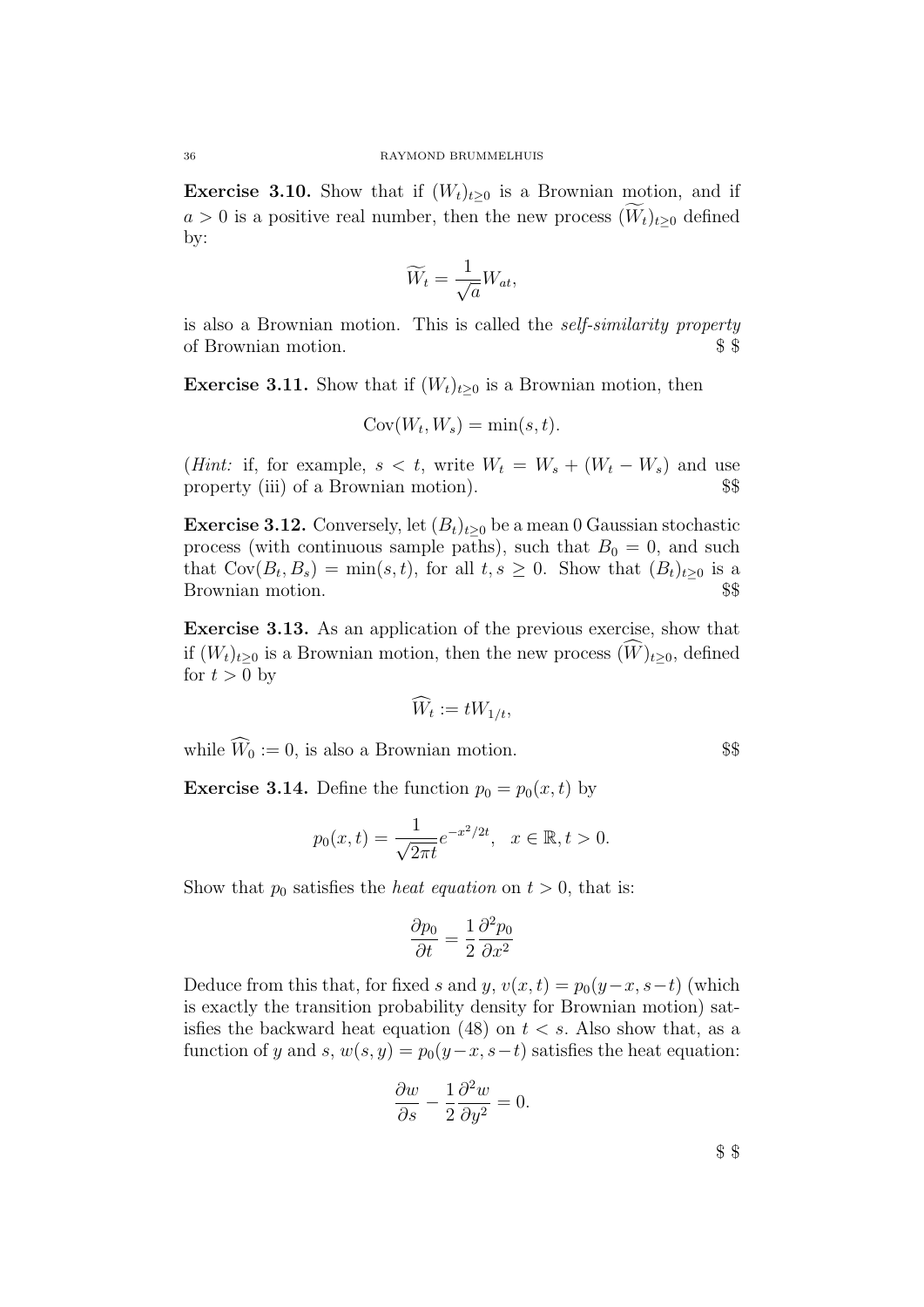3.6. <sup>∗</sup> Appendix to Chapter 2: Proof of (54). We first quickly review the change of variables formula for multiple integrals. Let f :  $\mathbb{R}^n \to \mathbb{R}$  be a differentiable function,  $H : \mathbb{R}^n \to \mathbb{R}^n$  a one-to-one map of  $\mathbb{R}^n$  into itself, and let  $F \subset \mathbb{R}^n$  be some a domain in  $\mathbb{R}^n$  over which we want to integrate, for example an  $n$ -dimensional rectangle  $[a_1, b_1] \times \cdots \times [a_n, b_n]$ . Suppose that  $H(x)$  has components:

$$
H(x) = (H_1(x), \cdots, H_n(x)), x = (x_1, \cdots, x_n).
$$

Then one defines the *Jacobian* of H by: (56)

$$
J_H(x) = \begin{vmatrix} \frac{\partial H_1(x)}{\partial x_1} & \frac{\partial H_1(x)}{\partial x_2} & \cdots & \frac{\partial H_1(x)}{\partial x_n} \\ \frac{\partial H_2(x)}{\partial x_1} & \frac{\partial H_2(x)}{\partial x_2} & \cdots & \frac{\partial H_2(x)}{\partial x_n} \\ \vdots & \vdots & \ddots & \vdots \\ \frac{\partial H_n(x)}{\partial x_1} & \frac{\partial H_n(x)}{\partial x_2} & \cdots & \frac{\partial H_n(x)}{\partial x_n} \end{vmatrix} ,
$$

and we have the following change of variables formula:

(57) 
$$
\int_{H(F)} f(x)dx = \int_F f(H(y)) J_H(y) dy.
$$

If  $n = 1$ , and  $F = [a, b]$ , this reduces to the well-known substitution formula:

$$
\int_{H(a)}^{H(b)} f(x)dx = \int_{a}^{b} f(H(y)) |H'(y)| dy,
$$

obtained by substituting  $x = (y)$ ; this formula holds provided that  $H'(y) \neq 0$  for  $a \leq y \leq b$ .

An important example is when H is a linear map of  $\mathbb{R}^n$ , defined by a matrix H:

$$
H(x) := \mathbb{H}x := \left(\sum_{j=1}^n H_{1j}x_j, \cdots, \sum_{j=1}^n H_{nj}x_j\right).
$$

In this case one easily sees that the matrix in  $(56)$  is simply  $\mathbb{H}$ , and that therefore:

$$
J_H = |\det(\mathbb{H})|.
$$

As an application we show how to derive the pdf of normal random vector:

**Theorem 3.15.** Let  $\mathbb{Z}$  be an  $N(0, I)$ -random vector. If  $\mu \in \mathbb{R}^n$  and if H is an invertible matrix, then the new random vector

(58) 
$$
\mathbb{X} = \mu + \mathbb{H}\mathbb{Z},
$$

is  $N(\mu, \mathbb{V})$ -distributed, where

$$
\mathbb{V}=\mathbb{H}\mathbb{H}^t.
$$

Conversely, each random vector  $\mathbb{X} \sim N(\mu, \mathbb{V})$  can be written as (58), with  $\mathbb{H}$  satisfying  $\mathbb{H} \mathbb{H}^t = \mathbb{V}$ , and  $\mathbb{Z} \sim N(0, I)$ .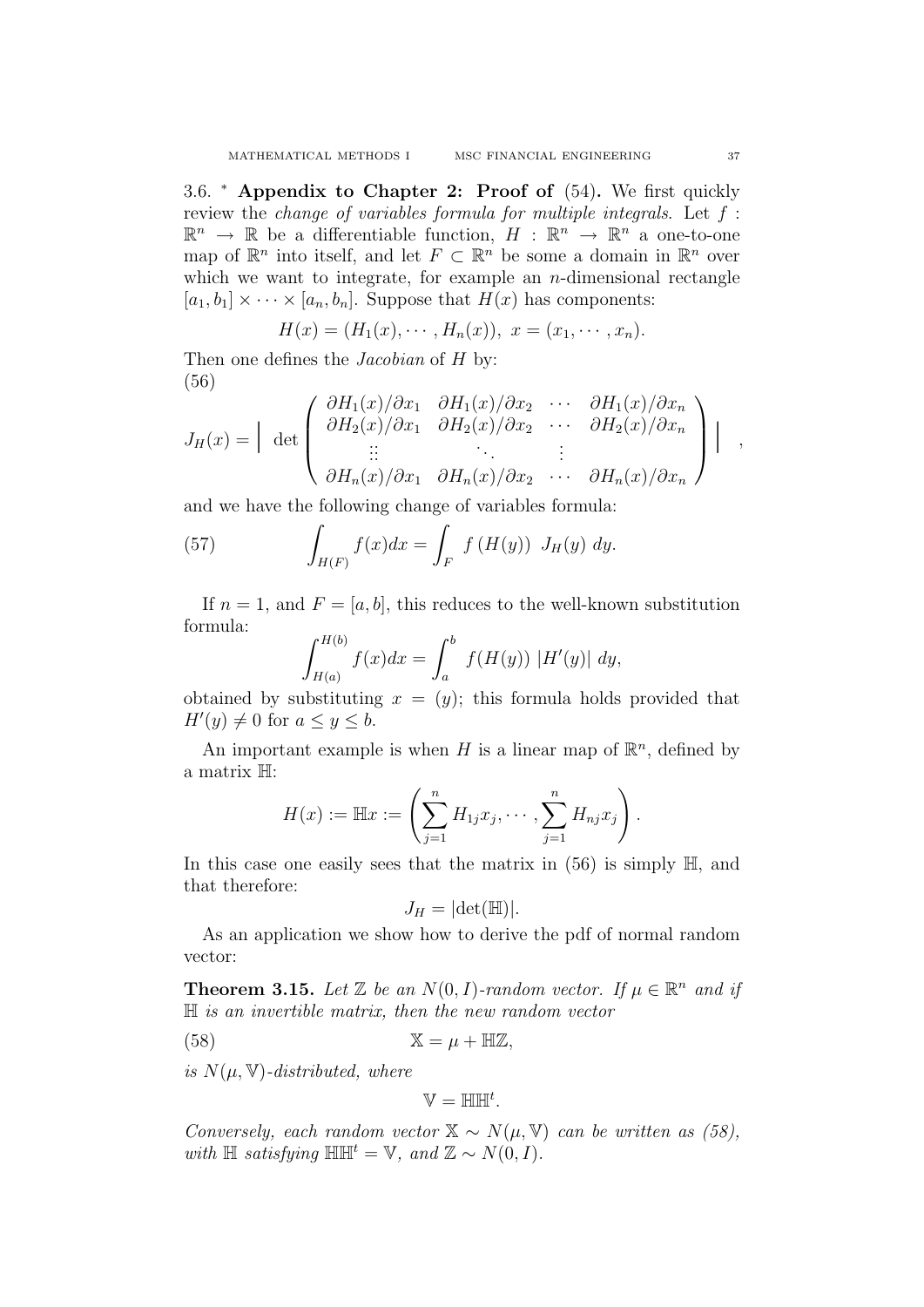*Proof.* Let  $F = [a_1, b_1] \times \cdots \times [a_n, b_n]$  be an *n*-dimensional rectangle (we could, using measure-theoretic terminology, allow F to be any Borel subset of  $\mathbb{R}^n$ ). Then, by the *n*-dimensional change of variables formula, putting  $\mu + \mathbb{H}z = x$ ,

$$
\mathbb{P}(\mathbb{X} \in F) = \mathbb{P}(\mu + \mathbb{H}z \in F)
$$
  
= 
$$
\int_{\{z:\mu + \mathbb{H}z \in F\}} e^{-(z,z)/2} \frac{dz}{(2\pi)^{n/2}}
$$
  
= 
$$
\int_{F} e^{\left(\mathbb{H}^{-1}(x-\mu), \mathbb{H}^{-1}(x-\mu)\right)/2} \frac{dx}{(2\pi)^{n/2} \det(\mathbb{H})}
$$
  
= 
$$
\int_{F} e^{-(x-\mu,\mathbb{V}^{-1}(x-\mu))/2} \frac{dx}{(2\pi)^{n/2} (\det(\mathbb{V}))^{1/2}},
$$

since

$$
\mathbb{V} = \mathbb{H} \mathbb{H}^t \Rightarrow \mathbb{V}^{-1} = \left( \mathbb{H}^{-1} \right)^t \mathbb{H}^{-1},
$$

and  $\det(\mathbb{V}) = \det(\mathbb{H})^2$ .

Conversely, if  $X \sim N(\mu V)$ , then similar computations show that if  $\mathbb{V} = \mathbb{H} \mathbb{H}^t$ , then

$$
\mathbb{Z} := \mathbb{H}^{-1}(\mathbb{X} - \mu) \text{ is } N(0, I),
$$

and clearly  $X = \mu + \mathbb{H}\mathbb{Z}$ . QED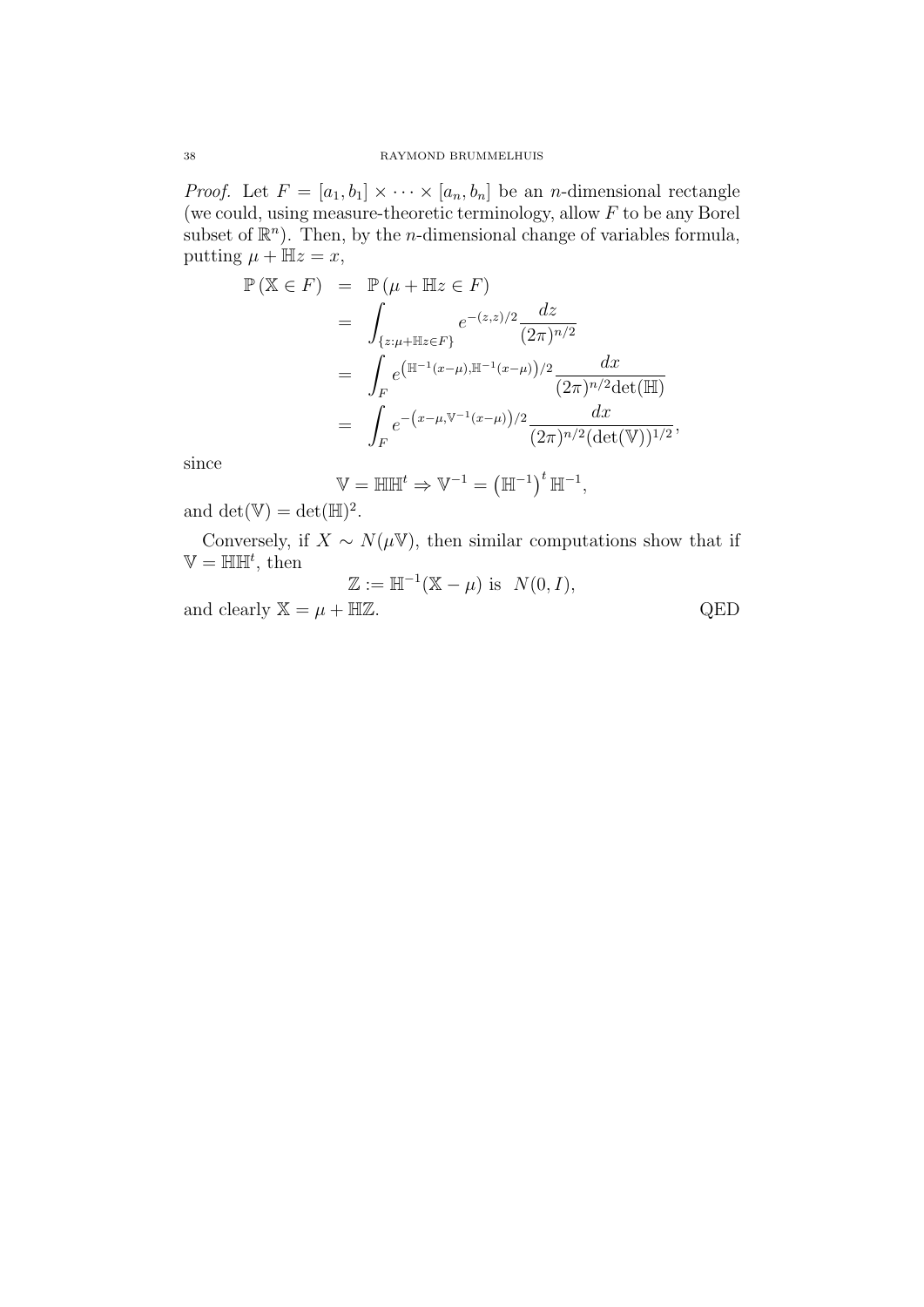# 4. A Crash Course in Ito Calculus

In this chapter we introduce the basic rules of stochastic calculus, also known as Ito calculus. We will do this using an intuitive approach which is based on calculus-style differentials, postponing the mathematically rigorous approach (founded on the Ito stochastic integral), to a later chapter.

4.1. Stochastic differentials. Brownian motion is not differentiable in the usual sense. As an indication of this, observe that, by (38),

$$
\lim_{h \to 0} \mathbb{E}\left(\frac{|W_{t+h} - W_t|}{h}\right) = \lim_{h \to 0} \frac{\text{const.}}{\sqrt{h}} = \infty,
$$

which makes it unlikely that the derivative with respect to time, defined as is usual by

$$
\frac{d}{dt}W_t = \lim_{h \to 0} \frac{W_{t+h} - W_t}{h},
$$

should exist. In fact, it can be shown that Brownian sample paths are nowhere differentiable with probability 1. Still, we would like to be able to talk about infinitesimally small increments of Brownian motion over an infinitesimal time-interval, from  $[t, t + dt]$ :

$$
(59) \t\t dW_t = W_{t+dt} - W_t.
$$

Here  $dt$  is a calculus-style infinitesimal:

$$
dt \neq 0, (dt)^2 = (dt)^3 = \cdots = 0,
$$

usually interpreted as a number so small that higher powers can be neglected. There will be some important differences with ordinary calculus, though: first of all, dt will have to be a *positive* differential:  $dt > 0$ , so that (59) is a differential into the future, which is unknown at time t and on which we have, at best, probabilistic information. Furthermore, we will also encounter fractional powers of  $dt$ :  $dt^{1/2}$ ,  $dt$ ,  $dt^{3/2}$ , etc. However, as in calculus, powers higher than 1 are still to be neglected:  $dt^{3/2} = dt^{5/2} = 0$ , etc.

The key to the correct interpretation of  $dW_t$  is to remember condition (ii) of definition 3.1 of a Brownian motion, and to interpret  $dW_t =$  $W_{t+dt} - W_t$  as a normal rv with mean 0 and (infinitesimally small) variance dt:

(60) 
$$
dW_t \sim N(0, dt) \quad (dt > 0).
$$

To get an idea of the size of  $dW_t$ , we apply (38) with  $h = dt$ :

$$
\mathbb{E}(|dW_t|) = \text{const.}\sqrt{dt}.
$$

This tells us that  $dW_t$  is a differential of size  $\sqrt{dt}$  which, for very small This tells us that  $dW_t$  is a differential of size  $\forall dt$  which, for very  $dt$ , though small, is very much bigger that  $dt$  itself:  $\sqrt{dt} >> dt$ .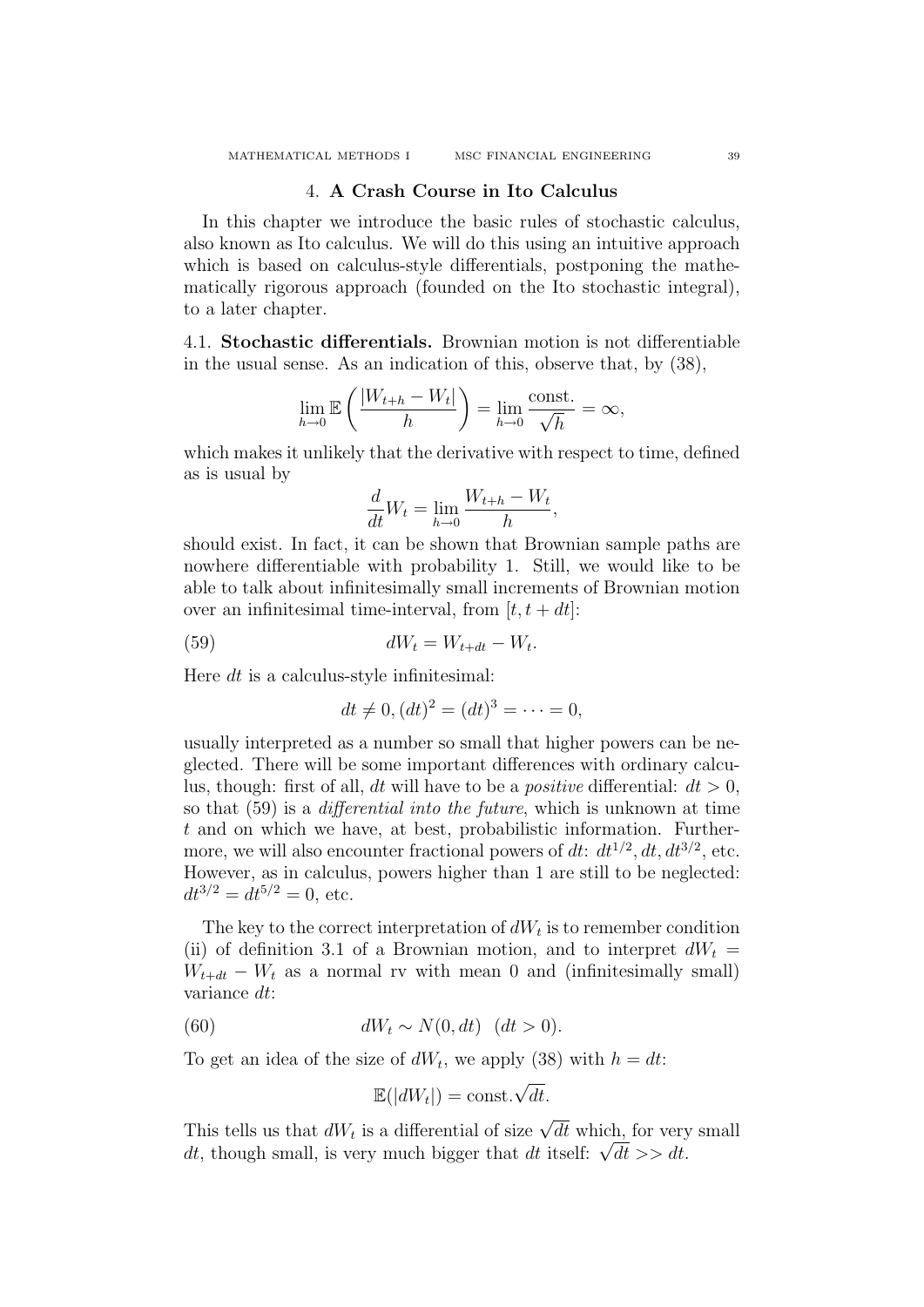Next, we look at  $(dW_t)^2$ , which will be of size comparable to dt. Indeed, by  $(39)$ ,

$$
\mathbb{E}\left((dW_t)^2\right) = dt.
$$

Furthermore, by (40), the variance of this rv is:

(61) 
$$
\operatorname{Var}((dW_t)^2) = (dt)^2.
$$

Now this is interesting: since we decided to neglect higher powers of dt, (61) tells us that  $(dW_t)^2$  is a rv with variance 0, so not at all a rv anymore, but an ordinary (non-stochastic or deterministic) number whose value necessarily has to be equal to its mean:

$$
(62)\qquad \qquad (dW_t)^2 = dt
$$

What about  $dtdW_t$ ? By the above computations, it's mean is:

$$
\mathbb{E}(dtdW_t) = dt \mathbb{E}(dW_t) = 0,
$$

and it's variance is 0 also:

$$
\mathbb{E}(dt^2 dW_t^2) = dt^3 = 0.
$$

Hence, for the same reason as before, we have that

(63) 
$$
dt \, dW_t = 0, \, dt^2 = 0.
$$

Finally, we already know that  $(dt)^2 = 0$ , and as an immediate consequence of these relations, other combinations of powers of  $dW_t$  and dt will also count as 0: for example,

$$
(dt)^3 dW_t = 0, \ (dt)^2 dW_t = 0,
$$

and

$$
dt (dWt)2 = (dt)2 = 0, (dWt)3 = dWt dt = 0,
$$

etc.

Formula's (62) and (63) are the basic rules for Ito's stochastic differential calculus, and they are often summarized in the form of Ito's multiplication table:

(64) 
$$
\begin{array}{c|c}\n & dW_t & dt \\
\hline\n dW_t & dt & 0 \\
dt & 0 & 0\n\end{array}
$$

Example 4.1. To see how this works in practice, let us compute the differential of the square of a Brownian motion,  $d(W_t^2)$ :

$$
d(W_t^2) = (W_{t+dt})^2 - W_t^2
$$
  
=  $(W_t + dW_t)^2 - W_t^2$   
=  $(W_t^2 + 2W_t dW_t + (dW_t)^2) - W_t^2$   
=  $2W_t dW_t + (dW_t)^2$   
=  $2W_t dW_t + dt$ ,

where in the last line we used Ito's rules (64).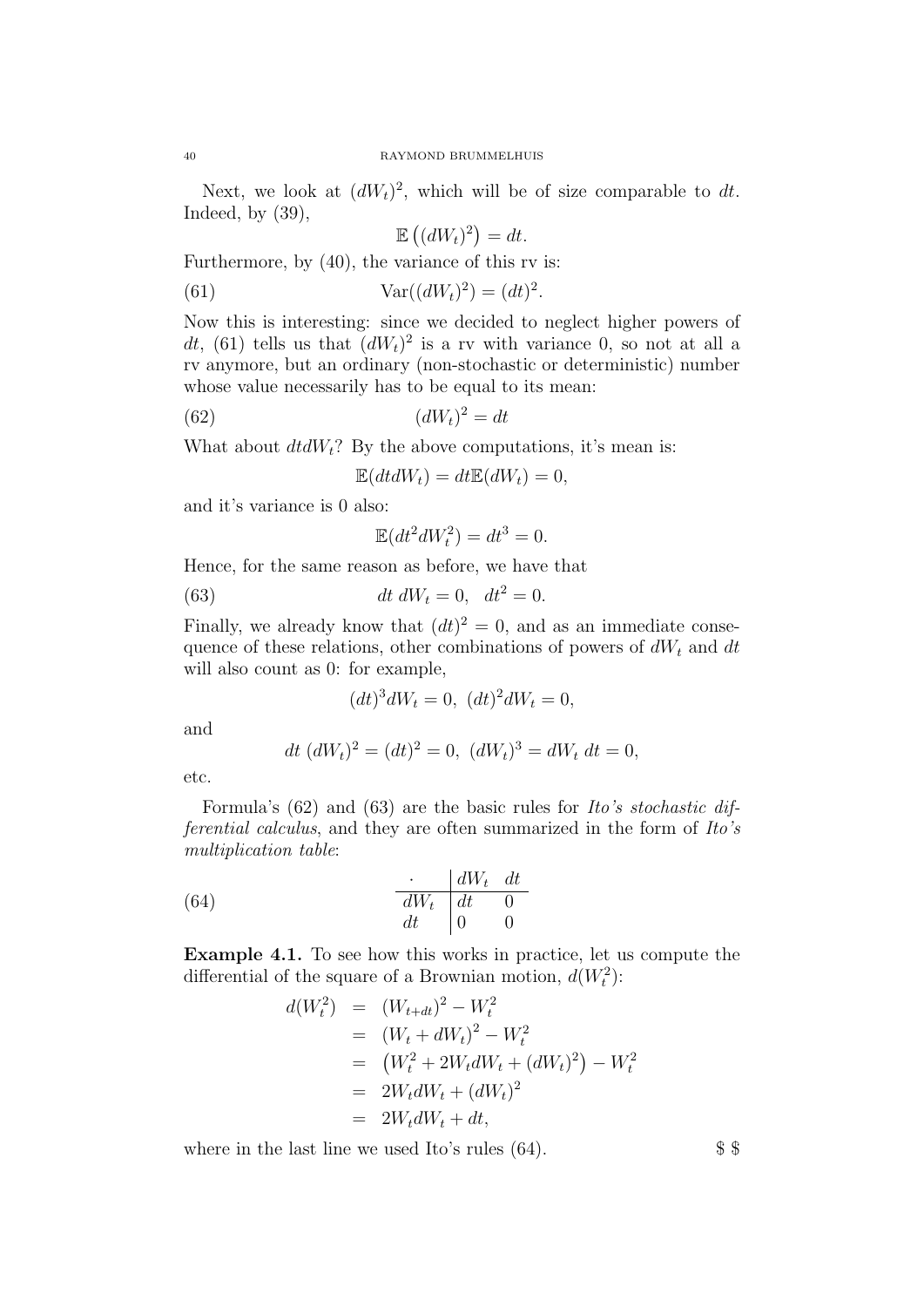4.2. Review of the Taylor expansion. We will want to generalize the preceding example to more general functions of  $W_t$  instead of just the square. For this we need to review a few basic facts concerning Taylor expansions of sufficiently differentiable functions. The simplest case is that of a function of a single variable,  $f = f(x)$ . Suppose f is  $(k + 1)$ -times continuously differentiable, meaning that f has  $(k + 1)$ derivatives, which are all continuous functions<sup>9</sup>. As usual, we denote the successive derivatives of  $f$  by

$$
f'(x) = f^{(1)}(x) = \frac{d}{dx}f(x), \ f''(x) = f^{(2)}(x) = \frac{d^2}{dx^2}f(x),
$$

and in general

$$
f^{(j)}(x) = \frac{d^j}{dx^j} f(x) := \frac{d}{dx} f^{(j-1)}(x).
$$

The Taylor expansion of  $f$  around a point  $x$  approximates the value of f in a nearby point  $x + h$  by a polynomial in h whose coefficients depend in a simple way on  $f$ 's derivatives in  $x$ :

$$
f(x+h) = f(x) + f'(x)h + \frac{1}{2!}f''(x)h^{2} + \dots + \frac{f^{(k)}(x)}{k!}h^{k} + O(|h|^{k+1}),
$$

or, written more concisely,

$$
f(x+h) = \sum_{j=0}^{k} \frac{f^{(j)}(x)}{j!} h^{j} + O(|h|^{k+1})
$$

with  $f^{(0)} := f$ . Here the symbol  $O(h^{k+1})$  means that the error which we make can be bounded by a constant times  $h^{k+1}$ , and is thus of smaller order than all previous terms in the expansion of  $f(x+h)$ , if h is small:  $|h| \, << \, 1.$ 

We will in fact only need the Taylor expansion up to order  $k = 2$ , which reads:

(65) 
$$
f(x+h) = f(x) + f'(x)h + \frac{1}{2!}f''(x)h^2 + 0(h^3).
$$

The Taylor formula generalizes to functions of several variable:  $f =$  $f(x_1, \dots, x_n)$ , defined on  $\mathbb{R}^n$ . We only state the case of the second order expansion, which again is all which will be needed here, and refer to any good multi-variable calculus book for the general case. If  $h = (h_1, \dots, h_n)$ , then

(66) 
$$
f(x+h) = f(x) + \sum_{j} \frac{\partial f}{\partial x_j}(x) + \frac{1}{2} \sum_{i,j=1}^{n} \frac{\partial^2 f}{\partial x_i \partial x_j}(x) h_i h_j + O(|h|^3),
$$

<sup>9</sup>This is not the minimal condition what follows, but suffices for all applications we'll consider.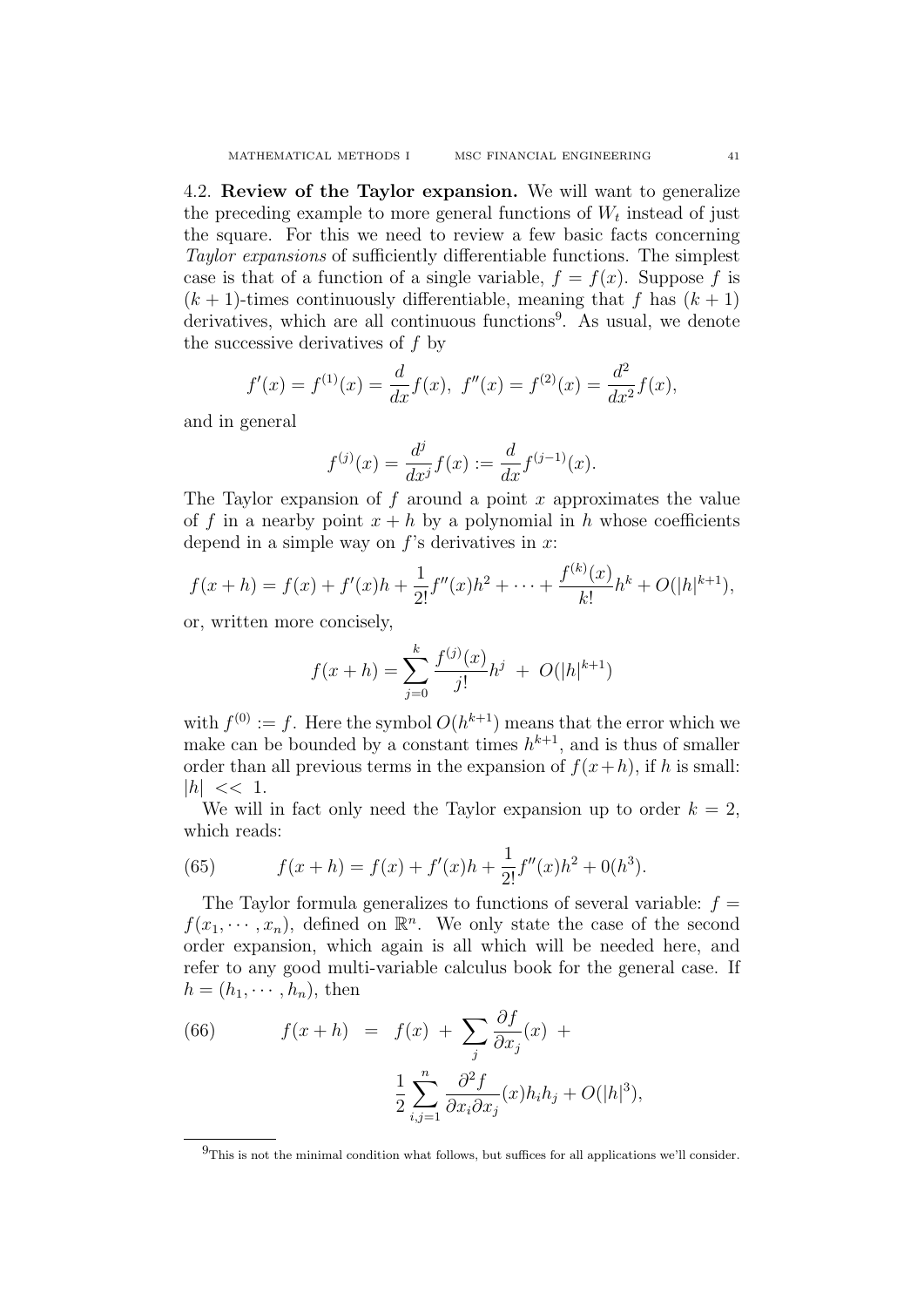where  $|h| = (h_1^2 + \cdots + h_n^2)^{1/2}$ , the Euclidean norm of h. The derivatives here are the usual partial derivatives of functions of more than one variable: for example,  $\partial f/\partial x_1$  means that one takes the derivative w.r.t.  $x_1$ , considering  $x_2, \cdots, x_n$  as constants, while  $\partial^2 f / \partial x_1 \partial x_2$  means taking the derivative w.r.t.  $x_2$  of the function  $\partial f/\partial x_1(x_1, \dots, x_n)$ , regarding  $x_1, x_3, \dots, x_n$  as constants, etc. Under rather mild conditions<sup>10</sup> on  $f$ , mixed derivatives can be computed in arbitrary order:  $\partial^2 f(x)/\partial x_1 \partial x_2 = \partial^2 f(x)/\partial x_2 \partial x_1$ , etc.

4.3. Ito's lemma. Let us now consider an arbitrary function of Brownian motion:

 $f(W_t),$ 

 $f = f(w)$  being a 3 times continuously differentiable function of  $w \in \mathbb{R}$ . We would like to know by how much  $f(W_t)$  will change along a given Brownian motion path, when going one infinitesimal time-step into the future, from t to  $t + dt$ . That is, we'd like to compute

$$
df = df(Wt) = f(Wt+dt) - f(Wt, t);
$$

note that this will in general be a stochastic quantity. The idea is to simply Taylor expand f around  $(W_t)$ : since  $W_{t+dt} = W_t + dW_t$ , we have that, by (65) with  $x = W_t$  and  $h = dW_t$ 

$$
f(W_{t+dt}) = f(W_t + dW_t)
$$
  
=  $f(W_t) + f'(W_t)dW_t + \frac{1}{2}f''(W_t)(dW_t)^2 + O((dW_t)^3)$   
=  $f(W_t) + f'(W_t)dW_t + \frac{1}{2}f''(W_t)dt$ ,

by Ito's rules (64). Subtracting  $f(W_t)$ , we find:

**Ito's lemma: simplest case** If  $f = f(w)$  is thrice continuously differentiable, then

(67) 
$$
df(W_t) = f'(W_t)dW_t + \frac{1}{2}f''(W_t)dt.
$$

**Example 4.2.** (*Example 4.1 revisited*) Take  $f(w) = w^2$ . Then  $f'(w) =$  $2w$ , and  $f''(w) = 2$ , so that, by (67),

$$
d(W_t^2) = 2W_t dW_t + dt,
$$

in agreement with what we found before.  $\$ 

Observe that (67) not only contains a  $dW_t$ , but als a dt, and to have a smoothly running and easily applicable formalism, we have to go a bit beyond (67), and consider functions of both Brownian motion and time:

$$
f(W_t, t),
$$

 $10_{\text{e.g.}}$  continuous partial derivatives of the relevant order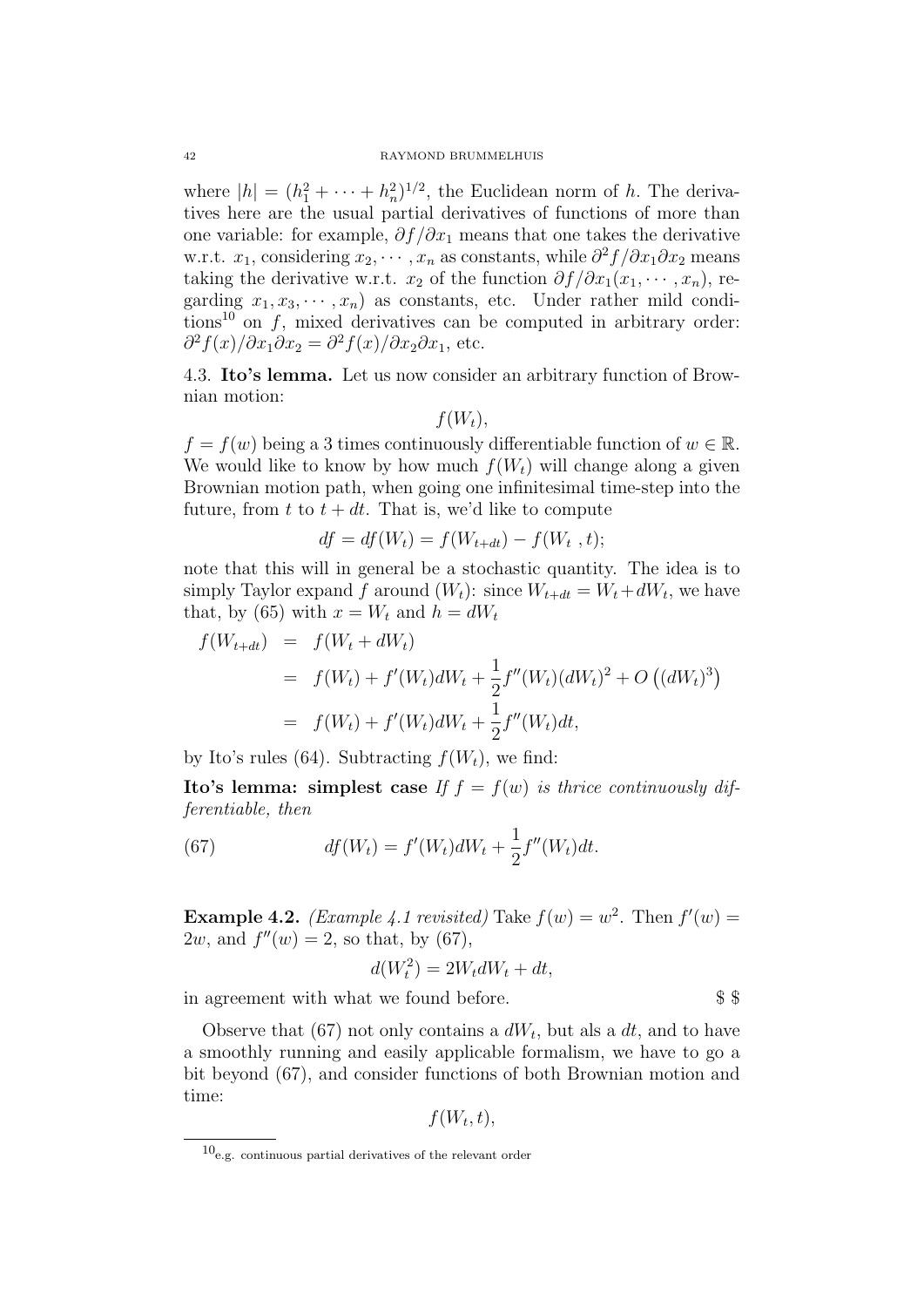where  $f = f(w, t)$  is an ordinary (non-stochastic) function of 2 variables,  $w$  (for which we will substitute Brownian motion) and time  $t$ . We follow the same strategy as before, but we now use the 2-variable Taylor expansion, (66) with  $n = 2$  and  $(x_1, x_2) = (w, t)$ . Using the shorthand notation

$$
\partial_w = \frac{\partial}{\partial w}, \quad \partial_t = \frac{\partial}{\partial t},
$$

for the partial derivatives, we easily find that

$$
f(W_{t+dt}, t+dt) = f(W_t, t) + \partial_w f(W_t, t) dW_t + \partial_t f(W_t, t) dt +
$$
  
+ 
$$
\frac{1}{2} (\partial_w^2 f(W_t, t) dW_t^2 + 2 \partial_{tw}^2 f(W_t, t) dt dW_t
$$
  
+ 
$$
\partial_t^2 f(W_t, t) dt^2) + O\left((dW_t)^2 + (dt)^2\right)^{3/2}\right).
$$

Now, Ito's multiplication rules (64) imply that  $dt dW_t = (dt)^2 = 0$ , while  $((dW_t)^2 + (dt)^2)^{3/2} = (dt + (dt)^2)^{3/2} << (dt)^{3/2} = 0$ , and we are simply left with:

$$
df = \left(\partial_t f + \frac{1}{2}\partial_w^2 f\right) dt + (\partial_w f) dW_t,
$$

both sides to be evaluated in the same point  $(W_t, t)$ . This is the famous Ito lemma:

Theorem 4.3. (Ito's lemma: functions of Brownian motion and time) Let  $f = f(w, t) : \mathbb{R} \to \mathbb{R}$  be a 3 times continuous differentiable function. Then the infinitesimal change of  $f(W_t, t)$  along a Brownian motion path is given by:

(68) 
$$
df(W_t, t) = \left(\frac{\partial f}{\partial t} + \frac{1}{2}\frac{\partial^2 f}{\partial w^2}\right)dt + \frac{\partial f}{\partial w}dW_t,
$$

all derivatives of f to be evaluated in the point  $(W_t, t)$ .  $\$ \$

Remarks 4.4. (i) rather than just memorizing (68), it pays just to remember how to derive it from the Ito rules (64).

 $(ii)^*$  Formula (68) remains true under the weaker condition that f has continuous partial derivatives of order 1 and 2. One can even allow functions having singularities in their second, and even first derivatives, provided one interprets all terms in the correct way. This is connected with the concept of Tanaka's local time, which we won't go into; see the more advanced literature, like the book by Revuz and Yor. \$ \$

**Examples 4.5.** (i) Applying (68) (or even (67)) to  $f = e^{\sigma w}$ , we find:

(69) 
$$
d(e^{\sigma W_t}) = \frac{1}{2}\sigma^2 e^{\sigma W_t} dt + \sigma e^{\sigma W_t} dW_t.
$$

Again note that this is different from the answer ordinary calculus leads you to expect:  $d(e^{\sigma w}) = \sigma e^{\sigma w} dw$  if w is an ordinary (non-stochastic)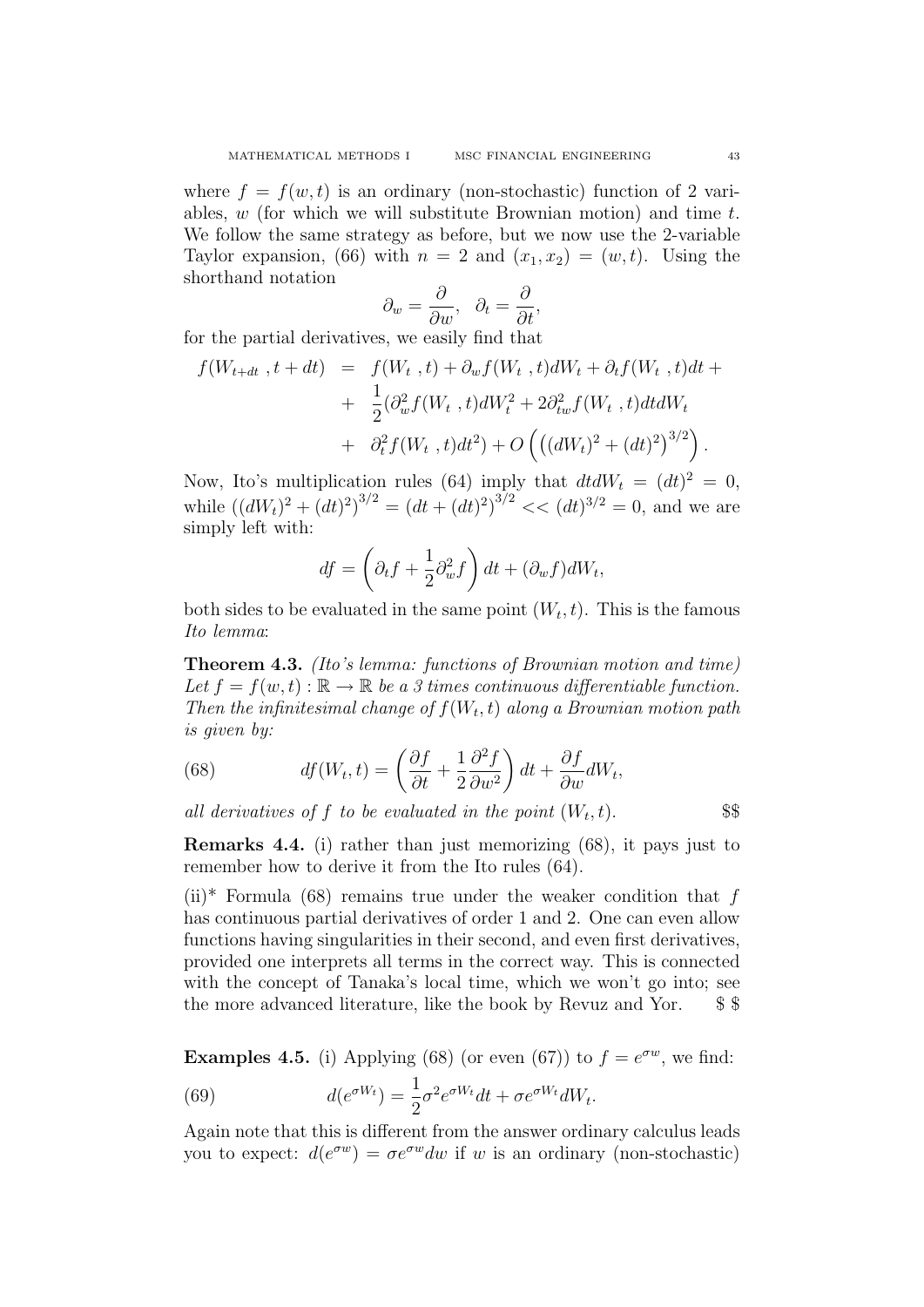variable. Additional factors involving  $\sigma^2/2$  are ubiquitous in Finance, and usually point to Ito's lemma having been applied somewhere.

.

(ii) As a slight variation on the previous example, consider

(70) 
$$
X_t = e^{-\frac{\sigma^2}{2}t + \sigma W_t}
$$

An easy computation using (68) now shows that:

$$
dX_t = \sigma X_t dW_t.
$$

This is our first example of a stochastic differential equation or SDE, and as such the stochastic analogue of the ordinary differential equation (or ODE),

$$
dx_t = \sigma x_t dt,
$$

which characterizes the exponential function. Indeed, the solution of (72) with initial value  $x_0 = 1$  is the exponential function:  $e^{\sigma t}$ . In analogy with this, (70) is sometimes called (especially in the more mathematical literature), the Doléans-Dade exponential of  $W_t$ . . \$\$

4.4. Ito processes. For any stochastic process  $(X_t)_t$  one may consider its infinitesimal change into the future:

$$
dX_t := X_{t+dt} - X_t, \quad dt > 0.
$$

**Definition 4.6.** (Ito process, informal definition)  $(X_t)_{t\geq0}$  is called an *Ito process* if  $dX_t$  is related to an underlying Brownian motion  $(W_t)_{t\geq 0}$ by:

$$
dX_t = a_t dt + b_t dW_t,
$$

where  $(a_t)_{t\geq0}$  and  $(b_t)_{t\geq0}$  are two auxiliary stochastic processes having the important property that  $a_t$  and  $b_t$  only depend on the Brownian motion through its past values  $W_s$ ,  $s \leq t$ :

(74) 
$$
a_t, b_t = \text{Functions of } ((W_s)_{s \leq t}, t).
$$
 § §

<sup>∗</sup>Remark 4.7. For reasons which will become clear later on, to guarantee existence of such a process  $X_t$  it is extremely important that in particular  $b_t$  should not depend on any *future values*  $W_{t}$ ,  $t' > t$  of  $W_t$ . To be more precise, we also need some kind of boundedness condition of  $a_t, b_t$ : simply requiring them to be uniformly bounded,

$$
|a_t|, |b_t| \le C < \infty,
$$

with  $C > 0$  independent of t for the range of times we're interested in, will certainly do.  $\$ 

Example 4.8. Brownian motion itself is an Ito process: simply take  $a_t = 0$  and  $b_t = 1$ . More generally, any  $X_t = f(W_t, t)$  is an Ito process by Ito's lemma 4.3. Indeed, by (68),

$$
dX_t = df(W_t, t) = a_t dt + b_t dW_t,
$$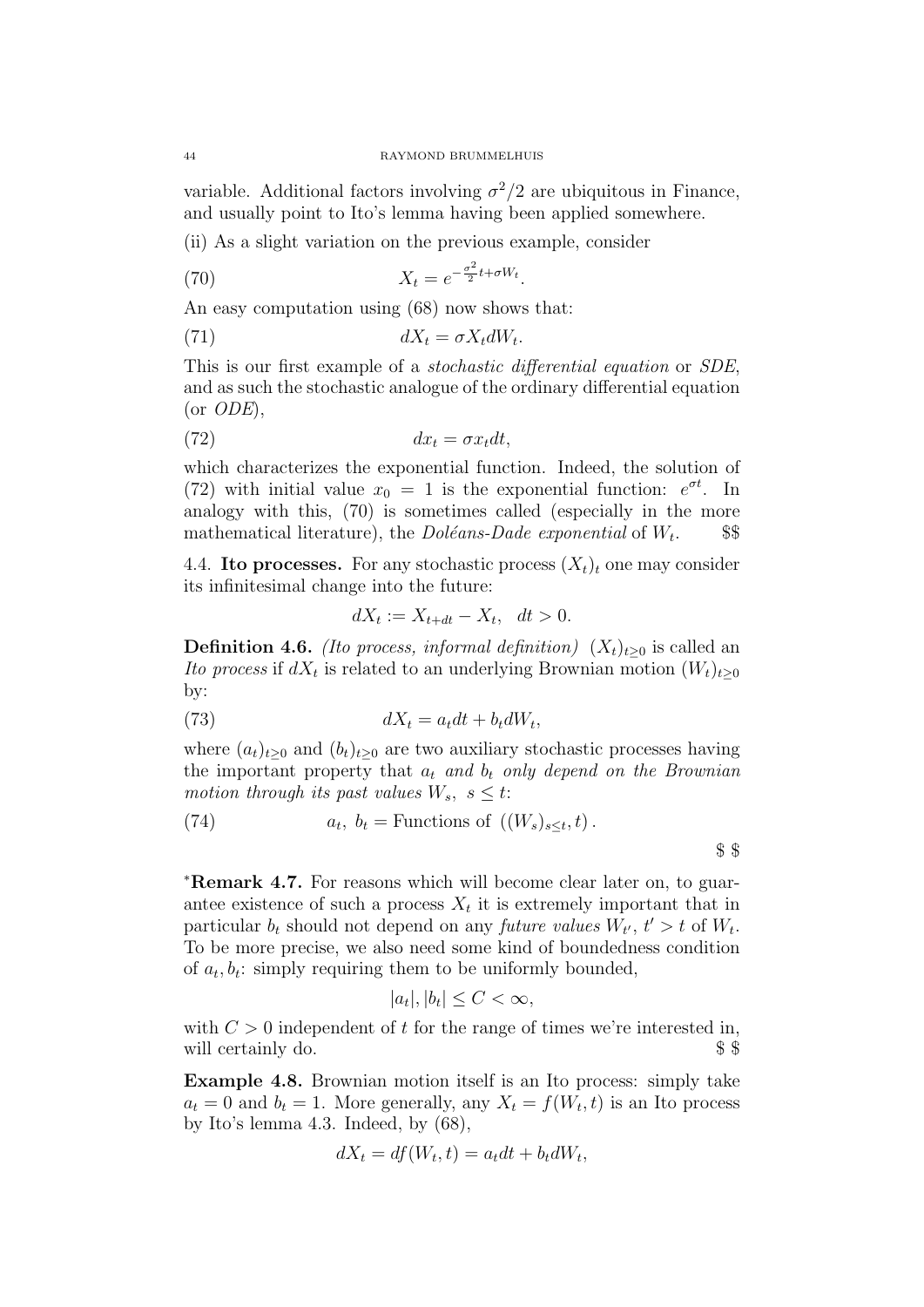where

$$
a_t = \frac{\partial f}{\partial t}(W_t, t) + \frac{1}{2} \frac{\partial^2 f}{\partial w^2}(W_t, t),
$$

and

$$
b_t = \frac{\partial f}{\partial w}(W_t, t).
$$

Observe that these satisfy condition (74), being functions of t and  $W_t$ . \$ \$

A natural question now is whether functions of Ito-processes are again Ito-processes. The following extension of lemma 4.3 show that the answer is 'yes'. Its proof doesn't need any new ideas, but follows the same pattern as before.

**Theorem 4.9.** (Ito's lemma for functions of Ito processes) Let  $f =$  $f(x, t)$  be thrice continuously differentiable. Then:

(75) 
$$
df(X_t, t) = \frac{\partial f}{\partial t} dt + \frac{\partial f}{\partial x} dX_t + \frac{1}{2} \frac{\partial^2 f}{\partial x^2} (dX_t)^2,
$$

$$
= \left( \frac{\partial f}{\partial t} + a_t \frac{\partial f}{\partial x} + \frac{1}{2} \frac{\partial^2 f}{\partial x^2} b_t^2 \right) dt + \frac{\partial f}{\partial x} b_t dW_t,
$$

where all derivatives on the right are to be evaluated in  $(X_t, t)$ .

Remark 4.10. This is the form of Ito's lemma which is used most in applications.

*Proof.* Ito's multiplication table(64), and  $dX_t = a_t dt + b_t dW_t$  easily imply that  $dX_t dt = (dt)^2 = 0$ , and the first line of (75) follows, as before, from a second order Taylor expansion of  $f(x,t)$  around  $(X_t,t)$ . The second line follows from the first simply by substituting  $dX_t =$  $a_t dt + b_t dW_t$ , and by observing that

$$
(dXt)2 = (atdt + bt dWt)(atdt + bt dWt) = bt2 dt,
$$

again by Ito's multiplication table. \$ \$

4.5. Stochastic differential equations. Like in ordinary calculus, having differentials, one can consider equations between differentials, or differential equations. Equations involving the stochastic differentials  $dW_t$  are, unsurprisingly, known as *stochastic differential equations* or SDE's. These occur all the time in continuous time finance, and we need to have some idea how to solve them, both analytically (where possible) and numerically.

A typical (first order) SDE looks like:

(76) 
$$
dX_t = a(X_t, t)dt + b(X_t, t)dW_t
$$

where  $a = a(x, t)$  and  $b = b(x, t)$  are given functions, and we are looking for a solution  $X_t$  of (76) subject to some, prescribed, *initial condition*:

$$
(77) \t\t Xt=0 = X0 given;
$$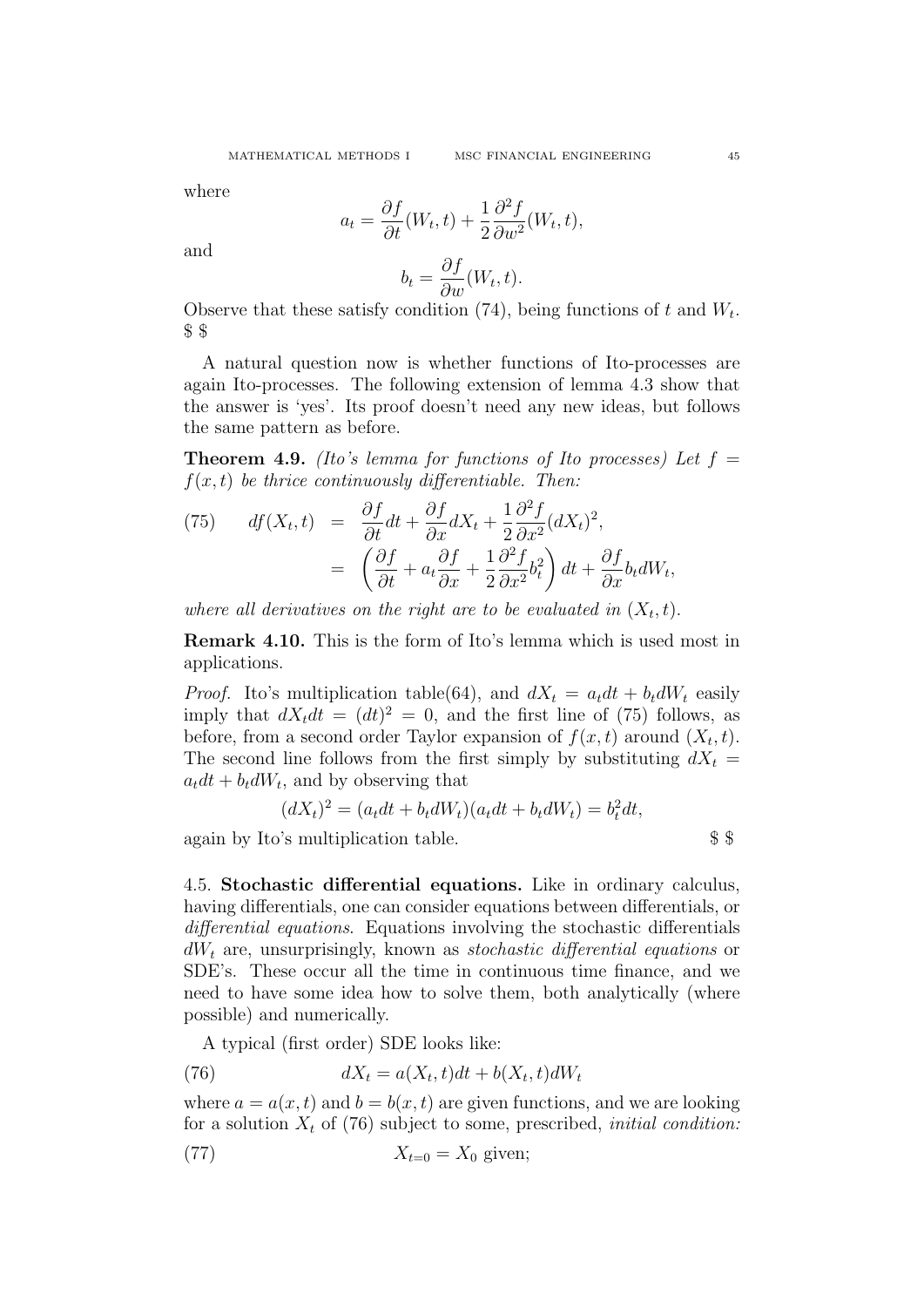here  $X_0$  can be an ordinary real number, but also a rv.

In what sense do we wish to solve (76)? We would like to have a solution  $X_t$  (which in itself is going to be a rv) which can be expressed in terms of the initial condition  $X_0$  and of the given Brownian motion  $(W_s)_{s>0}$  up till time t: that is, we are looking for solutions

(78) 
$$
X_t = \text{Function}(X_0, W_s(s \le t)).
$$

It is important that the solution at time  $t$  is only allowed to depend on past values  $(W_s)_{s \leq t}$  of Brownian motion. In a financial context, where the  $W_t$  might represent something like a return, this makes sense: only past returns will have been observed: the future ones are as yet unknown, and we are only interested in solutions which can be computed on the basis of our present knowledge. We look at two important examples of analytically solvable SDEs.

Example 4.11. *(Geometric Brownian motion as a model for stock* prices) A simple model for stock-prices  $S_t$  is obtained by assuming that the return  $(S_{t+dt} - S_t)/S_t$  over an infinitesimal period  $[t, t + dt]$ is normally distributed, with mean and variance both proportional to the time interval dt:

$$
\frac{dS_t}{S_t} \sim N(\mu dt, \sigma^2 dt), \quad \mu, \sigma^2 \text{ constant}.
$$

Now, since  $dW_t \sim N(0, dt)$ , it follows that  $\mu dt + \sigma dW_t \sim N(\mu dt, \sigma^2 dt)$ also<sup>11</sup> We therefore take as our model:

(79) 
$$
\frac{dS_t}{S_t} = \mu dt + \sigma dW_t,
$$

or

(80) 
$$
dS_t = \mu S_t dt + \sigma S_t dW_t.
$$

This is a SDE for the stock price  $S_t$ . Given an initial value  $S_0$ , it's solution is given by

(81) 
$$
S_t = S_0 e^{(\mu - \sigma^2/2)t + \sigma W_t} :
$$

this can be checked by applying Ito's lemma (68) to compute the differential of the right hand side. The occurrence of the  $(-\sigma^2/2)t$ -term in the exponential on the right is explained by the  $\partial_x^2 f/2$ -term in (68): see also (69) above. The process  $S_t$  is called *geometric Brownian motion* with drift  $\mu$  and volatility  $\sigma^2$ .

<sup>&</sup>lt;sup>11</sup>We are using here that if  $Z \sim N(0, a^2)$ , then  $\mu + \sigma Z \sim N(\mu, \sigma^2 a^2)$ .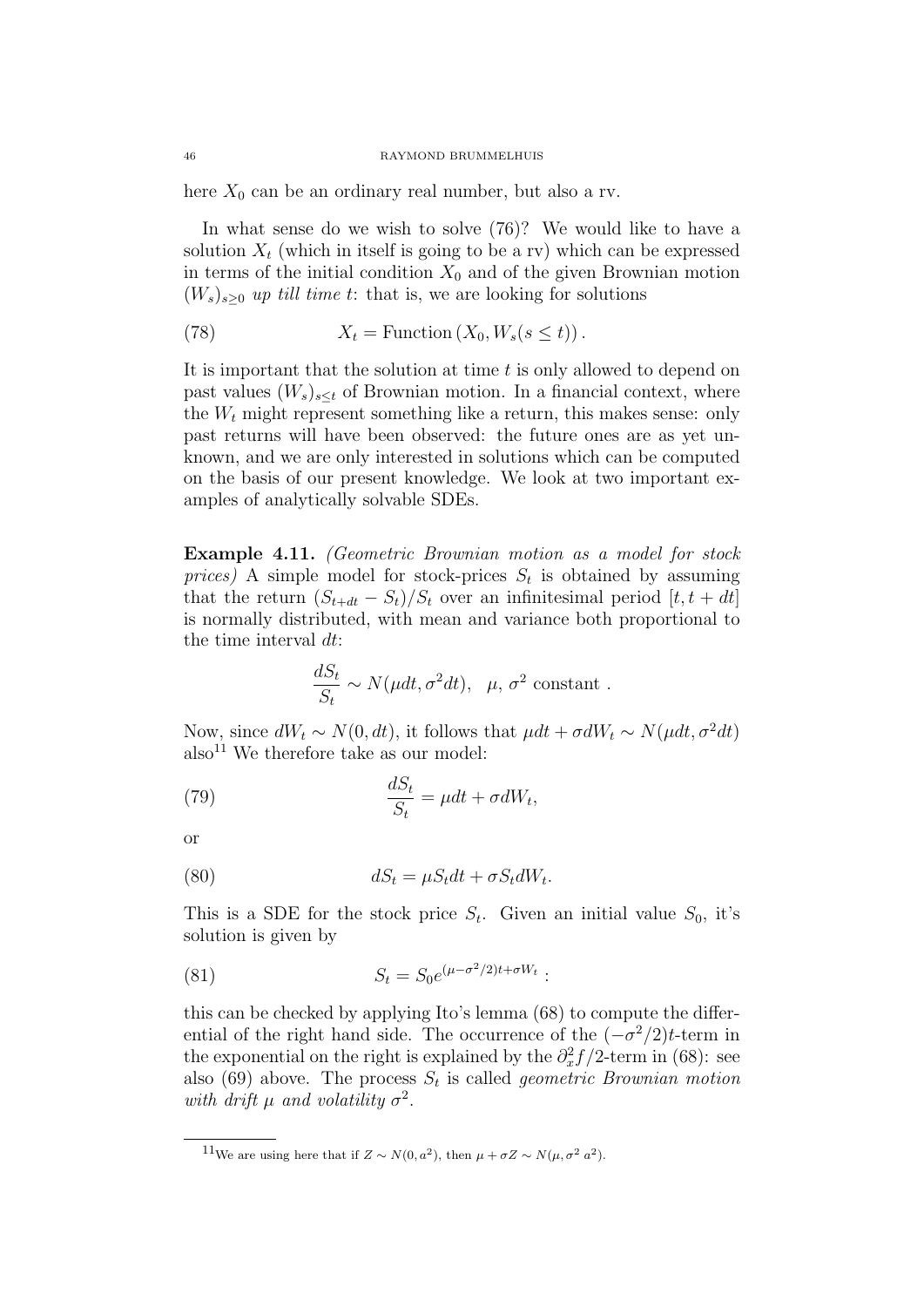Another way of computing the solution to (80) is by first observing that Ito's lemma 4.9 implies that

$$
d \log S_t = \frac{dS_t}{S_t} - \frac{1}{2} \frac{(dS_t)^2}{S_t^2}
$$

$$
= (\mu - \frac{\sigma^2}{2})dt + \sigma dW_t,
$$

where we used  $(80)$  for the last line. This integrates to:

$$
\log S_t = \log S_0 + (\mu - \frac{\sigma^2}{2})t + \sigma W_t,
$$

which gives  $(81)$  upon taking the exponential of both sides.  $$$ 

Example 4.12. (the Ornstein-Uehlenbeck or mean reverting process) The Ornstein-Uehlenbeck SDE is given by

(82) 
$$
dX_t = \alpha(\theta - X_t)dt + \sigma dW_t.
$$

To solve this, put  $Y_t = X_t - \theta$ . Then  $dY_t = dX_t$  and so:

$$
dY_t = -\alpha Y_t + \sigma dW_t
$$

To get rid of the  $-\alpha Y_t$ , multiply  $Y_t$  by  $e^{\alpha t}$ ; then

(83) 
$$
d(e^{\alpha t}Y_t) = e^{\alpha t}dY_t + \alpha e^{\alpha t}Y_t
$$

$$
= \sigma e^{\alpha t}dW_t,
$$

by the previous equation. Formally integrating from  $0$  to  $t$ , we would find that

$$
e^{\alpha t}Y_t = Y_0 + \int_0^t \sigma e^{\alpha s} dW_s
$$

or, remembering what  $Y_t$  stands for,

(84) 
$$
X_t = \theta(1 - e^{-\alpha t}) + X_0 e^{-\alpha t} + \sigma \int_0^t e^{\alpha(s-t)} dW_s.
$$

Note, that here the solution up till time  $t$  depends on all  $W_s$  for times  $s \leq t$ . \$\$

Of course, (84) begs the question of what we precisely mean by the integral which occurs in the left hand side, and more generally by an integral of the type

(85) 
$$
\int_0^t f(s)dW_s.
$$

That is, what does it mean to integrate w.r.t. Brownian motion? This is a point which we will have to address, before discussing the properties of the solution (84).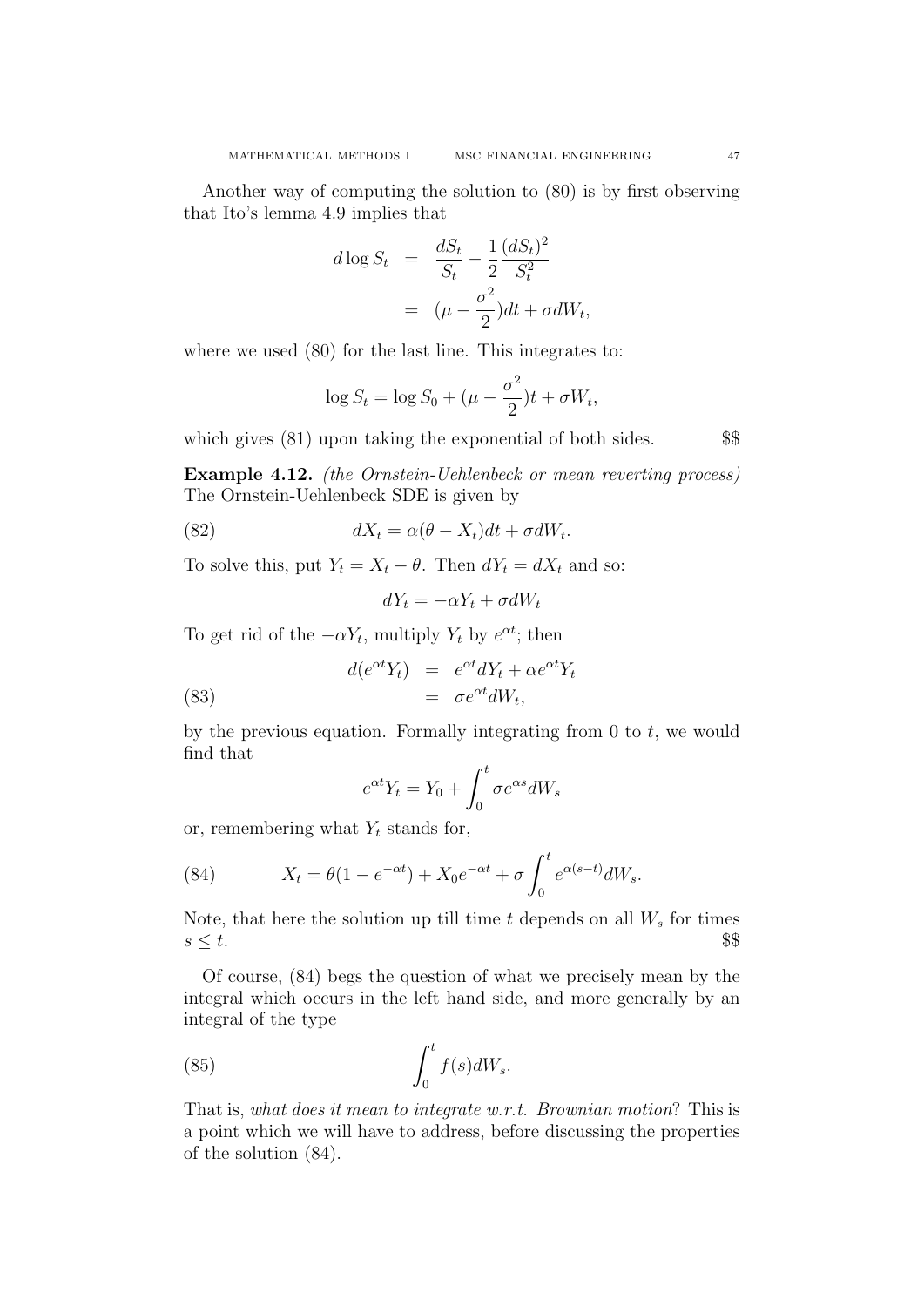4.6. Stochastic Integrals. How can we give a sense to (85)? Let us again try to take our inspiration from ordinary calculus, which after all is a model for what we are trying to do. If  $f = f(t)$  and  $g = g(t)$  are deterministic, non-random, functions on the real line, a first natural idea is to interpret

(86) 
$$
\int_0^t f(s) dg(s),
$$

as being

(87) 
$$
\int_0^t f(s)g'(s)ds,
$$

where  $g'(s) = dg(s)/ds$  is the derivative of g. Can this work for (85), that is, can we write:

$$
\int_0^t f(s) \frac{dW_s}{ds} ds?
$$

For this, one would have to be able to differentiate Brownian motion  $W_t$ with respect to time  $t$ , and we already argued that this is not possible. However, there is a way out if we recall the important, and extremely useful, trick of *integration by parts*: assuming that  $f$  and  $g$  are both continuously differentiable, we have that:

(88) 
$$
\int_0^t f(s)dg(s) = \int_0^t f(s)g'(s)ds
$$
  
=  $[f(s)g(s)]_0^t - \int_0^t g(s)f'(s)ds$   
=  $(f(t)g(t) - f(0)g(0)) - \int_0^y g(s)df(s).$ 

Now suppose that f is (continuously) differentiable, but q is not. Then we can still give a sense to the left hand side of (86), by defining it to be the right hand side of (88)! This works out all right, since the right hand side is perfectly well-defined under these conditions on  $f$  and  $q$ . In particular, we can now apply this definition to  $(85)$ :

Definition 4.13. (Provisional definition of stochastic integral for deterministic integrands) If  $f = f(t)$  is a function of t only, which is continuously differentiable, we put

(89) 
$$
\int_0^t f(s)dW_s := f(t)W_t - \int_0^t W_s f'(s)ds.
$$

Remember here that  $W_0 = 0$ . The right hand side of (89) is welldefined, since  $s \to W_s$  is continuous, and continuous functions can be integrated.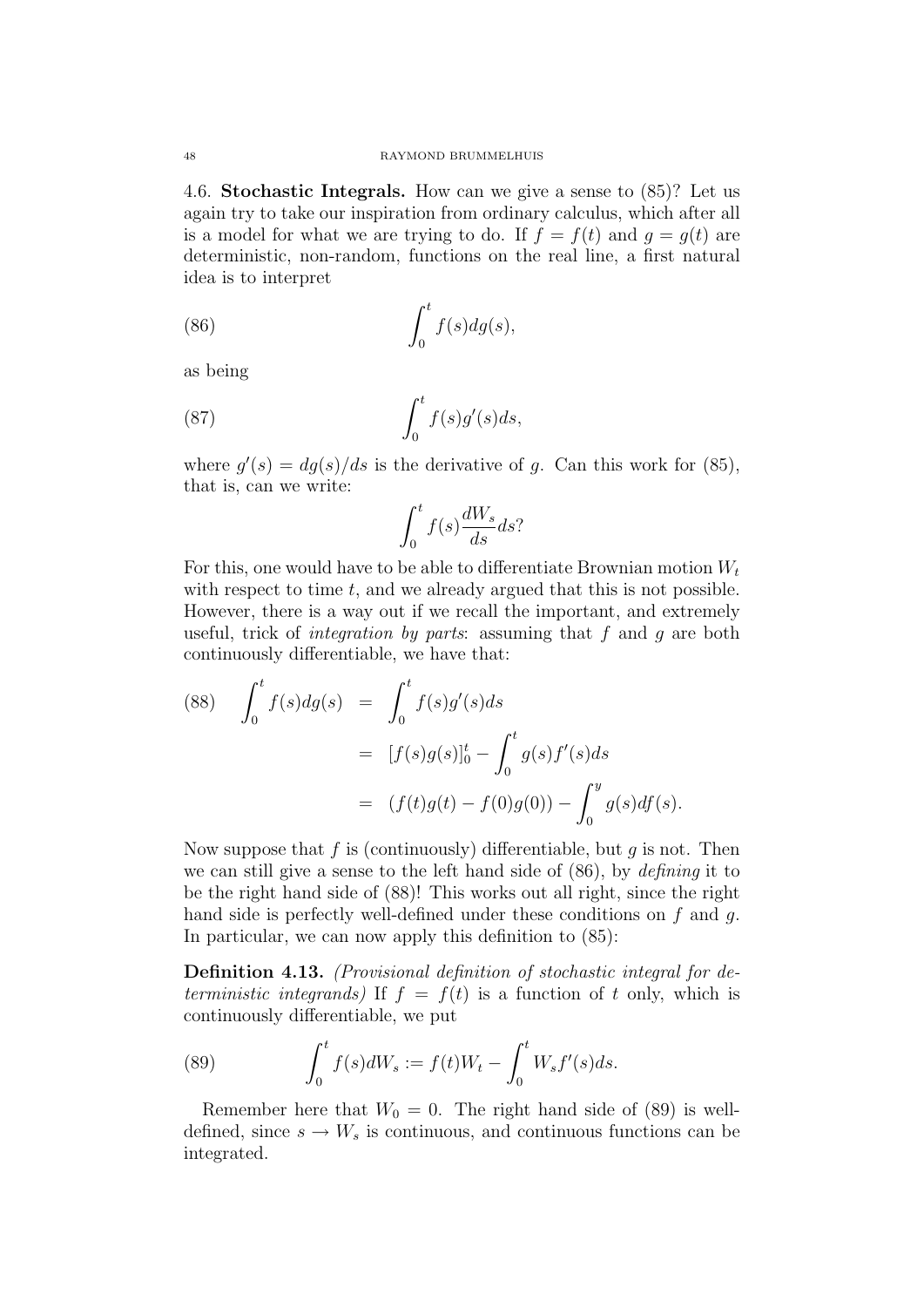Does this settle (83)? Not quite, for what we are using there is an instance of the following general rule:

(90) 
$$
d\int_0^t f(s)dW_s = f(t)dW_t,
$$

and to make things completely flawless we should check that (90) holds with the integral being *defined* by (89). Fortunately, this is easy: if we take the differential of the right hand side of (89), we find:

$$
d\left(f(t)W_t - \int_0^t W_s f'(s)ds\right) = W_t df(t) + f(t)dW_t - W_t f'(t)dt
$$
  
=  $f(t)dW_t,$ 

since  $df(t) = f'(t)dt$ . (**Attention!** We are very much using here that  $f(t)$  is an ordinary, non-stochastic, function, and in particular that  $df(t)$  does not contain a  $dW_t$ : see exercise 4.26 below for what could happen otherwise.

We next compute the mean and variance of  $(89)$ , these being interesting quantities for any rv. Put

(91) 
$$
I(t) = \int_0^t f(s)dW_s.
$$

its expectation is, using (90):

(92) 
$$
\mathbb{E}(I_t) = \mathbb{E}\left(f(t)W_t - \int_0^t W_s f'(s)ds\right)
$$

$$
= f(t)\mathbb{E}(W_t) - \int_0^t f'(s)\mathbb{E}(W_s) ds
$$

$$
= 0,
$$

where we used the linearity of the expectation to interchange it with the integral<sup>12</sup> and the fact that the mean of  $W_s$ ,  $W_t$  is 0. Computing the variance is somewhat more involved, but the end result is a very simple and elegant formula:

Lemma 4.14. (First version of the Magical Formula of Stochastic Integration) Let  $I_t$  be defined by (91). Then:

(93) 
$$
Var(I_t) = \mathbb{E}(I_t^2) = \int_0^t f(s)^2 ds.
$$

We will leave the proof as an exercise with hints below, since later on we will derive a much more general result, for stochastic integrals in which the integrand  $f(s)$  is allowed to be a stochastic process also, instead of just a deterministic function.

We can now finish our discussion of the solution of the Ornstein-Uehlenbeck equation:

 $12$ think of an integral as being a limit of Riemann sums!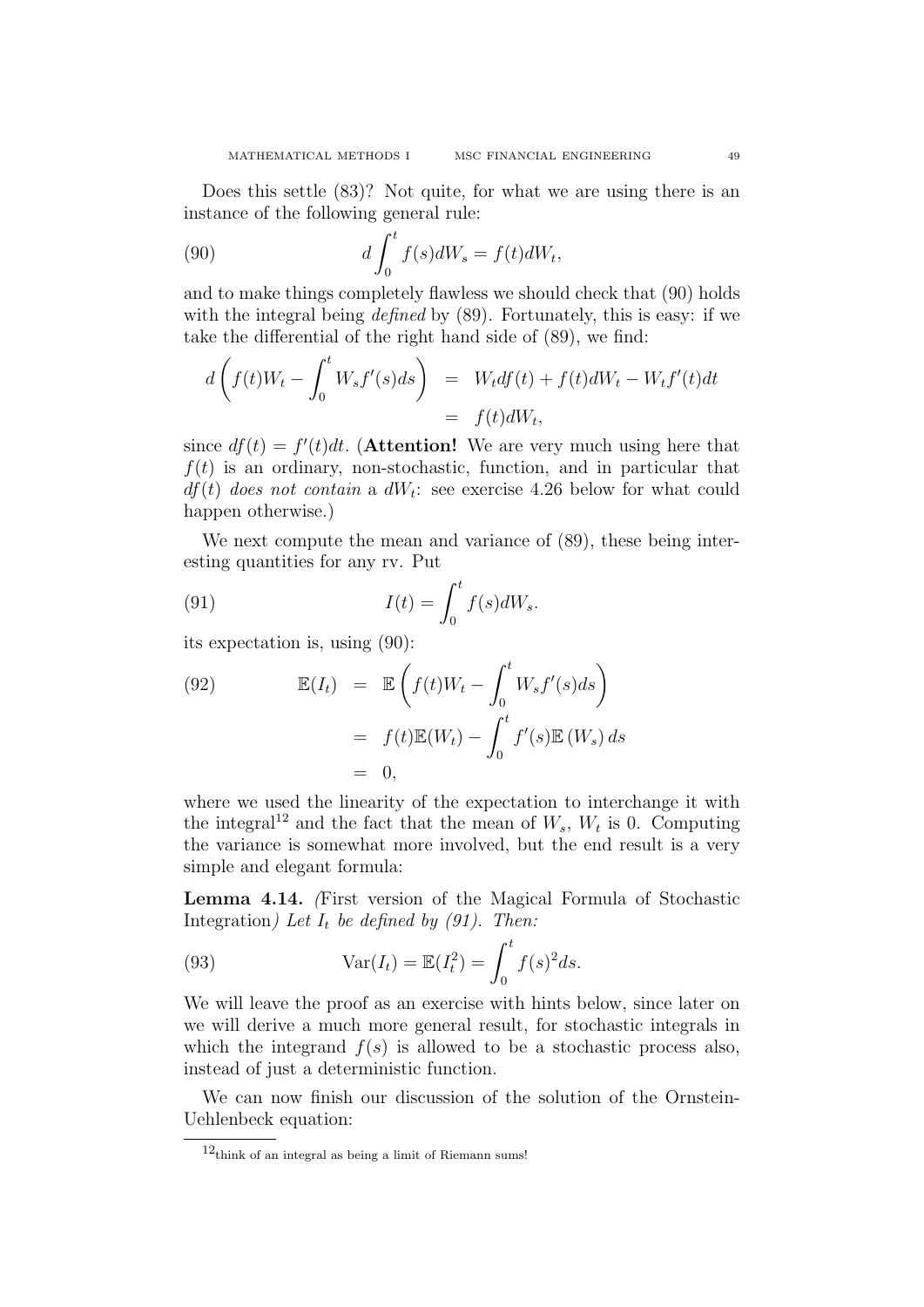Example 4.15. (Ornstein-Uehlenbeck process, continued) We recall that, by  $(84)$ ,

$$
X_t = X_t = \theta(1 - e^{-\alpha t}) + X_0 e^{-\alpha t} + \sigma \int_0^t e^{\alpha(s-t)} dW_t.
$$

is the solution of  $dX_t = \alpha(X_t - \theta)dt + \sigma dW_t$ . We can read off the mean and the variance of  $X_t$  from (92) and (93). First of all,

(94) 
$$
\mathbb{E}(X_t) = \theta(1 - e^{-\alpha t}) + X_0 e^{-\alpha t}.
$$

Observe that  $\mathbb{E}(X_t) \to \theta$ , exponentially fast, as  $t \to \infty$ , regardless of the initial value  $X_0$  we started with. The number  $\theta$  therefore represents some kind of long-time equilibrium-value for the mean of  $X_t$ , which is independent of the initial value  $X_0$  we started with. One uses the term "mean-reversion to  $\theta$ " for this phenomenon. The parameter  $\alpha$  indicates the speed with which this mean-reversion takes place. If for example (to fix ideas) we take  $X_0 = 0$ , then for  $t = 1/\alpha$  we will have a relative error of:

$$
\frac{|\mathbb{E}(X_{t=1/\alpha}) - \theta|}{|\theta|} = \frac{1}{e} \simeq .3679
$$

Also note that if  $\sigma = 0$ , then the SDE is an ODE whose solution is simply (94) and we are done.

We next compute the variance of  $X_t$ :

(95) 
$$
\operatorname{Var}(X_t) = \mathbb{E}((X_t - \mathbb{E}(X_t))^2)
$$

$$
= \mathbb{E}\left(\left(\sigma \int_0^t e^{\alpha(s-t)} dW_t\right)^2\right)
$$

$$
= \sigma^2 \int_0^t e^{2\alpha(s-t)} ds \text{ (by (93))}
$$

$$
= \frac{\sigma^2}{2\alpha}((1 - e^{-2\alpha t}).
$$

We therefore see that  $X_t$  behaves, for big t, like a rv with mean approximately  $\theta$ , fluctuating with a standard deviation of approximately proximately  $\theta$ , fluctuating with a standard deviation of approximately  $\sigma/\sqrt{2\alpha}$ . Again, the influence of the initial value  $X_0$  diminishes exponentially fast.

As a final remark we note that one can show that each  $X_t$  is actually a normal (or Gaussian) random variable. This is in fact true for any rv of the form

(96) 
$$
I_t = \int_0^t f(s)dW_s,
$$

with a *deterministic* (that is, non-stochastic)  $f$ ; see remark 4.16 below. Our final conclusion on the solution of the Ornstein-Uehlenbeck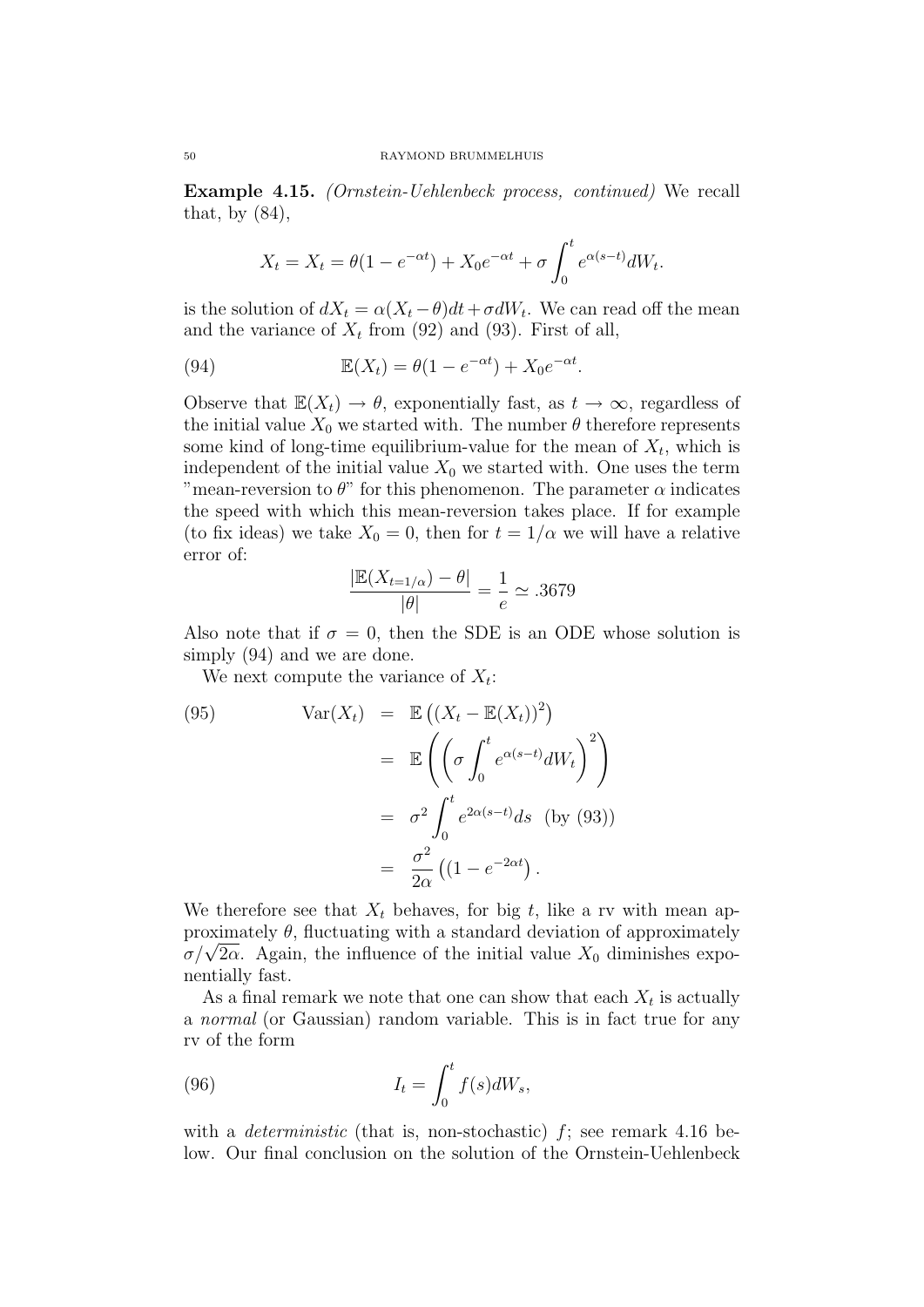equation is therefore that

$$
X_t \sim N\left(\theta(1 - e^{-\alpha t}) + X_0 e^{-\alpha t}, \frac{\sigma^2}{2\alpha}((1 - e^{-2\alpha t})\right),\,
$$

that is, each  $X_t$  is normally distributed, with the indicated mean and variance. For big  $t > 0$  its pdf is approximately that of a  $N(\theta, \sigma^2/2a)$ distribution.

One can go a bit further, and prove that the Ornstein-Uehlenbeck process is a Gaussian process, and compute the auto-covariances  $cov(X_s, X_t)$ (which, the process being Gaussian, completely determine it).

\***Remark 4.16.** The normality of  $I_t$  can be understood as follows: think of  $I_t$  as a limit of Riemann sums: for  $N \in \mathbb{N}$ , put

$$
s_j = \frac{j}{N}t,
$$

so that  $0 = s_0 < s_1 < \cdots < s_N = t$ , and  $|s_{j+1} - s_j| \to 0$  as  $N \to \infty$ (properly speaking, the dependence of  $s_i$  on N should show up in the notations, but we won't do this, to keep the formulas simple). Then:

$$
\int_0^t f(s)dW_s \quad := \quad f(t)W_t - \int_0^t W_s f'(s)ds
$$

$$
= \lim_{N \to \infty} \sum_{j=0}^{N-1} W(s_j) f'(s_j) \frac{t}{N}.
$$

Now  $(W_{s_0}, W_{s_1}, \cdots, W_{s_{N-1}})$  is a normally distributed random vector, and  $(f'(s_0), \cdots, f'(s_{N-1}))$  is an ordinary vector in  $\mathbb{R}^N$ . By general results for random vectors,

$$
\sum_j f'(s_j) W_{s_j},
$$

is normal (see the exercises at the end of this chapter), and it can be shown that a limit of normal rvs is again normal.

To make this last point completely rigorous we have to specify what we mean by saying that a sequence  $X_N$ ,  $N = 0, 1, 2, \cdots$  (in our case, the different Riemann sums) converge to a limiting rv  $Y$ . There are many different definitions possible, but it turns out that a convenient one is to say that  $X_N \to Y$  if

$$
\mathbb{E}\left((X_N - Y)^2\right) \to 0, \text{ as } N \to \infty.
$$

This is called *mean square convergence*. One can show that mean square convergence implies that the mean of  $X_N$  tends to the mean of Y, and that the standard deviation of the difference  $X_N - Y$  tends to 0. Moreover, one can show that limits in mean square of normal rvs will ne normal again; this is most easily using the so-called *character*istic functions of the random variables involved.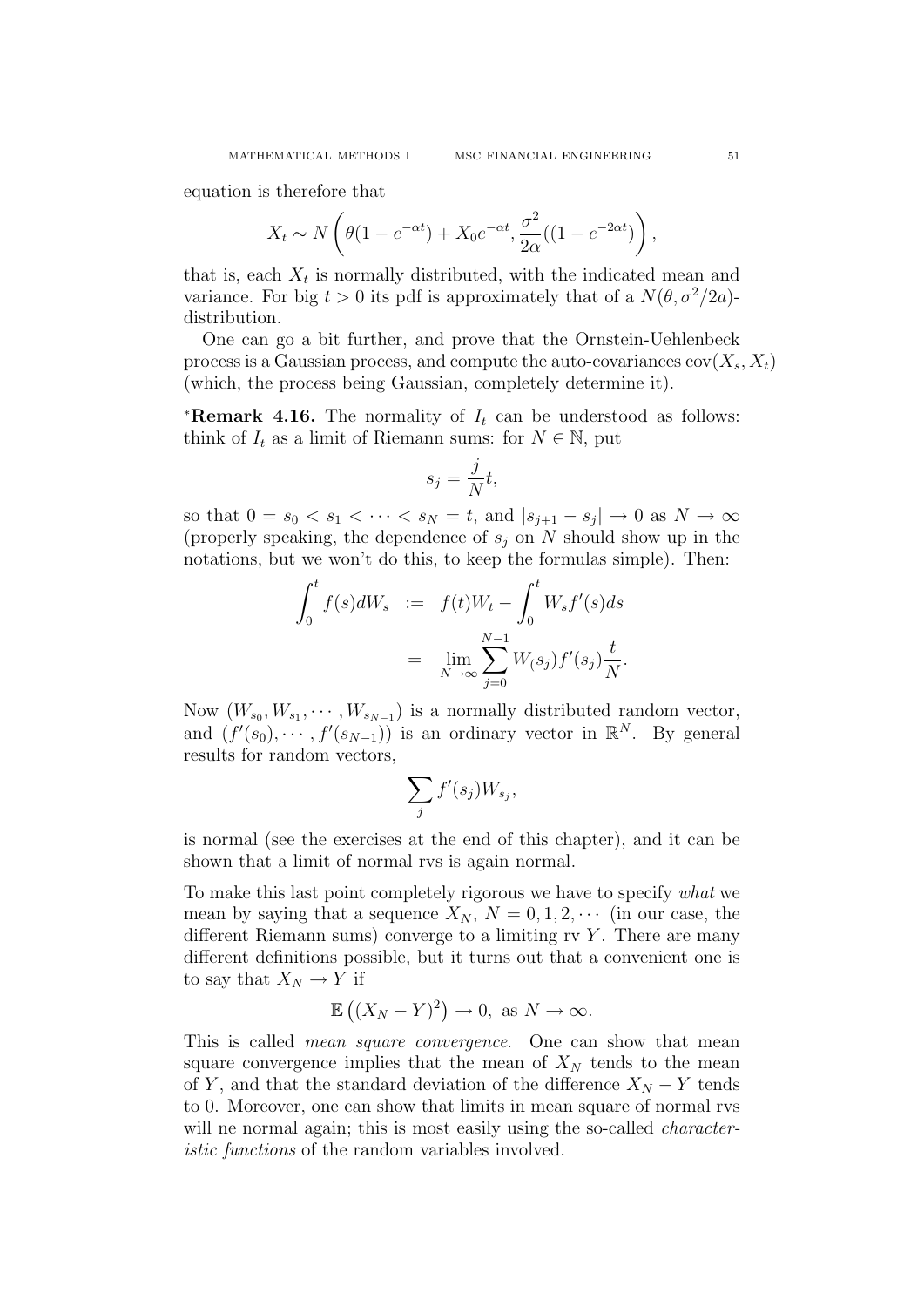4.7. Multi-variable Ito calculus. We begin by defining multi-dimensional Brownian motion. A standard Brownian motion in  $\mathbb{R}^n$ , or a standard n-dimensional Brownian motion, is simply a vector of n independent Brownian motions

(97) 
$$
\mathbb{Z}_t = (Z_{1,t}, \cdots, Z_{n,t}),
$$

each  $Z_{j,t}$  being a 1-dimensional Brownian motion (we suddenly use the letter Z instead of W since below we want to use the latter for a slightly more general process).

The Ito-rules for stochastic differentials are extended as follows:

(98) 
$$
dZ_{i,t} dZ_{j,t} = \delta_{ij} dt,
$$

 $\delta_{ij}$  being the Kronecker-delta. The reason is that, by independence,  $d\ddot{Z}_{i,t} dZ_{j,t}$  has expectation 0, while its variance is  $\mathbb{E}((dZ_{i,t})^2(dZ_{j,t})^2) =$  $\mathbb{E}\left((dZ_{i,t})^2\right)\mathbb{E}\left((dZ_{j,t})^2\right) = dt \cdot dt = 0.$ 

A variant on this,which is often useful in Finance, is correlated Brownian motion. Let  $\rho = (\rho_{ij})_{1 \leq i,j \leq n}$  be a (constant) correlation matrix:  $\rho$ positive,  $-1 \leq \rho_{i,j} \leq 1$  and  $\rho_{ii} = 1$ :

(99) 
$$
\rho = \begin{pmatrix} 1 & \rho_{12} & \cdots & \rho_{1n} \\ \rho_{21} & 1 & \cdots & \rho_{2n} \\ \vdots & \vdots & \ddots & \vdots \\ \rho_{n1} & \rho_{n2} & \cdots & 1 \end{pmatrix},
$$

and let  $\mathbb{H} = (h_{ij})_{1 \le i,j \le n}$  be an  $n \times n$  matrix such that  $\mathbb{H} \mathbb{H}^t = \rho$ . If  $\mathbb{Z}_t = (Z_{1,t}, \dots, Z_{n,t})$  is a standard Brownian motion, we define  $\mathbb{W}_t =$  $(W_{1,t},\cdots,W_{n,t})$  by:

$$
(100) \t\t\t \mathbb{W}_t = \mathbb{H}\mathbb{Z}_t,
$$

or, in terms of components,

$$
(101) \t\t W_{i,t} = \sum_j h_{ij} Z_{j,t}.
$$

This new process has the following, easily verified, properties:

- $\bullet \mathbb{W}_0 = 0$
- It  $s \leq t$ , then  $\mathbb{W}_t \mathbb{W}_s$  is multi-variate normal, with mean 0 and variance-covariance matrix  $(t - s) \cdot \rho$ :

$$
\mathbb{W}_t - \mathbb{W}_s \sim N(0, (t - s) \cdot \rho).
$$

• If  $0 \le u \le s \le t$ , then  $\mathbb{W}_u$  and  $\mathbb{W}_t - \mathbb{W}_s$  are independent.

(Indeed, the first property is obvious, and as regards the second one, a linear combination jointly normal random vectors is again jointly normal, and a computation similar to one we did in section 3.4 shows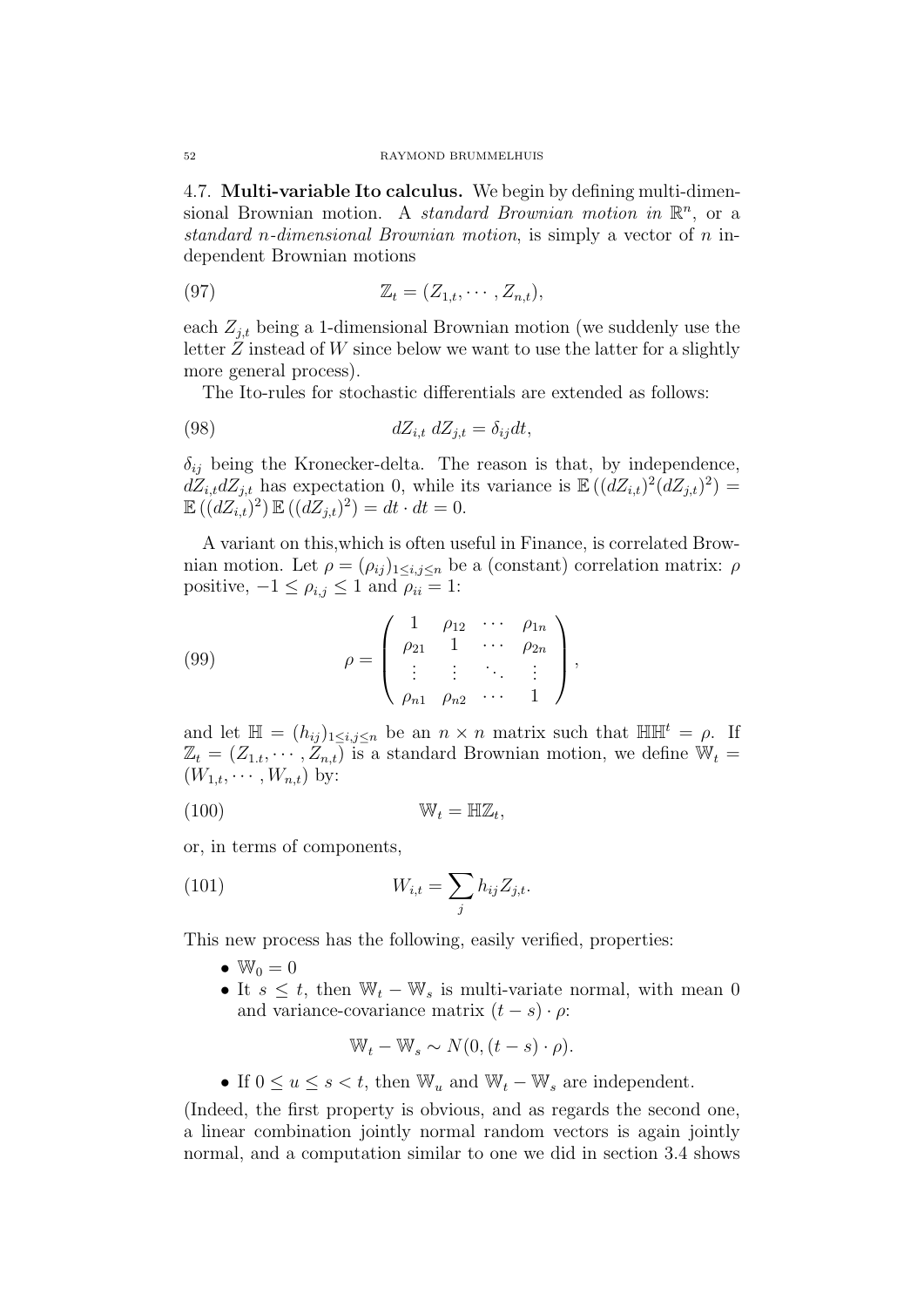that

$$
\mathbb{E}((W_{i,t} - W_{i,s})(W_{j,t} - W_{j,s})) = \sum_{k,l=1}^{n} h_{ik} h_{jl} \mathbb{E}((Z_{k,t} - Z_{k,s})(Z_{l,t} - Z_{l,s}))
$$
  

$$
= \sum_{k=1}^{n} h_{ik} h_{jk} \mathbb{E}((Z_{k,t} - Z_{k,s})^2)
$$
  

$$
= (t - s) (\mathbb{H} \mathbb{H}^{t})_{ij}.
$$

Finally, the third property is an immediate consequence of the similar property of  $\mathbb{Z}_t$ .)

The process  $(\mathbb{W}_t)_{t>0}$  is called a *correlated Brownian motion*, with (constant) correlation matrix  $\rho$ . Note that if  $\rho = Id$ , the identity matrix,  $\mathbb{W}_t$  is simply a standard Brownian motion (that is, its components are independent) since, for normal rvs, independence is equivalent with 0 correlation.

If  $(\mathbb{W}_t)_{t>0}$  is a correlated Brownian motion, then

(102) 
$$
dW_{i,t} = \sum_j h_{ij} dZ_{j,t},
$$

and, consequently,

$$
dW_{i,t} dW_{k,t} = \sum_{j} \sum_{k} h_{ij} h_{kl} dZ_{ij,t} dZ_{k,l}
$$

$$
= \left(\sum_{j} h_{ij} h_{kj}\right) dt
$$

$$
= \rho_{ik} dt,
$$

since  $dZ_{i,t} dZ_{i,t} = \delta_{il}.$ 

One can imagine having  $\rho$  depend on t:  $\rho = \rho_t$  above. More generally, we could let  $\mathbb H$  depend on t, without requiring that  $\mathbb H\mathbb H^t$  is a correlation matrix, and add a t-dependent mean. This leads to the notion of multivariate Ito-process:

**Definition 4.17.** (vector Ito process)  $(\mathbb{X}_t)_{t\geq0}$  is called a vector Ito process if  $dX_t = (dX_{1,t}, \cdots, dX_{n,t})$  is related to an underlying *n*-dimensional standard Brownian motion  $(\mathbb{Z}_t)_{t\geq 0}$  by:

$$
(103) \t\t dX_{i,t} = a_{i,t}dt + h_{ij,t}dZ_{j,t},
$$

where  $a_{i,t}$   $(1 \leq i \leq n)$  and  $h_{ij,t}$   $(1 \leq i,j \leq n)$  are stochastic processes only depend on the Brownian motion through past up to present values:

(104) 
$$
a_{i,t}, b_{ij,t} = \text{Functions of } ((\mathbb{Z}_s)_{s \le t}) \text{ and of } t.
$$

\$ \$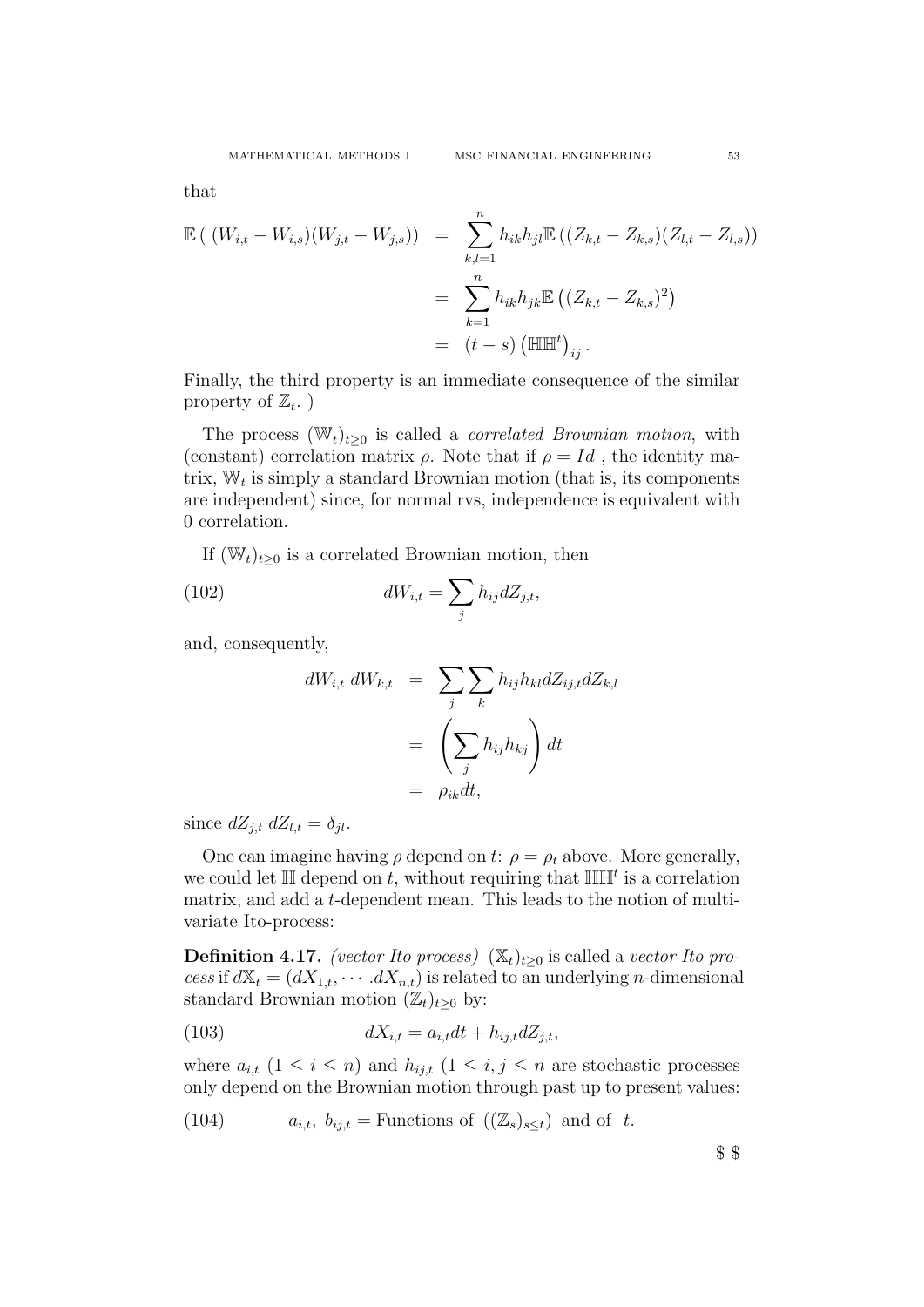In matrix notation,  $(103)$  can be written more concisely as:

(105) 
$$
d\mathbb{X}_t = a_t dt + \mathbb{H}_t d\mathbb{Z}_t,
$$

where

$$
a_t = \left(\begin{array}{c} a_{1,t} \\ \vdots \\ a_{n,t} \end{array}\right), \quad \mathbb{H}_t = \left(\begin{array}{ccc} h_{11,t} & \cdots & h_{1n,t} \\ \vdots & \ddots & \vdots \\ h_{n1,t} & \cdots & h_{nn,t} \end{array}\right).
$$

With this terminology, a correlated Brownian motion is a special case of a vector Ito process, with an  $a_t$  which is 0, and a constant  $\mathbb{H}_t$ .

We next turn to Ito's lemma for vector-valued processes. Let  $f =$  $f(x,t)$  be a function on  $\mathbb{R}^n \times \mathbb{R}$ , where now  $x = (x_1, \dots, x_n) \in \mathbb{R}^n$ .

**Theorem 4.18.** (Ito's lemma for vector processes) Let  $\mathbb{X}_t = (X_{1,t}, \dots, X_{n,t})$ be a vector Ito process defined by (103). Then

(106) 
$$
df(\mathbb{X}_t, t) = \frac{\partial f}{\partial t} dt + \sum_j \frac{\partial f}{\partial x_j} dX_{j,t} + \frac{1}{2} \sum_{j,k} \frac{\partial^2 f}{\partial x_j x_k} dX_{j,t} dX_{k,t},
$$

which can also be written as (107)

$$
\left(\frac{\partial f}{\partial t} + \sum_j a_{j,t} \frac{\partial f}{\partial x_j} + \frac{1}{2} \sum_{j,k,p} h_{jp,t} h_{kp,t} \frac{\partial^2 f}{\partial x_j x_k}\right) dt + \sum_j \sum_p h_{jp,t} \frac{\partial f}{\partial x_j} dZ_{p,t}.
$$

Here, as before, all derivatives of f are to be evaluated in  $(X_t, t)$ .

Proof. Despite the perhaps slightly formidable appearance of these formulas, their proof does not need any new ideas. One just has to know and apply the Taylor formula for an arbitrary number of variables: if  $y = (y_1, \dots, y_{n+1}) \in \mathbb{R}^{n+1}$  and  $h \in \mathbb{R}^{n+1}$ ,

$$
f(y+h) = f(y) + \sum_{j} \frac{\partial f}{\partial y_j} h_j + \frac{1}{2} \sum_{j,k} \frac{\partial^2 f}{\partial y_j y_k} h_j h_k + O(|h|^3),
$$

apply this with  $y = (x, t) = (x_1, \dots, x_n, t)$  and  $h = (dX_{1,t}, \dots, dX_{n,t}, dt)$ , and use the easily verified rules:

$$
dX_{j,t} dt = (dX_{j,t})^3 = \cdots = 0.
$$

This already proves (106) (which is the easiest to remember of the two formulas). Formula (107) then follows by substituting the expressions for  $dX_{i,t}$  and observing that

$$
dX_{j,t} dX_{k,t} = \left(a_{j,t}dt + \sum h_{jp,t}dZ_{p,t}\right)\left(a_{k,t}dt + \sum_{q} h_{kq,t}dZ_{q,t}\right)
$$
  
= 
$$
\sum_{p,q} h_{jp,t}h_{kq,t}dZ_{p,t}dZ_{q,t}
$$
  
= 
$$
\sum_{p} h_{jp,t}h_{kp,t}dt,
$$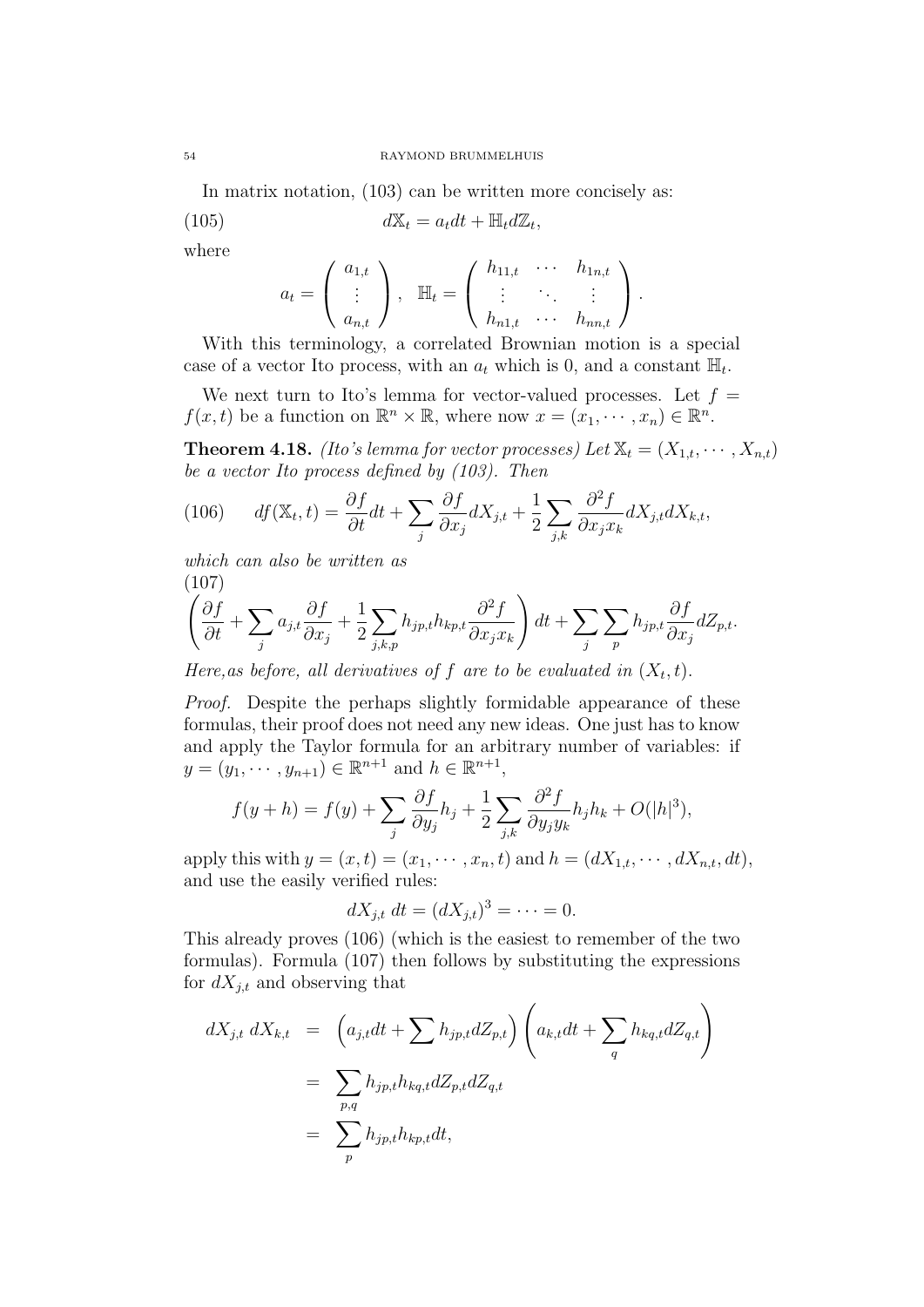where we used (98). QED

**Remark 4.19.** Often, in financial models, one defines a process  $\mathbb{X}_t$ , in terms of a correlated Brownian motion  $\mathbb{W}_t$  instead of  $\mathbb{Z}_t$ , the standard one. For example, the popular Heston stochastic volatility model is usually written as:

(108) 
$$
dS_t = \mu S_t dt + \sqrt{v_t} dW_{1,t}
$$

$$
dv_t = \alpha (\theta - \sigma_t) dt + \beta \sqrt{v_t} dW_{2,t},
$$

where  $(W_{1,t}, W_{2,t})$  are correlated Brownian motions with constant correlation  $\rho$ :

$$
\mathbb{E}\left(dW_{1,t} \, dW_{2,t}\right) = \rho dt.
$$

If we would want to evaluate  $df(S_t, \sigma_t, t)$  (as one wants to in option pricing theory), we could first express  $(W_{1,t}, W_{2,t})$  in terms of a standard 2-dimensional Brownian motion  $(Z_{1,t}, Z_{2,t})$  (cf. exercise 4.31 below) and then apply formula (107) above, with  $X_{1,t} = S_t$  and  $X_{2,t} = \sigma_t$ . However, in this situation it is much easier to start with the general form (106), and derive other forms computing directly with the  $dW_{i,t}$ . For example, we will now have

$$
dX_{1,t} dX_{2,t} = \beta v_t S_t dW_{1,t} dW_{2,t} = \rho \beta v_t S_t dt.
$$

More generally, suppose our Ito process  $\mathbb{X}_t$  is given in terms of a correlated Brownian motion  $\mathbb{W}_t$  with correlation matrix  $\rho$ :

$$
d\mathbb{X}_t = a_t dt + \mathbb{H}_t d\mathbb{W}_t.
$$

Since now  $dW_{p,t}dW_{q,t} = \rho_{p,q}$ , we now will find that  $df(\mathbb{X}_t, t)$  equals:

$$
\left(\frac{\partial f}{\partial t} + \sum_j a_{j,t} \frac{\partial f}{\partial x_j} + \frac{1}{2} \sum_{j,k} \sum_{p,q} \rho_{pq} h_{jp,t} h_{kp,t} \frac{\partial^2 f}{\partial x_j x_k}\right) dt + \sum_j \sum_p h_{jp,t} \frac{\partial f}{\partial x_j} dW_{p,t}.
$$

Note that only the term involving the second derivatives of f as changed.

Finally, vector SDE's are simply vector Ito-processes for which the coefficients  $a_{j,t}$  and  $h_{jk,t}$  are functions of  $\mathbb{X}_t$  itself and possibly of t:

(109) 
$$
d\mathbb{X}_t = a(\mathbb{X}_t)dt + \mathbb{H}(\mathbb{X}_t, t)d\mathbb{Z}_t,
$$

or, written out in components:

$$
dX_{1,t} = a_{1,t}(\mathbb{X}_t, t)dt + \sum_j h_{1j}(\mathbb{X}_t, t)dZ_{j,t}
$$
  
\n:  
\n
$$
dX_{n,t} = a_{n,t}(\mathbb{X}_t, t)dt + \sum_j h_{nj}(\mathbb{X}_t, t)dZ_{j,t}
$$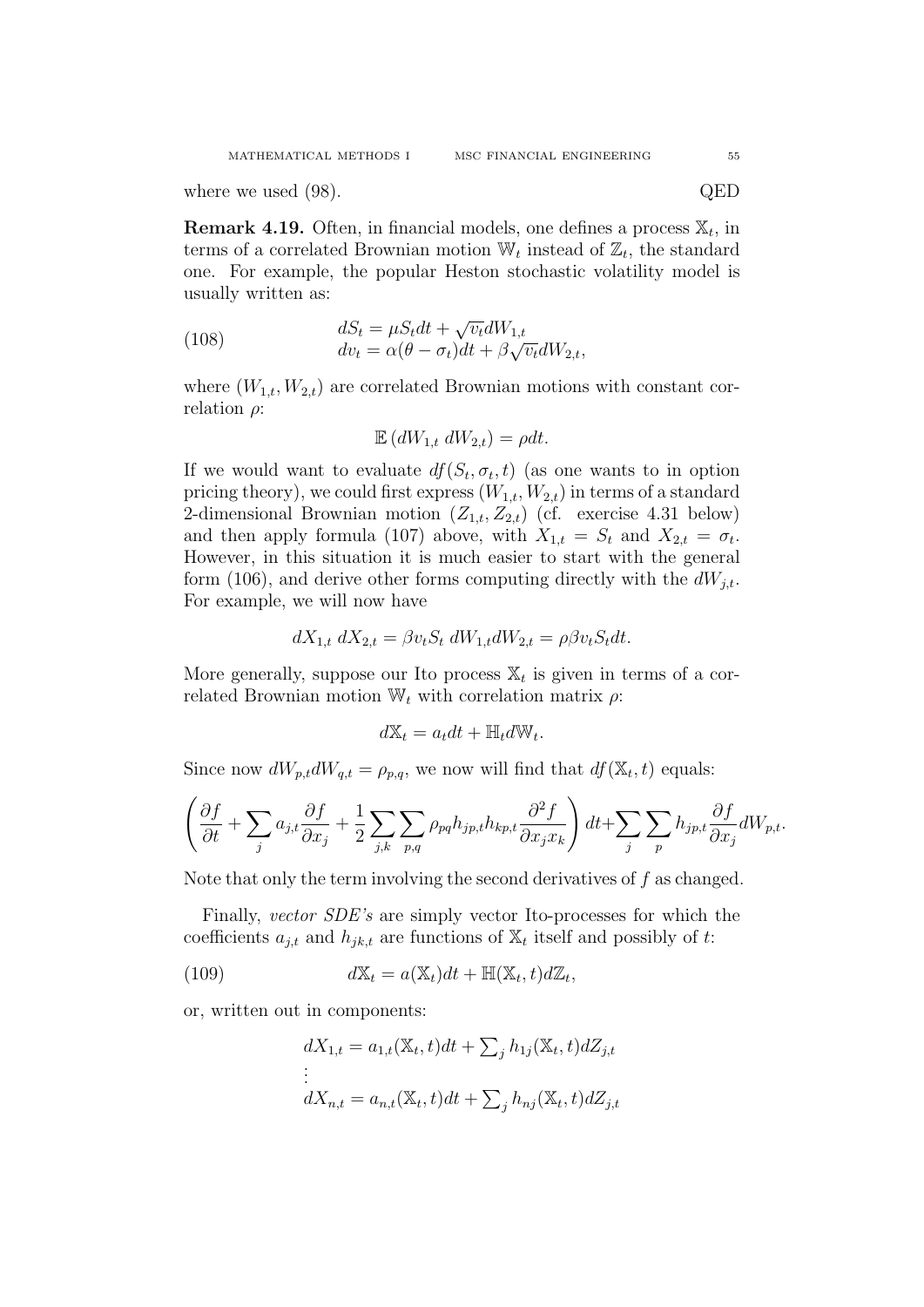4.8. <sup>∗</sup> Sneak preview of general stochastic integration. We end this (long) chapter by giving some idea of the general stochastic integral as it will be developed later on in this course, together with some motivation. The definition (89) has the drawback of only working for differentiable  $f$ , and it would be nice to be able to integrate a much larger class of f's, say continuous ones. Moreover, for many interesting financial applications we would like to replace the deterministic function  $f(s)$  by a stochastic process,  $(H_s)_{s>0}$ :

$$
\int_0^t H_s dW_s,
$$

and give a sense to integrals like

$$
\int_0^t W_s dW_s, \int_0^t e^{W_s} dW_s,
$$

(taking  $H_s = W_s$  and  $e^{W_s}$ , respectively) or, more generally, to integrals of the form:

$$
\int_0^t f(W_s, s)dW_s,
$$

for a reasonably large class of functions f. Note that this would be completely hopeless with a definition like (89), due to the nondifferentiability of Brownian motion. The key idea is to forget about (89), and return to a more primitive idea, the definition of integrals as limits of Riemann sums. One tries to make sense of (or, to be more precise, give a meaning to) the limit:

(111) 
$$
\int_0^t H_s dW_s = \lim_{N \to \infty} \sum_{j=0}^{N-1} H_{s_j} \left( W_{s_{j+1}} - W_{s_j} \right).
$$

Note that the right hand side, as a limit of sums of rvs, will in general be a rv. The main mathematical problem is to show that the limit on the right exists in some sense. The correct interpretation will turn out to be that of mean square convergence (see remark 4.16<sup>∗</sup> above) and for that to work two points will turn out to be be essential:

- If  $u \leq s < t$ , then  $H_u$  will have to be independent of  $W_t W_s$ .
- The individual terms of the Riemann sum on the right are all evaluated "from the past to the future", in the sense that the integrand,  $H_{s_j}$ , is systematically evaluated in the left end point of the (stochastic) interval  $[W_{s_j}, W_{s_{j+1}}]$ .

Economically and financially, the two requirements make sense: suppose that  $W_t$  is the (future) price (per unit) of some asset or commodity, and  $H_t$  the number of units you (plan to) hold at time t; put otherwise,  $(H_t)_{t>0}$  is a trading strategy, which will in general be stochastic, since dependent on future, not yet realized, events. If you will trade only at the discrete times  $s_0 = 0, s_1, \dots, s_N$ , then the total gain you will have made at  $t$  is precisely described by one of the sums on the right hand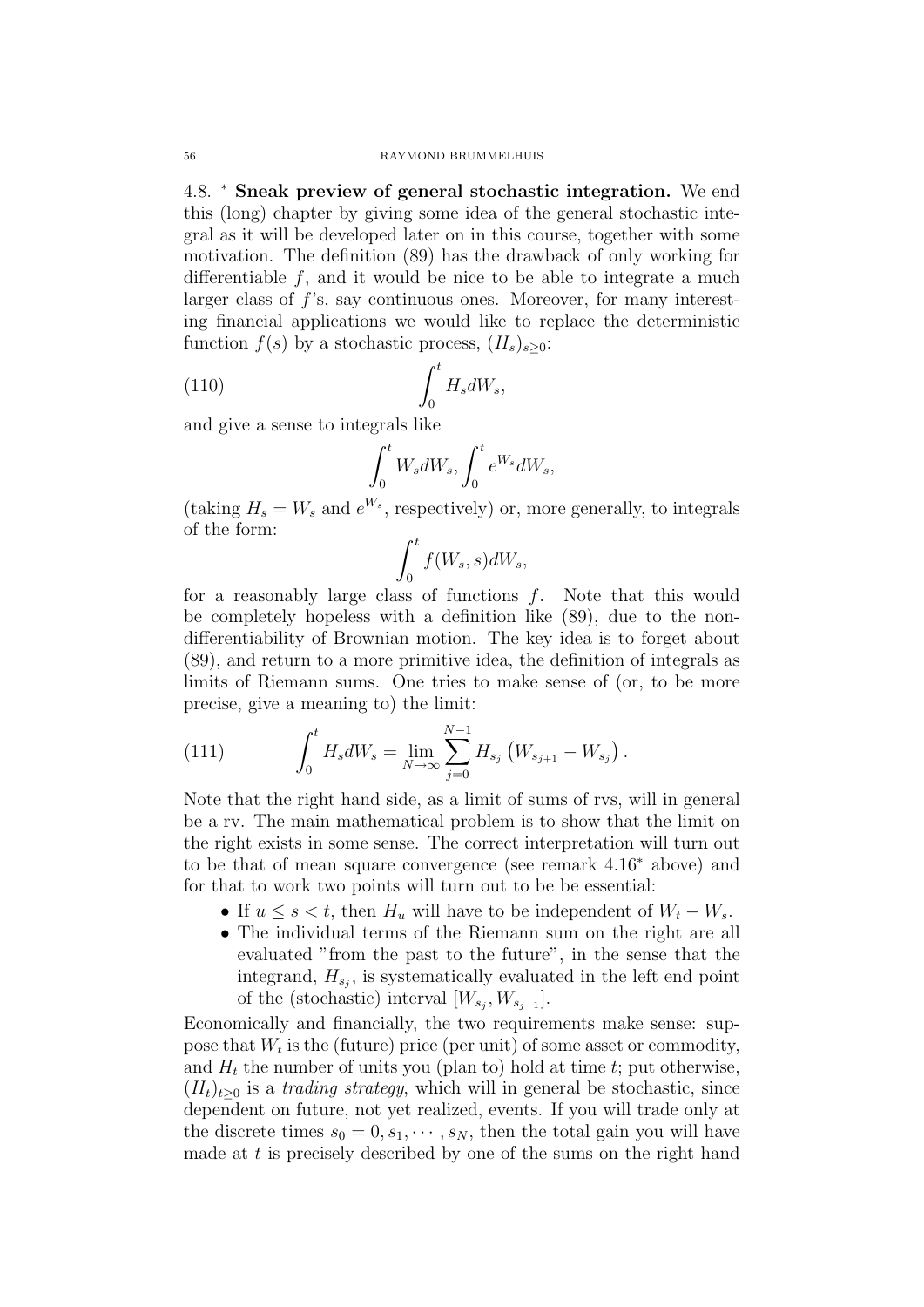side of (111): at time  $s_j$ , you hold  $H_{s_j}$ , which at time  $s_{j+1}$  will have given you a profit (or loss) of

$$
H_{s_j}\left(W_{s_{j+1}}-W_{s_j}\right),\,
$$

assuming there are no transaction costs. As a function of this profit/loss, you may then decide to change your holdings to  $H_{s+1}$ , etc. The condition of independence of  $H_u$  on future price changes  $W_t - W_s$  is natural, since feasible trading strategies cannot depend on knowledge of not yet realized future price changes (which are, after all, unknown at the time of deciding your holding strategy).

If it is possible to trade continuously, and without transaction costs, its natural to take the limit, and write the total net profit at time t of the trading strategy  $(H_t)_{t\geq 0}$  as a stochastic integral:

$$
\int_0^t H_s dW_s.
$$

(This above financial motivation of the stochastic integral has a defect, in the sense that  $W_t$  has a non-zero probability of being negative, which is somewhat unfortunate for a price. To be more realistic, we will need to give a sense to integrals like

$$
\int_0^t H_\tau dS_\tau,
$$

with  $(S_t)_{t>0}$  given by a geometric Brownian motion. This, however, turns out to be relatively easy, once we have understood integrals like  $(110)$ , for example since we have an explicit formula for  $S_t$  in terms of  $W_t$ .)

It will be shown that the notion of stochastic integral sketched here ties in nicely with the stochastic differentials we introduced before, in the sense that:

(112) 
$$
d\int_0^t f(W_s, s)dW_s = f(W_t, t)dW_t.
$$

In fact, in the more rigorous mathematical treatment of the theory, one first defines stochastic integrals, and only later on introduces the stochastic differentials, via (112). We have reversed the logical order of things, on the assumption that the reader will feel that stochastic differentials are more intuitive to work with than stochastic integrals (the reader might of course disagree).

# 4.9. Exercises to Chapter 4.

Exercise 4.20. Use Ito's lemma to compute the stochastic differentials of the following functions of Brownian motion  $(W_t)_{t\geq0}$ : a)  $e^{W_t}$ .

b)  $W_t^k, k \ge 0$ .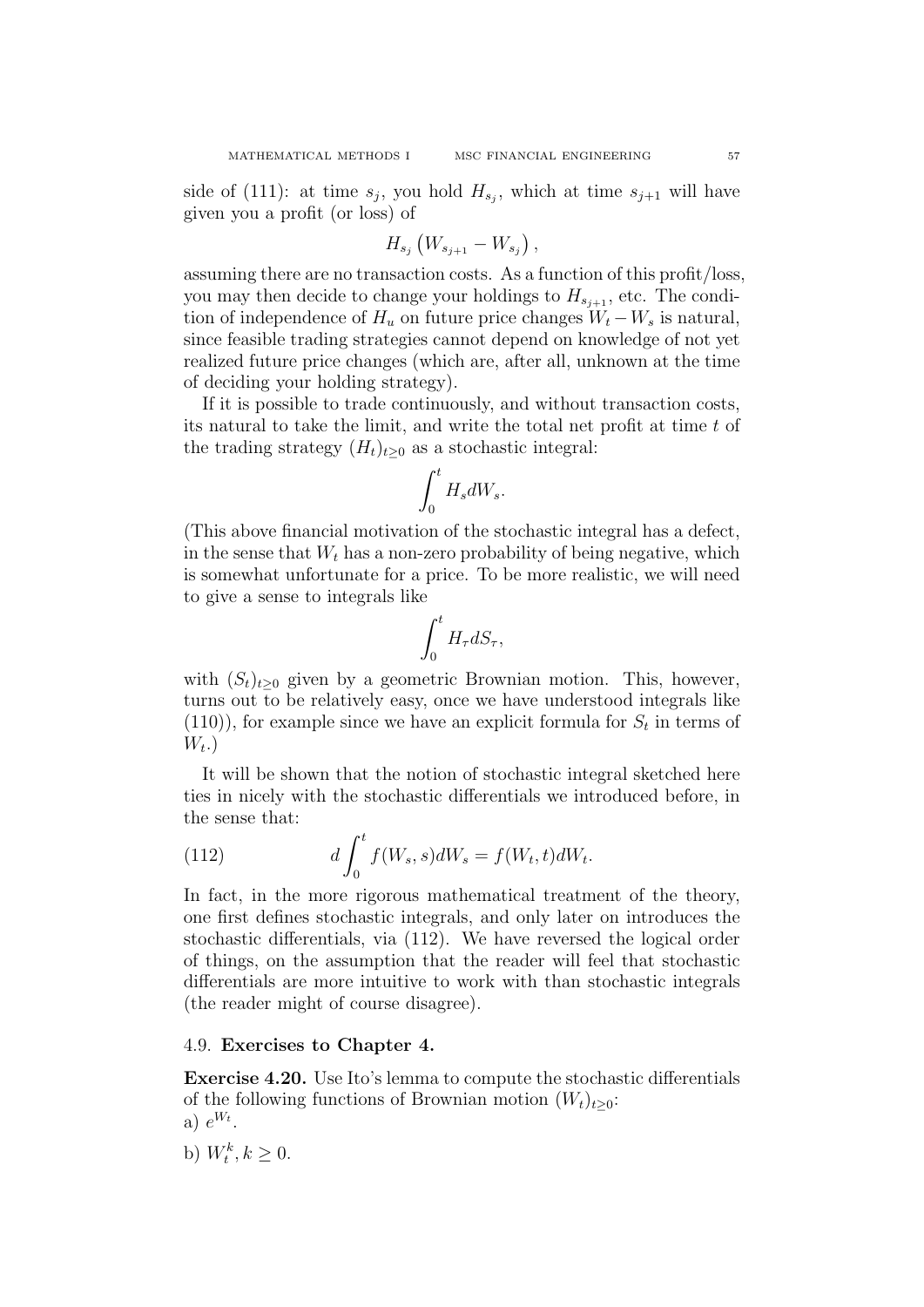58 RAYMOND BRUMMELHUIS

- c)  $cos(W_t)$ .
- d)  $\arctan(t + W_t)$ .
- e)  $e^{W_t^2}$ .
- f)  $cos(e^{W_t})$ .

**Exercise 4.21.** Suppose that  $X_t$  is a stochastic process whose differential is given by:

$$
dX_t = a(W_t, t)dt + \sigma(W_t, t)dW_t,
$$

for given functions  $a = a(w, t)$  and  $\sigma = \sigma(w, t)$ . If  $f = f(x)$  is a twice differentiable function, derive an expression for  $df(X_t)$  in terms of  $dW_t$ and  $dt$ , and use this to check your answers to parts e) and f) of the previous exercise.

**Exercise 4.22.** Find the solution of the following SDEs, a and  $\sigma$  being are arbitrary constants:

- a)  $dX_t = aX_t dt + \sigma dW_t$ .
- b)  $dX_t = aX_t dt + \sigma X_t dW_t$ .
- c)  $dX_t = aX_t(\theta \log X_t)dt + \sigma X_t dW_t.$

Exercise 4.23. Find an integral expression for the solution of the following SDE:

$$
dX_t = \alpha(\theta - X_t)dt + \sigma X_t dW_t.
$$

(Hint: think part b) of the previous exercise, together with variation of constants.)

**Exercise 4.24.** Let  $g = g(y)$  be a given function of y, and suppose that  $y = f(w)$  is a solution of the ODE

$$
dy = g(y)dw,
$$

that is,  $f'(w) = g(f(w))$ . Show that  $X_t = f(W_t)$  then is a solution of the SDE:

$$
dX_t = \frac{1}{2}g(X_t)g'(X_t)dt + g(X_t)dW_t.
$$

(Hint: Ito's lemma.)

Exercise 4.25. Solve the following SDE, and discuss up to which time the solution exists:

a)  $dX_t = \sigma \sqrt{X_t} dW_t +$  $\sigma^2$ 4 dt. b)  $dX_t = X^2 dW_t + X^3 dt$ . c)  $dX_t = \cos^2 X_t - \frac{1}{2}$  $\frac{1}{2}\sin 2X_t\cos^2 X_t dt$ . d)  $dX_t = X^k dW_t +$ k 2  $X^{2k-1}dt$ ., k arbitrary.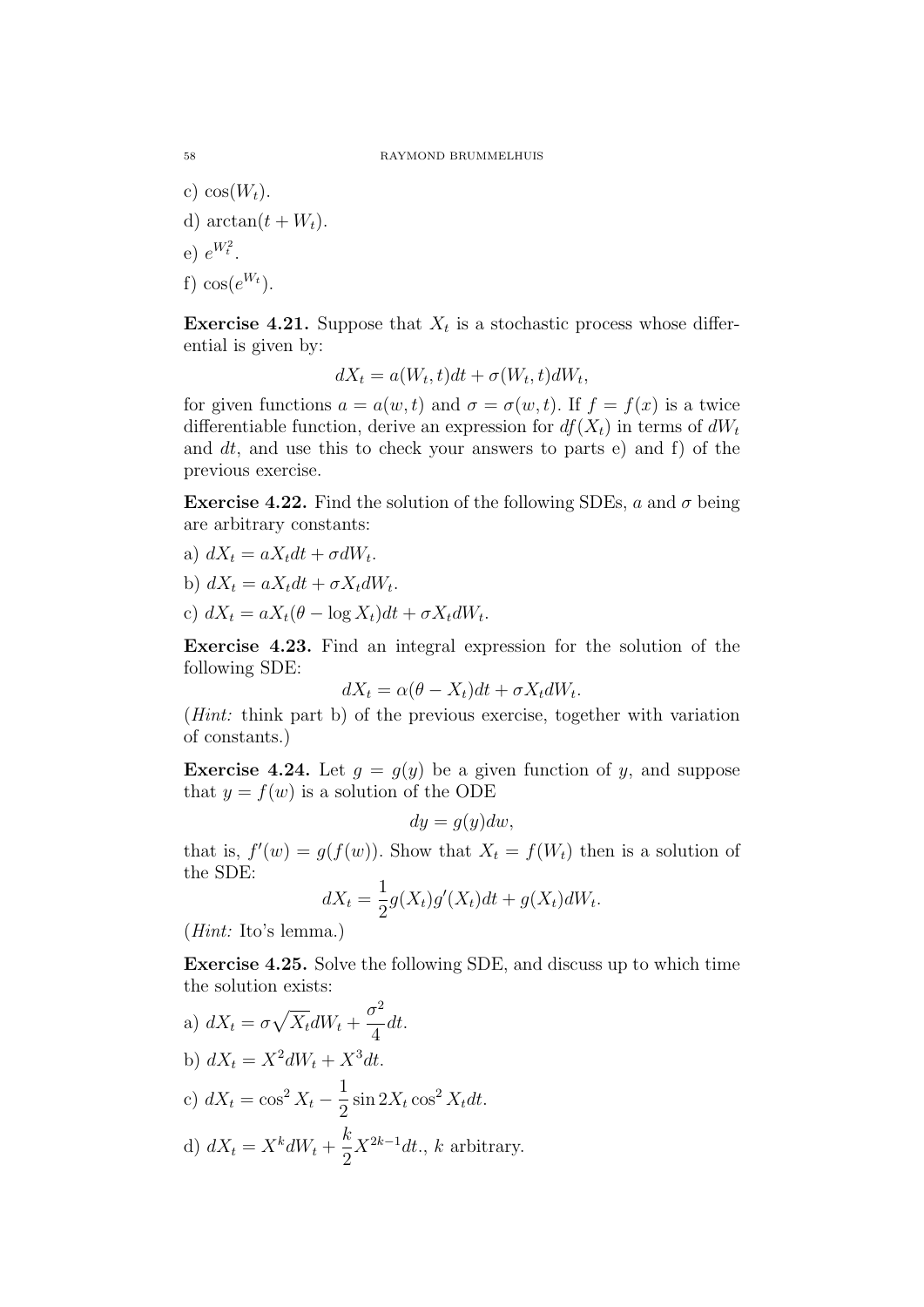MATHEMATICAL METHODS I MSC FINANCIAL ENGINEERING 59

e) 
$$
dX_t = e^{X_t} dW_t + \frac{1}{2} e^{2X_t} dt.
$$

Hint. Use the previous exercise and your knowledge in solving ODE's).

**Exercise 4.26.** Let  $X_t$  and  $Y_t$  be stochastic processes such that

$$
dX_t = a_t dt + \sigma_t dW_t,
$$

and

$$
dY_t = b_t dt + \eta_t dW_t,
$$

where  $a_t, b_t, \sigma_t, \eta_t$  are given functions of t and  $W_t$  (this can be weakened). Show that

(113) 
$$
d(X_t Y_t) = X_t dY_t + Y_t dX_t + dX_t dY_t
$$

$$
= X_t dY_t + Y_t dX_t + \sigma(t) \eta(t) dt.
$$

(Observe that, again, a rule from ordinary calculus, the product rule, is augmented by an additional term, namely  $dX_t dY_t$ .

Use this to show that if  $f = f(t)$  is deterministic and differentiable, then

$$
d(f(t)W_t) = f(t)dW_t + f'(t)W_t dt.
$$

What does this become if  $f$  is a function of both time and Brownian motion,  $f = f(W_t, t)$ ?

Hint for (113):  $d(X_tY_t) = X_{t+dt}Y_{t+dt} - X_tY_t = (X_t + dX_t)(Y_t + dY_t) X_tY_t$ , etc.) , etc.)  $$\$$ 

Exercise 4.27. Use the method of variation of constants to find a solution of the SDE:

$$
dX_t = \alpha X_t dt + (\gamma + \sigma X_t) dW_t.
$$

Here  $\alpha, \gamma$  and  $\sigma$  are constants.

<sup>∗</sup>Exercise 4.28. This exercise provides a proof of (93). a) Show, by expanding the left hand side, that

(114) 
$$
\mathbb{E}(I_t^2) = f(t)^2 \mathbb{E}(W_t^2) - 2 \int_0^t (f(t)f'(s) \mathbb{E}(W_t W_s ds) + \int_0^t \int_0^t f'(s) f'(u) \mathbb{E}(W_s W_u) ds du.
$$

b) Show that the first term on the right hand side equals  $tf(t)^2$ .

c) Using that, for any s, t, we have that  $\mathbb{E}(W_sW_t) = \min(s,t)$  (see exercise 3.11), show that the second term on the right in (114) is equal to:

$$
2\int_0^t s f'(s)ds = 2tf(t)^2 - 2f(t)F(t),
$$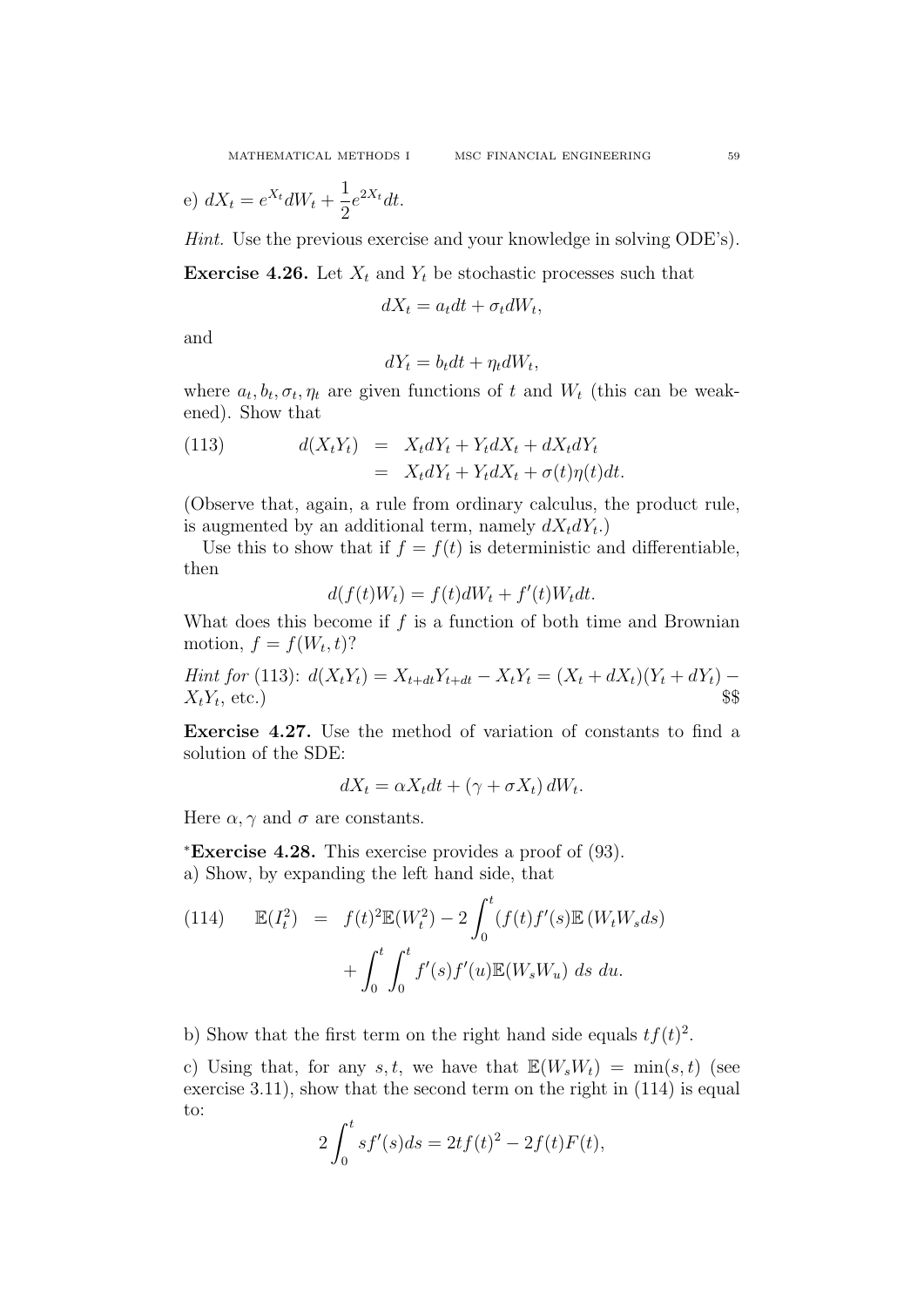where we have put

$$
F(t) = \int_0^t f(s)ds,
$$

a primitive of  $f = f(t)$ .

d) Verify the following set of identities for the last term in (114):

$$
\int_0^t \int_0^t \min(s, u) f'(s) f'(u) du ds
$$
  
=  $2 \int_0^t \left( \int_0^s u f'(s) f'(u) du \right) ds$   
=  $2 \int_0^t s f'(s) f(s) ds - 2 \int_0^t f'(s) \left( \int_0^s f(u) du \right) ds$   
=  $tf(t)^2 - 2f(t)F(t) + \int_0^t f(s)^2 ds.$ 

(Hint: For the final two equalities, just integrate by parts so many times that all derivatives  $f'(s)$  have disappeared.)

e) Combine parts a) to d) to prove (93).

**Exercise 4.29.** Let  $X_t$  be the solution to the Ornstein-Uehlenbeck equation and suppose that  $s < t$ . Compute cov  $(X_s, X_t)$ 

Exercise 4.30. Prove the following standard result on normally distributed random vectors: if  $X = (X_1, \cdots, X_N) \sim N(\mu, V)$  and if  $v = (v_1, \dots, v_N) \in \mathbb{R}^N$ , and if  $(v, \mathbb{X}) = v_1 X_1 + \dots + v_N X_N$ , then

$$
(v, \mathbb{X}) \in N((v, \mu), (v, \mathbb{V}v)).
$$

This fact was used in remark 4'16<sup>∗</sup> .

Exercise 4.31. Let  $-1 \leq \rho \leq 1$ . a) Check that

$$
\left(\begin{array}{cc} 1 & \rho \\ \rho & 1 \end{array}\right) = \left(\begin{array}{cc} 1 & 0 \\ \rho & \sqrt{1-\rho^2} \end{array}\right) \left(\begin{array}{cc} 1 & \rho \\ 0 & \sqrt{1-\rho^2} \end{array}\right)
$$

b) Let  $Z_{1,t}, Z_{2,t}$  be two independent Brownian motions. Explain why  $(W_{1,t}, W_{2,t})$ , defined by

$$
W_{1,t} = Z1, t
$$
  

$$
W_{2,t} = \rho Z_{1,t} + \sqrt{1 - \rho^2} Z_{2,t}
$$

,

is a correlated BM, with correlation matrix

$$
\left(\begin{array}{cc} 1 & \rho \\ \rho & 1 \end{array}\right).
$$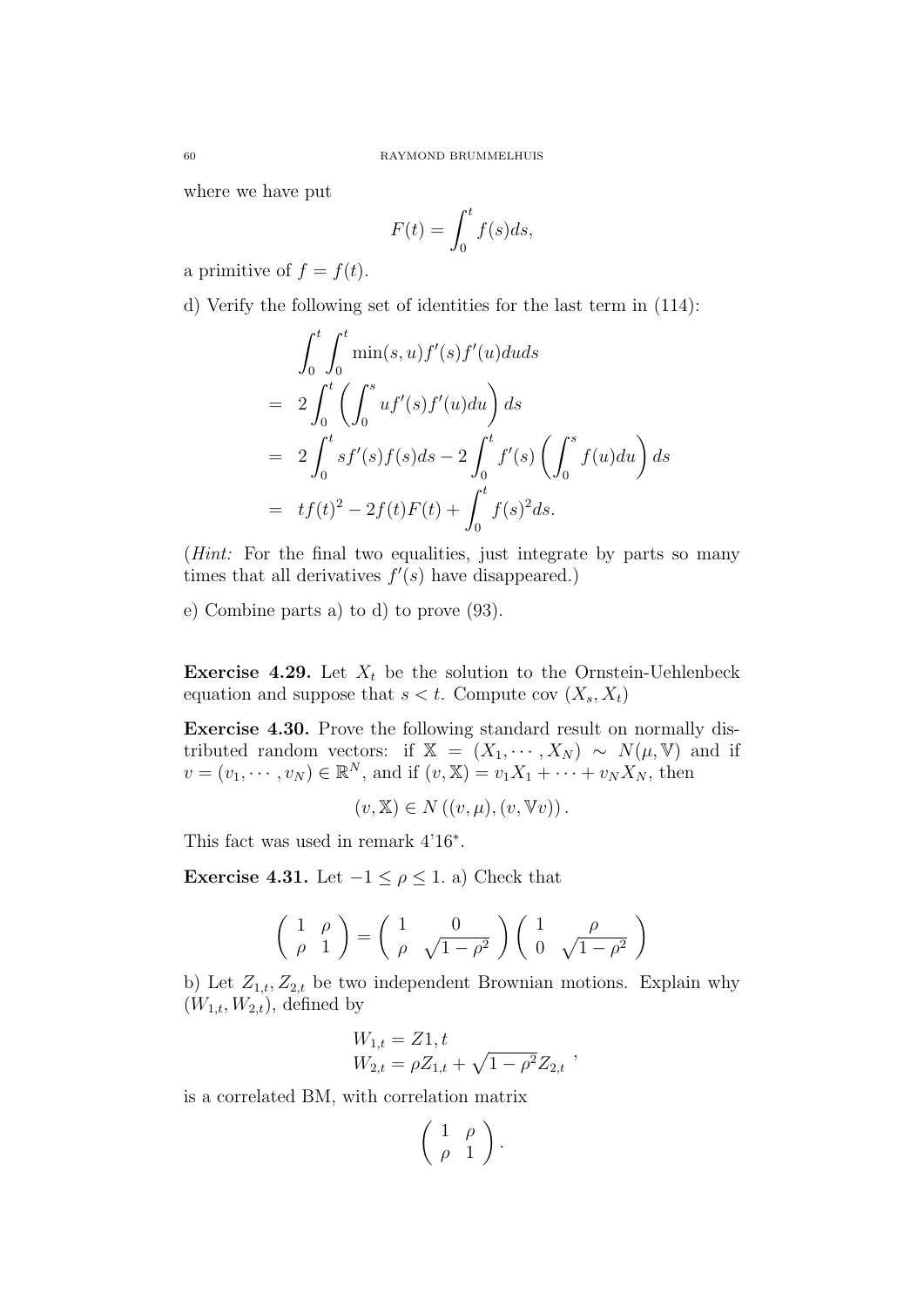c) Conversely, if  $(W_{1,t}, W_{2,t})$  is as in b) with  $\rho \neq \pm 1$ , show that  $W_{1,t}$ and  $\widetilde{W}_{2,t}$ , defined by

$$
\widetilde{W}_t = \frac{1}{\sqrt{1-\rho^2}} \left( W_{2,t} - \rho W_{1,t} \right),\,
$$

are two independent Brownian motions. What happens if  $\rho = \pm 1$ ?

**Exercise 4.32.** Check that if  $(W_t)_{t\geq 0}$  is a correlated Brownian motion, with positive definite (and therefore invertible!) correlation matrix  $\rho$ , and if  $\mathbb{H} \mathbb{H}^t = \rho$ , then  $\mathbb{Z}_t := \mathbb{H}^{-1} \mathbb{W}_t$  is a standard Brownian motion.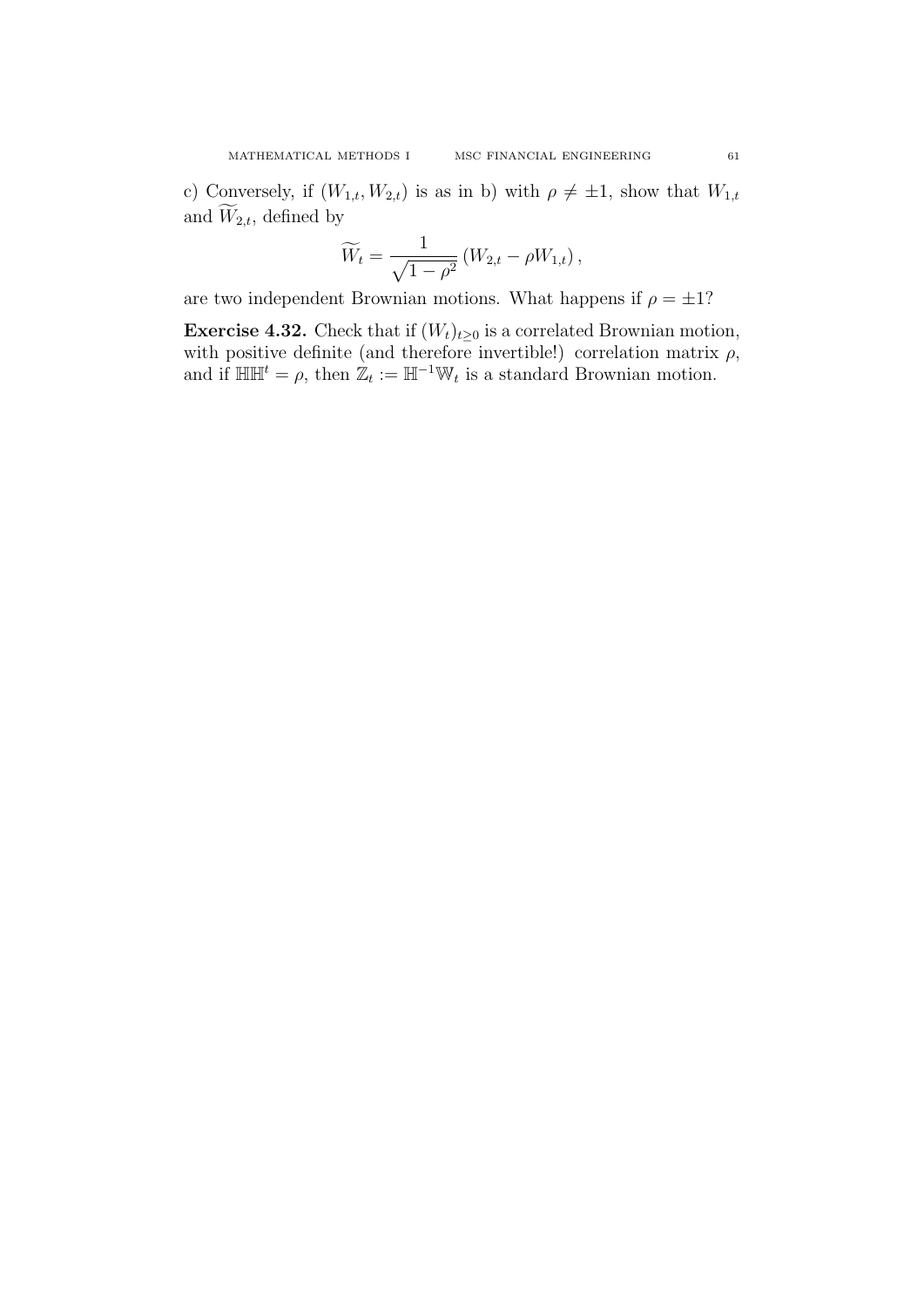#### 62 RAYMOND BRUMMELHUIS

# 5. Stochastic processes and PDE

There is a close connection between solving a SDE and solving boundary value problems for a certain type of partial differential equations (PDE) which are known as parabolic. Parabolic PDE's are roughly speaking those containing one time-derivative against two space derivatives. The precise definition will not be important to us; suffice to say that the majority of PDE's in finance, for example the Black and Scholes equation (cf. section 4.3 below), belong to this class.

Solutions to SDE are examples of an important class of stochastic processes which are called Markov processes, which we introduced in chapter 3. Under conditions on the coefficients  $a = a(x, t)$  and  $\sigma = \sigma(x, t)$  which guarantee the existence and uniqueness of a solution solutions of an SDE

$$
dX_t = a(X_t, t)dt + \sigma(X_t, t)dW_t,
$$

will be Markov. This is a non-trivial theorem of stochastic calculus, but intuitively speaking it is plausible: if we fix t and  $X_t$ , then the rv  $X_{t+dt}$  only depends on the value of  $X_t$  at time t: earlier values of  $X_t$ do not play a rôle.

An example of a non-Markov process would be one given by an equation like

$$
dX_t = (X_t + X_{t/2})dW_t,
$$

for which, in order to determine  $X_{t+dt}$ , we need to know both  $X_t$  and  $X_{t/2}$ .

5.1. Chapman-Kolmogorov and Backwards Kolmogorov. Markov processes are uniquely determined by their transition probabilities

$$
\mathbb{P}(X_s = y | X_t = x), \quad s > t,
$$

but if we want to specify a Markov process we cannot choose these transition probabilities in a completely arbitrary way. They have to satisfy what are called the *Chapman-Kolmogorov equations*:

**Theorem 5.1.** (Chapman-Kolmogorov) Let  $(X_t)_{t>0}$  be a Markov process, and let

(115) 
$$
p(x, t; y, s) = \mathbb{P}(X_s = y | X_t = x), \quad t < s,
$$

be its transition probability densities. Then for any time u between t and s,  $t < u < s$ , we will have that:

(116) 
$$
p(x, t; y, s) = \int_{\mathbb{R}} p(x, t; z, u) p(z, u; y, s) dz.
$$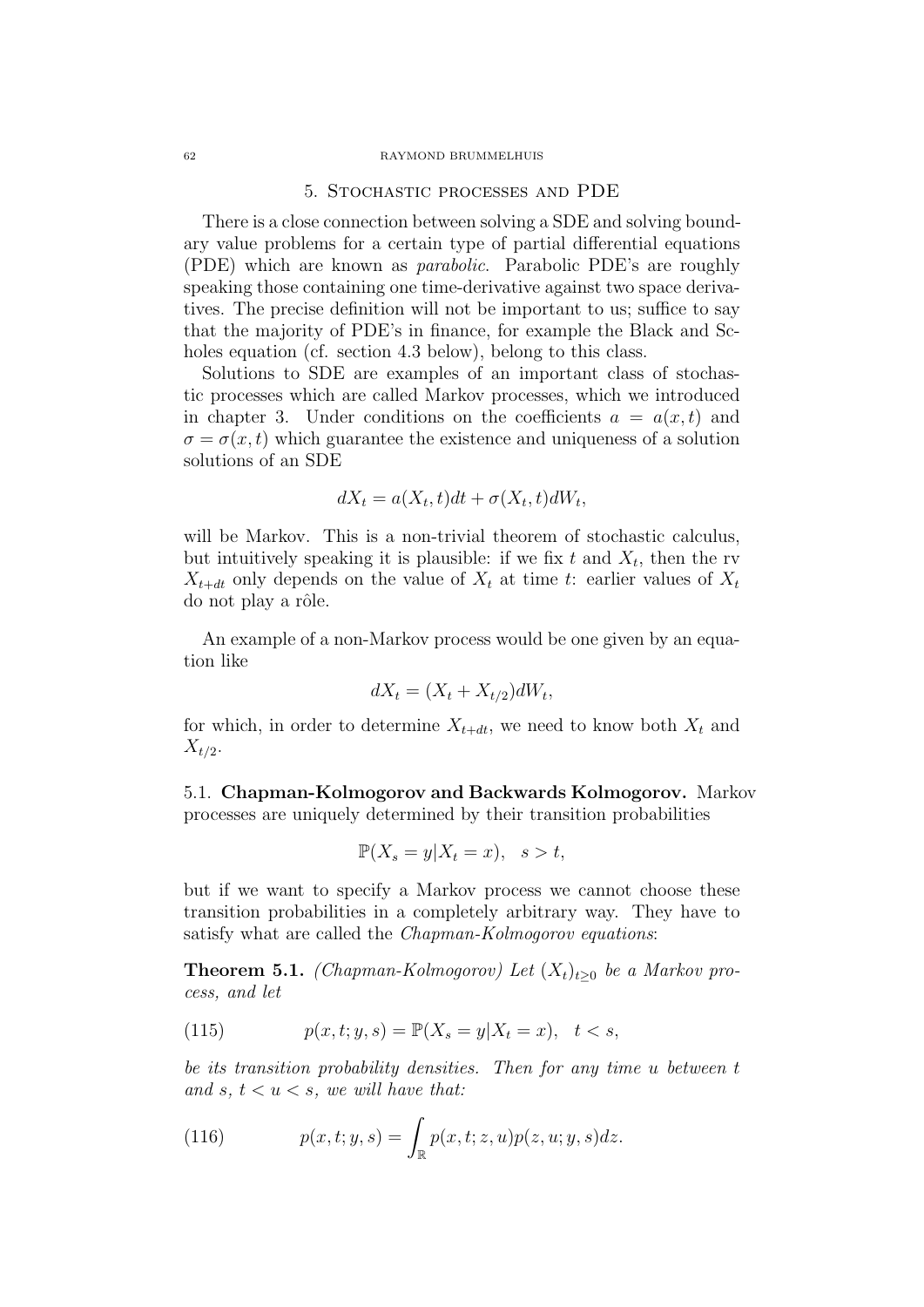*Proof:* We first observe that if  $t < u < s$ ,

$$
\mathbb{P}(X_s = y, X_t = x)
$$
  
= 
$$
\int_{\mathbb{R}} \mathbb{P}(X_s = y, X_u = z, X_t = x) dz
$$
  

$$
\int_{\mathbb{R}} \mathbb{P}(X_s = y | X_u = z) \mathbb{P}(X_u = z | X_t = x) \mathbb{P}(X_t = x) du,
$$

where we used the Markov property for the last line. If we divide both sides by  $\mathbb{P}(X_t = x)$ , and recall the definition of a conditional probability density and switch notations to  $(115)$ , we find  $(116)$ . QED

The Chapman-Kolmogorov equations will now be used to prove an important connection between SDE's and PDE's:

**Theorem 5.2.** Let  $(X_t)_{t>0}$  be a solution of the SDE

(117) 
$$
dX_t = a(X_t, t)dt + \sigma(X_t, t)dW_t,
$$

and let  $f = f(x)$  be a given function. Fix a final time  $T > 0$  and define a new function  $V = V(x, t)$  for  $t < T$  by:

(118) 
$$
V(x,t) = \mathbb{E}(f(X_T)|X_t = x).
$$

Then  $V = V(x, t)$  solves the following boundary value problem:

(119) 
$$
\begin{cases} \frac{\partial V}{\partial t} + \frac{\sigma(x,t)^2}{2} \frac{\partial^2 V}{\partial x^2} + a(x,t) \frac{\partial V}{\partial x} = 0\\ V(x,T) = f(x). \end{cases}
$$

The partial differential equation for  $V = V(x, t)$  is called Kolmogorov's backward equation associated to the SDE (117).

Proof. We first observe that, by the definition of expectation,

(120) 
$$
V(x,t) = \int_{\mathbb{R}} p(x,t;y,T)f(y)dy.
$$

Next, if we use the Chapman-Kolmogorov integral equation (116) with  $u = t + dt$ , we find that

$$
V(x,t) = \int_{\mathbb{R}} \int_{\mathbb{R}} p(x,t;z,t+dt)p(z,t+dt;y,T)f(y)dydz
$$
  
= 
$$
\int_{\mathbb{R}} p(x,t;z,t+dt)V(z,t+dt)dz
$$

so that

(121) 
$$
V(x,t) = \mathbb{E}\left(V(X_{t+dt}, t+dt)|X_t = x\right).
$$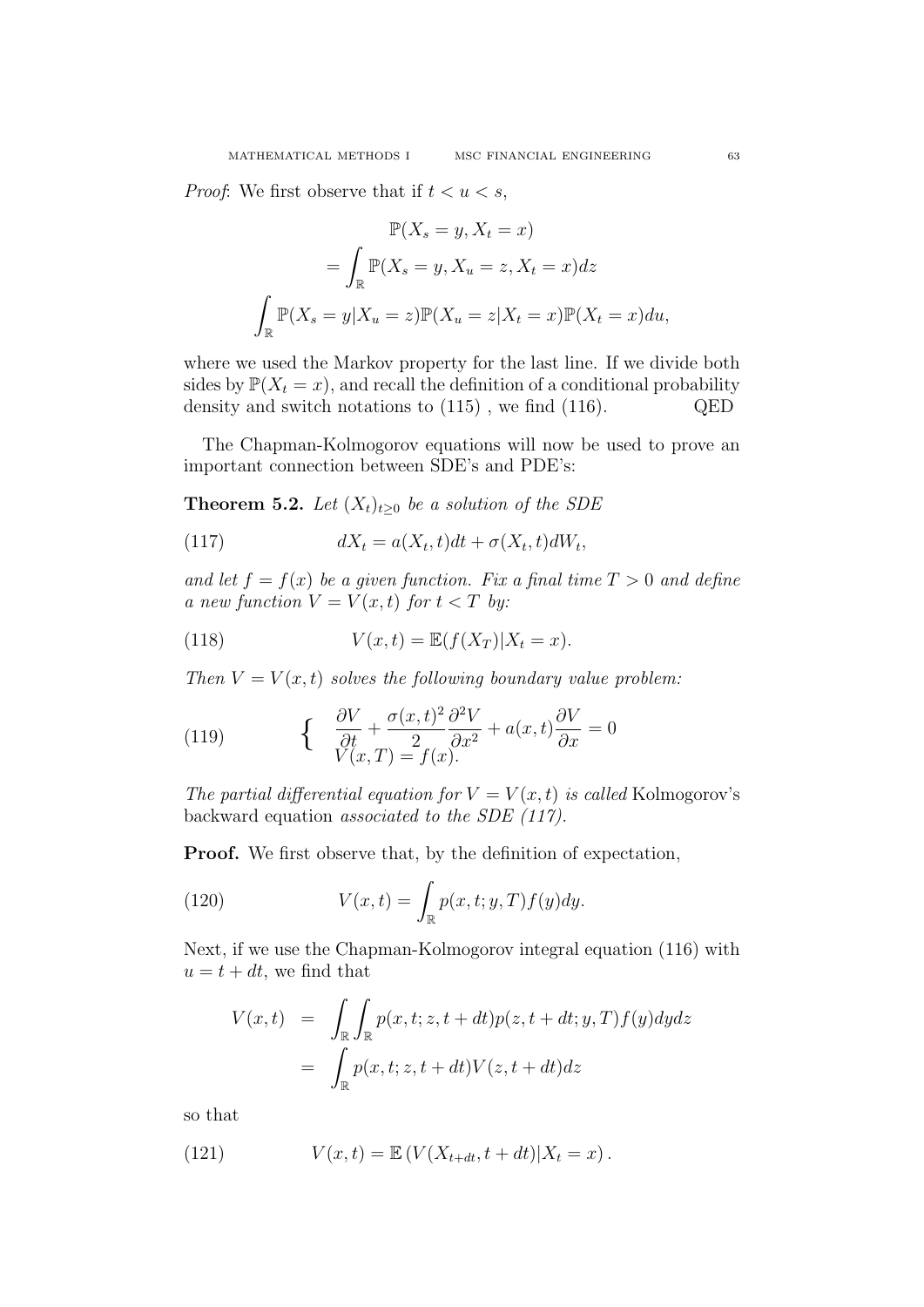Next, by Ito's lemma  $(V \text{ can be so}$  to be twice continuously differentiable),

$$
V(X_{t+dt}) = V(X_t) + \frac{\partial V}{\partial x}(X_t, t)dX_t + \frac{1}{2}\frac{\partial^2 V}{\partial x^2}(X_t, t)(dX_t)^2
$$
  
= 
$$
V(X_t) + \left(a(X_t, t)\frac{\partial V}{\partial x}(X_t, t) + \frac{\sigma(X_t, t)^2}{2}\frac{\partial^2 V}{\partial x^2}(X_t, t)\right)dt
$$
  
+ 
$$
\sigma(X_t, t)\frac{\partial V}{\partial x}(X_t, t)dW_t.
$$

Taking conditional expectations, and observing that

$$
\mathbb{E}(\sigma(X_t,t)dW_t|X_t=x)=\sigma(x,t)\mathbb{E}(dW_t)=0,
$$

we find that

$$
\mathbb{E}\left(V(X_{t+dt},t+dt)|X_t=x\right)=V(x,t)+a(x,t)\frac{\partial V}{\partial x}(x,t)+\frac{\sigma(x,t)^2}{2}\frac{\partial^2 V}{\partial x^2}(x,t).
$$

Substituting this in (121), we find that  $V = V(x, t)$  satisfies the stated differential equation.

Finally, for the boundary condition at  $t = T$ , it is obvious that  $\mathbb{E}(f(X_T)|X_T = x) = f(x).$  QED

For applications in Finance the following extension of theorem 5.2 is often important.

**Theorem 5.3.** (Baby Feynman-Kac) Keeping the notations of the previous theorem, let  $\rho = \rho(t)$  be a deterministic function of time t, and define

(122) 
$$
V(x,t) = e^{-\int_t^T \rho(s)ds} \mathbb{E}(f(X_T)|X_t = x).
$$

Then  $V(x,t)$  solves the PDE

(123) 
$$
\frac{\partial V}{\partial t} + \frac{\sigma(x,t)^2}{2} \frac{\partial^2 V}{\partial x^2} + a(x,t) \frac{\partial V}{\partial x} = \rho(t)V,
$$

with the same boundary condition as before:  $V(x,T) = f(x)$ .

Proof. The proof is easy: simply observe that

$$
\widetilde{V}(x,t) = e^{\int_t^T \rho(s)ds} V(x,t) = \mathbb{E}(f(X_T)|X_t = x),
$$

satisfies the PDE of theorem 5.2:

$$
\frac{\partial \widetilde{V}}{\partial t} + \frac{\sigma(x,t)^2}{2} \frac{\partial^2 \widetilde{V}}{\partial x^2} + a(x,t) \frac{\partial \widetilde{V}}{\partial x} = 0,
$$

substitute  $\widetilde{V} = V \exp(\int_t^T \rho(s) ds)$ , and observe that

$$
\frac{\partial \tilde{V}}{\partial t} = \left(\frac{\partial V}{\partial t} - \rho(t)\right) e^{\int_t^T \rho(s)ds}.
$$

QED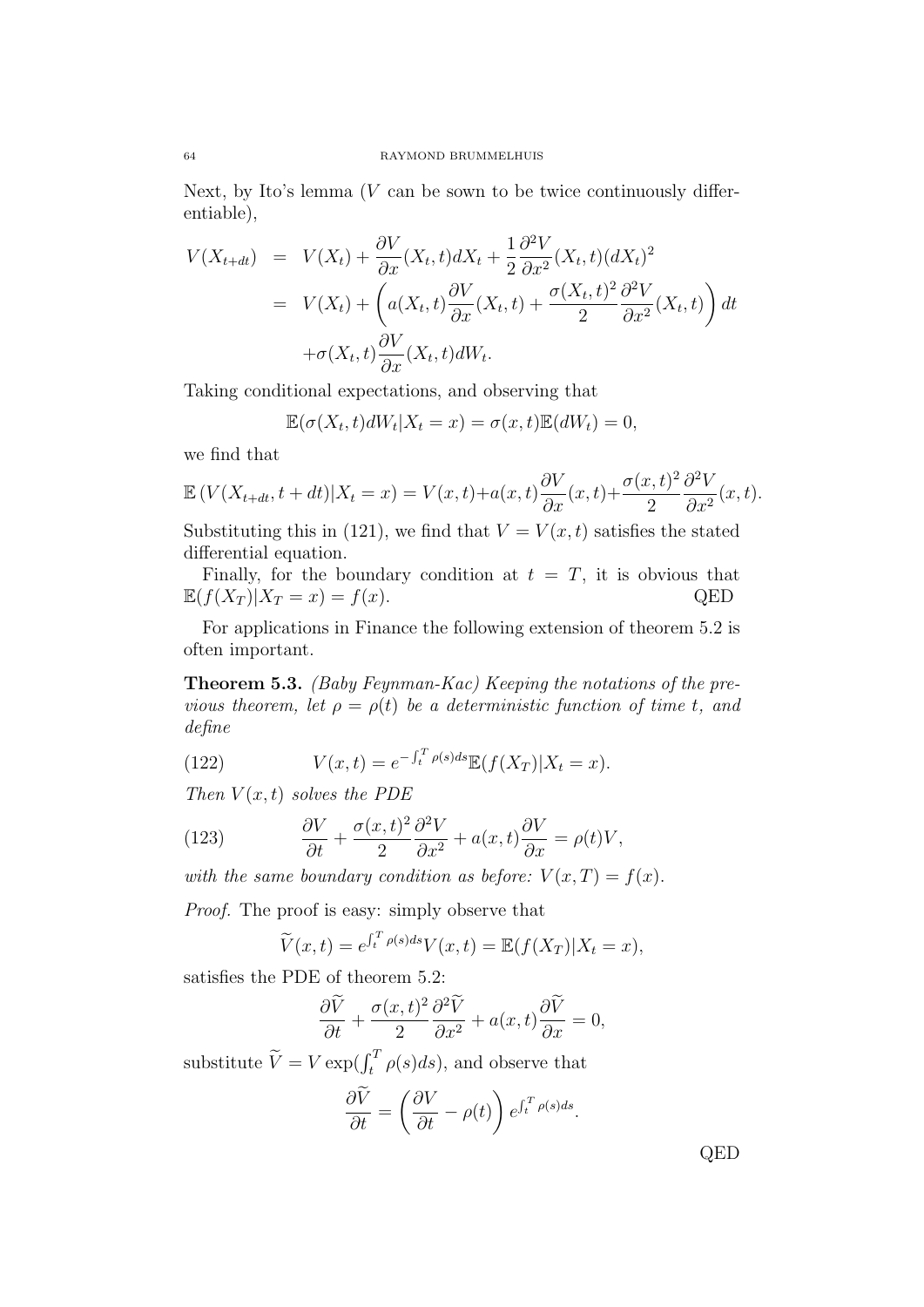There is a generalization of theorem 5.3 for when  $\rho$  is also allowed to depend on x:

$$
\rho = \rho(x, t).
$$

In this case the solution to the boundary value problem is given by the famous Feynman-Kac formula:

Theorem 5.4. (Feynman-Kac) Let

(124) 
$$
V(x,t) = \mathbb{E}\left(e^{-\int_t^T (\rho(X)s,s)ds} f(X_T)|X_t = x\right).
$$

Then  $V = V(x, t)$  solves

$$
\frac{\partial V}{\partial t} + \frac{\sigma(x,t)^2}{2} \frac{\partial^2 V}{\partial x^2} + a(x,t) \frac{\partial V}{\partial x} = \rho(x,t)V,
$$

and satisfies the same boundary condition as before,  $V(x,T) = f(x)$ .

<sup>∗</sup>Remark 5.5. This theorem cannot be proved anymore by a simple trick such as that one used for theorem 5.3. Rather, one has to repeat the proof of theorem 5.2. A problem which occurs is that, due to the presence of the term  $\int_t^T V(X_s, s)ds$  on the right in (124), we cannot express  $V(x, t)$  anymore by a simple integral involving a single transition transition probability , as we could in equation (120): we now need to take into account the transition probabilities at infinitely (even continuously) many intermediary times  $t < s < T$ . Trying to do this by brute force this<sup>13</sup>, leads to complicated and rather messy formulas. As we will see later on, it is possible to give a rather slick proof along the same lines as the one of 5.2, after we will have developed the machinery of measure-theoretic probability.

5.2. Solving the Black and Scholes PDE with probability. You may already be acquainted with the Black and Scholes equation, which states that any option written on an underlying stock whose stock-price follows a geometric Brownian motion  $dS_t = \mu S_t dt + \sigma S_t dW_t$  has a price  $V = V(S, t)$  which, *before exercise*, satisfies the following PDE:

(125) 
$$
\frac{\partial V}{\partial t} + \frac{1}{2}\sigma^2 S_t^2 \frac{\partial^2 V}{\partial S^2} + rS \frac{\partial V}{\partial S} = rV;
$$

Here  $V(S, t)$  should be read as "the price of the option at time t if  $S_t = S$ .", and r is the (constant) interest rate. The Black and Scholes equation will be explained in detail in the Pricing module of this MSc. European options can only be exercised at a time of maturity,  $T$ , and their final pay-off provides a boundary condition at  $t = T$ . For example, for a call:

$$
V_{\text{Call}}(S,T) = \max(S - E, 0),
$$

 $^{13}$ Basically, by approximating the integral by Riemann sums, for which one only has to take into account the large, but finite, number of times  $s_i$  which we use to partition the interval, and then take the limit over all Riemann sums. This was Feynmann's original approach, except that he did this for another equation, the Schrödinger equation from Quantum Mechanics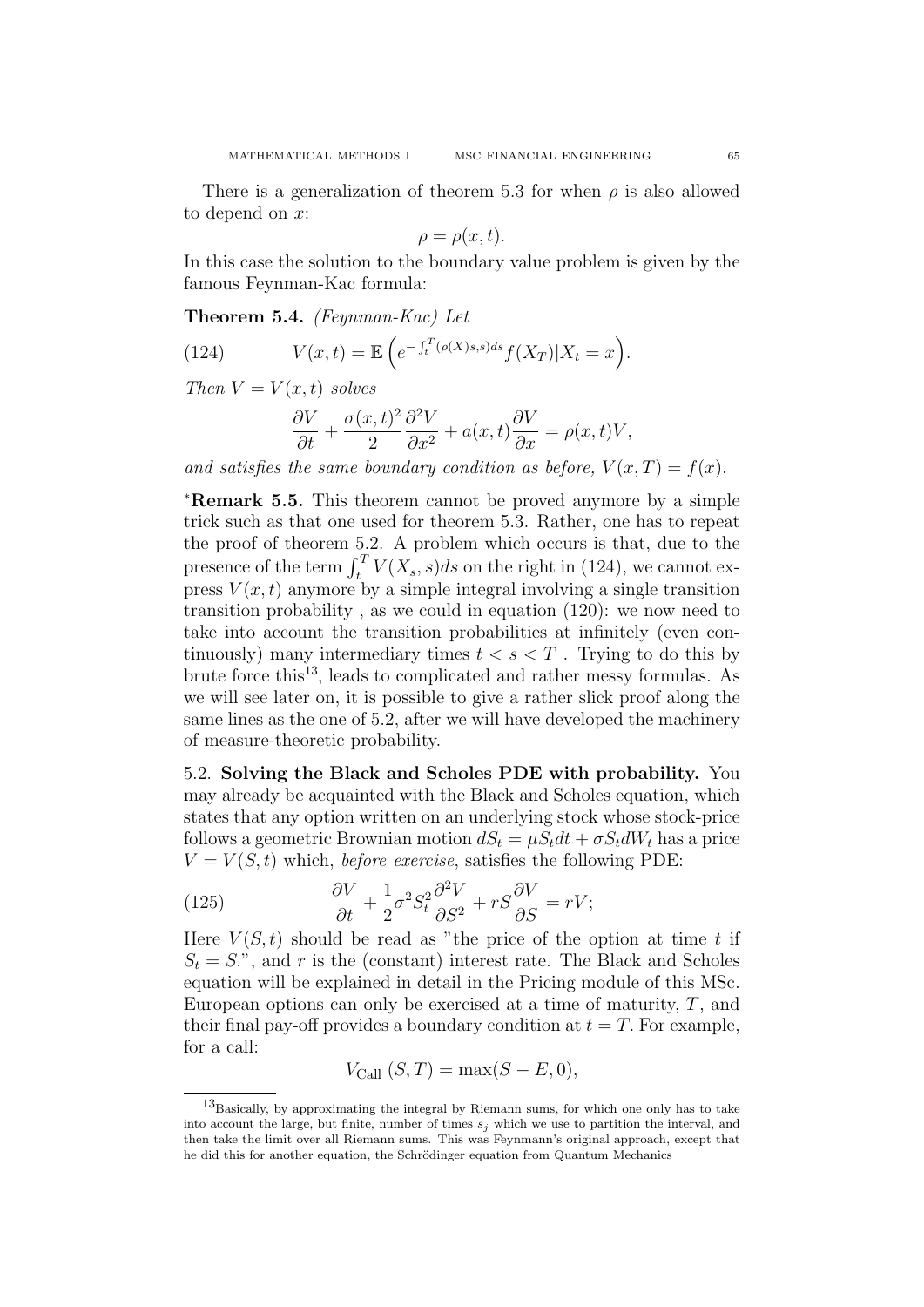and, for a general European pay-off of  $f(S_T)$  at T:

$$
(126) \t\t V(S,T) = f(S),
$$

f being specified by the derivative's contract.

Now (125), (126) is precisely the type of problem we can apply our Baby Feynman-Kac theorem, theorem 5.3, to: if we use  $s$  instead of  $t$ as a time-variable instead of  $t$  (since  $t$  now is the, fixed, time at which we wish to evaluate  $V(S,t)$ , and if  $(X_s)$  solves:

$$
(127) \t\t dX_s = rX_s ds + \sigma X_s dW_s,
$$

then

(128) 
$$
V(S,t) = e^{-r(T-t)} \mathbb{E} (f(X_T) | X_t = S).
$$

Since

$$
X_s = S e^{(r - \sigma^2/2)(s - t) + \sigma(W_s - W_t)}
$$

solves (127) and is equal to S at  $s = t$ , we find that, writing  $\tau = T - t$ for the time-to-maturity,

$$
e^{r(T-t)}V(S,t) = \mathbb{E}\left(f(Se^{(r-\sigma^2/2)(T-t)+\sigma(W_T-W_t)})\right)
$$

$$
= \int_{\mathbb{R}} f\left(Se^{(r-\sigma^2/2)\tau+\sigma w}\right) e^{-w^2/2\tau} \frac{dw}{\sqrt{2\pi\tau}},
$$

since  $W_T - W_t \sim N(0, \tau)$ . The integral can be evaluated for many payoffs. If we take  $f(S) = \max(S - E, 0)$ , one finds the celebrated Black and Scholes formula for the price of an European call: the necessary calculations are the same as in (extra) exercise 2.32.

Note that the auxiliary process  $X_t$  we introduced to solve the PDE follows a geometric Brownian motion, just like the price process for  $S_t$ , but with the difference that the expected return is r instead of  $\mu$ . It is like the price of an (artificial) security which has a risk-less rate of return,  $r$ , although there is a price risk present, in the form of the Brownian motion term, assuming that  $\sigma > 0$  (if  $\sigma = 0$ , there is no risk: the price evolves deterministically, not stochastically). The only kind of investor who would invest in such a security would be one who doesn't care about risk, in that he does not require an additional return  $\mu-r$  as a reward for taking risk. Such (hypothetical) investors are called riskneutral, and (128) is called the *discounted* (due to the  $e^{-r(T-t)}$  in front) risk-neutral expectation of the final pay-off  $f(S_T)$ . Pricing formulas in Finance for derivative assets with European exercise often ave this structure:

(Value at  $t$ ) =  $\mathbb{E}_{\text{risk-neutral}}$  ((discount factor) · (pay-off)  $|S_t|$ ), where the discount factor may in general be stochastic also, and is

therefore put inside the expectation-sign. The connection between a PDE for a price, and such an expectations-type formula is always given by a Feynmann-Kac theorem.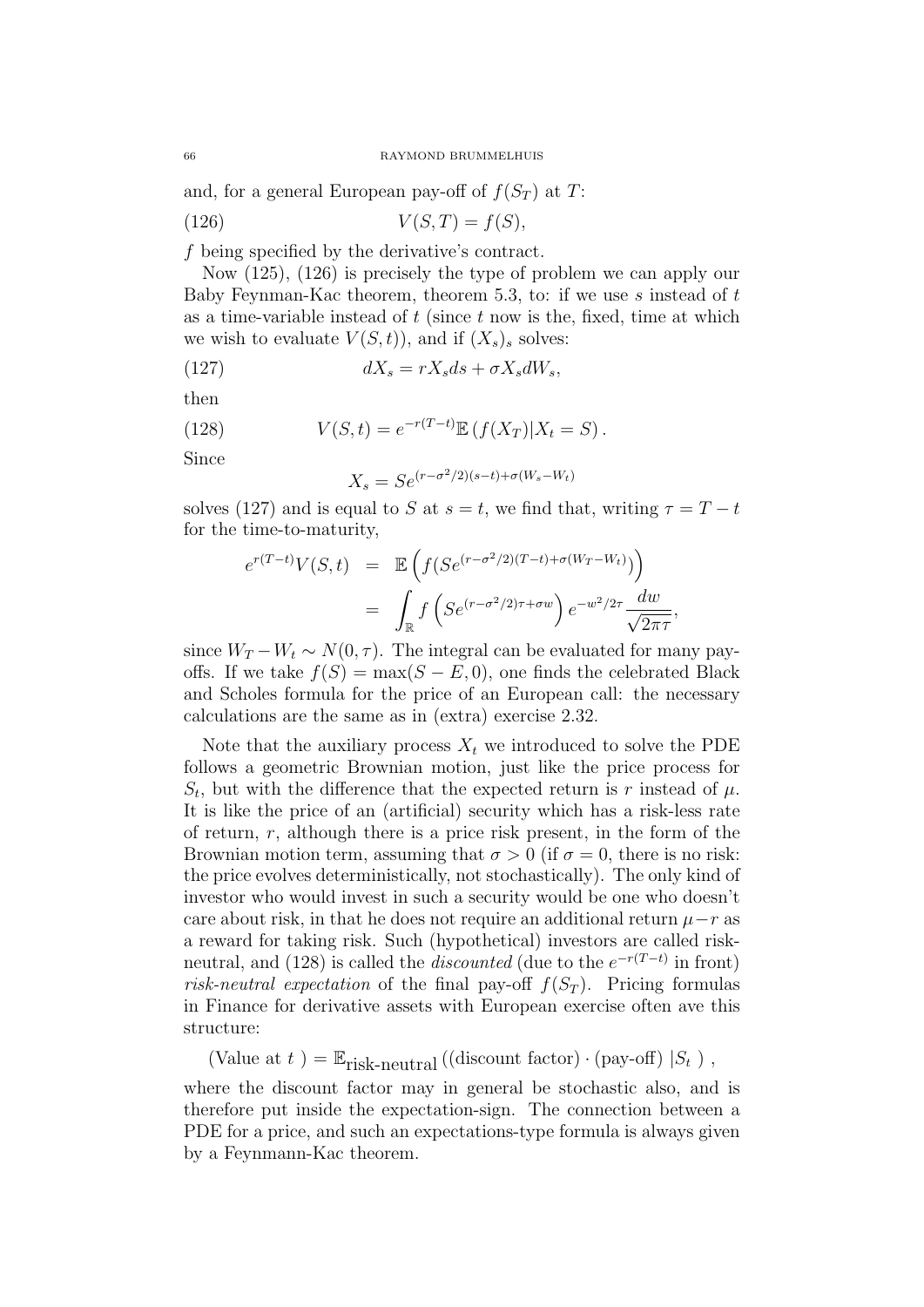The derivation of the Black and Scholes PDE shows why we are led to a "risk-neutral process"  $X_t$  instead of the "risk-rewarding one",  $S_t$ : the risk is hedged away, and the growth rate of the stock does not play a rôle in the pricing of the derivative. It is also possible to derive  $(128)$ directly, without passing via PDE's, by what is called the martingale pricing method. This will be explained in the Spring semester of the Pricing module.

# 5.3. Exercises to chapter 5.

Exercise 5.6. Consider the boundary value problem for the backwards heat equation:

$$
\frac{\partial V}{\partial t} + \frac{1}{2} \frac{\partial^2 V}{\partial x^2} = 0,
$$
  
 
$$
V(x, 1) = f(x),
$$

where  $f(x)$ , the boundary value for time  $t = 1$ , is given, and where we are looking for a function  $V = V(x, t)$  defined for  $t \leq 1$  and  $x \in \mathbb{R}$ . Use theorem 5.2 to show that a solution is given by the following formula:

$$
V(x,t) = \int_{\mathbb{R}} f(y)e^{-(x-y)^2/2(1-t)} \frac{dy}{\sqrt{2\pi(1-t)}}.
$$

One has to worry a bit about for which  $f$ 's the formula makes sense. Can you think of an  $f$  for which it wouldn't?

Exercise 5.7. Now consider the boundary problem for the heat equation with a drift term:

$$
\frac{\partial V}{\partial t} + \frac{1}{2} \frac{\partial^2 V}{\partial x^2} + a \frac{\partial V}{\partial x} = 0,
$$
  

$$
V(x, 1) = f(x),
$$

a being a constant. Derive an explicit integral formula for the solution  $V = V(x, t)$ , along the lines of the previous exercise.

Exercise 5.8. A *European digital call* is an option which, at maturity T, will pay you 1 if the stock price  $S_T$  at T is bigger than the exercise price E, and 0 otherwise. In terms of the Heaviside function  $H = H(x)$ , defined by

$$
H(x) = \begin{cases} 1 & \text{if } x > 0, \\ 0 & \text{if } x \le 0, \end{cases}
$$

the pay-off of such a digital call equals  $H(S_T - E)$ . Suppose that the price of the derivative satisfies the Black-Scholes equation before exercise.

a) Derive an explicit formula for the price of a European digital call.

b) Derive a formula for the value of a European digital put, with pay-off  $H(E-S_T)$ .

(*Hint*: derive a put-call parity relationship for digital calls and puts; what do you notice about  $H(S_T - E) + H(E - S_T)$ ?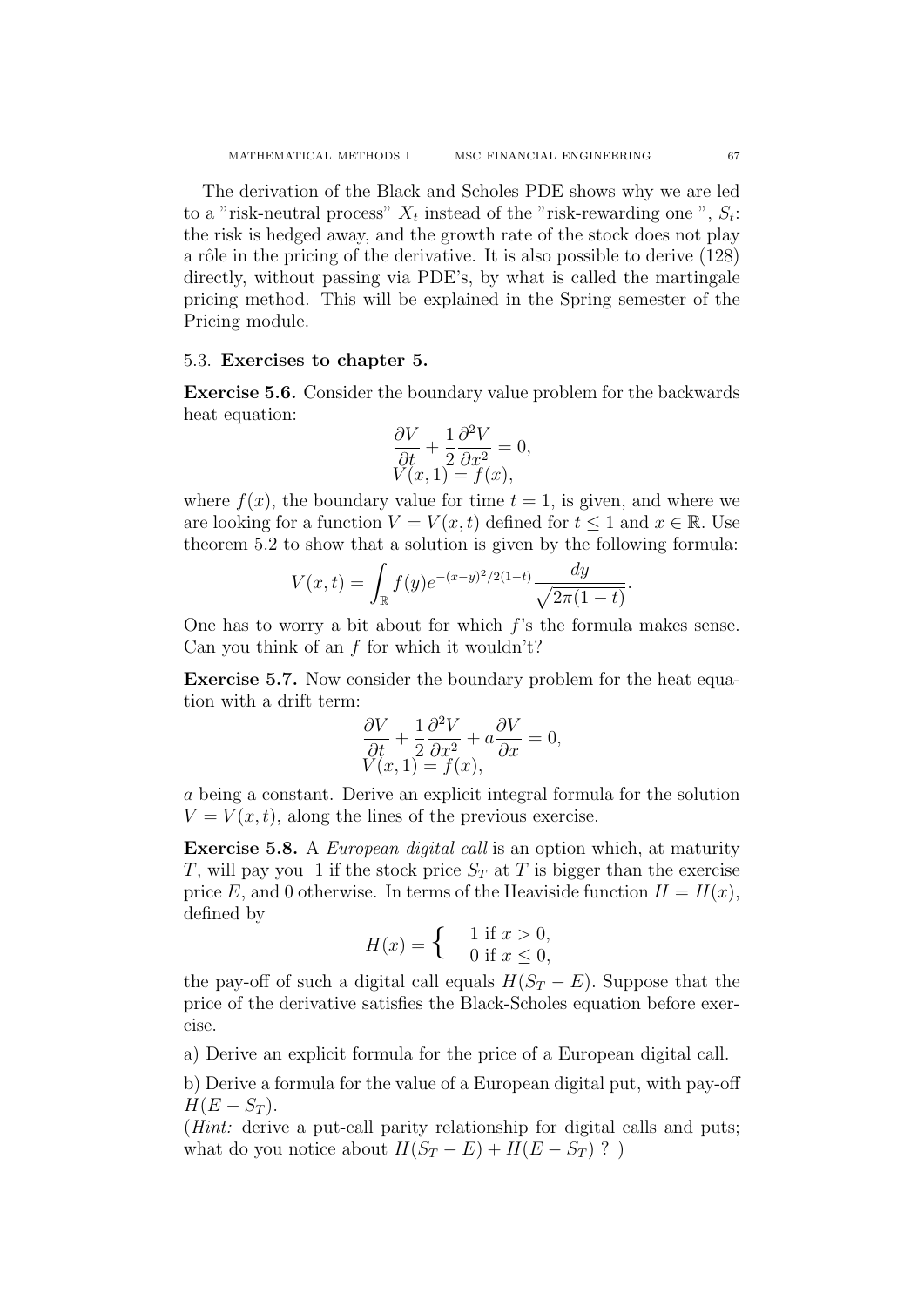Exercise 5.9. Derive the Black and Scholes formula for a European call.

Exercise 5.10. Consider the following boundary value problem:

$$
\begin{cases} \frac{\partial V}{\partial t} + \alpha (\theta - x) \frac{\partial V}{\partial x} + \frac{\sigma^2}{2} \frac{\partial^2 V}{\partial x^2} = 0, & \text{for } t < T, \\ V(x, T) = g(x), \end{cases}
$$

where  $g = g(x)$  is some given function. What is the stochastic process associated to this PDE by Kolmogorov's theorem 5.2? Write the solution to the boundary value problem as an expectation.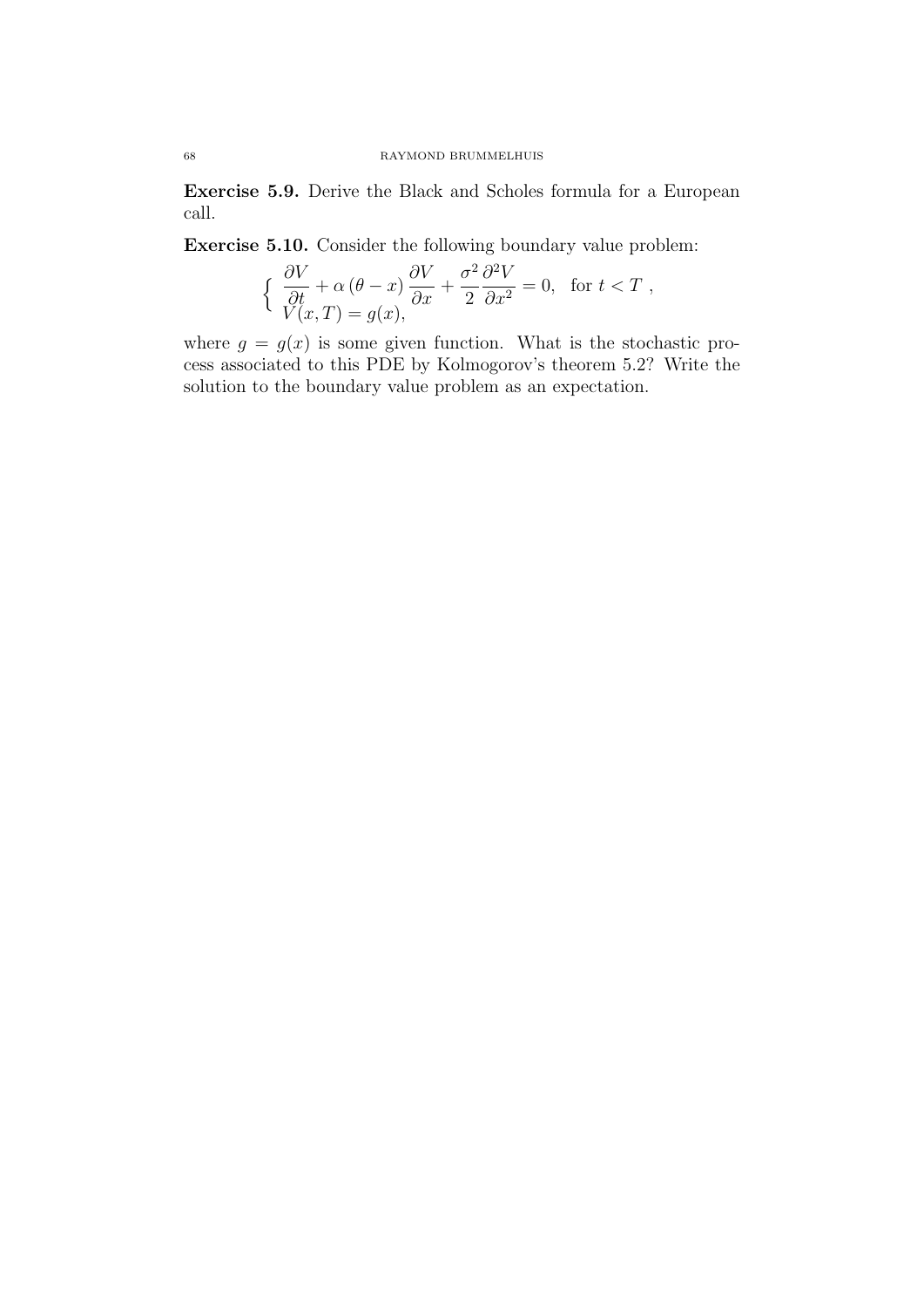# 6. Measure-theoretic probability

In this chapter we will try to familiarize you with the language of measure theoretic probability theory. A probability will be seen as a map giving different weights, between 0 and 1, to possible future events our "outcomes of statistical experiments", the latter being seen as sets of "potential future states of the world" compatible with the event (or experimental outcome) in question. To formalize these notions we will make heavy use of set-theoretical notation; cf. the additional handout.

In brief, to do probability, we will need a

- sample space  $\Omega$ ,
- a  $\sigma$ -algebra  $\mathcal{F}$ ,
- a *probability measure*  $\mathbb{P}$ , and
- the idea of a rv as a real-valued function on  $\Omega$  which is measurable with respect to  $\mathcal{F}$ .

We will examine these concepts one by one, in separate subsections of this chapter. We will abundantly use set-theoretic notation, which is briefly reviewed in the final subsection to this chapter, for convenience of the reader.

6.1. **Sample spaces.** The sample space  $\Omega$  is a (usually very big) set, which can be thought of as the set of all possible future states of the world, or as the set of all possible outcomes of some statistical experiment. Simple examples are:

- Tossing a coin once. Then  $\Omega = \{H, T\}$ , where "H" stands for "Heads" and "T" for "Tails".
- Tossing a coin thrice. The sample space now consists of all three-term sequences which we can form out of  $H$  and  $T$ :

(129) 
$$
\Omega = \frac{\{HHH, HHT, HTH, HHT, HHT, HHT, HHT, HHT, HTH, HHT, HTH, HHH\}}{HTT, THT, TTH, HHH}.
$$

Each of the elements of  $\Omega$  represents a possible outcome of this coin-tossing experiment: three Heads in a row, two Heads in a row and then one tail, a Head, a Tail and then a Head, etc.

• Tossing a coin infinitely many times:  $\Omega$  will now consist of all possible infinite sequences of Heads and Tails

$$
(HTHHTHHTH\cdots),
$$

etc. More formally:

$$
\Omega = \{ (x_1 x_2 x_3 \cdots) : x_j = H \text{ or } x_j = T \}.
$$

You may not realize this at first, but this is a *huge* set: if we would let  $x_j$  be 0 or 1 above, instead of H or T, then such a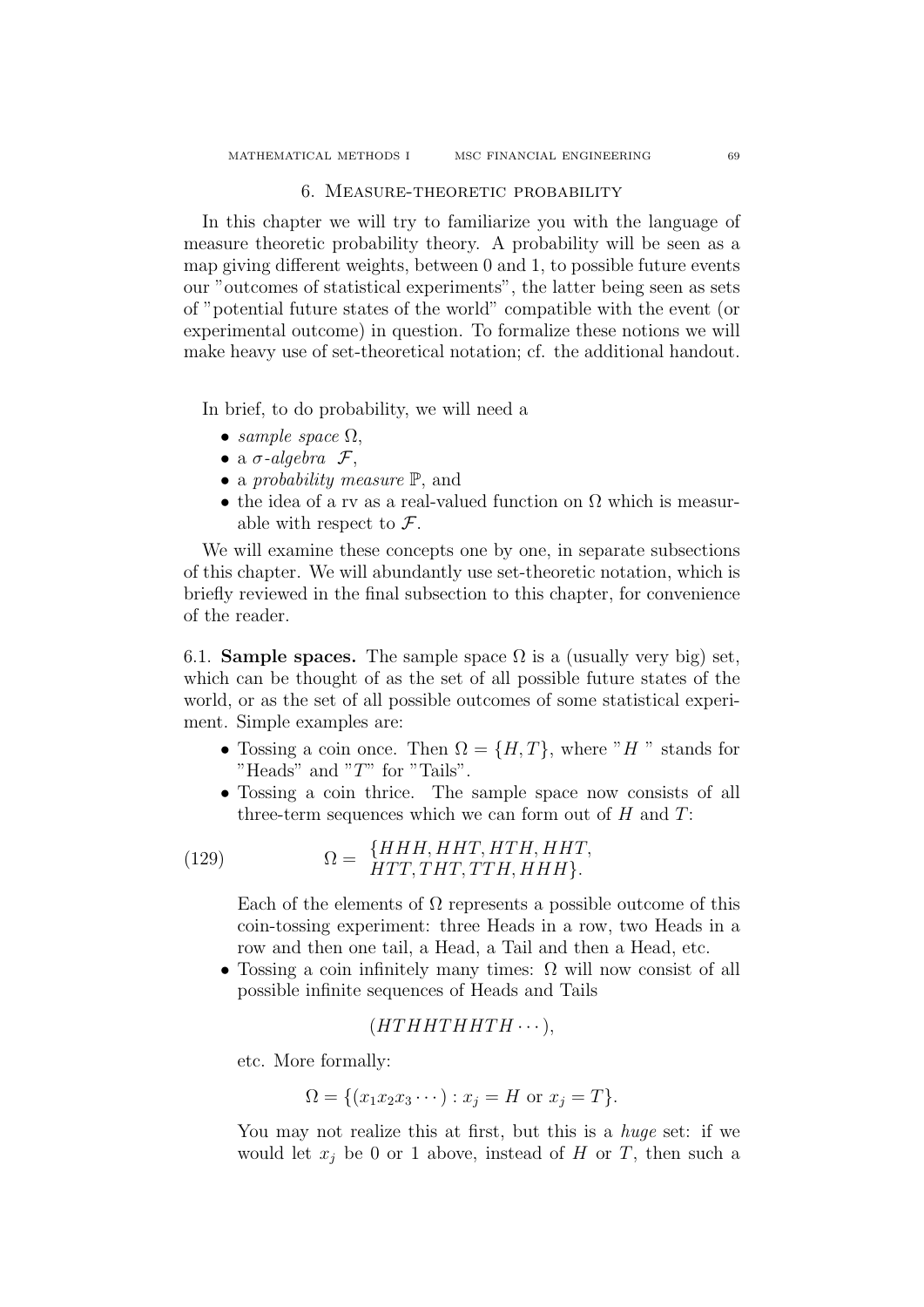sequence  $(x_1, x_2, \dots)$  can be thought of as a real number between 0 and 1, written in base 2 (or in bits, of you like):

$$
x_1 2^{-1} + x_2 2^{-2} + x_3 2^{-3} + \cdots,
$$

and there are therefore as many elements of  $\Omega$  as there are real numbers between 0 and 1.

Finally, two very important examples for finance:

• Observing the price of an asset S at discrete times  $t = 0, 1, 2, \cdots$ . In this case,  $\Omega$  is the set of all infinite sequences

$$
(s_0, s_1, s_2, \cdots), s_j \in \mathbb{R}_{\geq 0}, \text{ for all } j.
$$

where  $s_j$  = price of P at  $t = j$  "in the state of the world  $\omega$  =  $(s_0, s_1, s_2, \cdots)^n$ .

Mathematically speaking, such a sequence can be thought of as a function from N to the set of positive reals,  $[0, \infty)$  (sometimes also denoted by  $\mathbb{R}_{\geq 0}$ ).

• Observing an asset price continuously, or in continuous time. In this case we can take  $\Omega$  to be the set of all *all functions from* the positive reals to the positive reals:

$$
\Omega = \{ s : s : [0, \infty) \to [0, \infty) \}.
$$

The asset's price at time t is  $s(t)$  (the value of s at t), if we are in the state of the world  $\omega = s \in \Omega$ . In other words,  $\Omega$  is simply the set of all possible price trajectories for our stock S.

In this example we often use smaller sets of functions, for example by requiring that  $s : [0, \infty) \to [0, \infty)$  is continuous. If we allow our prices to jump, a convenient space is that of functions which are continuous to the right with a left limit, or RCLL. Another acronym for such functions in the mathematical literature is "càdlàg", from "continue à droite, limites à gauge".

6.2. The  $\sigma$ -algebra of events. Typically we do not know which state the world is in: referring to the above examples, we do not know in advance how future prices of a given stock will develop, or what the total outcome of a repeated coin tossing element will be. We seek knowledge by doing observations or, statisticians would like to say, by performing experiments, for example looking up today's price of your favorite stock in the FT. Such an observation will not, in general, completely determine the state of the world we are inc, but only partially. E.g., you might consult your FT only every other day, and therefore remain ignorant of what the stock's price has been in between. Events are subsets  $F \subset \Omega$  which can be thought of as sets of all possible states of the world (that is, points in sample space) which are compatible with a given (hypothetical) experiment or observation. For example,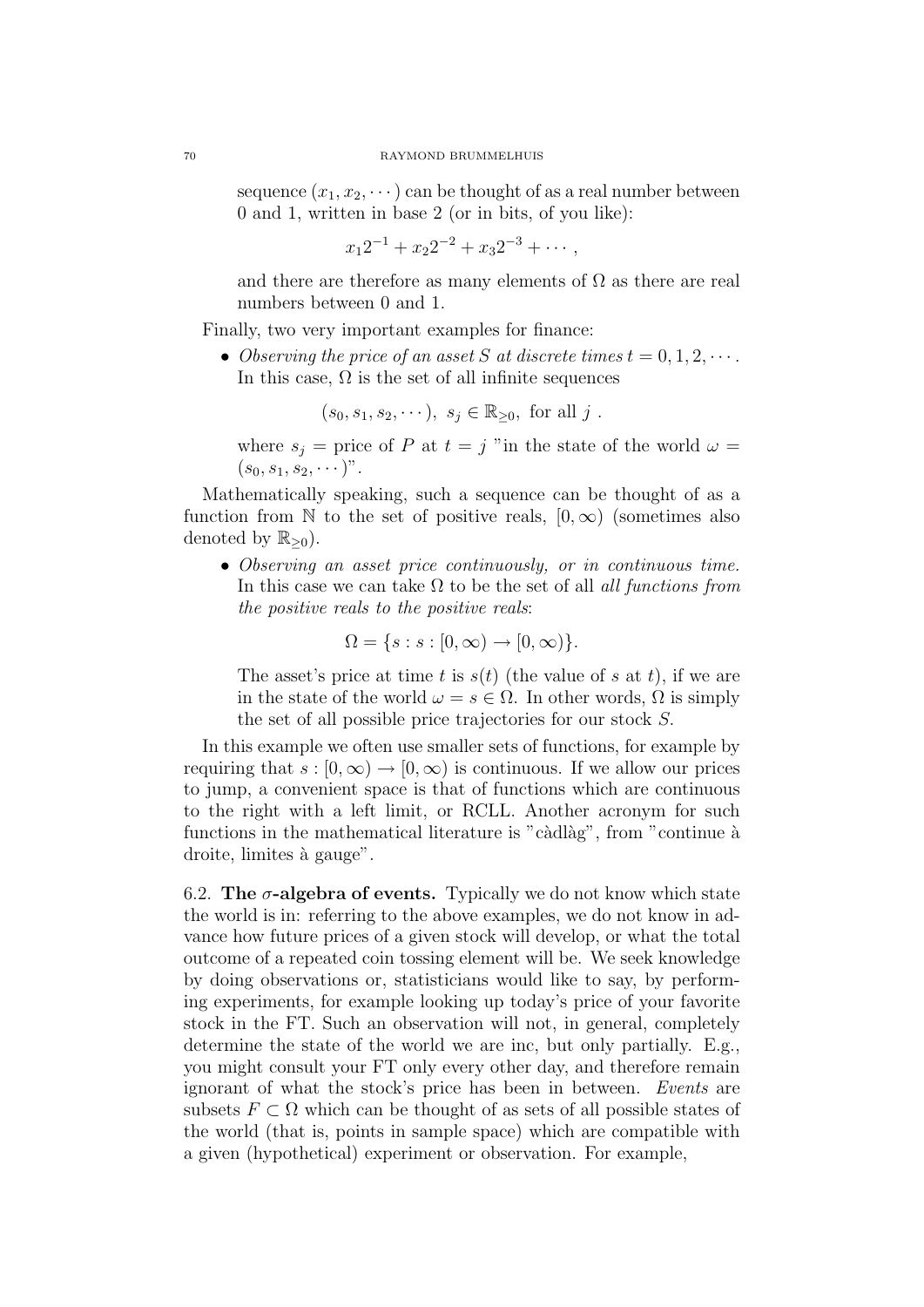• In the continuous time asset price example above, the event  $F$ might be:

$$
F = \{ s : [0, \infty) \to [0, \infty) : s(t_0) > 1 \},
$$

the set of all possible price trajectories for which the price at a given time  $t_0$  will exceed 1. More complicated events easily suggest themselves, for example

$$
F = \{ s : [0, \infty) \to [0, \infty) : \frac{s_{t_0} - s_{t_0 - h}}{s_{t_0 - h}} > 0.05 \},
$$

the event that at  $t_0$  the stock's return over  $[t_0 - h, t_0]$  will have exceeded 5%.

• Another, more elementary, example is, in the second dice-throwing example above, the event that the third throw will give a Head. This is represented by the subset

$$
F = \{HHH, HTH, THH, TTH\},\
$$

of Ω.

Being subsets of  $\Omega$ , we can consider unions, intersections and complements of events. This will lead to an "algebra of events". More specifically, if  $F$  and  $G$  are events, then we can form:

(1) Their intersection,

$$
F \cap G = \{ \omega \in \Omega : \omega \in F \text{ and } \omega \in G \}.
$$

In the statistical context of making observations (doing a statistical experiment) this is interpreted as:

•  $F \cap G$ : the event that both F and G will occur.

(2) Their union,

$$
F \cup G = \{ \omega \in \Omega : \omega \in F \text{ or } \omega \in G \},
$$

interpreted as:

•  $F \cup G$ : the event that either F or G will happen.

It is important to realize that the "or" is not exclusive: it is allowed that  $F$  and  $G$  happen simultaneously.

(3) The complement of F in  $\Omega$ ,  $\Omega \setminus F$ , defined by

$$
\Omega \setminus F = \{ \omega \in \Omega : \omega \notin F \},\
$$

where  $\notin$  means: "not an element of". The interpretation is that

•  $\Omega \setminus F$  is the event that the event F will not occur.

To save time, we often write  $F^c$  for the complement:  $F^c := \Omega \setminus F$ .

We also single out two very special events, namely the entire set  $\Omega$ itself, corresponding to "something will always happen" (but you're not at all interested in what), and the empty set  $\emptyset$ , the set with no elements,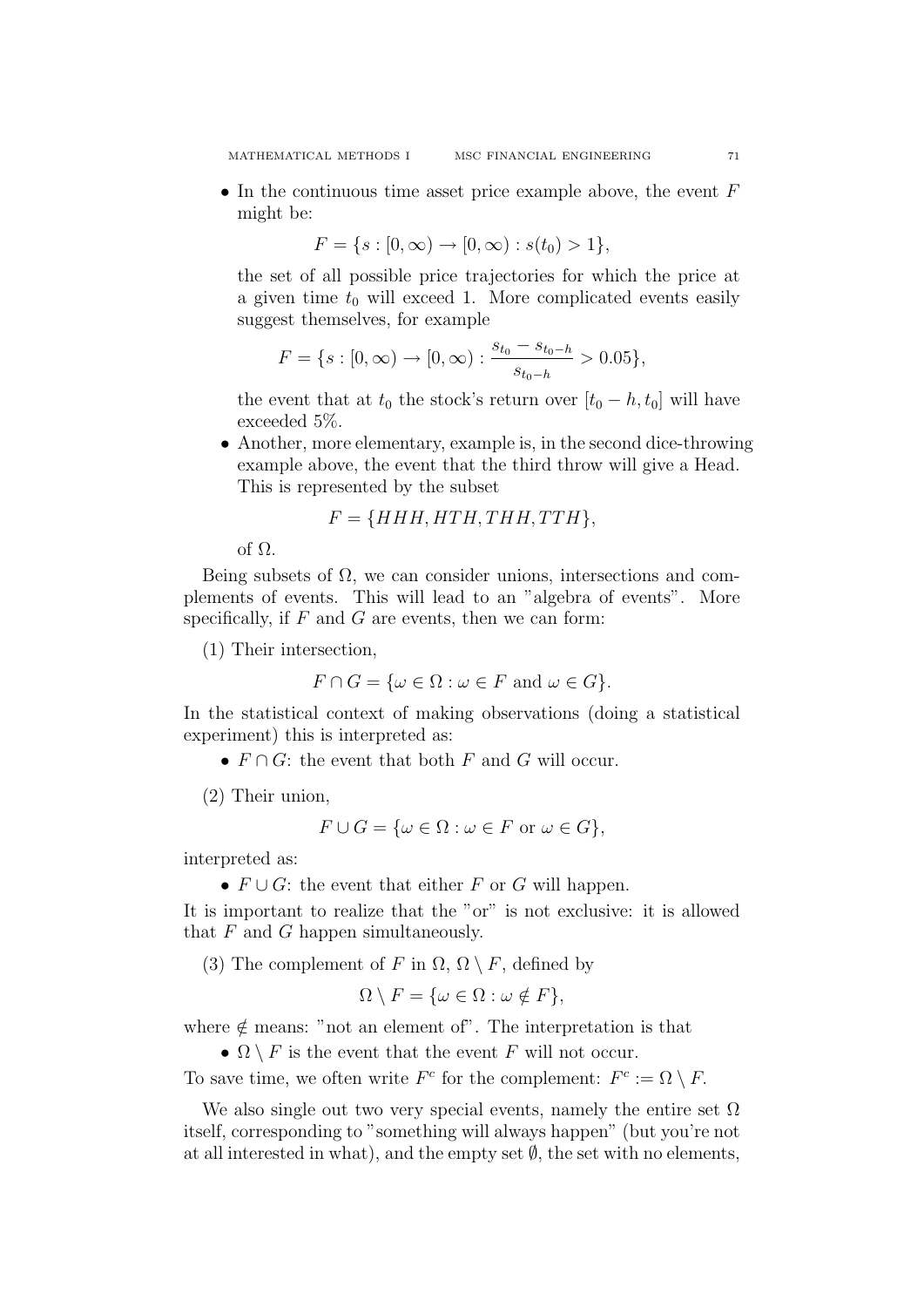corresponding to "something impossible will occur" (e.g.  $F \cap (\Omega \setminus F)$ ).

As the next step, we will now consider *collections* of events  $\mathcal{F}$  sets of events F which contain both  $\emptyset$  and  $\Omega$  and which are closed under operations  $(1)$  to  $(3)$ . We will in fact impose a stronger version of  $(2)$ :

Definition 6.1. (σ-algebra). A σ-algebra on  $\Omega$  is a set F of subsets of  $\Omega$  such that:

(i) Both  $\emptyset \in \mathcal{F}$  and  $\Omega \in \mathcal{F}$ .

(ii) If  $F_1, F_2, \dots, F_n, \dots \in \mathcal{F}$ , then their (countably infinite) union is also in  $\mathcal{F}$ :

$$
\cup_{n=1}^{\infty} F_n \in \mathcal{F}.
$$

(iii) If  $F \in \mathcal{F}$ , then also  $F^c = \Omega \setminus F \in \mathcal{F}$ .

Note that individual elements of  $\mathcal F$  are themselves sets, namely subsets of Ω.

If  $\mathcal F$  only satisfies (ii) for *finite* unions (but still satisfies (i) and (iii)) it is called an *algebra* instead of a  $\sigma$ -algebra<sup>14</sup>.

The attentive reader will have noticed that we did not explicitly require that intersections are in  $\mathcal{F}$ , but this is in fact a consequence of the other conditions (i) and (ii): for example, it is easily checked that

$$
(F \cap G)^c = F^c \cup G^c,
$$

and therefore

$$
F \cap G = \Omega \setminus (F^c \cup G^c) = (F^c \cup G^c)^c,
$$

is in  $\mathcal F$ , if F and G are. This extends to infinite intersections: see the exercises.

There exist two somewhat special examples of  $\sigma$ -algebras:

- The trivial  $\sigma$ -algebra:  $\mathcal{F}_{triv} = \{\emptyset, \Omega\}$ .
- The  $\sigma$ -algebra consisting of all possible subsets of  $\Omega$ , which is also called the powerset of  $\Omega$ ; we will call it the *discrete* σ−algebra:

(130) 
$$
\mathcal{F}_{discr} = \mathcal{F}_{discr}(\Omega).
$$

This latter  $\sigma$ -algebra is in most cases the appropriate one if  $\Omega$  consists of a finite set, like in the finite coin-tossing experiments above, but is in general much too big to be useful when  $\Omega$  is infinite.

Before looking at some more involved (and more interesting) examples we have to explain a way of generating  $\sigma$ -algebras. Suppose we

<sup>&</sup>lt;sup>14</sup>The suffix " $\sigma$ " is often used in mathematics theory to indicate countably infinite unions or sums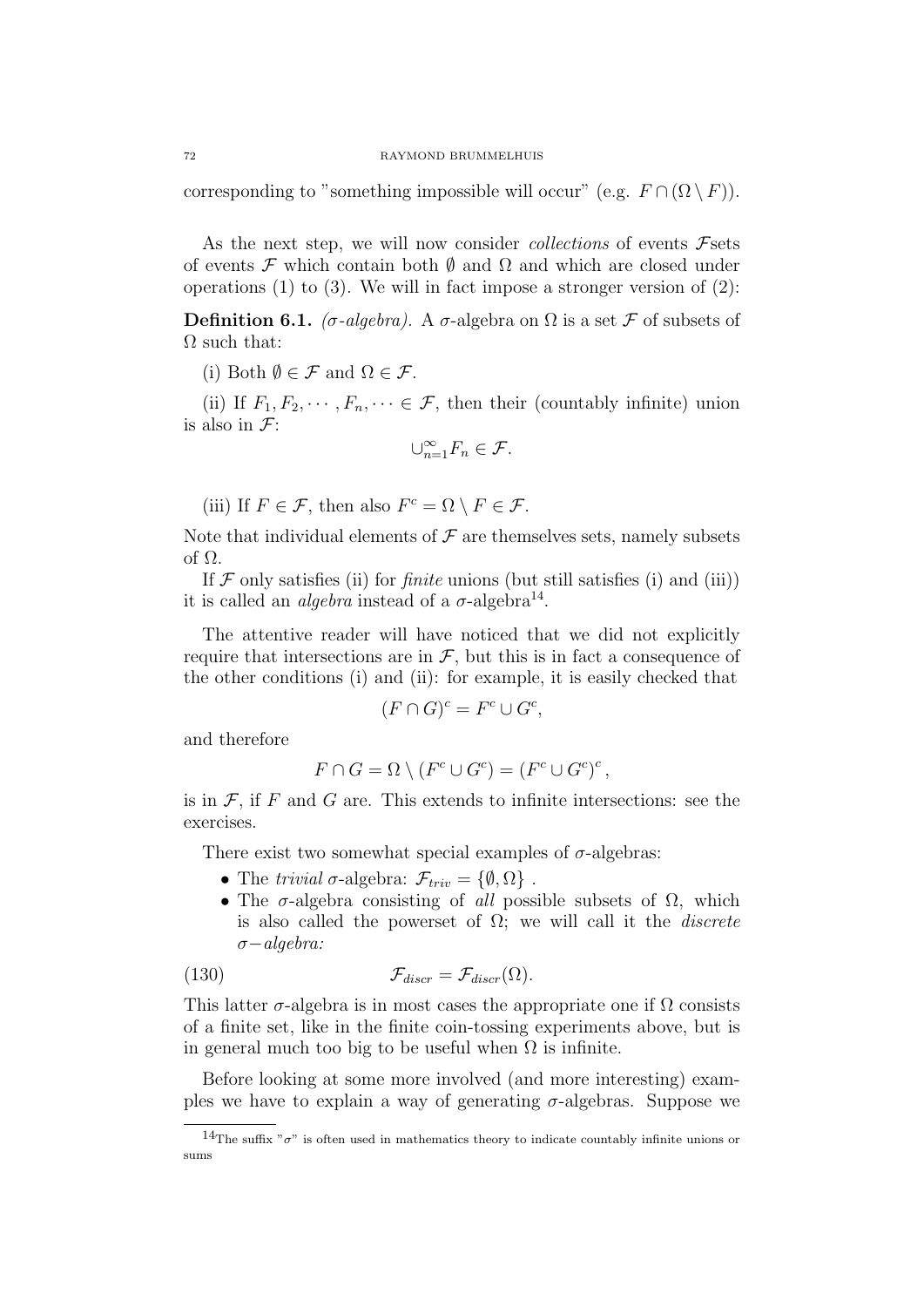start off with some collection C of subsets of  $\Omega$  which does not necessarily satisfy either one of the conditions (i), (ii) and (iii) of definition 6.1. We now enlarge this initial set  $\mathcal C$  by throwing in arbitrary (countable) unions of elements of  $\mathcal{C}$ , complements of elements of  $\mathcal{C}$ , and then continue by adding arbitrary (countable) unions of complements of elements of  $\mathcal{C}$ , complements of countable unions of elements of  $\mathcal{C}$ , and so on, continuing until do not get ant new sets anymore to add. It is intuitively clear that in this way we will end up with a  $\sigma$ -algebra which is called the  $\sigma$ -algebra generated by C, and denoted by

$$
\sigma(\mathcal{C}).
$$

Armed with the concept of  $\sigma$ -algebras generated by sets of subsets, we can now give some more ambitious examples of the former.

<sup>∗</sup>Remark 6.2. What we just have given amounts to a kind of "bottom up" description of  $\sigma(\mathcal{C})$ . It is a bit inconclusive in that  $\sigma(\mathcal{C})$  appears as the limiting result of a never-ending set of operations of taking unions and complements. The usual mathematical definition is more "top down", and defines σ(C) as the intersection of all σ-algebras containing  $\mathcal{C}$ :

 $\sigma(\mathcal{C}) = \bigcap \{ \mathcal{F} : \mathcal{F} \text{ } \sigma\text{-algebra}, \text{ } \mathcal{C} \subset \mathcal{F} \}.$ 

This corresponds to thinking of  $\sigma(C)$  as being the *smallest*  $\sigma$ -algebra *containing*  $\mathcal{C}$ . To make it work one has to check that the intersection of a collection of  $\sigma$ -algebras (here, that of all those containing C) is again a  $\sigma$ -algebra; we leave the verification of this fact to the reader. If this is too abstract to your taste, you may prefer the informal description above.

Example and Definition 6.3. An important example of this construction is given by the  $\sigma$ -algebra of *Borel subsets of* R. Here we take for C just the set of all open intervals  $(a, b)$  of R. The  $\sigma$ -algebra generated by this C is called the Borel  $\sigma$ -algebra of  $\mathbb{R}$ :

$$
\mathcal{B}(\mathbb{R}) = \sigma\left(\{(a, b) : a < b\}\right).
$$

We can do something similar in  $\mathbb{R}^n$ : here the basic building blocks we start from open rectangles, which are simply products of open intervals:

$$
R = (a_1, b_1) \times (a_2, b_2) \times \cdots \times (a_n, b_n)
$$
  
= { $x = (x_1, \cdots, x_n) : a_j < x_j < b_j$ },

and we define  $\mathcal{B}(\mathbb{R}^n)$  to be the  $\sigma$ -algebra generated by the set of all such rectangles.

Example 6.4. (σ-algebra of the infinite coin-tossing experiment) Recall that

$$
\Omega = \{ \omega = (x_1 x_2 x_2 \cdots) : x_j = H \text{ or } T \}.
$$

In practice, we will only be able to observe a finite part of such an experiment, and will only be able to decide whether a segment of an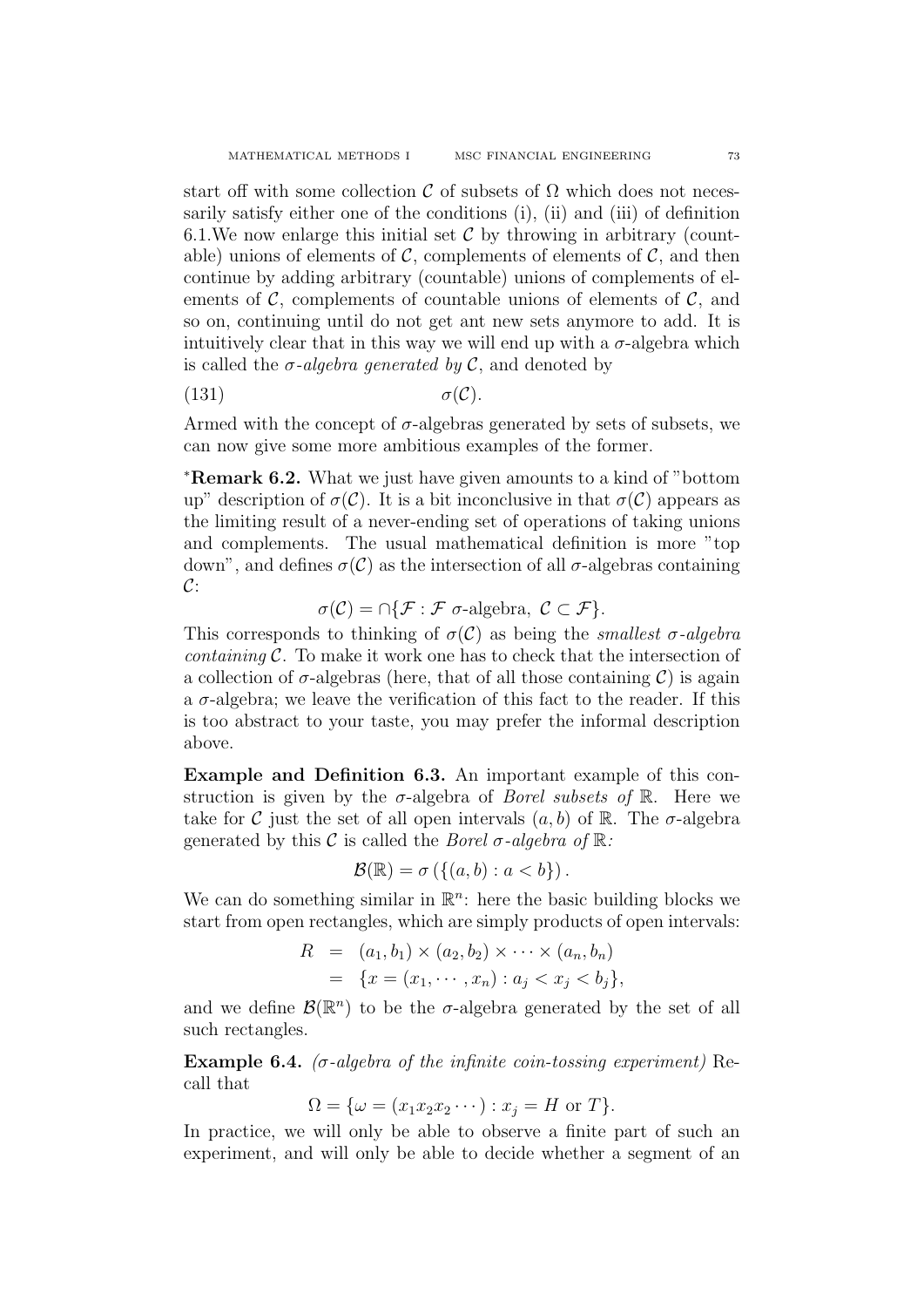element  $\omega \in \Omega$  (which is an infinite sequence of Heads and Tails) coincides with some pre-determined pattern of H's and T's. This suggest to consider the following type of events: let  $y_1 \cdots y_n$  be some sequence of Heads and Tails,  $y_j = T$  or H, for each j, which we should think of as given beforehand. The following subset of  $\Omega$  will then correspond to the event that, in a coin-tossing experiment, an infinite sequence of tosses will start with  $y_1y_2\cdots y_N$ :

$$
(132)
$$

$$
F_{y_1\cdots y_N} = \{\omega = (x_1x_2x_2\cdots) \in \Omega : x_1 = y_1, x_2 = y_2, \cdots, x_N = y_N\}.
$$

For example,  $F_{HHT}$  is the event that the tossing experiment will begin with a "Head, Head, Tails".

The natural  $\sigma$ -algebra is the one generated by the events (132), with arbitrary  $N \in \mathbb{N}$  and arbitrary  $y_i \in \{H, T\}.$ 

The following two examples concern financial applications:

Example 6.5. (Natural  $\sigma$ -algebra for asset prices in discrete time) See under (i) for the definition. Again, we will only be able to observe at at most a finite set of times  $t_1 = n_1, \dots, t_k = n_k$ , where  $n_1, \dots, n_k$  are given natural numbers. At each of these times  $t_j$ , a typical observation will be whether the stocks price is in some given interval (or "window")  $I_j$ , e.g.  $I_j = (a_j, b_j)$ . Such an observation corresponds to the event

(133) 
$$
F_{t_j, I_j} = \{(s_0, s_{1,2}, \cdots) : s_{n_1} \in I_1, s_{n_2} \in I_2, \cdots, s_{n_k} \in I_k\}
$$

$$
= \{s = (s_0, s_{1,2}, \cdots) : a_1 < s_{N_1} < b_1, \cdots, a_k < s_{n_k} < b_k\}.
$$

For example, we might consider the event that the price, 2 days from now, is between 5 and 7, and that in 4 weeks it will risen above 12:

$$
\{s = (s_1, s_2, \dots) : 5 \le s_2 \le 7, s_{28} \ge 12\}.
$$

The natural  $\sigma$ -algebra now is the one generated by all sets of the form (133). One can check that this  $\sigma$ -algebra consists precisely of all sets of the form:

 $\{(s_1s_2\cdots): s_1 \in B_1, s_2 \in B_2, \cdots, s_n \in B_n, \cdots \},\$ 

where  $B_1, B_2, \cdots$  is a sequence of Borel sets which ly in  $[0, \infty)$ .

Example 6.6. (Natural  $\sigma$ -algebra for asset prices in continuous time) In this case we had

 $\Omega = \{s : [0, \infty) \to [0, \infty) \text{ function}\},\$ 

and again, the basic type of observation we can do is to see whether for some finite set of times  $t_1, \dots, t_N$ , the asset prices is or is not in certain intervals  $I_j$ . This corresponds to the event:

(134) 
$$
F_{(t_j)_j,(I_j)_j} = \{s : [0,\infty) \to [0,\infty) : s(t_j) \in I_j\},\
$$

and the natural  $\sigma$ -algebra is the one generated by all of such events, for all possible N and all possible times  $t_j$  and intervals  $I_j$  ( $1 \leq j \leq N$ ).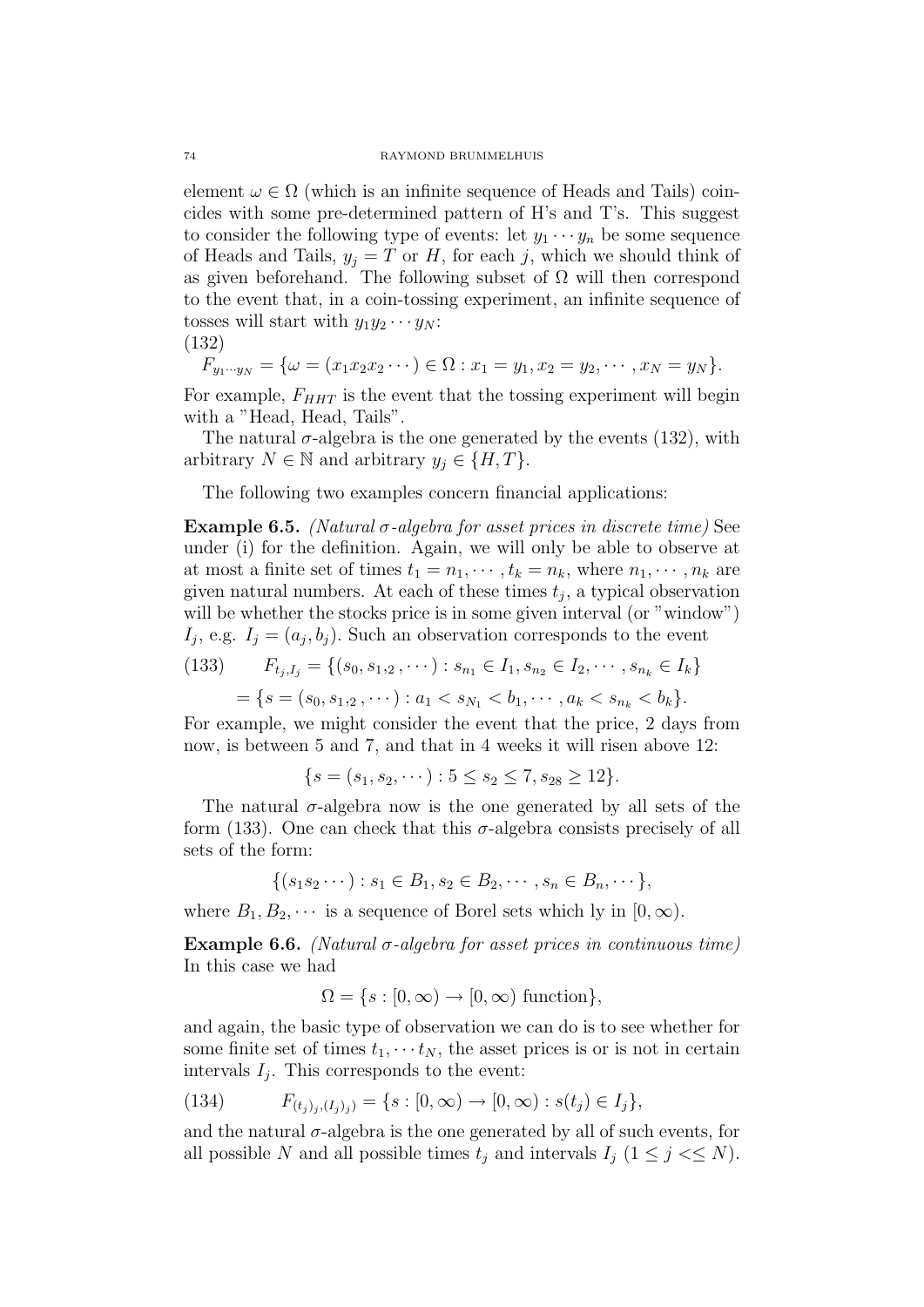Again, one can show that this  $\sigma$ -algebra consists precisely of all sets of functions of the following form:

(135)  $F_{(t_j)_j,(B_j)_j} = \{s : [0,\infty) \to [0,\infty) : s(t_j) \in B_j, \text{ for all } j \in \mathbb{N}\},\$  $(t_0, t_1, \dots)$  being an, in principle infinite, sequence of times, and  $B_j \in$  $\mathcal{B}(\mathbb{R})$  a sequence of Borel subsets of  $[0,\infty)$ .

\*Side-remark 6.7. (can be ignored without loss of continuity) Note that in these examples, the countable "union axiom" (ii) naturally leads to events which require observations at infinite set of times  $t_0, t_1, \cdots$ . A similar remark applies to the condition of  $\sigma$ -additivity in the definition of a probability, cf. definition 6.8 below. This is of course not realistic, and should be considered a mathematical idealization, whose final justification is to be found in the smooth and flexible mathematical theory which results from in. Indeed, it is possible to develop a probability (or measure) theory based on algebras, and on finitely additive measures, but this theory actually turns out to be more complicated. Interestingly enough, these finitely additive measures (or "charges", as they are sometimes called) do play a role in certain very recent work on optimization problems in finance, where they, so to speak, enter again through a back-door, basically since they play a role in the description of the dual space of the set of bounded functions on a probability space.

6.3. Probability measures. We next introduce probabilities in all of this. A probability  $\mathbb P$  assigns to each event  $F \in \mathcal F$  a number  $\mathbb P(F)$  between 0 and 1, interpreted as the *probability that*  $F$  will occur in an experiment or observation, in such a way that certain obvious requirements are met.

**Definition 6.8.** Given a sample space  $\Omega$ , and a  $\sigma$ -algebra of events  $\mathcal F$ on  $\Omega$ , a probability measure  $\mathbb P$  on  $(\Omega, \mathcal F)$  is a function

$$
\mathbb{P}: \mathcal{F} \to [0,1],
$$

such that the following two conditions are satisfied:

(a)  $\mathbb{P}(\Omega) = 1$ .

(b) ( $\sigma$ -additivity) If  $F_1, F_2, \cdots, F_j, \cdots$  is a, possibly infinite, sequence of events  $F_j \subset \mathcal{F}$  which are mutually exclusive, in the sense that

$$
F_j \cap F_k = \emptyset \text{ if } j \neq k,
$$

then

$$
\mathbb{P}(\cup_j F_j) = \sum_j \mathbb{P}(F_j).
$$

Interpretation: (a) just states that, with probability 1 , "something will occur". As for (b), mutually exclusive events are those which cannot be observed simultaneously (like a stock's price t time  $t_1$  being  $both > 2$  and  $\lt 1$ , and for those, the probability that one of these will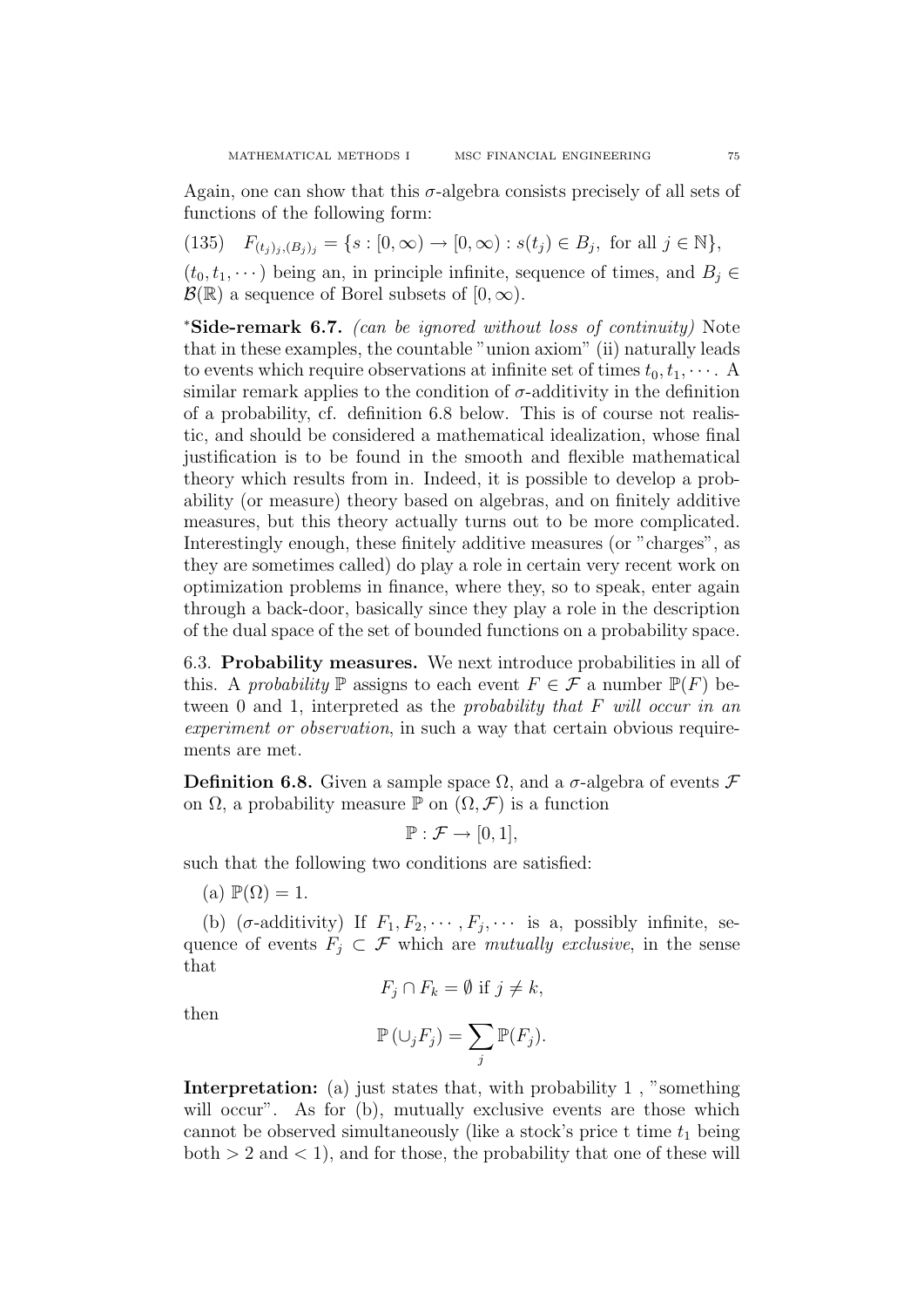happen is just the sum of the individual probabilities. As indicated, condition (b) is called  $\sigma$ -additivity of  $\mathbb{P}$ .

If we drop condition (a), and allow that  $\mathbb P$  takes on arbitrary positive values, we obtain the definition of a measure.

**Definition 6.9.** A measure on  $\mathcal F$  is a map

 $\mu : \mathcal{F} \to [0, \infty],$ 

which satisfies condition (b) of definition 6.8 (with  $\mathbb P$  of course replaced by  $\mu$ .

One should think of a measure as being an abstraction, or generalization, of the familiar concepts of length, surface area, or volume. Their main point is given a measure, we can integrate functions, as we will explain below.

Simple consequences of definition 6.8. Before turning to examples we first look at some simple consequences of definition 6.8. First, as is to be expected, the probability of  $F \in \mathcal{F}$  not happening is  $1 - \mathbb{P}(F)$ :

(136) If 
$$
F \in \mathcal{F}
$$
, then  $\mathbb{P}(\Omega \setminus F) = 1 - \mathbb{P}(F)$ .

For this it suffices to apply (b) of definition 6.8 to  $F_1 = F$  and  $F_2 = \Omega \backslash F$ (which are of course mutually exclusive, by definition).

If we take in particular  $F = \Omega$  in (136), we find that

$$
\mathbb{P}(\emptyset) = 0,
$$

since  $\emptyset = \Omega \setminus \Omega$ .

**Example 6.10.** (Coin tossing again) If we toss a coin once, then  $\Omega =$  $\{H, T\}$ , and we can take  $\mathcal{F} = \{\emptyset, \{H\}, \{T\}, \{H, T\}\}\$ . We can define a probability measure  $\mathbb P$  by declaring:

$$
\mathbb{P}(\{H\}) = \mathbb{P}(\{T\}) = \frac{1}{2}.
$$

(This would be a fair coin; how would you model a coin where the probability of Heads is, for example, twice the probability of Tails?).

Observe that  $\mathbb{P}(\{H,T\}) = \mathbb{P}(\Omega) = 1 = \mathbb{P}(\{H\}) + \mathbb{P}(\{T\})$ , so that (b) of definition 6.8 is satisfied.

Now let us toss the same coin thrice, and use the  $\Omega$  of (129), and the σ-algebra  $\mathcal{F}_{discr}$  consisting of all possible subsets of  $\Omega$ . It is important to realize that to define a probability measure  $\mathbb{P}$ , it suffices to prescribe the values of  $\mathbb P$  on each of the elements of  $\Omega$  or, to be more precise, on each event of the "single-element" events  $\{HHH\}, \{HHT\}, \{HTH\},\$ etc. For then, the value of  $\mathbb{P}$ ) on larger subsets of  $\Omega$  follows from repeated use of condition (b) of definition 6.8; for example:

 $\mathbb{P}(\{HHT, HTH, HHH\}) = \mathbb{P}(\{HHT\}) + \mathbb{P}(\{HTH\}) + \mathbb{P}(\{HHH\}),$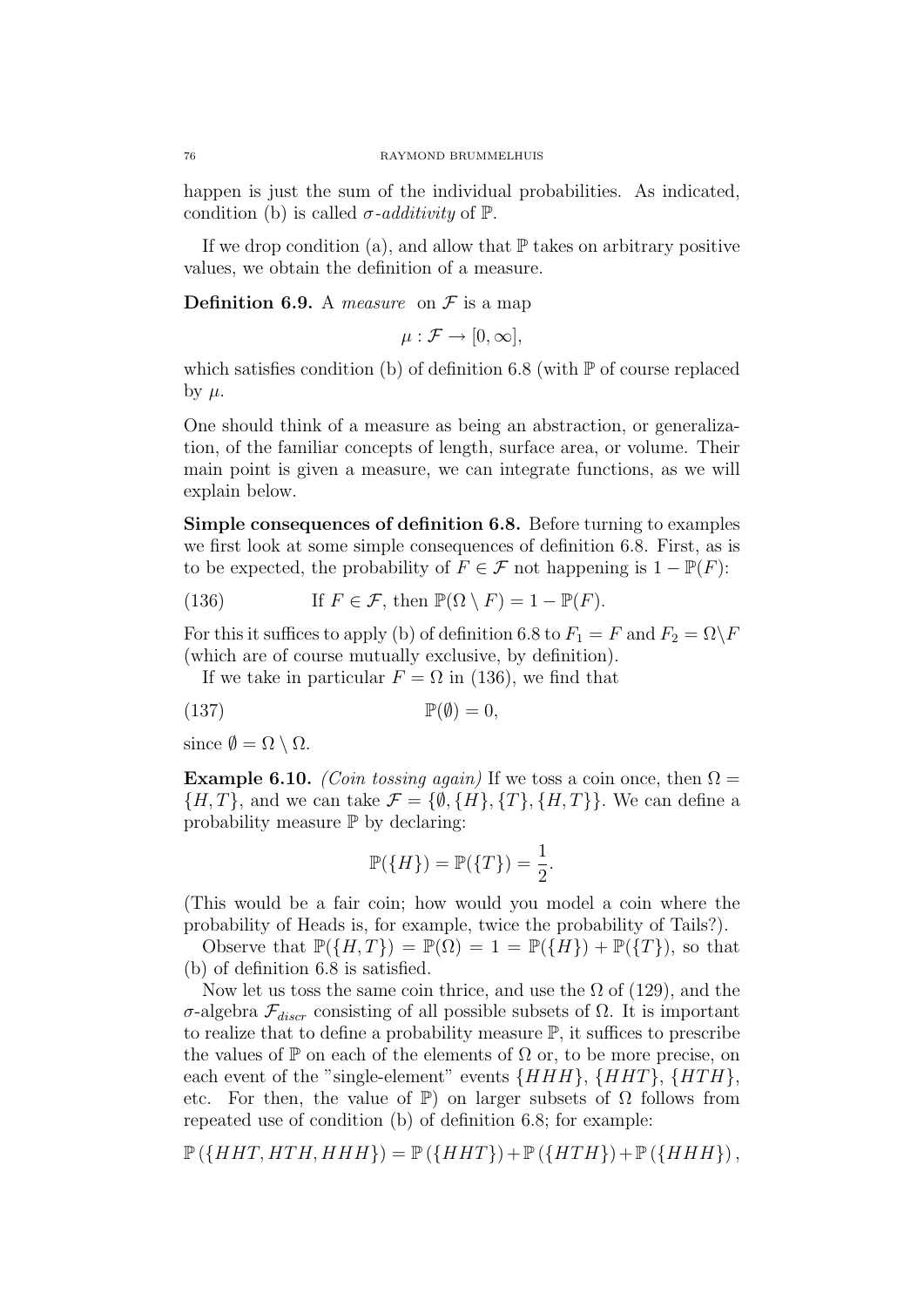etc. Now for a single-element event like {HTH} (corresponding to throwing first  $H$  then  $T$  and then  $H$  again) it is reasonable to put

$$
\mathbb{P}(\{HTH\}) = \frac{1}{2} \cdot \frac{1}{2} \cdot \frac{1}{2} = \frac{1}{8},
$$

and similarly for the others:  $\mathbb{P}(\{HHH\}) = \mathbb{P}(\{HHT\}) = 1/8$ , etc. (Note that we're assuming here not only that the coin is fair, bur also that subsequent tosses are independent of each other, that is, the result of the first toss does not influence the second, etc.!) In this way one constructs a probability-measure on  $\mathcal{F}_{discr}$ .

The previous example is characteristic: in defining probability measures we often first define it on a smaller generating set of the  $\sigma$ algebra<sup>15</sup>, and then extends it to all of the  $\sigma$ -algebra by repeated use of the  $\sigma$ -additivity, property (b) of definition 6.8. For less simple  $\sigma$ algebras than the discrete one this is somewhat less easy to carry out, but the following abstract result solves this extension problem in a very general setting:

**Theorem 6.11.** (Carathéodory's extension theorem) Let  $\mathcal{C}$  be an algebra of subsets of  $\Omega$ , that is, C is closed under finite unions and taking complements. If

$$
\mu:\mathcal{C}\to[0,\infty],
$$

is a map satisfying the following version of  $\sigma$ -additivity:

For all  $F_1, F_2, \dots \in \mathcal{C}$ , if  $\cup_j F_j \in \mathcal{C}$ , then  $\mu(\cup_j F_j) = \sum_j \mu(F_j)$ .

Then  $\mu$  can be extended to a  $\sigma$ -additive map

$$
\mu: \mathcal{F}(\mathcal{C}) \to [0, \infty],
$$

that is, a map which satisfies condition  $(b)$  of definition 6.8.

The proof of this theorem is outside the scope of these lectures, and I am only mentioning it because, in the examples below, we will define probability measures by specifying their values only on specific events which together, however, generate the whole  $\sigma$ -algebra. Carathéodory's theorem can be used to provide a theoretical underpinning for this procedure, of which you won't need to know the details.

**Example 6.12.** (Lebesgue measure on  $\mathbb{R}$  and  $\mathbb{R}^n$  ) Let us take  $\Omega = \mathbb{R}$ , and  $\mathcal{F} = \mathcal{B}(\mathbb{R})$ , the Borel  $\sigma$ -algebra. A moments thought shows that  $\mathcal{B}(\mathbb{R})$  is already generated by the set of al (left-) half open intervals:

$$
\{(a, b] : a, b \in \mathbb{R} \text{ or } a, b = \pm \infty \text{ and } a < b\}.
$$

(Note that we include infinite intervals like  $(-\infty, b]$  and  $(a, \infty)$ .) To make this into an algebra we define  $\mathcal C$  as the set of all finite unions:

 $F = (a_1, b_1] \cup \cdots \cup (a_n, b_n] : -\infty \le a_1 < b_1 \le a_2 < b_2 \le \cdots \le b_n$ 

<sup>&</sup>lt;sup>15</sup>it is instructive exercise to convince yourself that  $\mathcal{F}_{discr}(\Omega)$  is generated by  $\{\{\omega\} : \omega \in \Omega\}$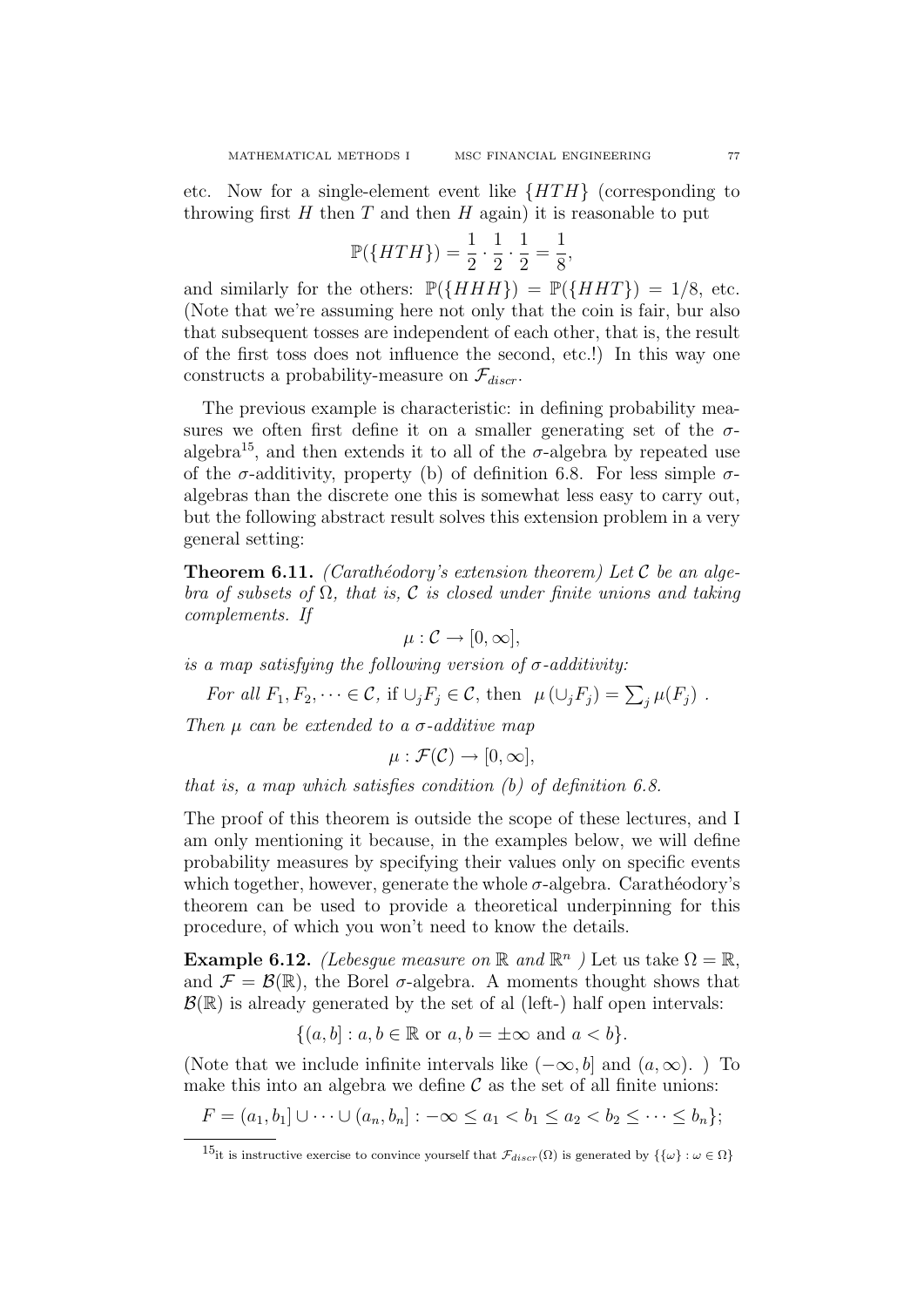that is, we simply add all possible finite unions of disjoint intervals. If we define  $\mu$  on  $\mathcal C$  by:

$$
\mu(F) := \text{length of } F = \sum_{j=1}^{n} (b_j - a_j),
$$

for an  $F$  as above, then one can show, using Carathéodory's theorem, that  $\mu$  extends to a measure on  $\mathcal{B}(\mathbb{R})$ , which is called the *Lebesque measure.* One usually simply writes dx instead of  $\mu$ .

For unions of intervals their Lebesgue measure is just their total length, in ordinary sense, but we can now also talk about the length of any Borel subset of  $\mathbb R$  (which can be much more bizarre than a simple interval). This measure is not a probability measure , since the measure of  $\Omega = \mathbb{R}$  is not even finite! One can get a probability measure om  $\mathbb{R}$ by taking a positive function  $f = f(x) > 0$  of total intgral 1 on R (that is, by taking a probability density!) and defining,

$$
\mathbb{P}((a,b]) = \int_a^b f(x)dx,
$$

extended to finite unions of disjoint intervals  $(a_j, b_j]$  by taking the sum of the respective integrals. This extends again to a measure on  $\mathcal{B}(\mathbb{R}),$ which now is a probability measure, since:

$$
\mathbb{P}(\mathbb{R}) = \int_{-\infty}^{\infty} f(x)dx = 1.
$$

Another way to get a probability measure out of Lebesgue measure is by restricting  $\Omega$  to be the interval [0, 1], since this has length 1.

The construction of Lebesgue measure carries over to n-dimensional Euclidian space,  $\mathbb{R}^n$ : we now take as basic building blocks for our  $\sigma$ algebra unions of a finite number of disjoint  $n$ -dimensional cubes:

$$
Q = \{x \in \mathbb{R}^n : a_1 < x_1 \le b_1, \cdots, a_n < x_n \le b_n\},\
$$

and define  $\mu$  on such a cube as simple being its (*n*-dimensional) volume:

$$
\mu(Q)=(b_1-a_1)\cdot\cdots\cdot(b_n-a_n).
$$

The resulting measure on  $\mathcal{B}(\mathbb{R}^n)$  is called, unsurprisingly, *n*-dimensional Lebesgue measure, and denoted by  $dx = dx_1 \cdots dx_n$ .

Example 6.13. As a more singular example of a probability measure we again take  $\Omega = \mathbb{R}$  and  $\mathcal{F} = \mathcal{B}(\mathbb{R})$ . We fix a point  $x_0 \in \mathbb{R}$ , and define a measure  $\delta_{x_0}$  by:

$$
\delta_{x_0}(B) = \begin{cases} 1 \text{ if } x_0 \in B, \\ 0 \text{ otherwise} \end{cases}
$$

This is called the *Dirac delta-measure in*  $x_0$ , and models a situation where we are sure that the "state of the world" is  $x_0$ .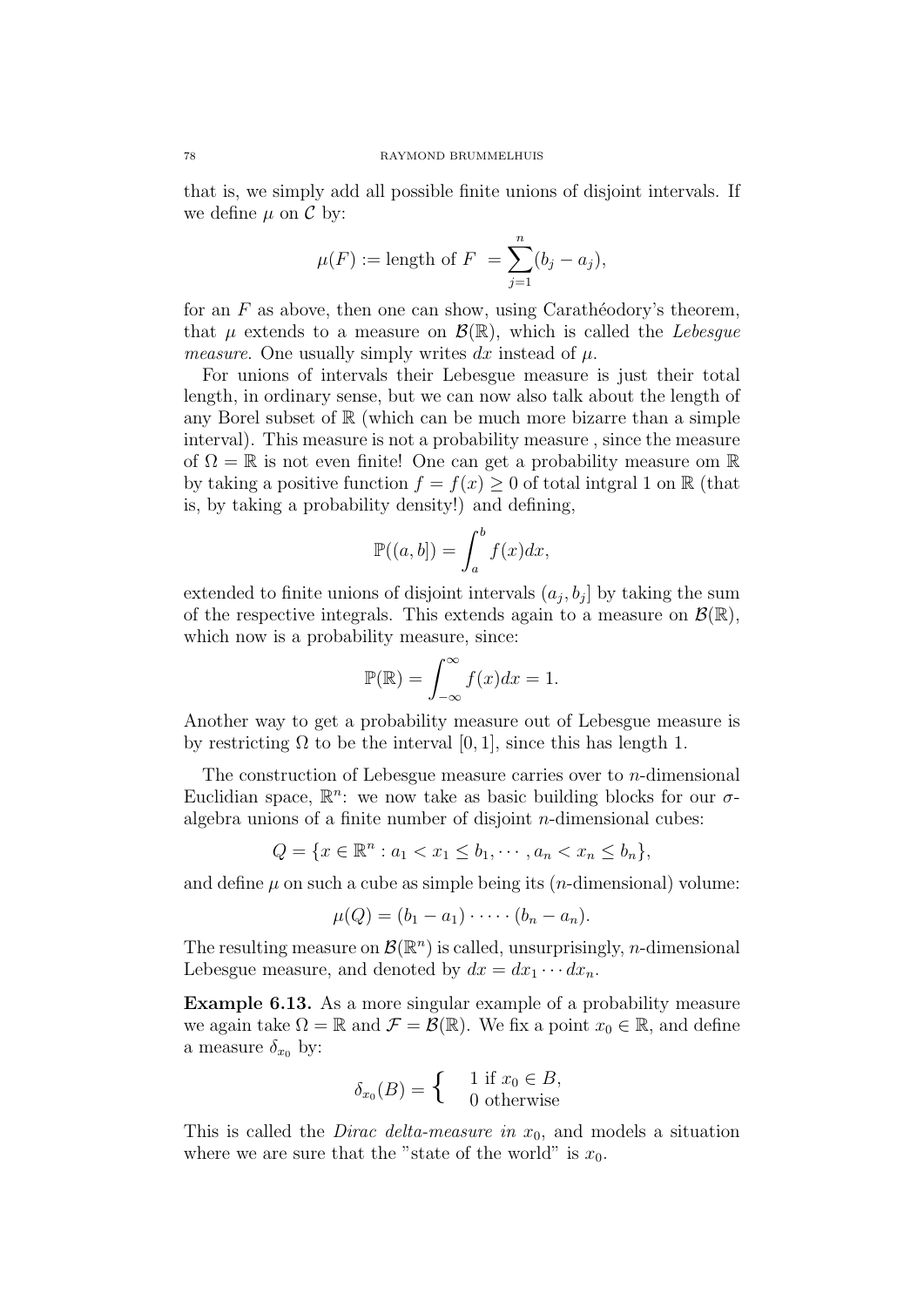As a generalization, we can take a sequence of points  $x_j \in \mathbb{R}$ , and a sequence of positive numbers  $p_i \geq 0$ , and define

$$
\mathbb{P}(B) = \sum_{j:x_j \in B} p_j.
$$

If  $\sum_{j=0}^{\infty} p_j = 1$ , this defines a probability measure on  $\Omega = \mathbb{R}, \mathcal{F} = \mathcal{B}(\mathbb{R}).$ A concrete example is given by:

$$
x_j = j
$$
,  $p_j = \frac{\lambda^j}{j!} e^{-\lambda}$ ,

and for example  $\mathbb{P}((a, b]$  is then simple the probability that a Poisson random variable will have its value in  $(a, b]$ .

Definition 6.14. A triple  $(\Omega, \mathcal{F}, \mathbb{P})$  with  $\mathcal F$  a  $\sigma$ -algebra of subsets of  $\Omega$  and  $\mathbb P$  a probability measure on  $\Omega$  will be called a *probability space*.

6.4. Random variables. A real random variable can be thought of as an object which can take on different values in different (future) states  $\omega$  of the world, so we can simply look upon it as being a function

$$
X:\Omega\to\mathbb{R}
$$

or define it as such. However, it cannot be any function; we would like to be able to consider events like: " $X$  will take on a value between a and b", or  $a < X < b$ , and talk about its probability:

$$
\mathbb{P}(a < X < b).
$$

The set of "possible future states of the world" in which  $X$  lies between a and b is given by:

$$
\{\omega \in \Omega : a < X(\omega) < b\}.
$$

This is simply the *inverse image of*  $(a, b < under X)$ , and often denoted by:  $X^{-1}((a, b <)$ . More generally, for any set  $G \subset \mathbb{R}$ , we put<sup>16</sup>

$$
X^{-1}(G) = \{ \omega \in \Omega : X(\omega) \in G \};
$$

To be able to assign probability to them, these sets should lie in  $\mathcal{F}$ . and we therefore arrive at the following important definition:

**Definition 6.15.** Let  $(\Omega, \mathcal{F}, \mathbb{P})$  be a probability space. A real random *variable* is a function  $X : \Omega \to \mathbb{R}$  such that:

(138) 
$$
X^{-1}((a,b)) \in \mathcal{F}, \text{ for all } a,b \in \mathbb{R}.
$$

Functions which satisfy (138) are also called *measurable w.r.t.*  $\mathcal{F}$ , or  $F$ -measurable. We note in passing that one can show that if X is measurable, then in fact the inverse image  $X^{-1}(B)$  of any Borel subset of R will be in F. In particular, we can take  $B = (a, b]$ , where  $a = -\infty$ is allowed: see exercise 6.22.

 $16$ As a perhaps totally superfluous remark, we emphasize that this should not be confused with the notation  $X^{-1}$  for the *inverse function* of X, which may or may not exist, and which anyhow, in the present situation, only makes sense if  $\Omega = \mathbb{R}!$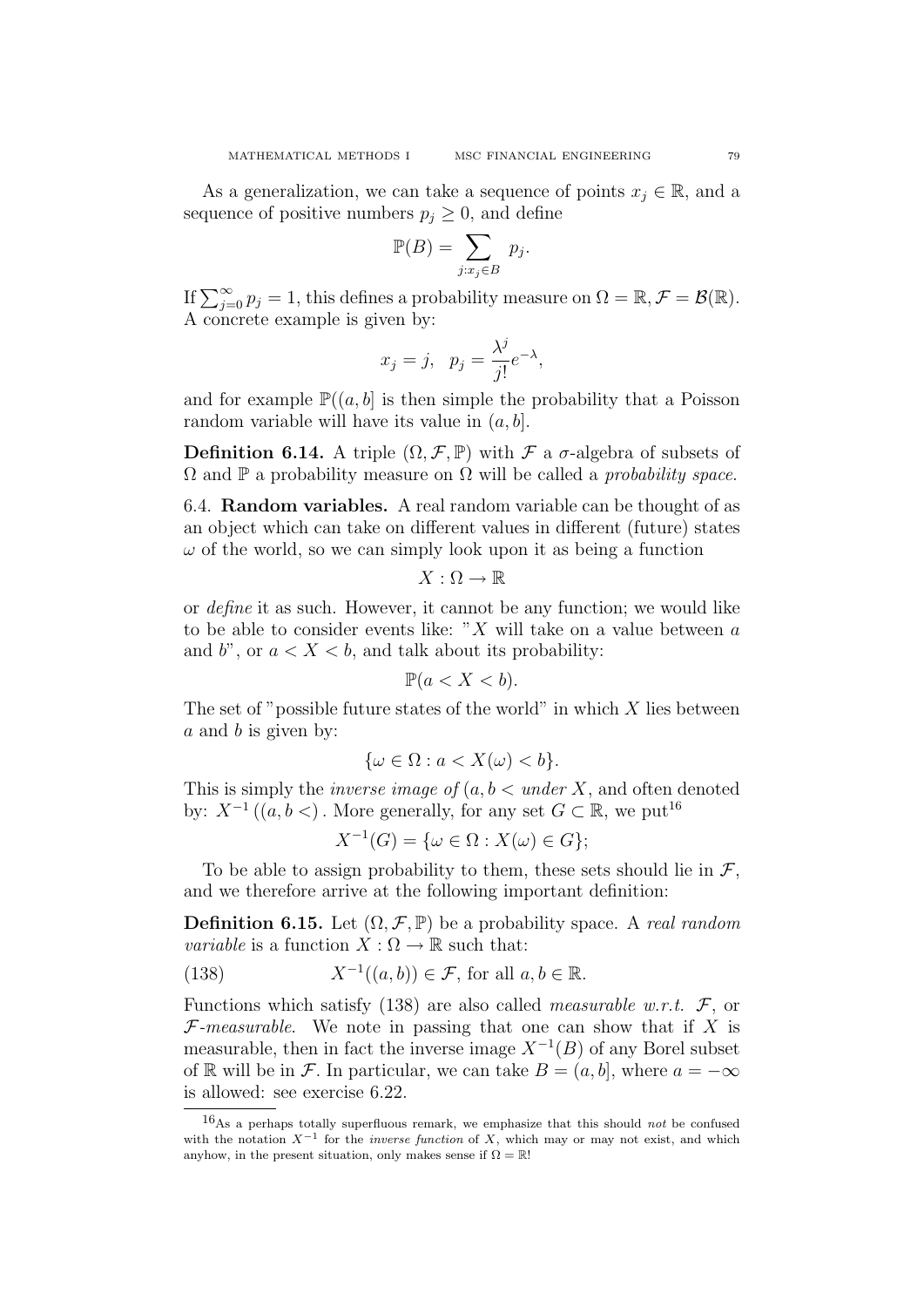The following definition now makes the connection between the present formalism and the informal approach to probability of the first chapters:

**Definition 6.16.** If X is a random variable on a probability space  $(\Omega, \mathcal{F}, \mathbb{P})$ , then its *cumulative distribution function* is the function  $F_X$ :  $\mathbb{R} \rightarrow [0, 1]$  defined by:

(139) 
$$
F_X(x) = \mathbb{P}\left(X^{-1}((-\infty, x])\right)
$$

$$
= \mathbb{P}\left(\{\omega \in \Omega : X(\omega) \le x\}\right).
$$

Indeed, the right hand side of (139) is simply the probability of the event that  $X \leq x$ , written down in our new formalism.

Vector-valued random variables are defined similarly:

Definition 6.17. A vector-valued random variable on a probability space  $(\Omega, \mathcal{F}, \mathbb{P})$  is a function  $\mathbb{X} \to \mathbb{R}^n$ , for some given n, such that, for all  $a_1, b_1, \cdots, a_n, b_n$ ,

$$
\mathbb{X}^{-1}((a_1, b_1) \times \cdots \times (a_n, b_n))
$$
  
\n(= { $\omega$  :  $a_1 < X_1(\omega) < b_1, \cdots, a_n < X_n(\omega) < b_n$ })  
\n $\in \mathcal{F},$ 

where the  $X_j$  are the components of  $X = (X_1, \dots, X_n)$ .

Again, one can show that if  $X$  is a vector random variable, then  $\mathbb{X}^{-1}(B) \in \mathcal{F}$ , for each Borel set  $B \in \mathcal{B}(\mathbb{R}^n)$ . The cumulative distributionfunction of X is now defined as

(140) 
$$
F_{\mathbb{X}}(x) = \mathbb{P}(\{\omega : X_1(\omega) < x_1, \cdots, X_n(\omega) < x_n\}),
$$

if  $x = (x_1, \dots, x_n) \in \mathbb{R}^n$ .

6.5. Brownian motion revisited. We illustrate the formalism introduced above by re-examining Brownian motion from our new measuretheoretic point of view.

1. The sample space. We take as our  $\Omega_{Brownian}$  the set of all realvalued functions on the positive half-line:

$$
\Omega_{Brownian} = \{w : [0, \infty) \to \mathbb{R}\},\
$$

**2.** The  $\sigma$ -algebra. We define  $\mathcal{F}_{Brownian}$  as the  $\sigma$ -algebra generated by all sets of the form:

(141) 
$$
F = F_{(t_j, a_j, b_j)_{1 \leq j \leq N}} :=
$$

$$
\{w : [0, \infty) \to \mathbb{R} : w(t_1) \in (a_1, b_1), \dots, w_N \in (a_N, b_N)x\},\
$$

where N runs over N,  $0 \le t_1 < t_2 < \cdots < t_N$  and  $a_i$  and  $b_j$  are arbitrary elements of  $\mathbb R$ . This  $\sigma$ -algebra has a similar explicit description as the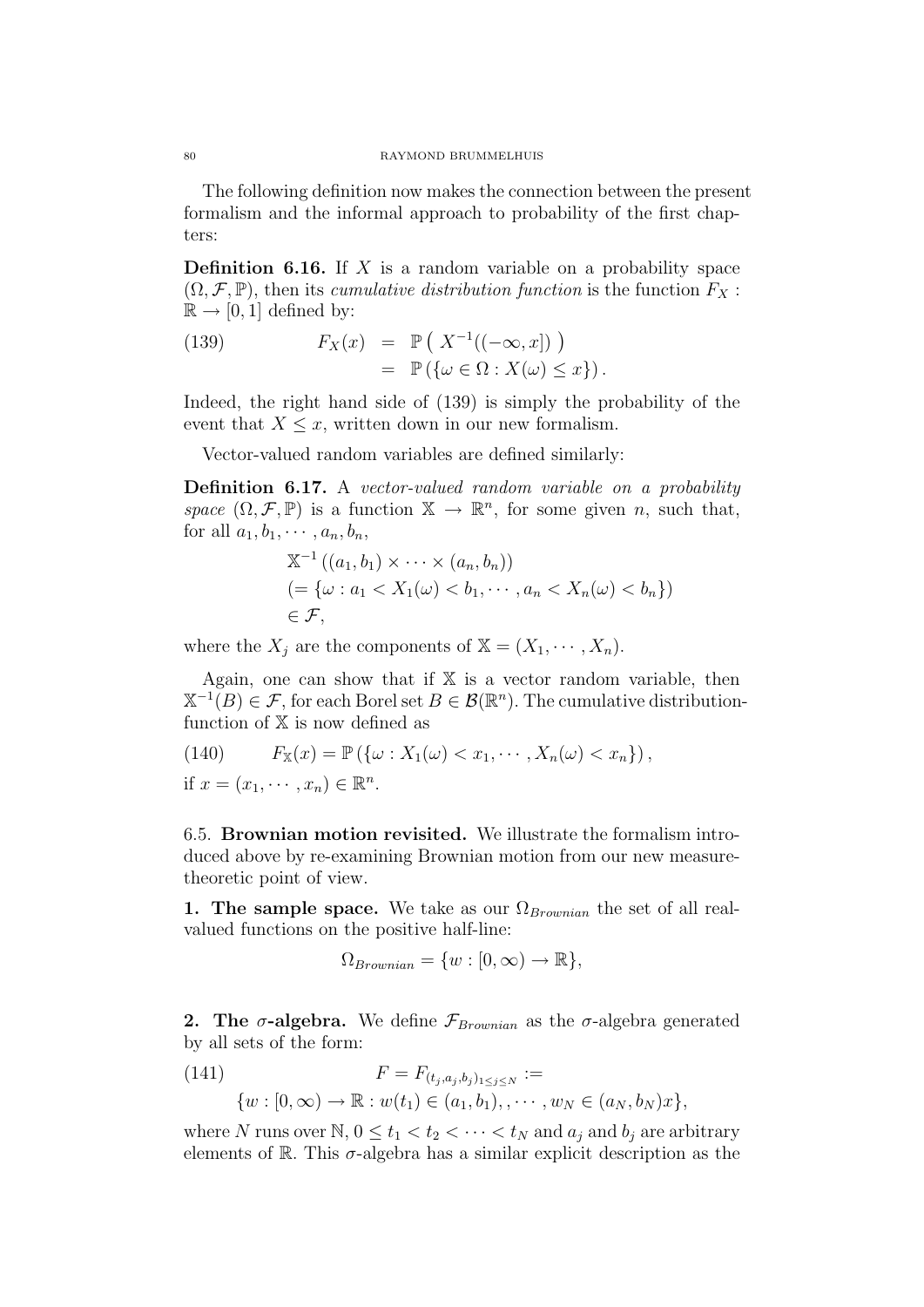one in example 6.6, where now we only have to restrict the Borel-sets in (135) to subsets of the positive reals:  $B_i \subset [0, \infty)$ .

3. The random variables. Brownian motion will now be defined as the collection of random variables  $W_t$ ,  $t \geq 0$ , defined as:

(142)  $W_t(\omega) = w(t)$  if  $\omega \in \Omega_{Brownian}$  is the function  $w : [0, \infty) \to \mathbb{R}$ .

4. The probability measure. Finally, for the definition of our Brownian probability measure  $\mathbb{P}_{Brownian}$  we take our inspiration from  $(50)$ , and put for F defined by  $(141)$ :

(143) 
$$
\mathbb{P}_{Brownian}(F) = \int_{a_1}^{b_1} dx_1 \cdots \int_{a_N}^{b_N} dx_N
$$

$$
p_0(x_N, t_N - t_{N-1}) p_0(x_{N-1} - x_{N-2}, t_{N-1} - t_{N-2}) \cdots p_0(x_1, t_1),
$$

where, as before,

$$
p_0(x) = \frac{e^{-x^2/2}}{\sqrt{2\pi}}.
$$

The motivation for this complicated looking definition of  $\mathbb{P}_{Brownian}$  is that, if  $W_t$  is defined by (142), then F given by (141) is precisely the event that

$$
W_{t_1} \in (a_1, b_1]
$$
 and  $W_{t_2} \in (a_2, b_2]$  and  $\cdots$  and  $W_{t_N} \in (a_N, b_N]$ ,

whose probability should be given by integrating the joint probability density (50).

Carathéodory's theorem now allows us to extend  $\mathbb{P}_{Brownian}$  to the whole of our  $\sigma$ -algebra  $\mathcal{F}_{Brownian}$ .

One can now easily convince oneself that the Brownian motion  $(W_t)_t$ defined on  $\Omega_{Brownian}, \mathcal{F}_{Brownian}, \mathbb{P}_{Brownian}$  satisfies the defining properties (i), (ii) and (iii) of Brownian motion.

Formula's like (143) admittedly look rather unappetizing, but we will in fact very seldom work directly on the probability space  $(\Omega_{Brownian},$  $\mathcal{F}_{Brownian}$ ,  $\mathbb{P}_{Brownian}$ ) (or any other probability space, for that matter) when using Brownian motion in practical applications. The new measure-theoretic view of probability should be looked upon as a convenient theoretic framework. One of its main conceptual advantages is the separation of the set of events F and of the probability  $\mathbb{P}: \mathcal{F} \to [0,1]$ given to those events. Indeed, one easily imagines two investors looking at the same set of events involving a stock's price, but assigning different probabilities to them. Changing probabilities will play an important rôle in Pricing II, where we will see that derivative securities are priced as the (discounted) expectation of their pay-offs, not under the "real-world" probability, but under a risk-neutral one.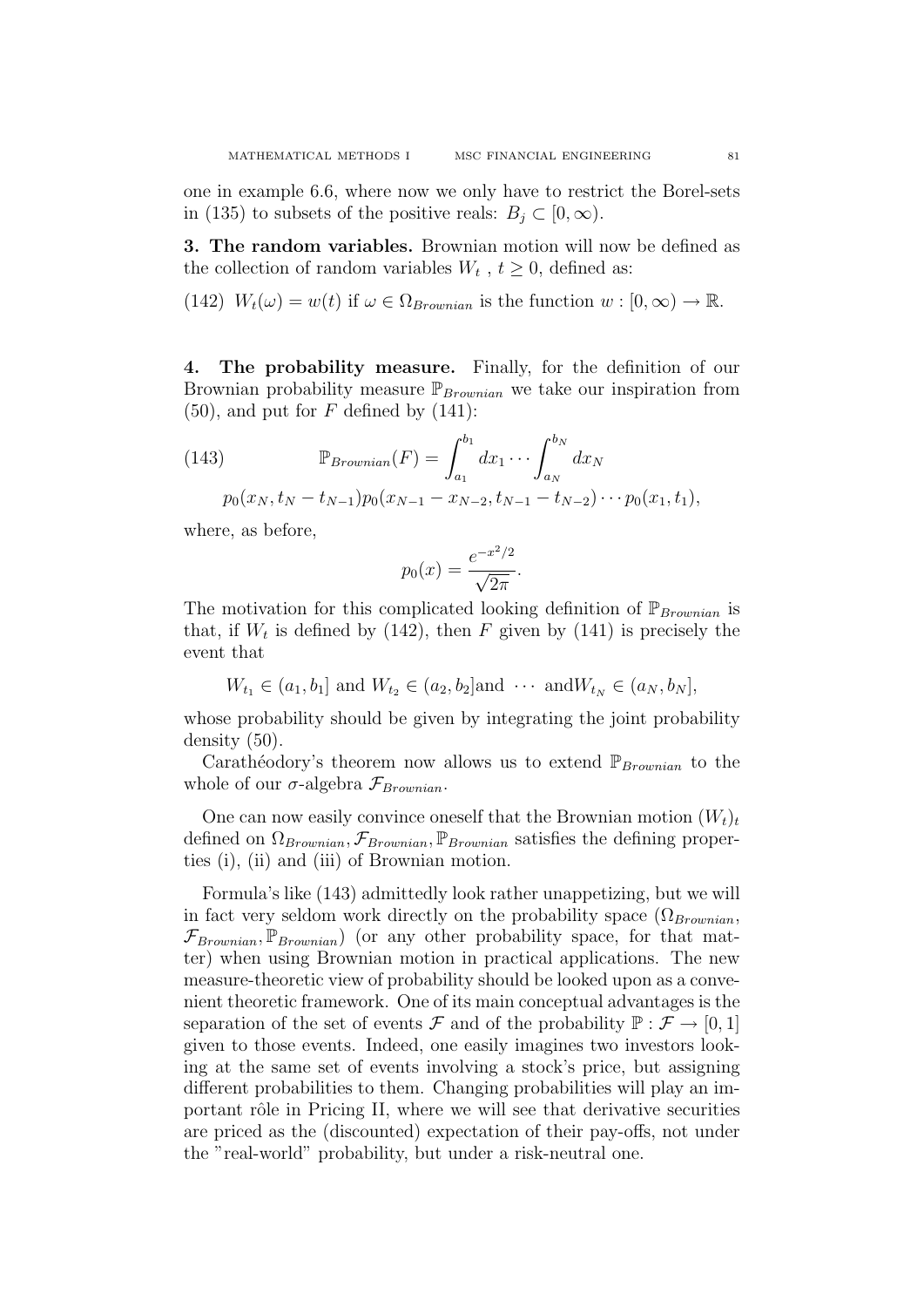<sup>∗</sup>Remark 6.18. (To be ignored unless you know a bit of Analysis) What about property (iv), continuity? This turns out to be considerably more subtle. We would like to show that the event of being a continuous path has probability 1. In mathematical language, if

 $F_{CP} = \{w : [0, \infty) \to \mathbb{R} : w \text{ continuous at all its points}\},\$ 

("CP" standing for "Continuous Pats") then  $\mathbb{P}_{Brownian}(F_{CP}) = 1$ . However, a first problem is that the event  $F_{CP}$  is not even in our  $\sigma$ -algebra  $\mathcal{F}_{Brownian}$ ! See the (non-mandatory) exercises at the end of this chapter for an explication: the point is that continuity at all  $t \geq 0$  imposes an uncountable set of conditions. The way out is to first show that the event  $F_{UCQ}$  of being uniformly continuous on  $\mathbb{Q}_{\geq 0} \cap [0,T]$ , each  $T > 0$ , is in the  $\sigma$ -algebra, and has total probability 1 with respect to  $\mathbb{P}_{Brownian}$  (the latter is not at all easy to show!). We then re-define our Brownian motion by:

$$
W_t^*(\omega) = \lim_{\substack{r \to t \\ 0 \le r \in \mathbb{Q}}} W_r(\omega), \text{ if } \omega \in F_{UC\mathbb{Q}},
$$

(the limit exists because of uniform continuity) while we simply put

$$
W_t^*(\omega) = 0, \text{ if } \omega \notin F_{UCQ}.
$$

All sample paths  $t \to W_t^*(\omega)$  will now be continuous. Moreover,  $W_t^*$ will have the same properties (i), (ii) and (iii) as  $W_t$ , and is therefore or sought-for Brownian motion wit continuous sample paths. At this point we simply write again  $W_t$  for  $W_t^*$ . One can show that, for each fixed  $t \geq 0$ ,  $W_t(\omega) = W_t^*(\omega)$ , with probability 1. All this theory is explained in detail in the more mathematically oriented books on probability theory, like for example:

P. Billingsly, Probability and Mesure, Wiley-Interscience Publication, John Wiley & Sons, 3-th ed., 1995,

N. V. Krylov, Introduction to the Theory of Random Processes, Graduate Studies in Mathematics, Volume 43, American Matematical Society, 2002.

L. C. G. Rogers and D. Williams, Diffusions, Markov Processes and Martingales, Wiley Series in Probability and Math. statistics, 2-nd ed., 1994

6.6.  $\sigma$ -algebras generated by random variables. If  $X : \Omega \to \mathbb{R}$  is a random variable, we let:

(144) 
$$
\sigma(X) := \begin{pmatrix} \text{smallest } \sigma\text{-algebra containing all} \\ \text{sets } X^{-1}((a, b)), a, b \in \mathbb{R} \end{pmatrix},
$$

the sigma-algebra generated by X. The idea is, that  $\sigma_X$  contains all possible information about which state of the world we are in which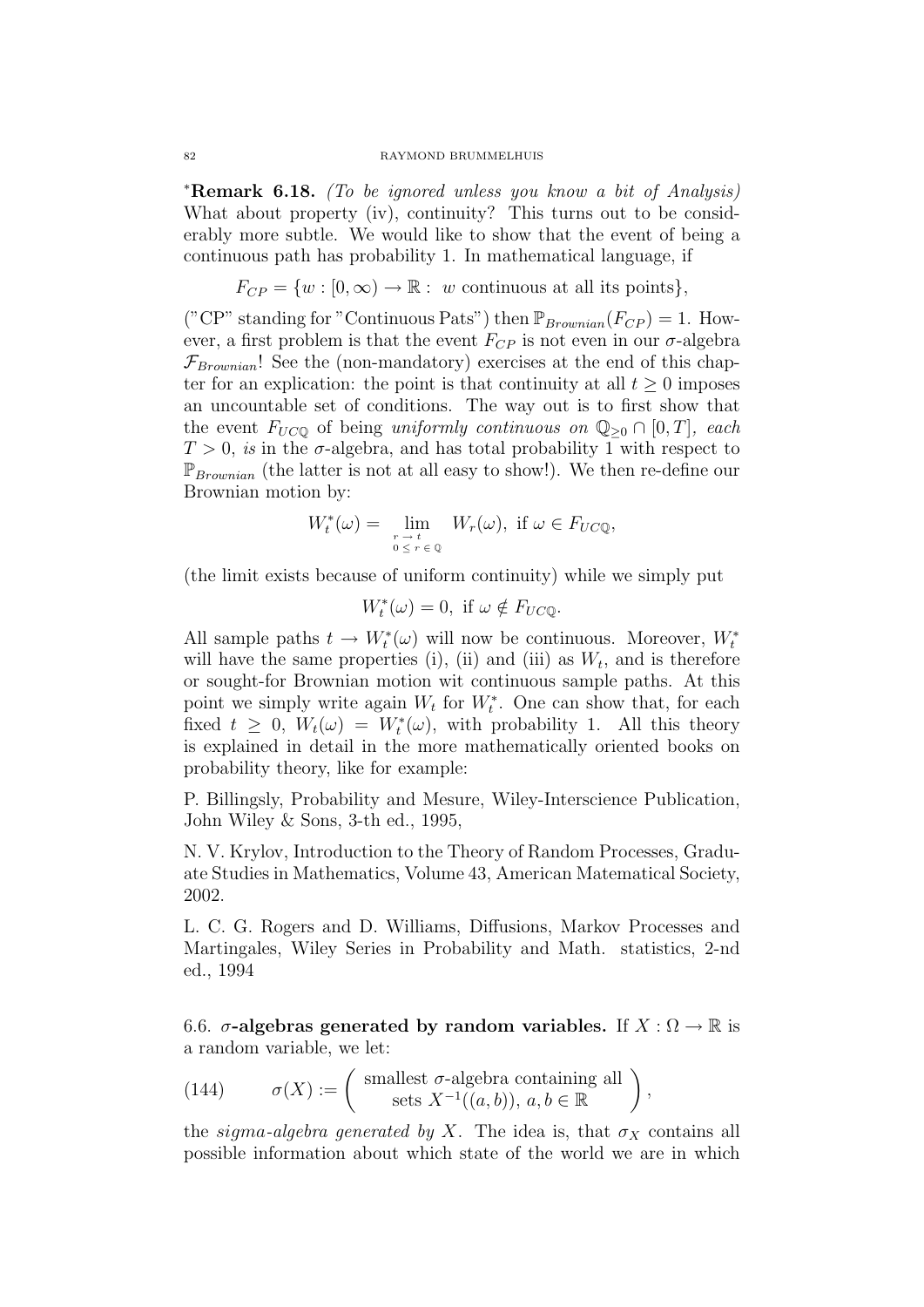can be obtained from observation of the random variable  $X$ . One can show that:

(145) 
$$
\sigma(X) = X^{-1}(\mathcal{B}(\mathbb{R}))
$$

$$
:= \{X^{-1}(B) : B \in \mathcal{F}\}.
$$

We will need to go beyond one rv, and consider the  $\sigma$ -algebra generated by an entire families of random variables. The most important example of such a family is that stochastic process,  $(X)_t, t \geq 0$ . We then let:

(146) 
$$
\sigma(X_s : s \le t) = \begin{pmatrix} \text{smallest } \sigma\text{-algebra containing all sets} \\ X_s^{-1}((a, b)), \text{ for } s \le t \text{ and } a, b \in \mathbb{R} \end{pmatrix}
$$
,

interpreted as the information about the state of the world, contained in the process  $X$  up till, and including, time t.

Example 6.19. (Brownian motion again) We take up the example of Brownian motion again, realized on the probability space

 $(\Omega_{Brownian}, \mathcal{F}_{Brownian}, \mathbb{P}_{Brownian})$  introduced in the previous subsection. If we fix a time t, then one easily guesses that  $\sigma(W_t)$  is the  $\sigma$ -algebra consisting of all sets of the form

$$
\sigma(W_t) = \{w : [0, \infty) \to \mathbb{R} : w(t) \in B\},\
$$

where  $B$  ranges over the Borel subsets of  $\mathbb{R}$ . This can be sown formally using (145) and the definition of  $W_{t_0}$  on  $\Omega_{Brownian}$ .

More generally,  $\sigma(W_s, s \leq t)$  can, in this realization of Brownian motion, be given a more concrete description as the collection of all sets  $F$  of the form

$$
F = \{ s : [0, \infty) \to [0, \infty) : s(t_j) \in B_j, \ j = 1, 2, \cdots \},
$$

where  $s_1 \leq s_2 \leq \cdots \leq t$  is a sequence of times smaller or equal to t, and where  $B_j$  is a Borel subset of R.

As already noted, such explicit descriptions are useful for illustrative purposes only, to give an idea of what the general definition means in a particular case. In practice, it is much easier to work with some abstract realization of Brownian motion  $(W_t)_{t\geq0}$  on some unspecified probability space  $(\Omega, \mathcal{F}, \mathbb{P})$ . The  $\sigma$ -algebra generated by Brownian motion up till time t will often be denoted by  $\mathcal{F}_t$ , or  $\mathcal{F}_t^W$ , if we want to stress Brownian motion:

(147) 
$$
\mathcal{F}_t = \mathcal{F}_t^W = \sigma(W_s : s \le t).
$$

These  $\sigma$ -algebras will play an extremely important rôle in the construction of stochastic integrals: basically, we will be able to integrate

$$
\int_0^T H_t dW_t,
$$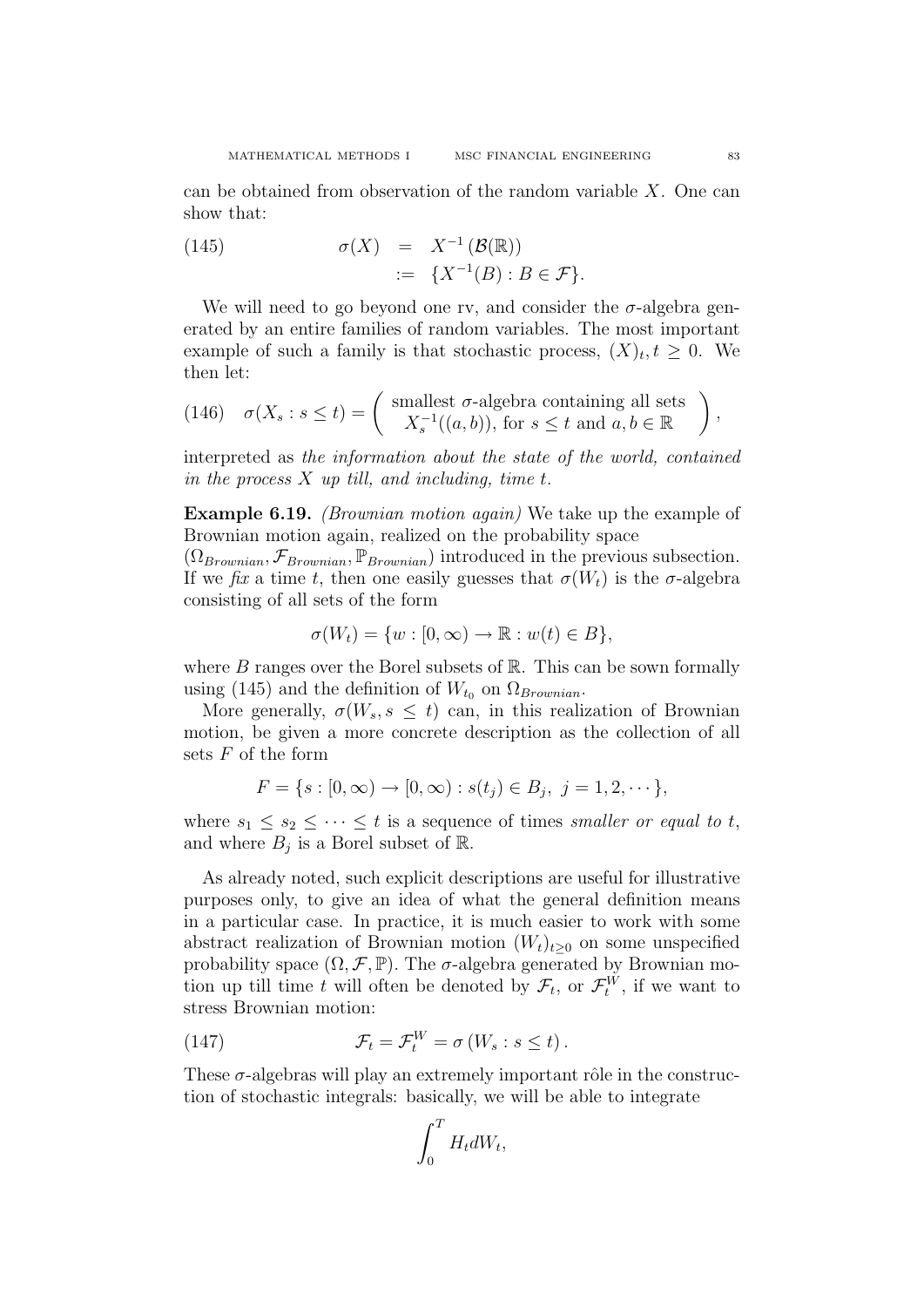with *stochastic* integrands  $H_t$ , that is, the  $H_t$  are rv  $H_t : \Omega \to \mathbb{R}$ , but only those such that, for each t,

$$
H_t: \Omega \to \mathbb{R},
$$

is  $\mathcal{F}_t^W$ -measurable. In fact, there is a slight subtlety with the definition of  $\mathcal{F}_t$ , in that we agree to also include all events of probability 0, that is, events which are never expected to produce themselves with Brownian motion.

6.7. Events of probability 0 or null-events. We say that  $F \in \mathbb{F}$  is a null-event or null-set with respect to  $\mathbb P$  if

$$
\mathbb{P}(F) = 0.
$$

This does not mean that  $F$  is impossible, but simply that it practically will not occur.

It is not important here that  $\mathbb P$  is normalized  $(\mathbb P(\Omega) = 1)$ , and we can define in the same way a null-set with respect to a measure.

**Examples 6.20.** (i) If we take  $\Omega = [0, 1]$ , with the Borel  $\sigma$ -algebra (the one generated by the intervals), and with Lebesgue-measure, then single-element sets  $\{x_0\}$  are null-events: indeed,  $\{x_0\} = [x_0, x_0]$  and  $\mathbb{P}([x_0, x_0]) = x_0 - x_0 = 0$ . More generally, an infinite but discrete set  ${x_0, x_1, x_2, \dots}$  is a null event: by the  $\sigma$ -additivity of  $\mathbb{P}$ ,

$$
\mathbb{P}(\{x_0, x_1, x_2, \dots\}) = \sum_j \mathbb{P}(\{x_j\}) = 0.
$$

We remark in passing that null-events in  $[0, 1]$  can be a lot bigger than just a discrete sequence.

(ii) In the context of the Brownian motion example ??, of  $t_0 > 0$  and  $x_0 \in \mathbb{R},$ 

$$
\{\omega \in \Omega_{Brownian} : W_{t_0} = x_0\} =: (W_{t_0} = x_0)
$$

is a null-event (exercise!). More generally,  $(W_{t_0} \in F_0)$  is a null-event for  $\mathbb{P}_{Brownian}$  if  $F_0 \subset \mathbb{R}$  is a null-set for Lebesgue measure.

One often extends the concept of null-event to arbitrary subsets of  $\Omega$ , by saying that a subset  $A \subset \Omega$  is a null-event or null-set, if there exists an  $F \in \mathbb{F}$  such that:

$$
A \subset F \text{ and } \mathbb{P}(F) = 0.
$$

The slightly subtle point here is that, a priori, A itself need not be an element of  $\mathcal F$ , so that we cannot directly speak of  $\mathbb P(A)$ . One then usually enlarges  $\mathcal F$  by throwing in all the null-sets defined in this way, and completing to a  $\sigma$ -algebra. In the classical context of the Borel σ-algebra, one obtains in this way a new σ-algebra which is called the  $\sigma$ -algebra of *Lebesque-measurable sets.* 

By convention, we do something similar with the  $\mathcal{F}_t^W$ , by adding all null-sets.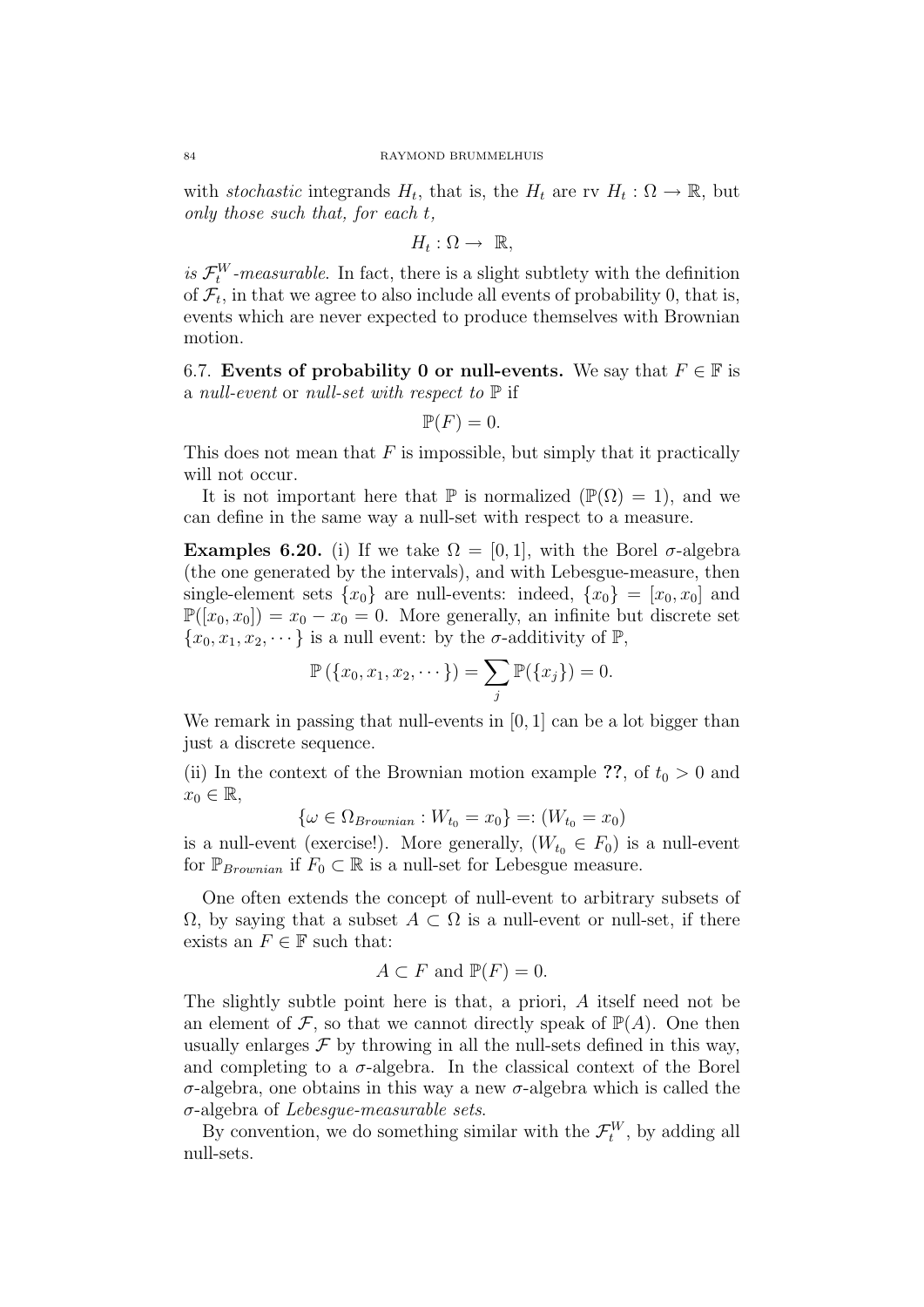6.8. Appendix to chapter 6: brief review of set-theoretic notations. We need to work with sets of various mathematical objects, like sets of real numbers, sets of vectors in  $\mathbb{R}^n$ , but also more complicated ones, like sets of subsets of real numbers ( $\sigma$ -algebras!), or the sets of functions from the positive reals to the reals.

Elements of a set. The members of a set are called its elements, and we use

$$
x \in A,
$$

for "x belongs to  $A$ ", or "x is an element of  $A$ ".

**Subsets.** If  $A$  and  $B$  are sets, then

 $A \subseteq B$ .

means that every element of  $A$  is an element of  $B$ , and we say that  $A$ is a subset of B.

Functions and inverse images. The notation

 $f : A \rightarrow B$ 

means that f is a function from a set A to a set B, that is, an operation which maps each element of  $A$  to a single element of  $B$ . An important notion for us will be that of the inverse image,

 $f^{-1}(C),$ 

of a subset  $C \subseteq B$  of  $B$ :

$$
f^{-1}(C) = \{ a \in A : f(a) \in C \},
$$

the set of all elements of a which are mapped, by  $f$ , to an element of  $C$ .

Inverse functions. The notation for inverse image should not be confounded with that for an *inverse function*,  $f^{-1}$ : if  $f : A \rightarrow B$  is one-to-one and onto<sup>17</sup>, that is, if for all  $a_1, a_2 \in A$ ,

- $f(a_1) = f(a_2) \Rightarrow a_1 = a_2$
- (f one-to-one or injective ,
- Each element  $b \in B$  is of the form  $f(a)$ , for some  $a \in A$  $(f \text{ onto}, \text{ or } surjective),$

then we can define the inverse map  $f^{-1}: B \to A$  by:

$$
f^{-1}(b) = a \Leftrightarrow f(a) = b.
$$

We won't very much use inverse functions, but inverse images will occur a lot in what we will do.

**Operations on sets:** Given two sets  $A$  and  $B$ , we can form their intersection, their union, and their difference. These are defines as follows:

 $17$ such functions are often called *bijective* in the mathematics literature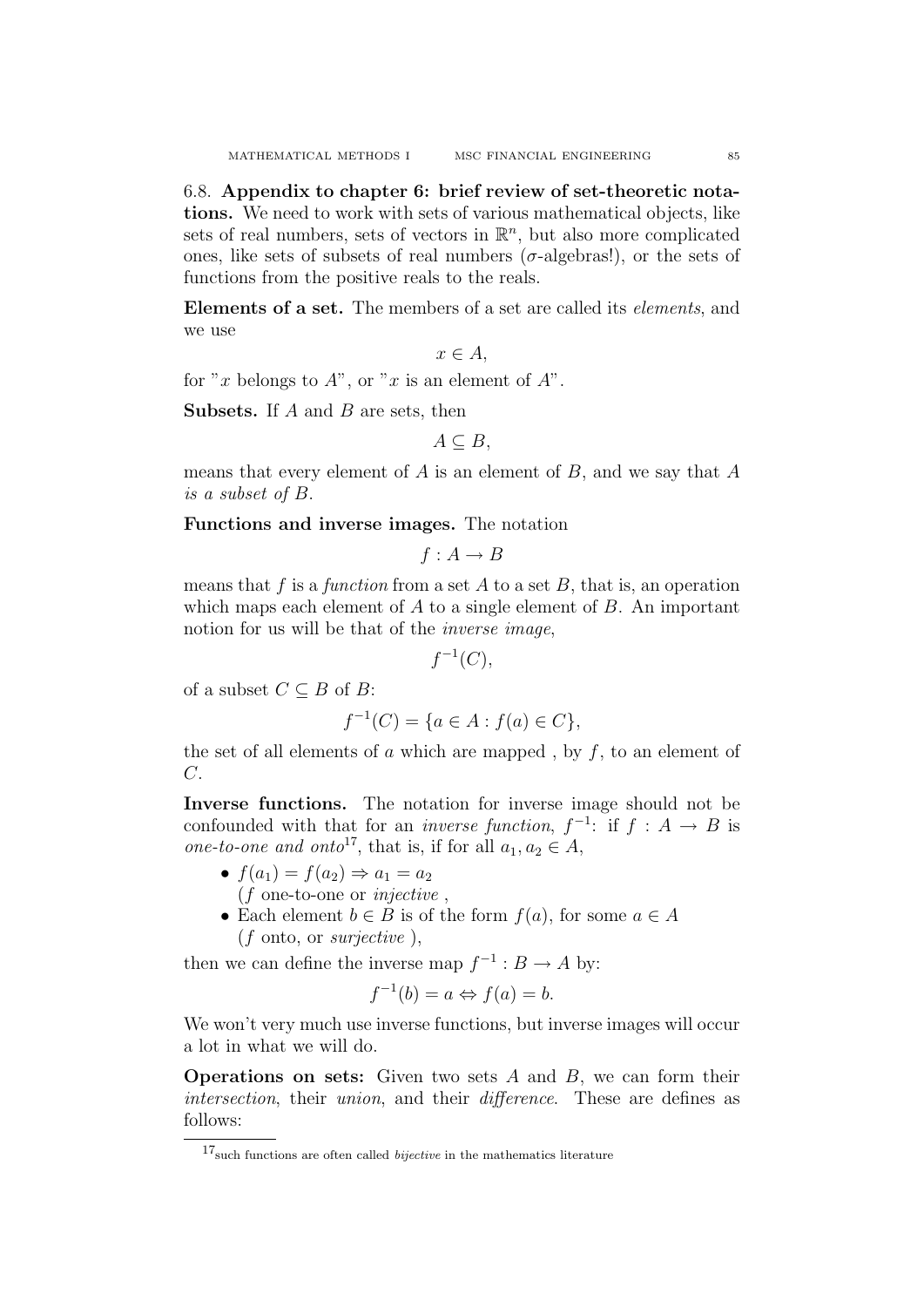Intersection:  $A \cap B = \{x : x \in A \text{ and } x \in B\}$ , the set of all elements which are both in A and in B.

Union:  $A \cup B = \{x \in A \text{ or } x \in B\}$ , the set of all elements which are in both A and B.

Difference:  $A \setminus B = \{x \in A : x \notin B\}$ , the set of elements of A which are not in B. Note that this will in general be different from  $B \setminus A!$ 

Notations for some standard subsets of  $\mathbb R$  (the set of all real numbers):

$$
(a, b) = \{x \in \mathbb{R} : a < x < b\} \quad \text{(open interval)},
$$
\n
$$
[a, b] = \{x \in \mathbb{R} : a \le x \le b\} \quad \text{(closed interval)}
$$
\n
$$
(a, b] = \{x \in \mathbb{R} : a < x \le b\} \quad \text{(half-open interval to the left)},
$$
\n
$$
[a, b) = \{x \in \mathbb{R} : a \le x < b\} \quad \text{(half-open interval to the right)}
$$

We also put:

$$
(a,\infty) = \{x \in \mathbb{R} : x > a\},\
$$

and

$$
[a,\infty) = \{x \in \mathbb{R} : x \ge a\};
$$

 $(-\infty, b)$  and  $(-\infty, b]$  are defined similarly. For example,

 $(-\infty, b) = \{x \in \mathbb{R} : x < b\},\$ 

etc.

6.9. <sup>∗</sup>Exercises for chapter 6. The following exercises are somewhat more theoretical than you may be used to, or indeed than what is in general required for Financial Engineering practice. They have only been included to illustrate certain ways of reasoning with  $\sigma$ -algebras, and to justify some of the claims made in the text, and they do not constitute examinable material.

**Exercise 6.21.** (a) Show that if  $F_1, F_2, \cdots, F_n, \cdots$  is a finite or infinite collection of subsets of  $\Omega$ , then

$$
\cup_n (\Omega \setminus F_n) = \Omega \setminus (\cap_n F_n).
$$

(b) Use a) to show that if F is a  $\sigma$ -algebra and  $F_1, F_2, \dots \in \mathcal{F}$ , then also  $\cap_n F_n \in \mathcal{F}$ .

**Exercise 6.22.** a) Let  $a \leq b$ . Show that [a, b], (a, b] and [a, b) are all in  $\mathcal{B}(\mathbb{R})$ .

*Hint*: show that, for example,  $(a, b] = \bigcap_{n=0,1,\dots}(a, b + \frac{1}{n})$  $\frac{1}{n}$ , and similarly for the others.)

b) Show that  $(-\infty, a)$  and  $(b, \infty)$  are in  $\mathcal{B}(\mathbb{R})$ .

c) Show that if X is a real random variable on  $(\Omega, \mathcal{F}, \mathbb{P})$ , then  $X^{-1}((a, b]) \in$  $\mathcal{F}$ .

(*Hint:* verify first that, very generally,  $X^{-1}(\cap_n B_n) = \cap_n X^{-1}(B_n)$ .)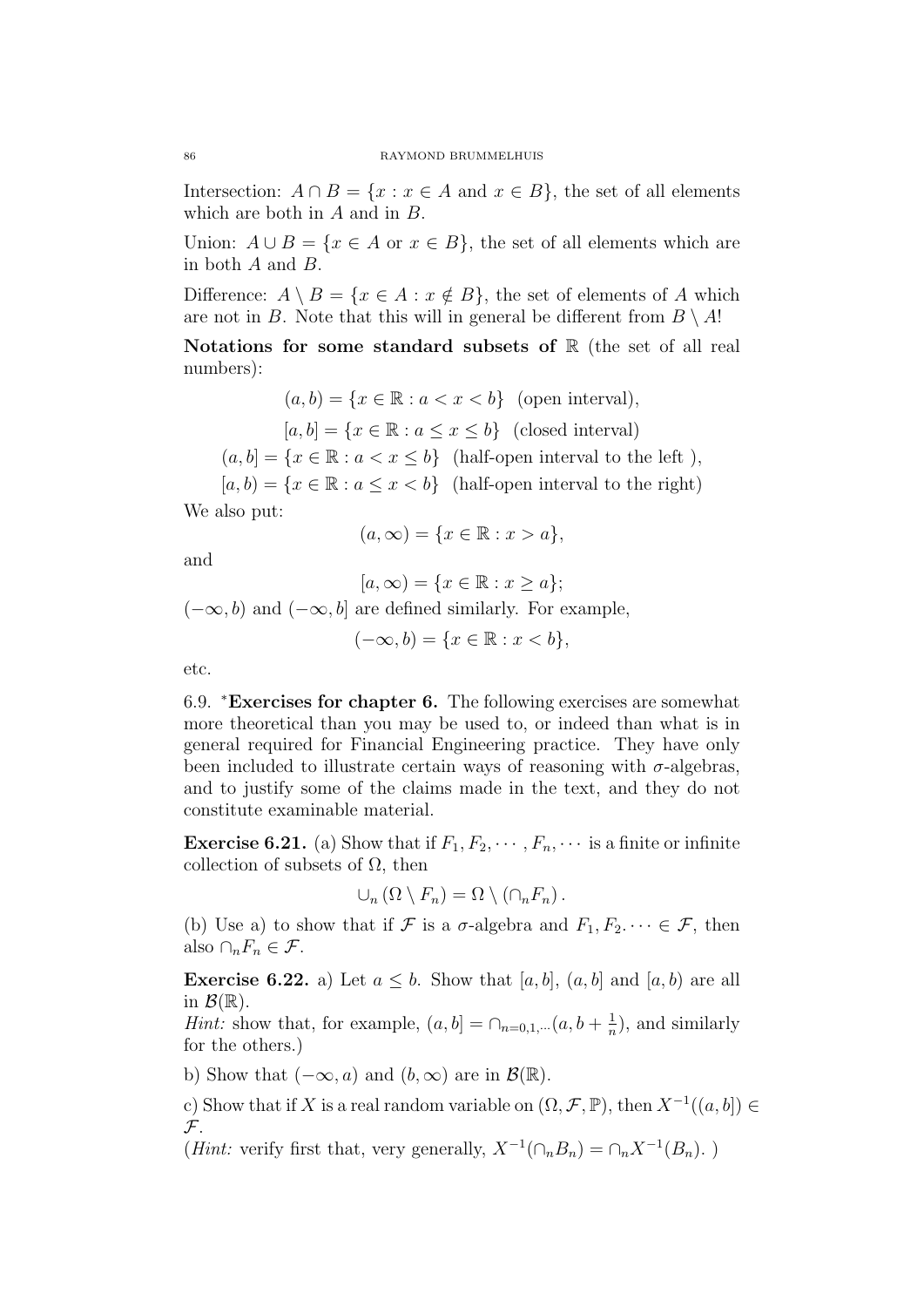**Exercise 6.23.** Show that if X is a random-variable on X, then  $X^{-1}(B) \in \mathcal{F}$ , for all  $B \in \mathcal{B}(\mathbb{R})$ , by completing the following steps:

a) Let  $\mathcal{G} = \{ G \subset \mathbb{R} : X^{-1}(G) \in \mathcal{F} \}$ . Show that  $\mathcal{G}$  is a  $\sigma$ -algebra on  $\mathbb{R}$ .

b) Explain why  $(a, b) \in \mathcal{G}$ , for all  $a, b \in \mathbb{R}$ .

c) Use a), b) and the definition of  $\mathcal{B}(\mathbb{R})$ , to conclude that  $\mathcal{B}(\mathbb{R}) \subset \mathcal{G}$ . From this conclude the desired property of X with respect to the Borel sets.

**Exercise 6.24.** Prove the affirmation in example 6.5 that the  $\sigma$ -algebra generated by the sets (133) is precisely the set:

(148) 
$$
\mathcal{F}_B = \{B_1 \times B_2 \times \cdots : B_j \in \mathcal{B}(\mathbb{R}_{\geq 0})\}.
$$

(The subscript "B " stands for "Borel").

(*Hint*: To prove such a result, it suffices to prove that:

- $\mathcal{F}_B$  is itself already a  $\sigma$ -algebra,
- Any  $\sigma$ -algebra which contains the sets (133) will necessarily contain  $\mathcal{F}_B$ .

For the latter point, first convince yourself that any  $\sigma$ -algebra which contains the sets (133) must contain all events of the form

$$
F_{j,B_j} = \{(s_0, s_1, s_2, \cdots) : s_j \in B_j\}
$$
  
=  $\mathbb{R}_{\geq 0} \times \cdots \times B_j \times \cdots \times \mathbb{R}_{\geq 0} \times \cdots,$ 

that is, the set of points  $\omega = (s_0, s_1, s_2, \dots)$  in sample space whose j-th coordinate is in the set  $B \in \mathcal{B}(\mathbb{R}_{\geq 0}).$ 

Exercise 6.25. Similarly, in the context of example 6.6, prove the affirmation in example 6.6, that the  $\sigma$ -algebra generated by the sets (134) is precisely of the set of all events of the form (135) .

Exercise 6.26. Prove (145 by showing that:

a)  $X^{-1}(\mathcal{B}(\mathbb{R}))$  is already a  $\sigma$ -algebra in its own right.

b) By an argument similar to the one used in exercise 6.23, show that any sub- $\sigma$ -algebra  $\mathcal{F}_1$  of  $\mathcal F$  containing all  $X^{-1}((a, b))$  has to contain all of  $X^{-1}(\mathcal{B}(\mathbb{R}))$ . (It suffices in fact to replace  $\mathcal{F}$  by  $\mathcal{F}_1$  in that exercise.)

c) Using the formal definition of  $\sigma(X)$  as the common intersection of all sub-sigma algebras  $\mathcal{F}_1$  containing all  $X^{-1}(a, b)$ , conclude.

Exercise 6.27. On a mathematical difficulty with being continuous with probability 1.

(This exercise supposes you are familiar with basic concepts form Mathematical Analysis, and should simply be skipped if you're not).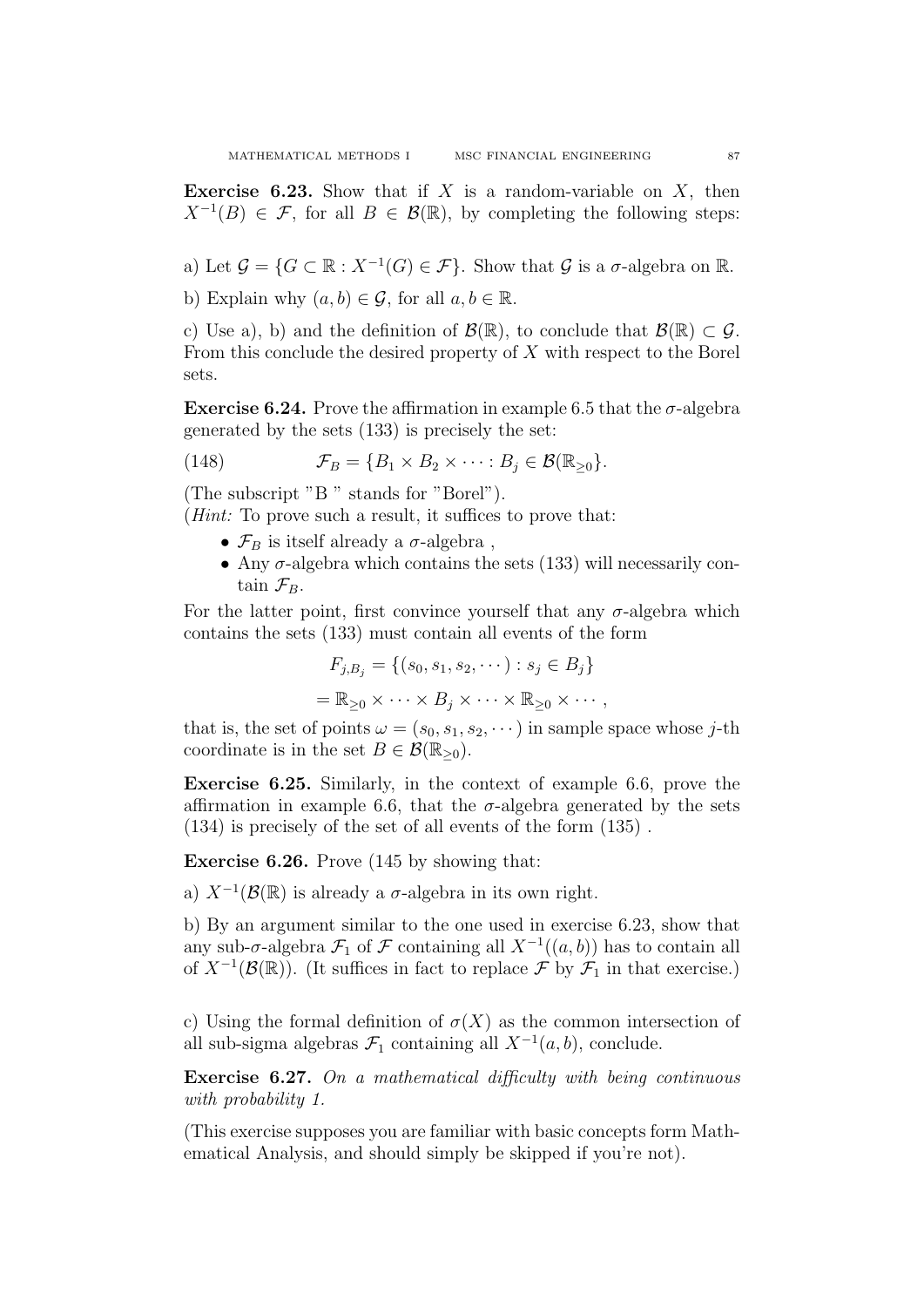We take the sample-space  $\Omega = \Omega_{Brownian}$  and the  $\sigma$ -algebra  $\mathcal{F} =$  $\mathcal{F}_{Brownian}$ . Points of  $\Omega$  are thus functions  $w : [0, \infty) \to \mathbb{R}$ , and events are certain sets of such functions.

Recall that a function  $w : [0, \infty) \to \mathbb{R}$  is called *continuous in the point*  $t_0$  if, for all  $\varepsilon > 0$  there exists a  $\delta > 0$  such that, for all  $t \in [0, \infty)$ :

$$
|t - t_0| < \delta \Rightarrow |w(t) - w(t_0)| < \varepsilon.
$$

We can, without loss of generality, limit ourselves to  $\varepsilon$  and  $\delta$  of the form  $1/n$ ,  $1/m$ ,  $n, m \in \mathbb{N}$ . Continuity at  $t_0$  can therefore be expressed as:

For all *n* there exists an *m* such that  $|t - t_0| < 1/m$  $\Rightarrow |s(t) - s(t_0)| < 1/n.$ 

(a) Show that the event " $w \in \Omega$  continuous in  $t = 1$ " corresponds to the following subset of  $\Omega$ :

$$
\bigcap_{n\in\mathbb{N}}\bigcup_{m\in\mathbb{N}}\bigcap_{t\geq 0,\ |t-t_0|<1/m}\{w\in\Omega:|w(t)-w(1)|<1/n\}.
$$

Explain why this set (probably) does not belong to  $\mathcal F$ . Can you actually prove this? (see also part (b) below).

(b) We can give a similar description of the  $\sigma$ -algebra  $\mathcal F$  as for the one of example 6.6 (see previous exercise). In particular, any event  $F \in \mathcal{F}$ is of the form:

$$
F = \{ w \in \Omega : w(t_1) \in B_1, w(t_2) \in B_2, \dots \},
$$

for a countable set of times  $t_j$  and Borel sets  $B_j \in \mathcal{B}(\mathbb{R})$ , and whether a w is in  $F$  or not is completely determined by what happens with  $w$ at this discrete set of times  $t_j$ ,  $j = 1, 2, \cdots$ . Use this observation to argue that the set:

$$
\{w : [0, \infty) \to \mathbb{R} : w \text{ continuous at all } t \ge 0 \},
$$

is *not* in  $\mathcal{F}$ .

The conclusion of (a) and (b) is that events like "being continuous at a point or at all points" are not observable in the  $\sigma$ -algebra  $\mathcal{F}$ . So how come we can talk about Brownian motion being continuous with probability 1? The key is by first looking at Brownian motion restricted to rational positive times:

$$
\mathbb{Q}_{+} = \{r = p/q : p, q \in \mathbb{N}\}.
$$

(c) Show that the set:

 $F_C := \{w : [0, \infty) \to \mathbb{R} : w|_{\mathbb{Q}_+}$  is continuous in all positive rationals} is an element of  $\mathcal F$ , by showing that it equals:

 $\bigcap_{r \in \mathbb{Q}_+} \bigcap_{n \in \mathbb{N}} \bigcup_{m \in \mathbb{N}} \bigcap_{r' \in \mathbb{Q}_+, |r-r'| < 1/m} \{w \in \Omega : |w(r) - w(r')| < 1/n\}.$ More generally, show that the event  $F_{UCO}$  from remark 6.18 is in  $\mathcal{F}$ .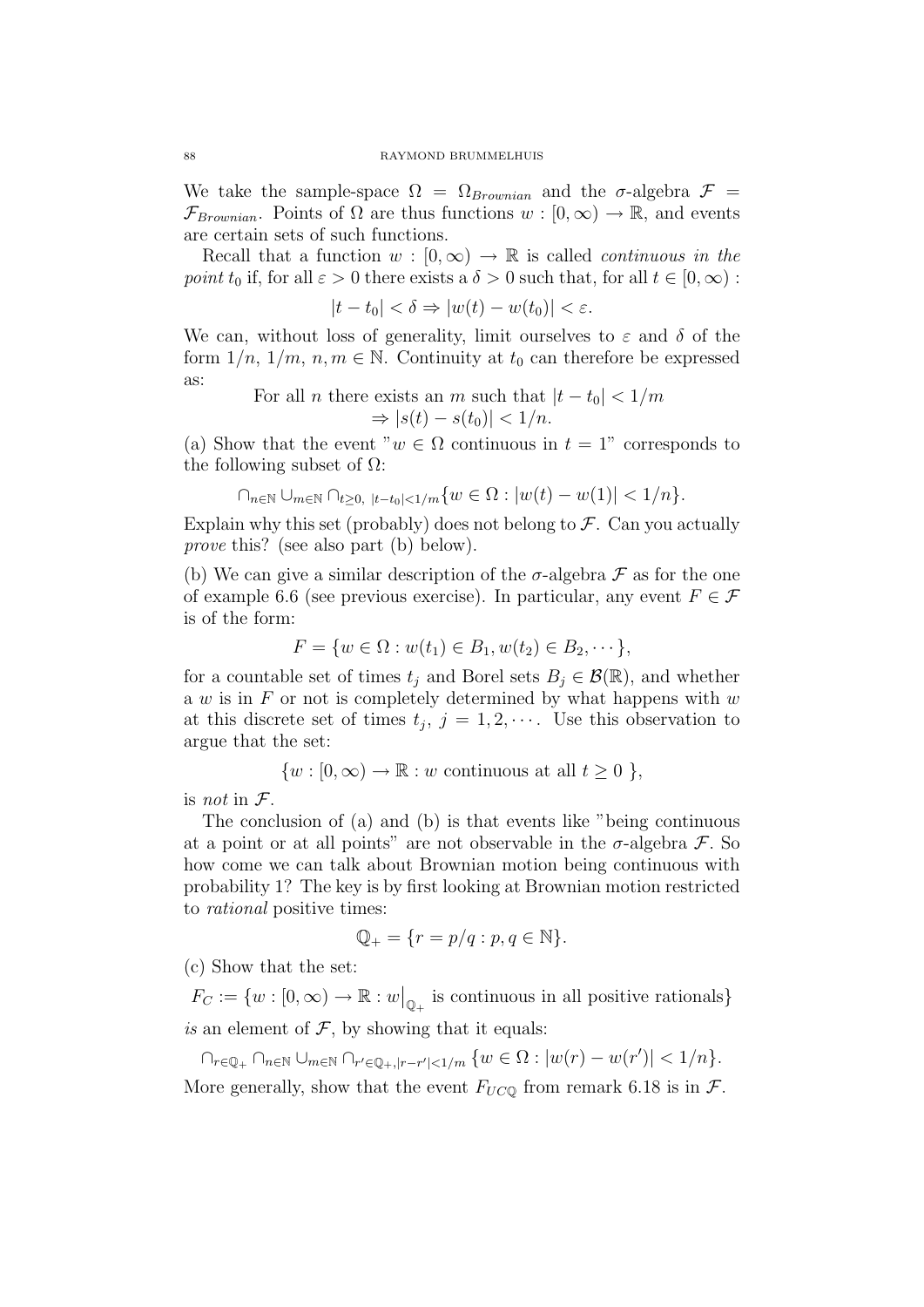## 7. Expectations and Integrals.

If  $X: \Omega \to \mathbb{R}$  is a random variable in the newly defined sense, we would like to know how to compute its expectation. The strategy is to first define the expectation for a set of rvs having a particular simple form, and then to try extend to a general rv by approximation. We will often use the very convenient concept of the *indicator function* of a subset  $F \subset \Omega$ . This is the function  $\mathbb{I}_F : \Omega \to \mathbb{R}$  defined by:

$$
\mathbb{I}_F(\omega) = \begin{cases} 1 & \text{if } \omega \in F, \\ 0 & \text{otherwise} \end{cases}
$$

7.1. Defining expectations. A random variable  $X : \Omega \to \mathbb{R}$  is called simple if there exist finitely many mutually exclusive sets  $F_1, \dots, F_k \in$  $\mathbb F$  and finitely many real numbers  $c_1, \dots, c_k$  such that:

(149) 
$$
X(\omega) = \sum_{j=1}^{k} c_j \mathbb{I}_{F_j}(\omega).
$$

As a random variable, X takes on the value  $c_j$  in case of the event  $F_j$ ; since the events are mutually exclusive, there is no ambiguity. We now define the integral of such a simple function by:

(150) 
$$
\int_{\Omega} X(\omega) d\mathbb{P}(\omega) := \sum_{j=1}^{k} c_k \mathbb{P}(F_k).
$$

Observe thta

$$
\int_{\Omega} X(\omega) d\mu(\omega) = \sum_{j=1}^{k} c_k \mathbb{P}(F_k)
$$
  
= 
$$
\sum_{j=1}^{k} c_j \cdot (\text{Probability that } X = c_j),
$$

so that the integral of  $X$  is the same as the expectation of  $X$ :

$$
\int_{\Omega} X(\omega) d\mathbb{P}(\omega) = \mathbb{E}(X).
$$

So expectations can be regarded as integrals over sample space, with respect to the probability measure: this is conceptually a very powerful point of view, the more so since integrals can also be defined with respect to measures  $\mu$  which are not probability measures.

We observe in passing that  $X = \mathbb{I}_F$  is a special example of a simple function, and that expectation, integral and probability all coincide for such  $X$ :

$$
\mathbb{E}(\mathbb{I}_F) = \int_{\Omega} \mathbb{I}_F(\omega) d\mathbb{P}(\omega) = \mathbb{P}(F).
$$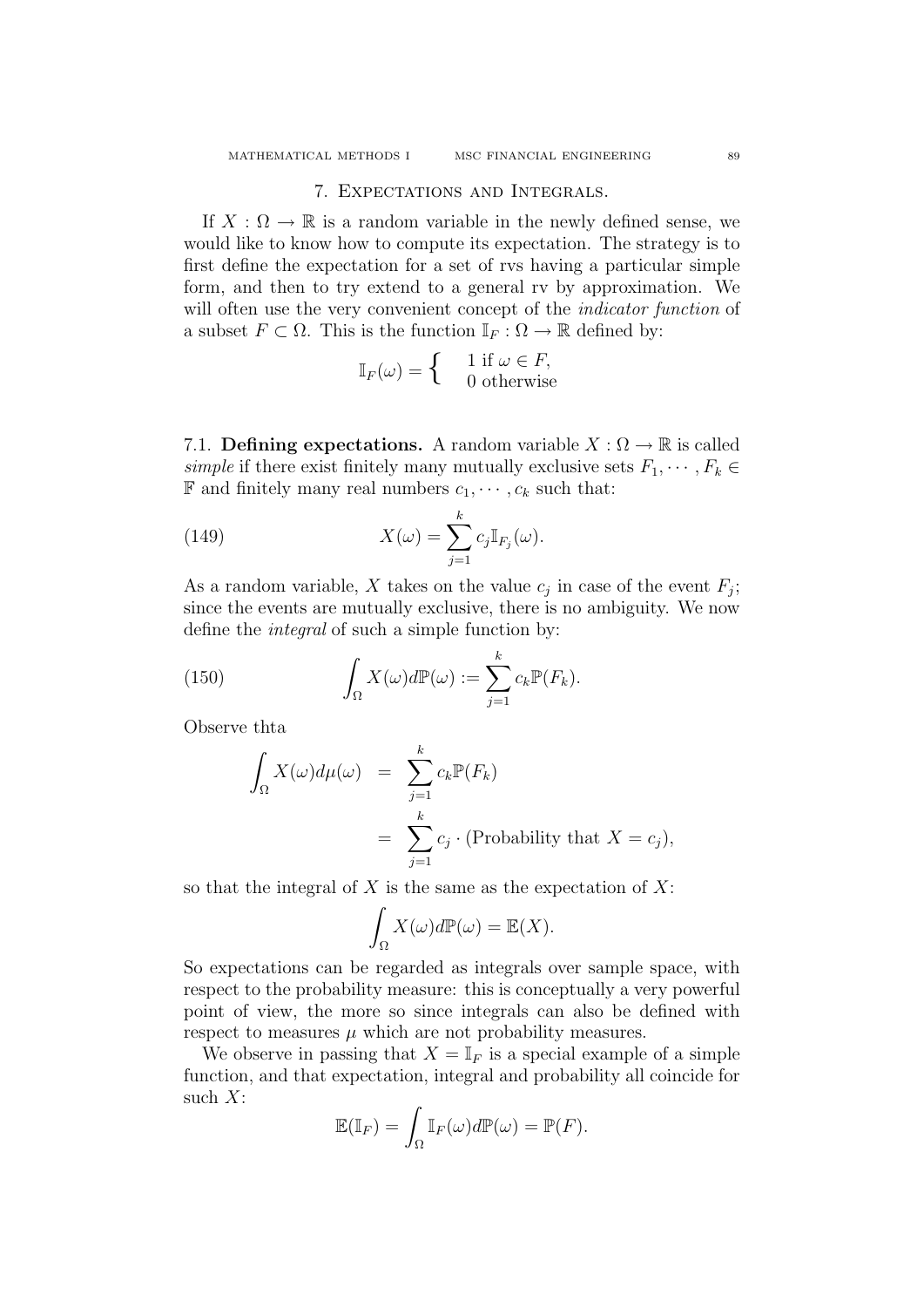We still have to go beyond integration of simple functions. The idea is to do this by approximation: if  $X : \Omega \to \mathbb{R}$  is an arbitrary  $F$ -measurable *positive* function, then one can find increasing sequences of simple functions  $Y_n$   $(n = 1, 2, 3, \cdots)$  such that, for any  $\omega \in \Omega$ ,

(151) 
$$
Y_n(\omega) \le Y_{n+1}(\omega), \quad n = 1, 2, \cdots;
$$

$$
Y_n(\omega) \to Y(\omega) \text{ as } n \to \infty,
$$

and one puts

(152) 
$$
\int_{\Omega} Y d\mathbb{P} = \lim_{n \to \infty} \int_{\Omega} Y_n(\omega) d\mathbb{P}(\omega),
$$

where the limit in the right hand side exists (though it might be  $+\infty$ ). and can be shown to be independent of the choice of approximating sequence  $f_n$  (this is not trivial!). One can also show that in the case of  $\Omega = [0, 1]$ , and a continuous function  $X = f : [0, 1] \to \mathbb{R}$ , and  $\mathbb{P} =$  $dx$ , then one obtains the familiar Riemann-integral from elementary calculus:

$$
\int_0^1 f(x) dx,
$$

which can be computed by finding a primitive, etc.

For X's which are not positive, one writes  $X(\omega) = X_+(\omega) - X_-(\omega)$  of its positive and negative  $parts^{18}$ ,

$$
X_{+}(\omega) = \max(X(\omega), 0), X_{-}(\omega) = \max(-X(\omega), 0),
$$

and puts:

$$
\mathbb{E}(X) = \int_{\Omega} X d\mathbb{P} = \int_{\Omega} X_{+} d\mu - \int_{\Omega} X_{-} d\mathbb{P}
$$

$$
= \mathbb{E}(X_{+}) - \mathbb{E}(X_{-})
$$

provided both of the terms on the right are finite (to circumvent problems with expressions like  $\infty - \infty$ , which we can't give a meaning to).

We define the integral of the rv X over smaller sets  $F \in \mathcal{F}$ , by simply multiplying the integrand by the indicator function of  $F$ ; that is, we put:

(153) 
$$
\int_{F} X \cdot \mathbb{I}_{F} d\mathbb{P} := \int_{\Omega} X \cdot \mathbb{I}_{F} d\mathbb{P} = \int_{\Omega} X(\omega) \cdot \mathbb{I}_{F}(\omega) d\mathbb{P}(\omega).
$$

We can also write (153) as

$$
\mathbb{E}(X\cdot \mathbb{I}_F),
$$

<sup>&</sup>lt;sup>18</sup>if  $X : [0,1] \to \mathbb{R}$ , then  $X_+$  and  $-X_-$  are simple the part of the graph of X above and below the  $x$ -axis, respectively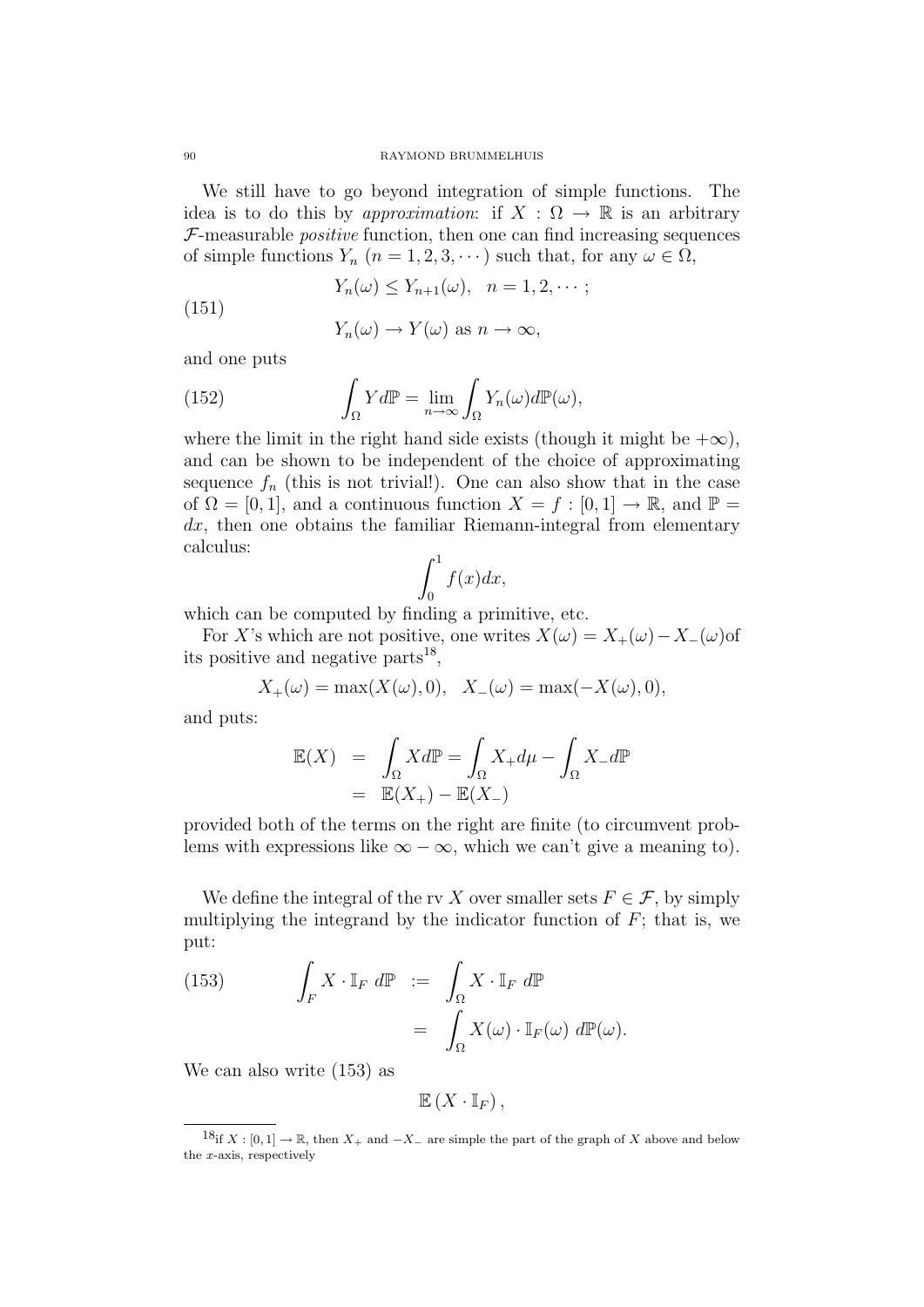the expectation of  $X$  restricted to the event  $F$ .

The following fact is useful to know, and intuitively obvious:

(154) 
$$
F \text{ a null-event } \Rightarrow \int_F X \, d\mathbb{P} = 0.
$$

7.2. \*Connection with the older definition. In the remainder of this section we will explain why this new definition of expectation amounts to the same thing as the previous one involving distribution functions, which we gave in chapter 1. This subsection may be skipped, and the result simply admitted.

It suffices to treat the case of positive rvs  $X$ : the general case can be handled by writing X as  $X_+ - \overline{X}_-$ , as we did above. Pick an  $n \in \mathbb{N}$ , to be thought of as a very big number (it will tend to  $\infty$  in te end), and divide the real line  $\mathbb R$  in small intervals of size  $2^{-n}$ :

$$
(\frac{j}{2^n}, \frac{j+1}{2^n}], \quad j \in \mathbb{Z} = \{\cdots, -2, -1, 0, 1, 2, \cdots\}.
$$

Put

$$
X_n(\omega) = \sum_j \frac{j}{2^n} \mathbb{I}_{X^{-1}((j2^{-n}, (j+1)2^{-n}])}.
$$

(Make a drawing with the graph of X when for example  $\Omega = [0, 1]$ !) Then one can check (exercise, or see the literature) that

•  $X_n(\omega) \leq X_{n+1}(\omega);$ •  $X_n(\omega) \to X(\omega)$ , as  $n \to \infty$ .

It follows that:

$$
\mathbb{E}(X) = \lim_{n \to \infty} \int_{\Omega} X_n(\omega) d\mathbb{P}(\omega)
$$
  
(155) = 
$$
\lim_{n \to \infty} \sum_{j} \frac{j}{2^{-n}} \mathbb{P}\left(\left\{\omega : \frac{j}{2^{-n}} < X(\omega) \le \frac{j+1}{2^{-n}}\right\}\right)
$$

Now  $(156)$ 

$$
\left\{\omega : \frac{j}{2^{-n}} < X(\omega) \le \frac{j+1}{2^{-n}}\right\} = \left\{\omega : X(\omega) \le \frac{j+1}{2^{-n}}\right\} \setminus \left\{\omega : \le \frac{j}{2^{-n}}\right\},
$$

and if we apply the general rule that, for any  $F_1, F_2 \in \mathcal{F}$  such that  $F_2 \subset F_1$ ,

$$
\mathbb{P}(F_1 \setminus F_2) = \mathbb{P}(F_1) - \mathbb{P}(F_2),
$$

and recall the definition of the distribution function, (139), we see that the probability of (156) is simply

$$
F_X\left(\frac{j+1}{2^n}\right) - F_X\left(\frac{j}{2^n}\right),\,
$$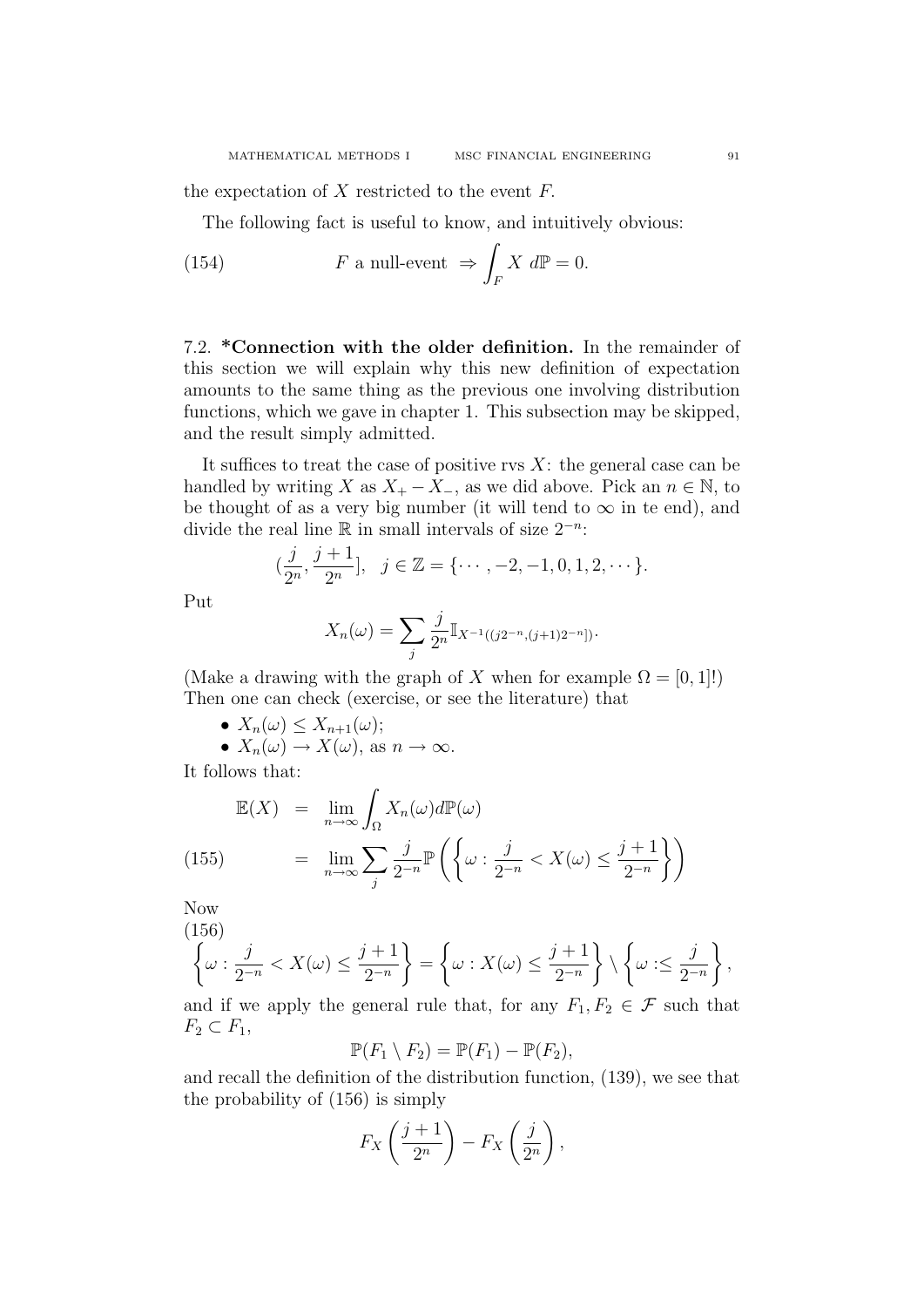and that therefore (155) implies that:

(157) 
$$
\mathbb{E}(X) = \lim_{n \to \infty} \sum_{j} \frac{j}{2^n} \left( F_X \left( \frac{j+1}{2^n} \right) - F_X \left( \frac{j}{2^n} \right) \right),
$$

which in chapter 1 we denoted by:

$$
\int_{\mathbb{R}} x \; dF_X(x);
$$

see formulas (11), (12) with  $g(x) = x$ .. We can do the case of an arbitrary (positive and increasing)  $g = g(x)$  in a similar way, by observing that  $g(X)$  is the limit of the following sequence of simple functions:

$$
\sum_{j} g\left(\frac{j}{2^{n}}\right) \mathbb{I}_{X^{-1}((j2^{-n},(j+1)2^{-n}])},
$$

and repeating the argument. More general  $q$  then are handled by writing them as difference of increasing functions (as an exercise you might like to think about why this is always possible if  $g$  is (continuously) differentiable).

These expressions remain of course rather theoretical, and they will only become more concrete if we suppose for example that  $F_X$  is differentiable,  $F'_X = f_X$ , in which case  $dF_X = f_X dx$ . Observe, however, that if we would be doing some kind of non-parametric statistics, and our only knowledge of  $X$  would be in the form a histogram, then we would basically know the  $F_X(j/2^n)$  for some fixed n, and formulas like (157) and its generalization for  $g(X)$ , (11) are used (without the limit) to compute approximate values of the respective means. This remark could apply for example to the pricing of over the counter options when one has done a non-parametrical regression of the relevant risk-neutral distribution on the basis of the prices of liquidly traded vanilla options.

The above generalizes to multi-variate distribution functions, and the results agree with what we did in chapter 1; we won't go into details.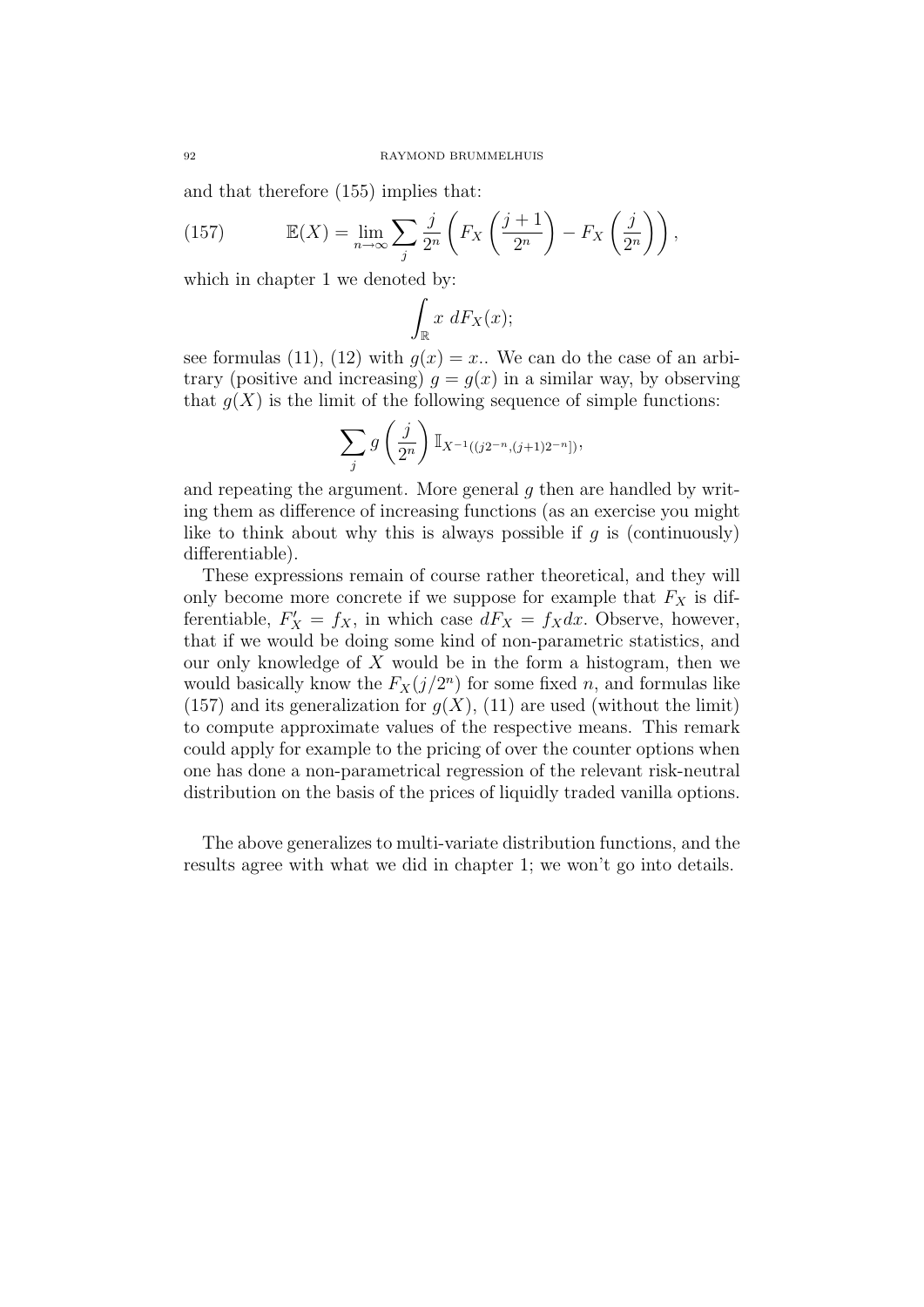### 8. Hilbert Spaces

It is useful, both for stochastic calculus, as for Finance in general, to know the basics of the theory of Hilbert spaces. Indeed, the set of random variables of finite variance on a given probability space  $(\Omega, \mathcal{F}, \mathbb{P})$ is a prime example of a Hilbert space. In Analysis, this space is known as the space of square integrable functions,  $L^2(\Omega, \mathcal{F}, \mathbb{P})$ . Hilbert space terminology permeates all of modern mathematics, from the theory of differential equations (where it originated) to probability theory, statistics and mathematical finance.

8.1. pre-Hilbert and Hilbert spaces. A Hilbert space is basically an infinite-dimensional generalization of the familiar Euclidean spaces  $\mathbb{R}^n$  (we will only be concerned with what are called *real* Hilbert spaces). We give a slightly informal and descriptive, rather than a formal definition, for which we refer to the mathematical literature.

**Definition 8.1.** A pre-Hilbert space H is a real vector space, provided with an *inner product*, which is a map from  $H \times H$  to R, sending pairs of elements x, y to a number  $(x, y)_H \in \mathbb{R}$ , such that for  $x, y, z \in H$  and  $\lambda \in \mathbb{R}$ ,

$$
(x+y, z)H_{=}(x, z)_{H} + (y, z)_{H}, \ (\lambda \cdot x, y)_{H} = \lambda(x, y)_{H}(\lambda, (x, y)_{H} = (y, x)_{H},
$$

and

$$
(x, x) \ge 0, \ (x, x) = 0 \Leftrightarrow x = 0.
$$

That H is a vector space means that we can add elements x, y of H to  $x + y \in H$ , and multiply them by real numbers  $\lambda: \lambda \cdot x \in H$ , in such a way that all the usual rules of algebra are satisfied. We usually simply write te inner product as  $(x, y)$  instead of  $(x, y)<sub>H</sub>$ , when there is no confusion possible.

Examples 8.2. Examples of pre-Hilbert spaces are:

(i)  $\mathbb{R}^n$ , with inner product  $(x, y) = \sum_{j=1}^n x_i y_i$ .

(ii) The space of square integrable random functions:

(158)  

$$
L^{2}(\Omega, \mathcal{F}, \mathbb{P})
$$

$$
= \{X : \Omega \to \mathbb{R} : X \mathcal{F} - \text{measurable}, \int_{\Omega} X(\omega)^{2} d\mathbb{P}(\omega) < \infty\},
$$

which is the same as the vector space of random variables  $X$  such that  $\mathbb{E}(X^2) < \infty$ . The inner product is:

(159) 
$$
(X,Y)_{L^2} = \int_{\Omega} X(\omega) Y(\omega) d\mathbb{P}(\omega),
$$

which can be written in a more simple, and also more probabilistic, way as:

(160) 
$$
(X,Y)_{L^2} = \mathbb{E}(XY).
$$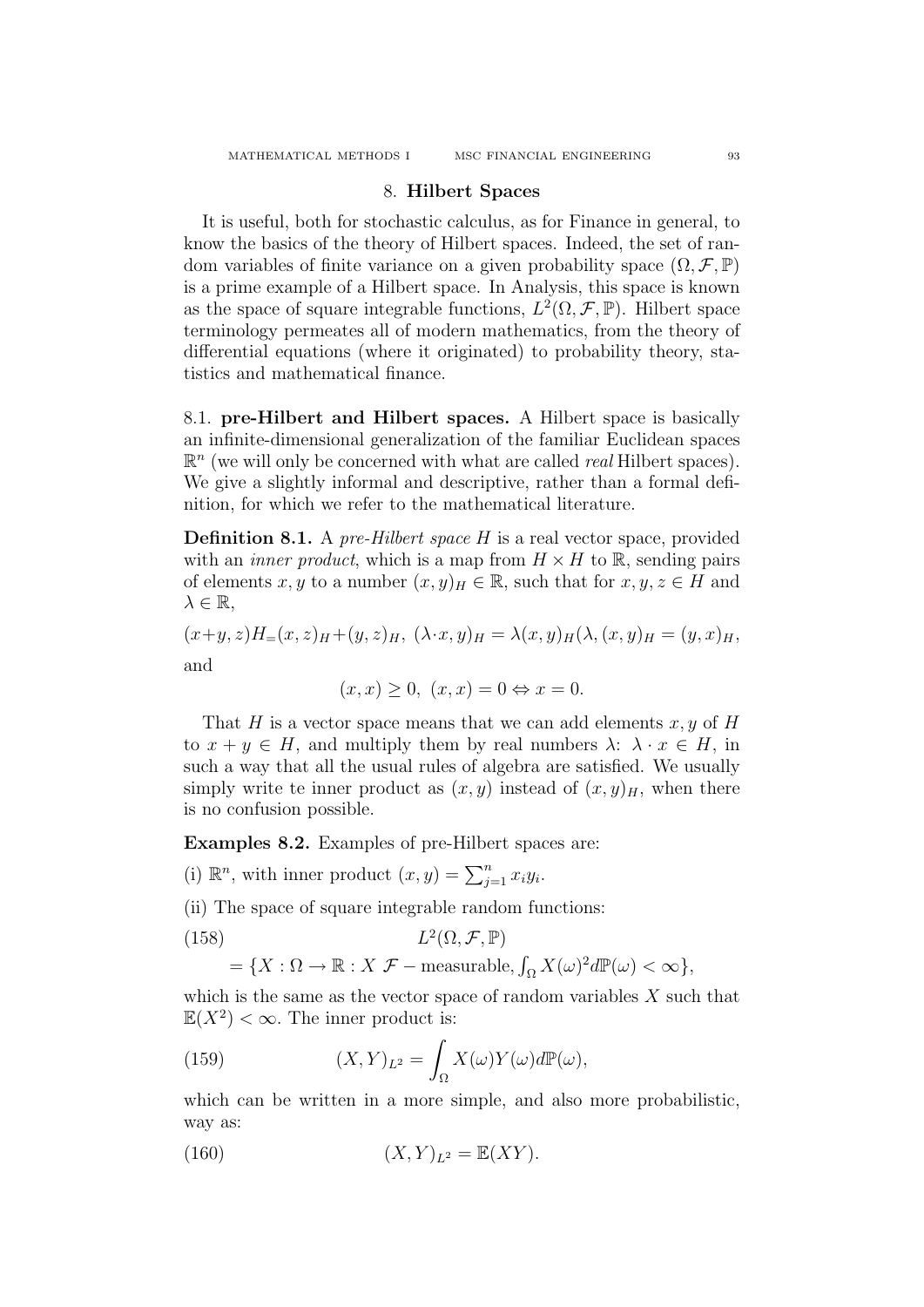This space will be extremely important in the sequel and, for us, will be the example of a Hilbert space.

Given a Hilbert space, we define the length or *norm* of an element  $x$ by:

(161) 
$$
||x||_H := \sqrt{(x,x)_H},
$$

again often leaving off the subscript H. Clearly,  $||\lambda \cdot x|| = |\lambda| ||x||$ , if  $\lambda \in \mathbb{R}$ : multiplying x by the scalar  $\lambda$  means multiplying its length by the absolute value  $|\lambda|$ . If  $H = \mathbb{R}^n$ , then simply,

$$
||x|| = \sqrt{x_1^2 + \dots + x_n^2},
$$

the Euclidean length of x. In the case of  $L^2(\Omega, \mathcal{F}, \mathbb{P})$ , the norm is:

(162) 
$$
||X||_{L^2} := \left(\int_{\Omega} X^2 d\mathbb{P}\right)^{1/2}
$$

This is often called the  $L^2$ -norm.

Another important concept is that of orthogonality: we say that  $x, y \in \text{are orthogonal}, \text{notation: } x \perp y, \text{ if } (x, y) = 0:$ 

.

(163) 
$$
x \perp y \Leftrightarrow (x, y) = 0.
$$

An important general fact about inner products is the so-called  $Cauchy-Schwarz\ inequality$ <sup>19</sup>:

(164) 
$$
|(x,y)| \leq ||x|| \cdot ||y||.
$$

Another important general fact is the triangle inequality:

$$
||x + y|| \le ||x|| + ||y||.
$$

To go from pre-Hilbert spaces to Hilbert spaces we have to explain the concept of completeness, which has to do with converging sequences in H. We say that a sequence  $x_0, x_1, x_2, \cdots$  of elements of H converges to an element  $x \in H$  if the norm of the difference goes to 0:

$$
||x - x_n|| \to 0, \text{ as } n \to \infty .
$$

We denote this by

 $x_n \to x$  in H.

If  $(x_n)_n$  is such a converging sequence, then the inter-distances  $||x_n$  $x_m$ || will go to 0 as both m and n go to 0 simultaneously:

(165) 
$$
||x_n - x_m|| \to 0 \text{ as } n, m \to \infty.
$$

Such sequences are called Cauchy-sequences, and what we just stated amounts to saying that converging sequences are Cauchy sequences.

 $19$ Russian mathematicians often add the name of *Buniatowski* who indeed seems to have been the first to discover it, presumably (as for the other two) in the context of  $\mathbb{R}^n$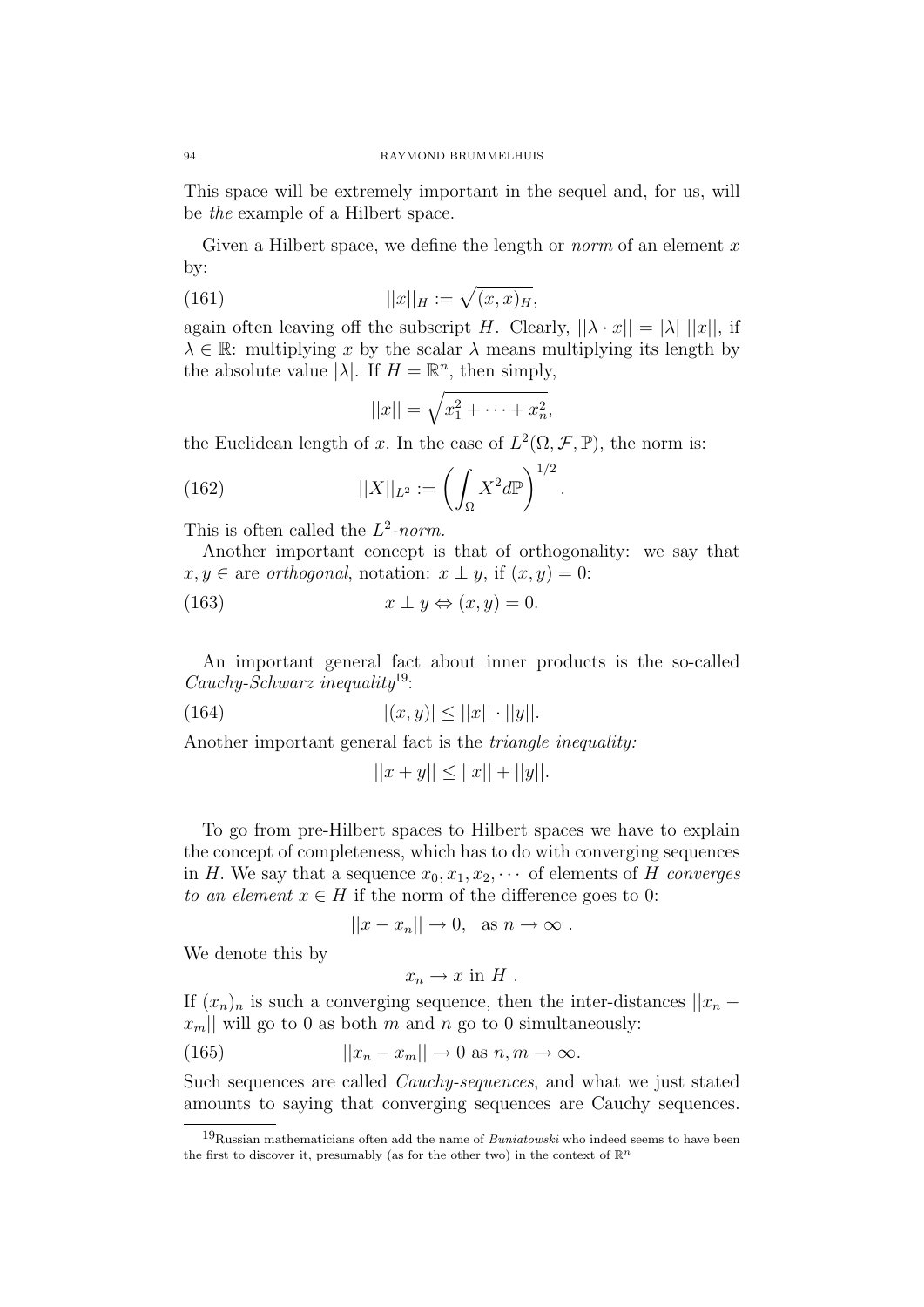However, the converse of this statement need not be true, in general. Hilbert spaces are now precisely those pre-Hilbert spaces for which the converse does old:

Definition 8.3. A Hilbert space is a pre-Hilbert space for which every Cauchy-sequence has a limit.

This is called the completeness property of Hilbert spaces: it allows us to define elements of  $H$  by constructing Cauchy-sequences. A case in point will be the Ito integral. Two examples might help to clarify this:

**Examples 8.4.** (i) Not every Cauchy-sequence in  $\mathbb{Q}$  converges in  $\mathbb{Q}$ : **Examples 8.4.** (i) Not every Cauchy-sequence in  $\psi$  converges in  $\psi$ :<br>take for example a sequence of rational numbers converging to  $\sqrt{2}$ . take for example a sequence of rational numbers converging to  $\sqrt{\ }$ .<br>This will be a Cauchy sequence, but its limit,  $\sqrt{2}$ , falls outside of Q.

(ii)<sup>∗</sup> Slightly more ambitiously, consider the space

$$
V = \{f : [0, 1] \to \mathbb{R} : f \text{ continuous}\},\
$$

with the  $L^2$ -inner product:

$$
(f,g) = \int_0^1 f(x)g(x)dx.
$$

This is a pre-Hilbert space, but not a Hilbert-space: consider a sequence of functions  $f_n$ ,  $n \geq 1$ , which is:

1. 0 on  $[0, \frac{1}{2} - \frac{1}{n}]$  $\frac{1}{n}$ ,

2. Linear on  $\left[\frac{1}{2} - \frac{1}{n}\right]$  $\frac{1}{n}, \frac{1}{2} + \frac{1}{n}$  $\frac{1}{n}$ , while 0 in the left end-point and 1 in te right end-point,

3. 1 on  $\left[\frac{1}{2} + \frac{1}{n}\right]$  $\frac{1}{n}, 1].$ 

Then  $(f_n)_n$  converges in the L<sup>2</sup>-norm to the function which is 0 on  $[0, \frac{1}{2}]$  $(\frac{1}{2})$ , and 1 on  $(\frac{1}{2}, 1]$  (it doesn't matter in fact what value we give it in the point  $\frac{1}{2}$ ). It is therefore a Caucy sequence of elements in V, but the limit falls "outside of  $V$ ".

A pre-Hilbert space can have "holes". There exists a general mathematical construction called completion, which amounts to "filling in all the holes" corresponding to non-converging Cauchy-sequences. Applied to the vector space  $V$  of the previous example, this would lead us to the space  $L^2([0,1], \mathcal{B}([0,1]), dx)$ . More generally, we have the following important theorem:

**Theorem 8.5.** The space  $L^2(\Omega, \mathcal{F}, \mathbb{P})$  is complete, and therefore a Hilbert space.

We won't give the proof, which can be found in any text on measure theory. In practice, it is more important to be familiar with its statement, and to know and how and when to apply it.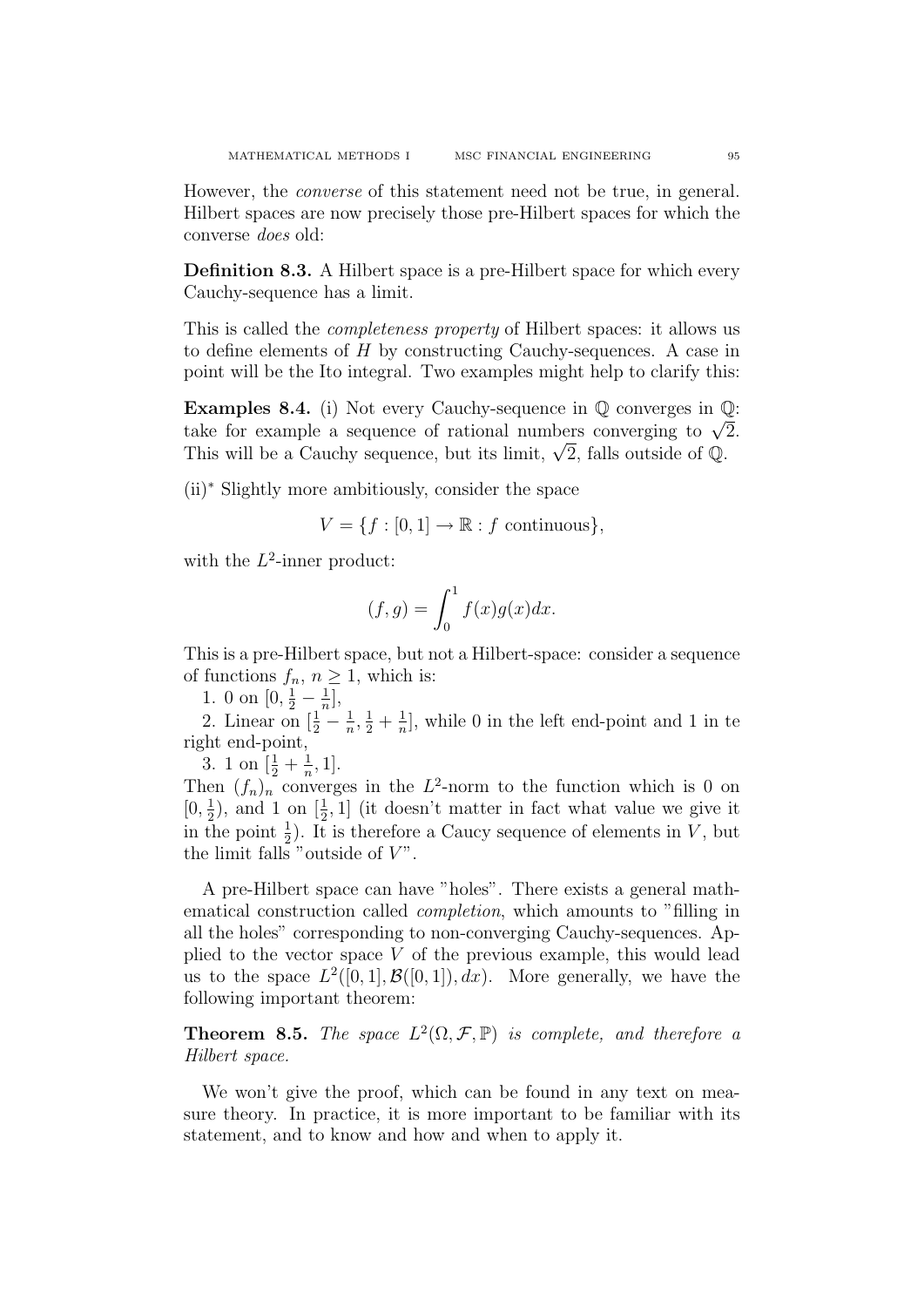8.2. The projection theorem. We now consider the following situation. Let H be a Hilbert space, and let  $V \subset H$  be a subspace of H, that is, a subset V of H such that sums of elements are again in  $H$ . as are all products of elements of V by real numbers. Such a subspace is called closed is limits of converging sequences of elements of V are again in V, that is, if  $x_n \in V$ ,  $x_n \to x$  in H implies that  $x \in V$  (observe that, a priori, we only know that x is in the larger space,  $H$ ). An example of a subspace which is *not* close is the space V in example  $8.4$ (ii), regarded as a subspace of  $L^2$ .

**Theorem 8.6.** (projection theorem) Let V be a closed subspace of the Hilbert space H. Then there exists, for each  $h \in H$ , a unique element  $v \in V$  having smallest distance to h:

(166) 
$$
||h - v|| = \min_{w \in V} ||h - w||.
$$

The element  $v \in V$  is called the projection of x onto V, and is characterized by the property that  $h - v$  is perpendicular to V, or

(167) 
$$
(h-v,w) = 0 \text{ for all } w \in V.
$$

We again skip the proof, as we will be more concerned with applying this theorem. For the finite dimensional Euclidean spaces  $\mathbb{R}^n$  its statement should be relatively intuitive: make a drawing in  $\mathbb{R}^3$  with V a plane, or a line). In infinite dimensions, some care is needed: example 8.4(ii) will again show that theorem 8.6 is false if  $V$  is not closed: see the exercises.

Given a closed subspace  $V \subset H$ , we define the *orthogonal projection*  $P_V: H \to V$  by

(168) 
$$
P_V h = v
$$
 if (166) (or equivalently, (167)) holds.

Note that if we let  $V^{\perp} := \{w \in H : (w, v) = 0 \text{ for all } v \in V \}$ , then  $P_V$ maps  $V^{\perp}$  onto 0. Further basic properties of  $P = P_V$  are:

- (a)  $P_V$  is a projection, meaning that  $P_V^2 = P_V$ .
- (b)  $P_V$  is orthogonal, meaning that  $(h P_V h, v) = 0$ , for all  $v \in V$ .

We note in passing that an equivalent way of stating (b) can be shown to be: for all  $h, q \in H: (P_V h, q) = (h, P_V q)$ .

# 8.3. Application: Conditional expectations of finite variance rvs. The following is an important application of this construction.

Let  $(\Omega, \mathcal{F}, \mathbb{P})$  be a  $\sigma$ -algebra, and let  $\mathcal{G} \subset \Omega$  be some smaller  $\sigma$ algebra, e.g.  $\mathcal{G} = \sigma(X)$ , the  $\sigma$ -algebra of information which can be gleaned from observing the random variable  $X$ . One can show that in this case the space

$$
V = L^2(\Omega, \mathcal{G}, \mathbb{P})
$$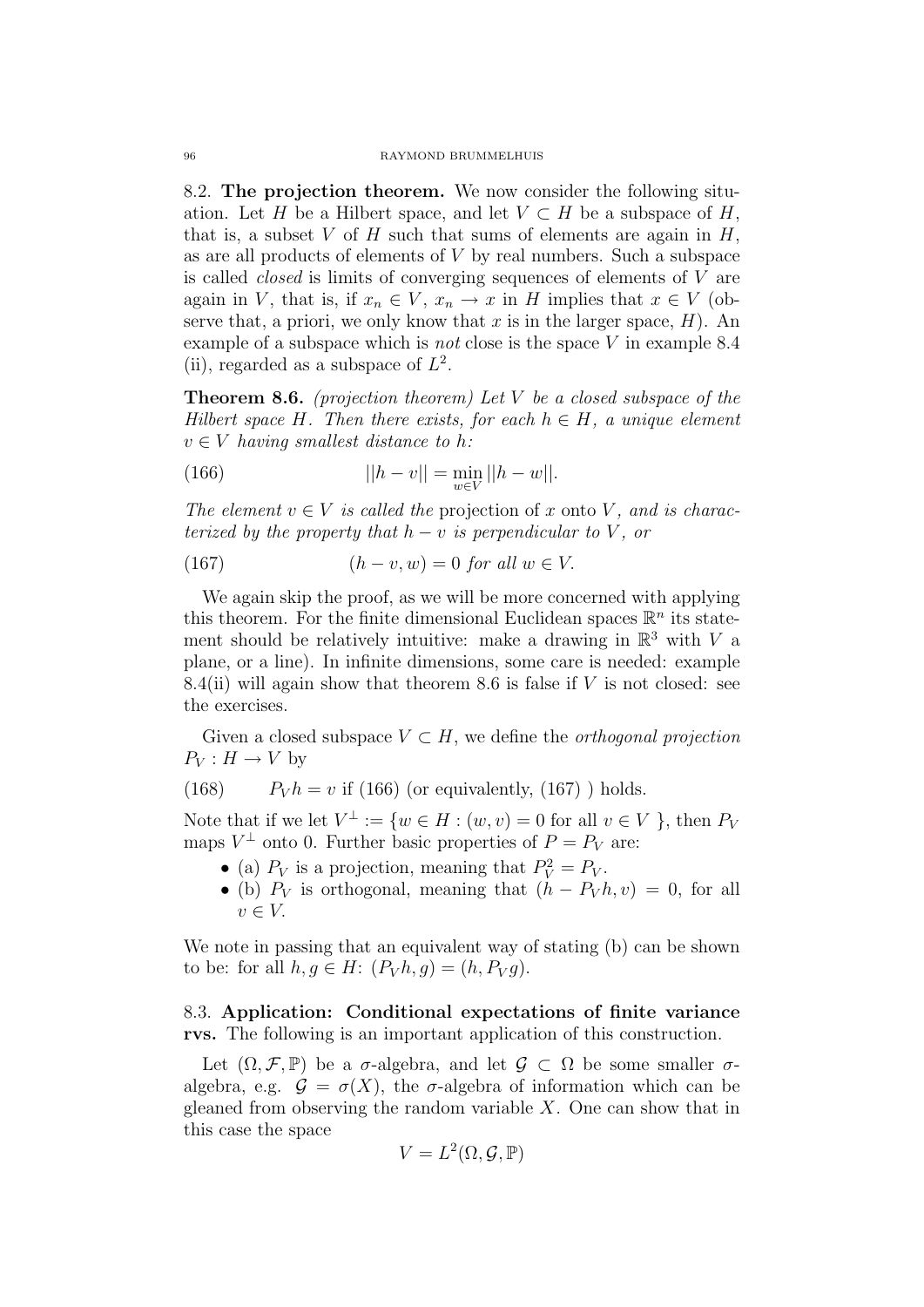of square-integrable G-measurable rvs is a closed subspace of  $L^2(\Omega, \mathcal{F}, \mathbb{P})$ . Note that for a rv X to be in V,  $X^{-1}((a, b))$  has to be in G instead of  $F$ , which is a more stringent condition. The *conditional expectation* with respect to  $\mathcal G$  can now be defined as being the orthogonal projection

(169) 
$$
\mathbb{E}(\cdot|\mathcal{G}): L^2(\Omega, \mathcal{F}, \mathbb{P}) \to L^2(\Omega, \mathcal{G}, \mathbb{P}).
$$

That is, if  $X$  is a rv with finite variance, then its *conditional expectation*  $\Phi := \mathbb{E}(X|\mathcal{G})$  is characterized by the two following conditions:

- $\Phi$  is  $\mathcal{G}$ -measurable, and square-integrable:  $\mathbb{E}(\Phi^2) < \infty$ .
- For all square integrable and G-measurable rvs  $Y \in L^2(\Omega, \mathcal{G}, \mathbb{P})$ :

$$
E(\Phi Y) = E(XY),
$$

since this is the same (in a different notation) as:

 $(X - \Phi, Y) = 0$ , for all  $Y \in V = L^2(\Omega, \mathcal{G}, \mathbb{P})$ ,

which characterized the orthogonal projection, according to the projection theorem.

One way to think about  $\mathbb{E}(X|\mathcal{G})$  is that it represents the best prediction of the random variable  $X$ , given that we only dispose of the information  $\mathcal G$ . Indeed, remembering the equivalence of (166) and (167) in theorem 8.6, we may restate (170) as a variance-minimizing property (after substraction of the mean from  $X$ ):

(171) 
$$
\text{Var}(X - \mathbb{E}(X|\mathcal{G})) = \min_{\substack{Y \text{ G-mens.} \\ \mathbb{E}(Y^2) < \infty}} \text{Var}(X - Y).
$$

We will return to conditional expectations in more detail (and from different points of view) later on.

# 8.4. Exercises to chapter 8.

**Exercise 8.7.** Let  $H = L^2(\Omega, \mathcal{F}, \mathbb{P})$ . Show, using the Cauchy-Schwarz-Buniatowski inequality (164), that if  $X \in H$ , then  $\mathbb{E}(|X|) < \infty$ . Hence the mean  $\mathbb{E}(X)$  of X exists (is finite). Conclude that H is the same as the space of rvs on  $(\Omega, \mathcal{F}, \mathbb{P})$  having finite mean and variance.

**Exercise 8.8.** Show by an example that theorem 8.6 is false if  $V$  is not closed.

(*Hint*: Example 8.4(ii), with *H* the space of  $L^2$ -integrable functions on [0, 1] and  $h \in H$  the function which is 0 on [0, 1/2), and 1 on [1/2, 1].)

**Exercise 8.9.** Assuming the existence of a distance minimizing v, prove the equivalence of (166) and (167).

**Exercise 8.10.** Show that if  $X \geq 0$  with probability 1, then the same holds for its conditional expectation  $\mathbb{E}(X|\mathcal{G})$ .

(Hint: a G-measurable rv  $\Phi$  is  $\geq 0$  with probability 1 iff  $\mathbb{E}(\Phi \mathbb{I}_G) \geq 0$ for all  $G \in \mathcal{G}$ .)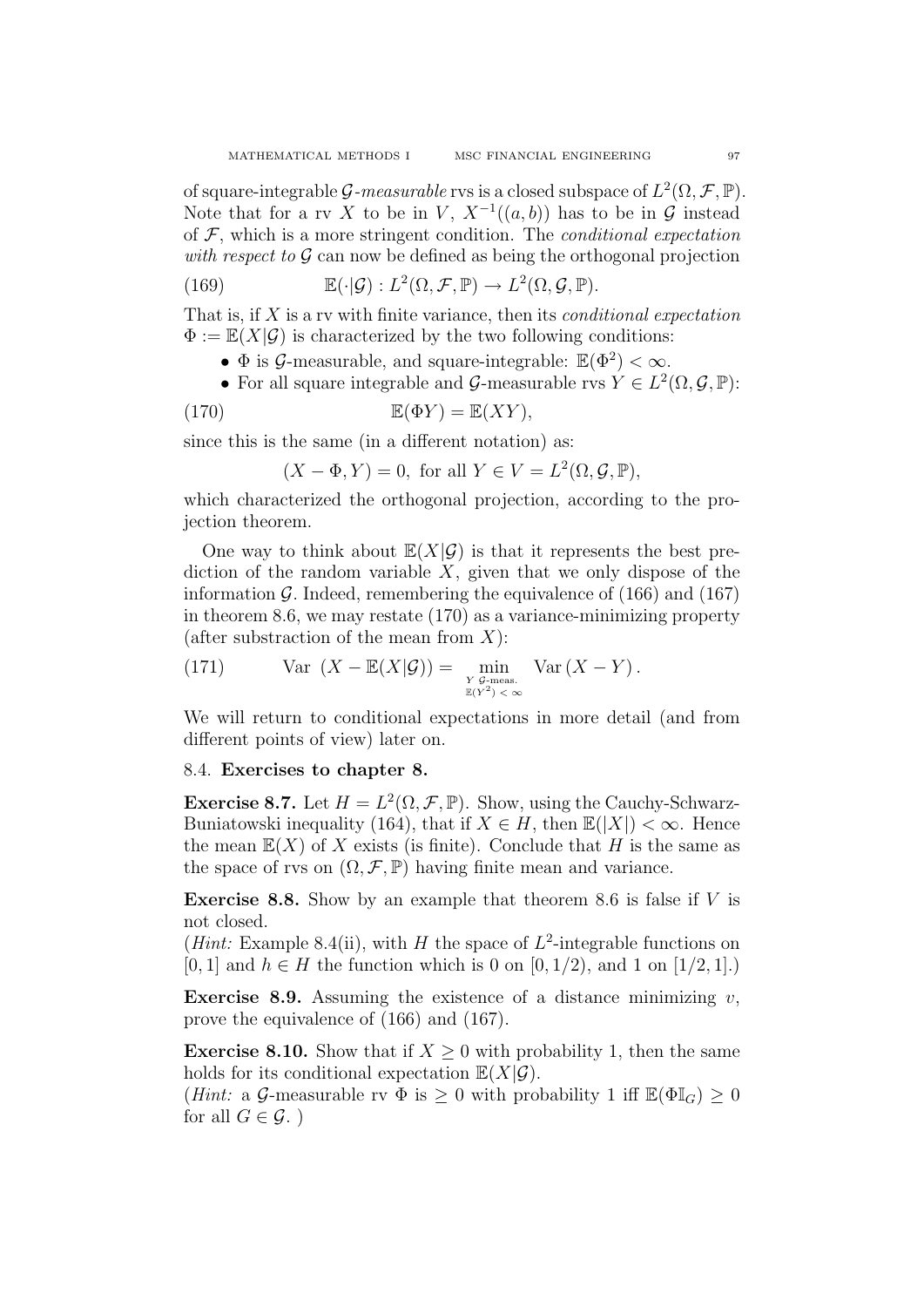#### 98 RAYMOND BRUMMELHUIS

### 9. THE ITO STOCHASTIC INTEGRAL

We will now return to the issue of defining a stochastic integral,

$$
\int_0^T f_t dW_t,
$$

where  $W_t$  is a Brownian motion. We now want to allow  $f_t$  to be stochastic also, and not just a deterministic function of time  $t$ , as in the discussion in chapter 3, and part of the problem is which stochastic  $f_t$ we can allow.

9.1. Brownian motion revisited. With our new view of probability, Brownian motion will now consist of a family of random variables

$$
W_t: \Omega \to \mathbb{R}
$$

defined on some fixed probability space  $(\Omega, \mathcal{F}, \mathbb{P})$  (for example, the one which we introduced in section 6.5, although other probability spaces are possible), and satisfying the usual axioms for Brownian motion:

- $W_0 = 0$ ,
- $W_t W_s \sim N(0, t s)$  for  $s \leq t$ ,
- $W_u$ ,  $W_t W_s$  are independent if  $u \leq s < t$ .

The main advantage of this new view point is that we can now talk about the sample paths of Brownian motion, which are the functions:

(173) 
$$
t \to W_t(\omega) : \mathbb{R}_{\geq 0} \to \mathbb{R}, \ \omega \in \Omega
$$
 fixed.

Note that there is a sample path for each  $\omega \in \Omega$ .

We can now also be more precise on the continuity of Brownian motion. In fact, we can (and will) suppose that  $(\Omega, \mathcal{F}, \mathbb{P})$  and  $W_t$  are such that with probability 1, the sample paths of  $W_t$  are continuous functions of t. More precisely, there exists a null-set or null-event  $N \subset \Omega$ ,  $\mathbb{P}(N) = 0$ , such that:

(174) for all  $\omega \in \Omega \setminus N$ ,  $t \to W_t(\omega)$  is continuous everywhere.

It turns out that it is always possible to achieve this, by re-defining  $W_t$ suitably: cf. remark 6.18.

Theorem 9.1. Brownian motion is almost surely nowhere differentiable. More precisely, there exists a null-event  $N \in \mathcal{F}$  such that, for all  $\omega \notin N$ , the function  $t \to W_t(\omega)$  is nowwhere differentiable (i.e., its graph does not have a tangent at any point).

The proof consists again of some pretty technical mathematics; see for example Billingsly.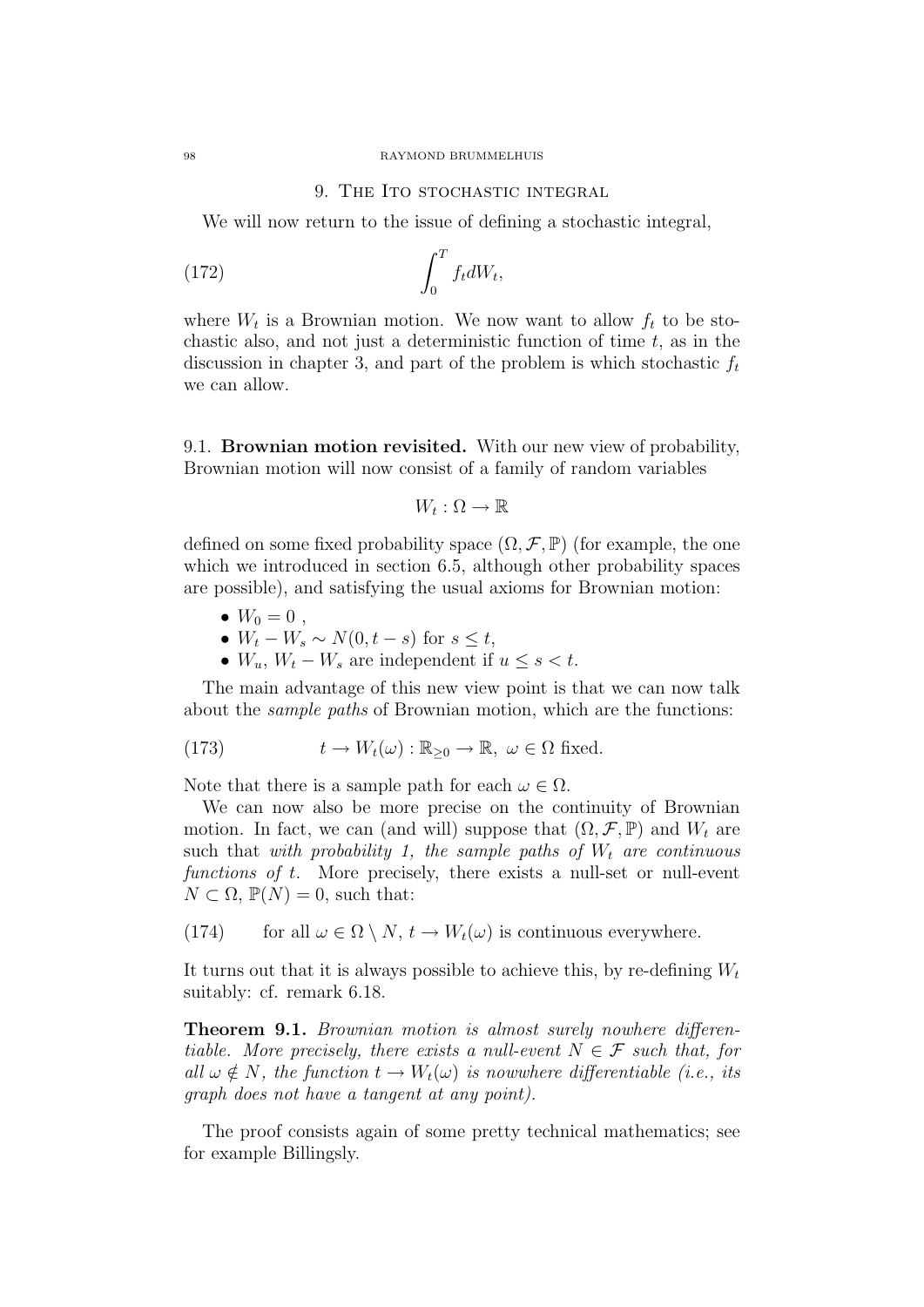9.2. Filtrations of  $\sigma$ -algebras. Before starting the construction of the Ito-integral, we have to introduce an important new concept, that of a *(continuous) filtration of*  $\sigma$ *-algebras*. This is a family of  $\sigma$ -algebras  $\mathcal{F}_t$ , one for each  $t \geq 0$ , which is *increasing*, in the sense that:

$$
(175) \t\t s \le t \Rightarrow \mathcal{F}_s \subset \mathcal{F}_t.
$$

If we think of a  $\sigma$ -algebra as codifying information which can be obtained from making observations/doing statistical experiments, then we're simply dealing with an information set which grows with time. The following is a standard example:

Example 9.2. Let  $(W_t)_{t>0}$  be a Brownian motion, as above. Define  $\mathcal{F}_0^W$  as being the collection of all null-sets in  $\mathcal{F}$ , and  $\mathcal{F}_t^W$  as the  $\sigma$ algebra generated by  $\mathcal{F}_0^W$  together with all  $W_s$  for  $s \leq t$ :

(176) 
$$
\mathcal{F}_t^W = \sigma\left(\{W_s : s \le t\} \cup \mathcal{F}_0^W\right).
$$

Loosely speaking,  $\mathcal{F}_t^W$  contains all possible information which can be obtained from observing Brownian motion up till, and including, time  $t$ (the null-sets counting as containing no information at all). The filtration  $(\mathcal{F}_t^W)_{t\geq 0}$  is called the *Brownian filtration* (on the given probabilityspace  $(\Omega, \overline{\mathcal{F}}, \mathbb{P})$ , to be precise).

Informally,  $\mathcal{F}_t^W$ -measurable functions can be thought of as functions of some, or all, of the  $W_u$ 's with  $u \leq t$ : random variables Y of the form

$$
Y = g(W_{u_1}, \cdots, W_{u_k}),
$$

g a (for example) continuous function and  $u_j \leq t$ , are  $\mathcal{F}_t^W$ -measurable, and every  $\mathcal{F}_t^W$ -measurable Y can be shown to be a (point-wise) limit of a sequence of such special Y's. Now recall that, if  $u \leq s \leq t$ , then  $W_u$  and  $W_t - W_s$  are independent. Functions of such  $W_u$  will also be independent of  $W_t - W_s$ , and, in view of the above, we obtain the following important property:

(177) If 
$$
u \le s < t
$$
, then every  $\mathcal{F}_u^W$ -measurable  
function Y is independent of  $W_t - W_s$ 

9.3. Defining the Ito integral. We now place ourselves in the following situation: besides our Brownian motion  $(W_t)_{t\geq0}$ , we dispose of some filtration  $(\mathcal{F}_t)_{t\geq 0}$  such that:

(178) Each 
$$
W_t
$$
 is  $\mathcal{F}_t$ -measurable,

and such that the analogue of (177) holds:

(179) If  $u \leq s < t$ , then every  $\mathcal{F}_u$ -measurable function Y is independent of  $W_t - W_s$ 

One can always take for  $\mathcal{F}_t$  the Brownian filtration  $\mathcal{F}_t^W$ , but larger filtrations are also allowed, provided (179) is satisfied. This liberty of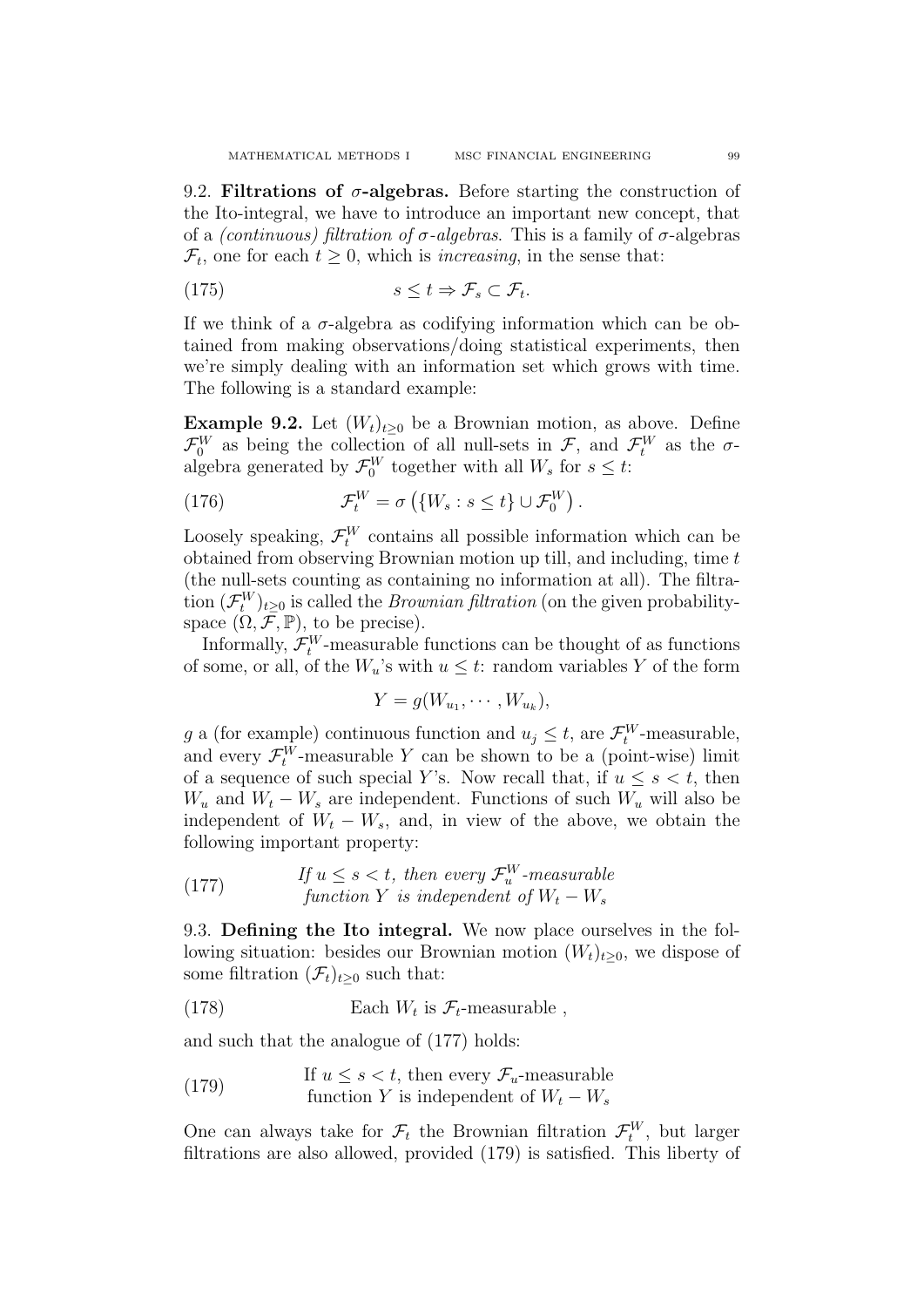choice is often convenient. For example, we might have two independent Brownian motions  $(W_t)_t$  and  $(Z_t)_t$ . Then if

$$
\mathcal{F}_t = \sigma(W_s, Z_r : s, r \le t),
$$

is the natural filtration generated by the two Brownian motions together, then  $\mathcal{F}_t$  satisfies both (178) and (179), and is strictly bigger than  $\mathcal{F}_t^W$ , the filtration generated by  $W_t$  only.

The second ingredient for a stochastic integral is a stochastic process  $H = (H_t)_{t \geq 0}, H_t : \Omega \to \mathbb{R}$ , which will serve as the integrand in our stochastic integral (172), and which has to satisfy the following important condition:

(180) 
$$
H_t \text{ is } \mathcal{F}_t \text{-measurable, for each } t \geq 0.
$$

We will say in this case that the process  $H_t$  is adapted to the filtration  $\mathcal{F}_t$  (t  $\geq$  0), and also that it is non-anticipating<sup>20</sup>.

For such  $H = (H_t)_t$  we will now give a sense to the integral

(181) 
$$
I_T(H) = I_T(H)(\omega) = \int_0^T H_t(\omega)dW_t(\omega), \ \omega \in \Omega,
$$

even though  $t \to W_t(\omega)$  is, with probability 1, now where differentiable. Note that  $I_T(H)$  will be a function on  $\Omega$ , that is, a random variable.

We will construct the integral in two stages: first for a suitable class of simple adapted processes  $H_t$ , and then for more general  $H_t$ , by a process of approximation approximation and passing to the  $\text{limit}^{21}$ . It is for this last step that the formalism of Hilbert spaces will prove to be very convenient.

9.4. Ito's integral for simple adapted processes. To define a simple process  $(H_t)_{t>0}$  we first need a finite partition

(182) 
$$
t_0 = 0 < t_1 < \cdots \quad t_{N-1} = t_N = T
$$

of the interval  $[0, T]$ : the points  $t_i$  divide the interval  $(0, T]$  up in (typically small) subintervals  $(t_{j-1}, t_j]$ . As a concrete example you could think of

$$
t_j = \frac{jT}{N}, \ \ 0 \le j \le N,
$$

where N is thought of as a big number. We next choose, for each  $t_j$ , an  $\mathcal{F}_{t_{j-1}}$ -measurable random variable  $K_j$  and call  $(H_t)_{t\geq 0}$  simple if it is of the form:

(183) 
$$
H_t(\omega) = \sum_{j=1}^n K_j(\omega) \mathbb{I}_{(t_{j-1}, t_j]}(t),
$$

<sup>&</sup>lt;sup>20</sup>the origin of this term lies in the fact that when  $\mathcal{F}_t = \mathcal{F}_t^W$ , then such an  $H_t$  only depends on past to present values  $W_s$ ,  $s \leq t$ , not on future values

 $21$ it is perhaps good to realize that *any* integral is always the result of some limit process, beginning with the basic integrals you were taught about in Calculus!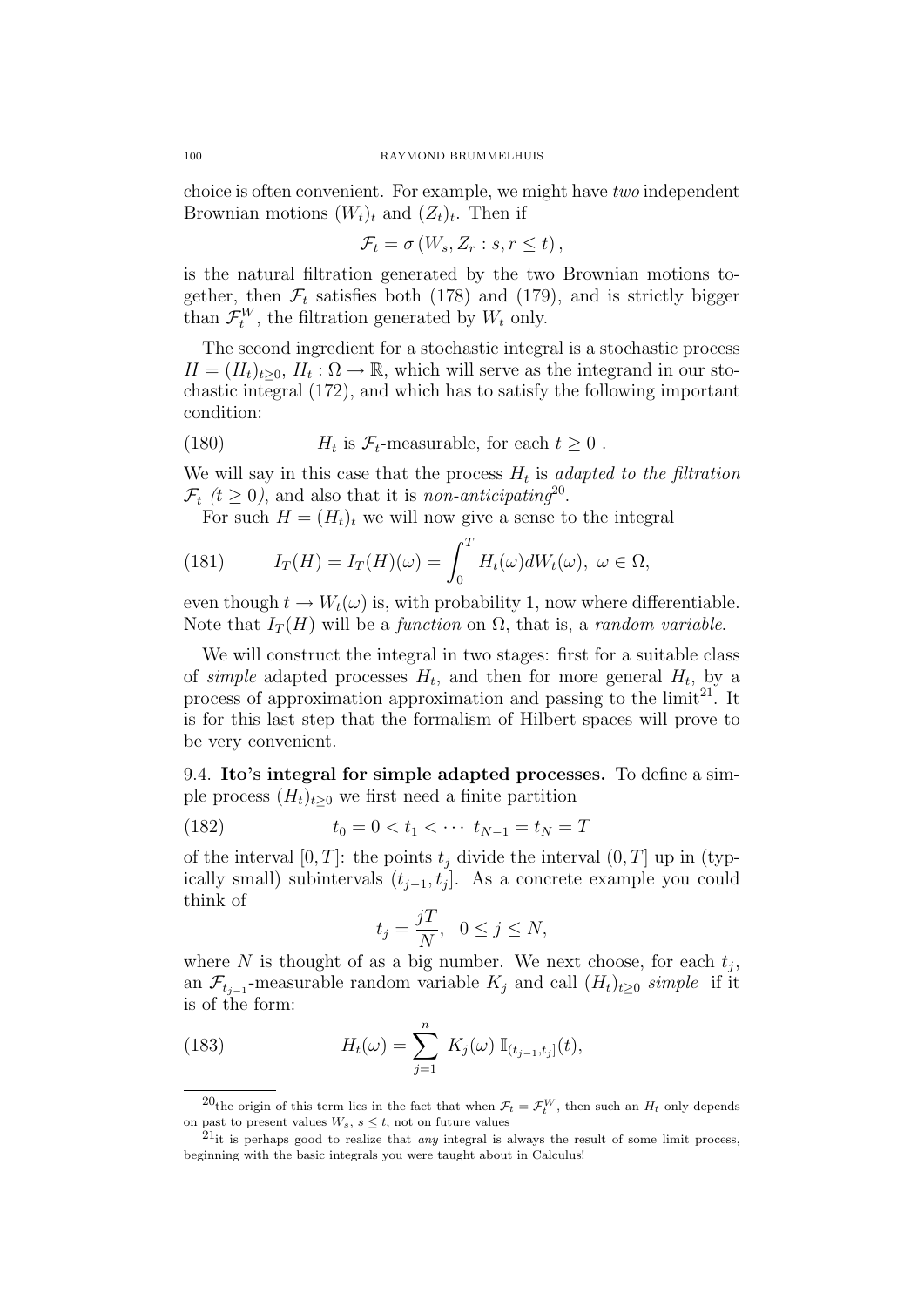where we will put  $H_0 = K_1$ , by convention (its value in 0 won't matter much, in the present context). In other words:

$$
H_t(\omega) = \begin{cases} & K_1(\omega), \text{ if } 0 = t_0 < t \le t_1, \\ & K_2(\omega), \text{ if } t_1 < t \le t_2, \\ & \vdots \\ & K_n(\omega), \text{ if } t_{n-1} < t \le t_n = T. \end{cases}
$$

One can visualize such an  $H_t$  as a step-function on  $[0, T]$ , whose levels are given by the random numbers  $K_j = K_j(\omega)$ . Observe that  $H_t$  is adapted, since, for  $t_{j-1} < t \leq t_j$ , say,

 $H_t = K_j$  is  $\mathcal{F}_{t_{j-1}}$ -measurable, and therefore  $\mathcal{F}_t$ -measurable, for  $\mathcal{F}_{t_{j-1}} \subset \mathcal{F}_t$ . We next define the Ito integral of such a simple function as:

(184) 
$$
I_T(H) = \int_0^T H_t dW_t := \sum_{j=1}^{N-1} H_{t_j}(\omega) (W_{t_{j+1}}(\omega) - W_{t_j}(\omega))
$$

Observe that this is a function of  $\omega$ , and therefore a random variable on  $\Omega$  (although we usually suppress the variable  $\omega$  when writing  $\int_0^T H_t dW_t$ ; this is why this is called a *stochastic* integral.

The integral (184) has the following important properties:

**Lemma 9.3.** If  $(H_t)_{t\geq 0}$  is a simple adapted process, and if

$$
I_T = I_T(H) := \int_0^T H_t dW_t,
$$

then:

(a)  $I_T$  has mean 0:

$$
(185) \t\t\t\t\mathbb{E}(I_T) = 0.
$$

(b)  $I_T$  has variance

(186) 
$$
\mathbb{E}\left(I_T^2\right) = \int_0^T \mathbb{E}(H_t)^2 dt.
$$

Proof of lemma 9.3: The proof of (a) is easy:

$$
\mathbb{E}(I_T(H)) = \sum_j \mathbb{E}\left(H_{t_j}(W_{t_{j+1}} - W_{t_j})\right)
$$
  
= 
$$
\sum_j \mathbb{E}(H_{t_j})\mathbb{E}(W_{t_{j+1}} - W_{t_j})
$$
  
(since  $H_{t_j}$  and  $W_{t_{j+1}} - W_{t_j}$  are independent)  
= 0,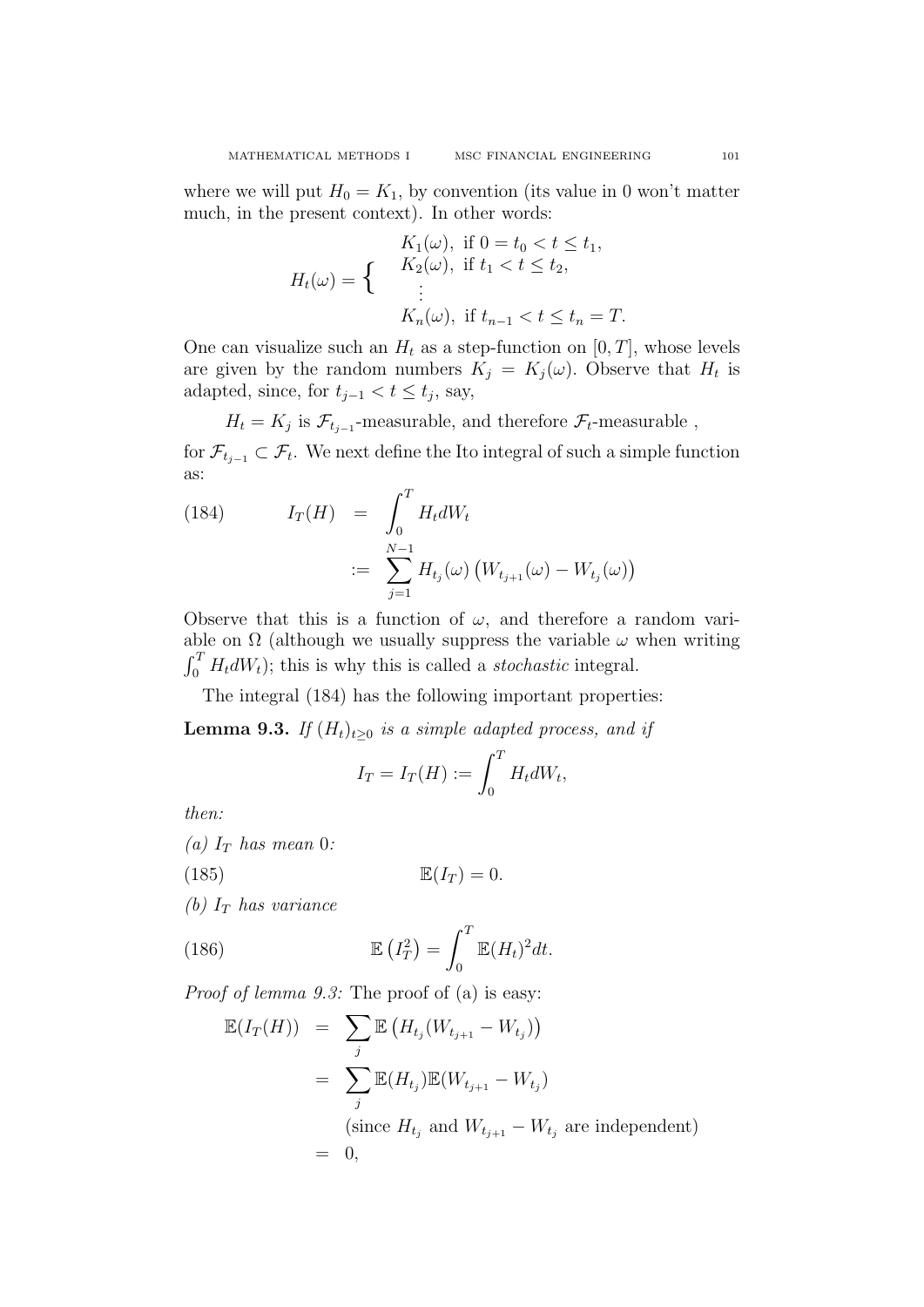since Brownian motion has mean 0.

The proof of (b) is a bit more involved:

$$
I_T^2 = \left(\sum_j H_{t_j}(W_{t_{j+1}} - W_{t_j})\right)^2
$$
  
\n
$$
= \sum_j \sum_k \left(H_{t_j}(W_{t_{j+1}} - W_{t_j})\right) \left(H_{t_k}(W_{t_{k+1}} - W_{t_k})\right)
$$
  
\n
$$
= \sum_j H_{t_j}^2 (W_{t_{j+1}} - W_{t_j})^2 +
$$
  
\n
$$
\sum_j \sum_{j \neq k} \left(H_{t_j}(W_{t_{j+1}} - W_{t_j}) H_{t_k}(W_{t_{k+1}} - W_{t_k})\right).
$$

We have to compute the expectation of this expression.

Now, by independence of the  $(\mathcal{F}_{t_j}$ -measurable) rv  $H_{t_j}$  and  $(W_{t_{j+1}} W_{t_j}$ ),

$$
\mathbb{E}\left(H_{t_j}^2(W_{t_{j+1}}-W_{t_j})^2\right) = \mathbb{E}\left(H_{t_j}^2\right)\mathbb{E}\left((W_{t_{j+1}}-W_{t_j})^2\right) \n= \mathbb{E}(K_j^2)\cdot(t_{j+1}-t_j).
$$

As for the terms with  $j \neq k$ , if for example  $j < k$ , then  $j + 1 \leq k$ , and

$$
H_{t_j}(W_{t_{j+1}}-W_{t_j})H_{t_k},
$$

will be  $\mathcal{F}_{t_k}$  measurable, and therefore independent of  $W_{t_{k+1}} - W_{t_k}$ . Hence,

$$
\mathbb{E}\left(H_{t_j}(W_{t_{j+1}}-W_{t_j})H_{t_k}(W_{t_{k+1}}-W_{t_k})\right) \n= \mathbb{E}\left(H_{t_j}(W_{t_{j+1}}-W_{t_j})H_{t_k}\right)\mathbb{E}\left(W_{t_{k+1}}-W_{t_k}\right) \n= 0.
$$

It follows that

$$
\mathbb{E}(I_T^2) = \sum_j \mathbb{E}(K_j^2)(t_{j+1} - t_j)^2
$$

$$
= \int_0^T \mathbb{E}(H_t^2)dt,
$$

since the function  $t \to \mathbb{E}(H_t^2)$  is an ordinary step-function (with values in  $\mathbb{R}$ ), which is equal to  $\mathbb{E}(K_j^2)$  on  $(t_{j-1}, t_j]$ . QED

Remark 9.4. If we write out (186) in full, we get the statement:

$$
\int_{\Omega} \left( \int_0^T H_t(\omega) dW_t(\omega) \right)^2 d\mathbb{P}(\omega) = \int_0^T \int_{\Omega} H_t^2(\omega) d\mathbb{P}(\omega) dt.
$$

This is certainly not an obvious identity: when going from left to right we have to move the square under the second integral sign, to get it on  $f_t(\omega)$ , and this is false in general. To be able to do this, we needed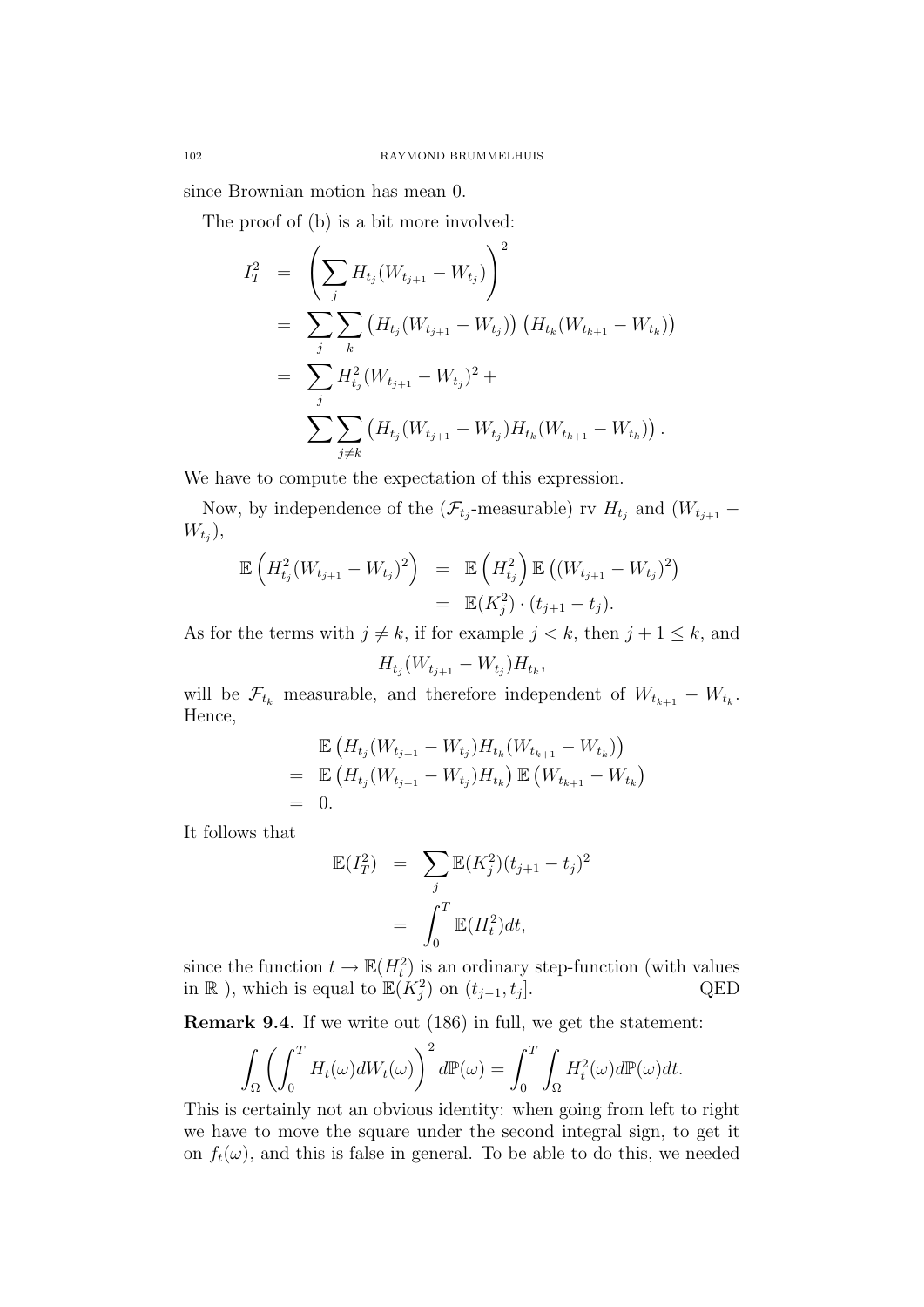that  $H_t$  is adapted, and we also used the basic properties of Brownian motion, in particular independence of the future and the past-upto-present. A closer analysis shows that the martingale property of Brownian motion, which amounts to the statement that

$$
\mathbb{E}\left(W_t|\mathcal{F}_s\right))=W_s,
$$

is in fact all that is needed, and that one can generalize the stochastic integral by replacing  $(W_t)_t$  by any square integrable martingale. We will precisely define and discuss martingales in a later chapter.

The identity (186) is fundamental for extending the Ito-integral to more general  $f_t$ 's than just the simple ones.

9.5. The Ito-integral in full generality. The Ito-integral will now be extended from simple step-functions to more general ones by a limit argument. The basic idea is simply to approximate a general adapted integrand  $H = (H_t)_t$  by a sequence of simple adapted integrands,  $H_n =$  $(H_{n,t})_t$ :

(187) 
$$
H_{n,t}(\omega) \to H_t(\omega), \quad n \to \infty,
$$

and to put:

(188) 
$$
I_T(H) = \lim_{n \to \infty} I_T(H_n) = \lim_{n \to \infty} \int_0^T H_{n,t}(\omega) dW_t(\omega),
$$

hoping that this limit exists. Now the whole mathematical subtlety of the Ito integral lies in the way in which we have to interpret these two limits (187) and (188). Note that these are not simple limits of numbers, with which you should be familiar from elementary calculus, but limits of *functions*, namely functions on the sample space,  $\Omega$ . The subject of limits in function spaces has been the object of intense mathematical research during the first half of the 20-th century, and has given rise to the field of Functional Analysis, and there exist several notions of convergence of sequences of functions. The Ito-integral is best understood in the context of Hilbert spaces; indeed, (186) can be understood as asserting that the Ito-integral on simple adapted functions is a length-preserving map, or isometry, between to suitably defined spaces of square integrable functions  $(L^2$ -spaces). We will therefore slightly change viewpoint and re-interpret everything in terms of functions on  $\Omega$  and  $[0,\infty)\times\Omega$ , respectively. First observe that we can look upon a process  $(H_t)_{t \leq T}$  as simply being a function

$$
H: [0, T] \times \Omega \to \mathbb{R},
$$

sending

$$
H:(t,\omega)\to H_t(\omega).
$$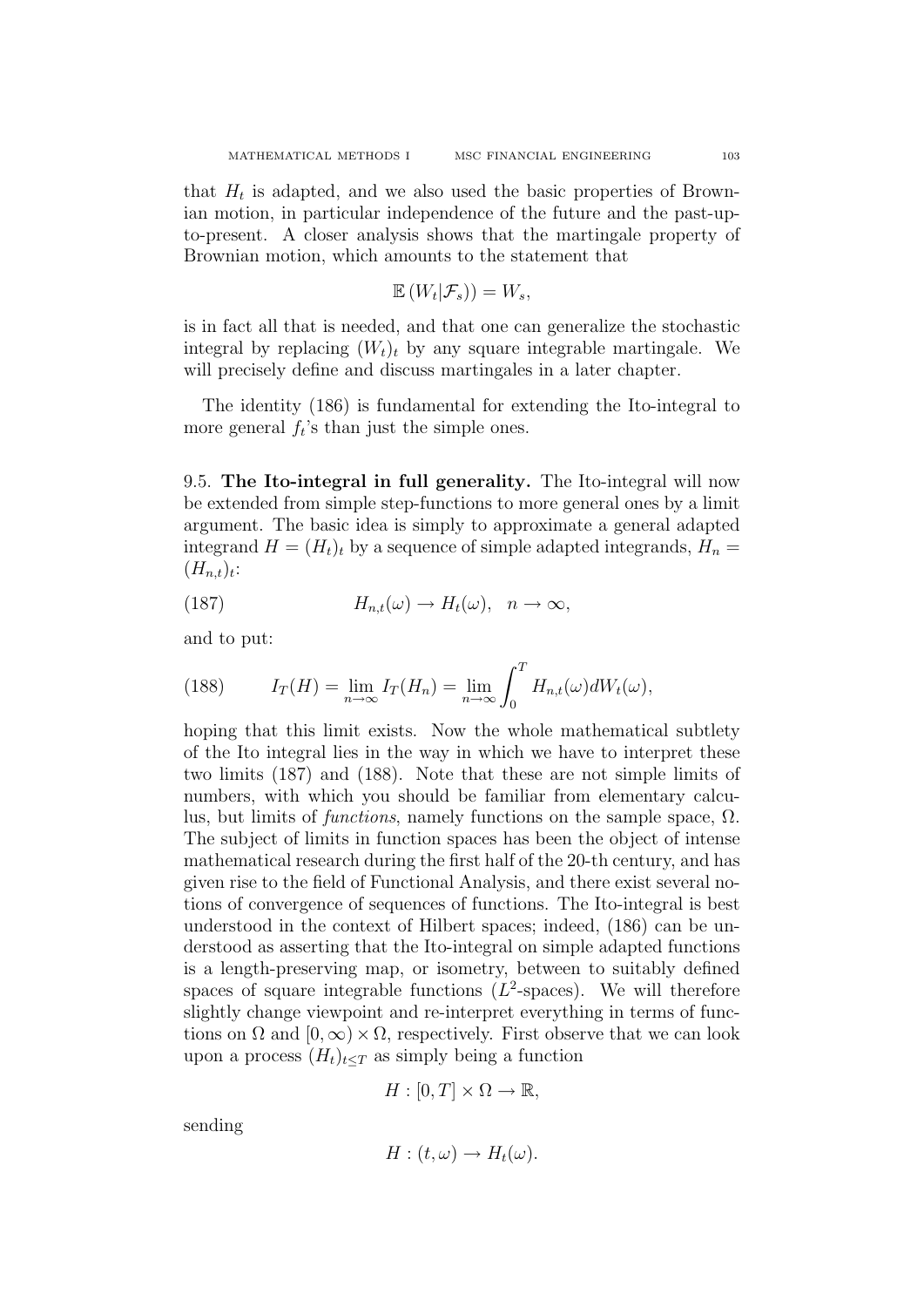We'll therefore also write  $H_t(\omega)$  as  $H(t, \omega)$ . We now introduce the space of functions:

(189) 
$$
\mathcal{H}_T^2 = \{H : [0, T] \times \Omega \to \mathbb{R} \text{ adapted},
$$

$$
\int_0^T \int_{\Omega} H(t, \omega)^2 d\mathbb{P}(\omega) dt < \infty \},
$$

(where we'll tacitly assume that  $H$  is measurable with respect to the product  $\sigma$ -algebra  $\mathcal{B}([0,T]) \times \mathcal{F}$ , in order to be able to give sense to the double integral; ignore this point if it confuses you).

If we introduce the inner product

$$
(H, K)_{\mathcal{H}} = \int_0^T \int_{\Omega} H(t, \omega) K(t, \omega) dt d\mathbb{P}(\omega),
$$

then  $\mathcal{H}_T^2$  can be sown to be a Hilbert space<sup>22</sup>. The corresponding "infinite dimensional Euclidian length" is given by

$$
||H||_{\mathcal{H}}^{2} = \int_{0}^{T} \int_{\Omega} H(t,\omega)^{2} d\mathbb{P}(\omega) dt,
$$

which we can also write as:

$$
||H||_{\mathcal{H}}^2 = \int_0^T \mathbb{E}(H_t)^2 dt.
$$

 $\mathcal{H}_T^2$  is the  $L^2$ -space of adapted processes. Recall form chapter 8 that there is also the (simpler) Hilbert space of random variables:

$$
L^{2}(\Omega) = \{ X : \Omega \to \mathbb{R} : \mathbb{E}(X^{2}) = \int_{\Omega} X(\omega)^{2} d\mathbb{P}\omega \} < \infty \},
$$

with "Euclidian length"

$$
||X||_{L^2}^2 = \int_{\Omega} X(\omega)^2 d\mathbb{P}(\omega) = \mathbb{E}(X^2).
$$

We note in passing that using a more precise notation,  $L^2(\Omega)$  should be designated as  $L^2(\Omega, \mathcal{F}, \mathbb{P})$ , since it depends on both the  $\sigma$ -algebra and on the measure. A similar remark applies to  $\mathcal{H}_T^2$ , but we will keep to the simplified notations, so as not to make the following totally unreadable. It is clear from the previous that both  $\mathcal{H}_T^2$  and  $L^2(\Omega)$ are spaces of the same nature, namely functions whose square can be integrated, or are square integrable, with respect to a suitable measure.

One now can show the following important fact concerning  $\mathcal{H}_{T}^2$ :

**Lemma 9.5.** Simple adapted processes (regarded as functions on  $[0, T] \times$  $\Omega$  are what is called dense in  $\mathcal{H}_T^2$ : for each  $H \in \mathcal{H}_T^2$  there exists a sequence of simple functions  $H_n$ , such that

$$
||H - H_n||_{\mathcal{H}} \to 0, \text{ as } n \to \infty.
$$

 $22*$  In fact,  $\mathcal{H}_T^2$  is a closed subspace of the  $L^2$ -space  $L^2([0,T] \times \Omega, \mathcal{B}([0,T]) \times \mathcal{F}, dt dP)$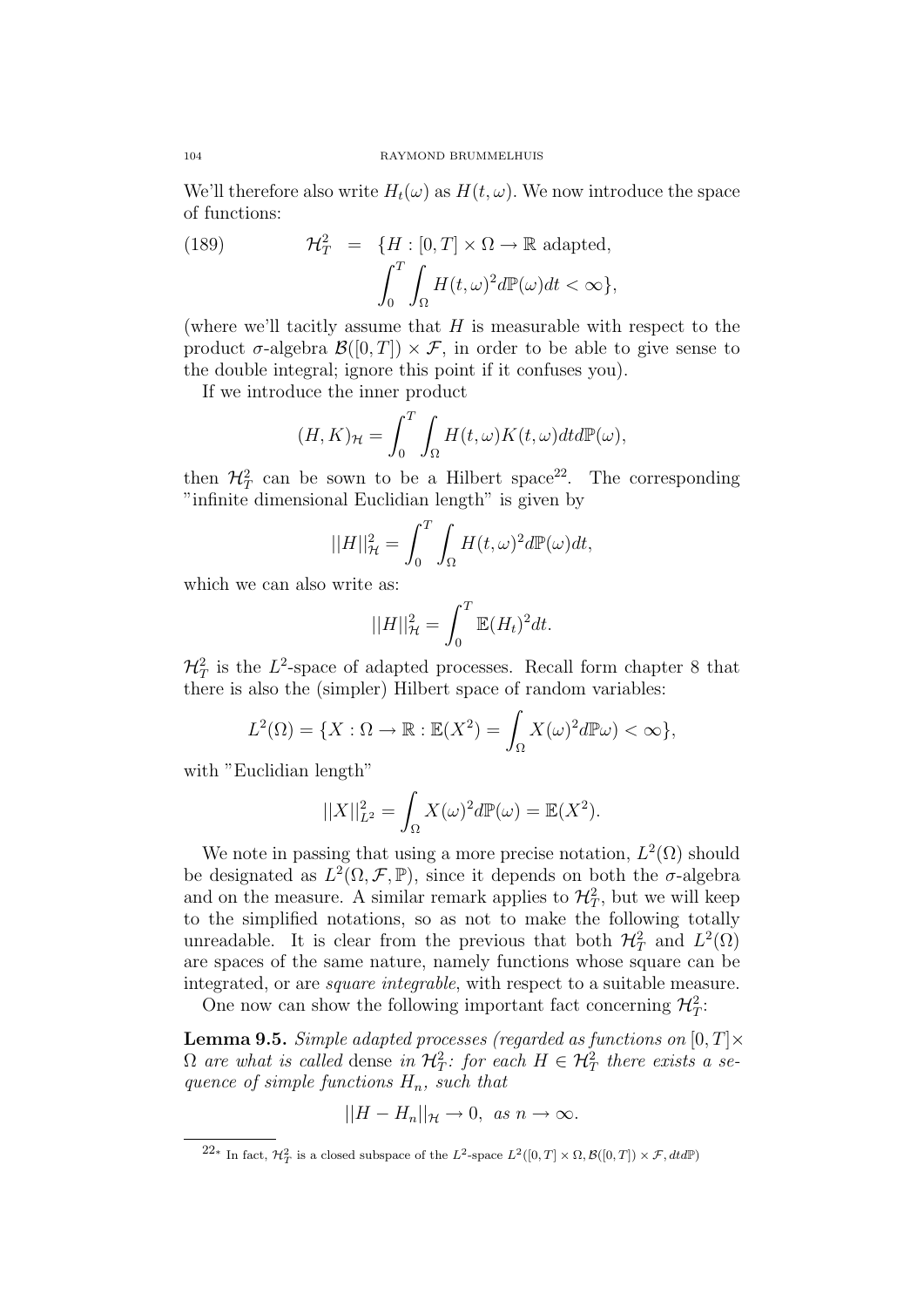Equivalently, interpreting everything as processes, if  $H = (H_t)_{0 \leq t \leq T}$ is a stochastic process which is adapted to the filtration  $\mathcal{F}_t, t \leq T$ , then we can always find a sequence  $H_n = (H_{n,t})_{0 \leq t \leq T}$  of simple adapted processes, such that

(190) 
$$
||H - H_n||_{\mathcal{H}} = \int_0^T \mathbb{E} \left( (H_t - H_{n,t})^2 \right) dt \to 0.
$$

The lemma is non-trivial, and requires a proof, for which we refer to the literature (cf. for example the book by Oksendael). Below we'll indicate how to construct such an approximating sequence if  $H$  has continuous paths.

We now show how to use these properties to define the Ito integral  $I_T(H) = \int_0^T H_t dW_t$  of an arbitrary process  $H = (H_t)_{t \geq 0}$  in  $\mathcal{H}_T^2$ .

Step 1. By the lemma, there exists a sequence of simple adapted processes,  $H_n = (H_{n,t})_t$ , such that

$$
||H - H_n||_{\mathcal{H}} \to 0.
$$

By the triangle inequality:

$$
||H_n - H_m||_{\mathcal{H}} \le ||H_n - H||_{\mathcal{H}} + ||H - H_m||_{\mathcal{H}} \to 0,
$$

as  $n, m \to \infty$  simultaneously.

Step 2. Being a simple adapted process, the Ito integral of  $H_n$  is already defined. We put

$$
Y_n := I_T(H_n) = \int_0^T H_{n,t} dW_t.
$$

Then  $I_n - I_m = I_T (H_n - H_m)$ , and (186) implies that:

(191)  
\n
$$
||Y_n - Y_m||_{L^2(\Omega)}^2 = \mathbb{E} ((Y_n - Y_m)^2))
$$
\n
$$
= \int_0^T \mathbb{E} ((H_n - H_m)^2) dt
$$
\n
$$
= ||H_n - H_m||_H^2 \to 0,
$$

as  $n, m \to \infty$  simultaneously. Hence:

 $(Y_n)_n$  is a Caucy-sequence in  $L^2(\Omega)$ !

Step 3.  $L^2(\Omega)$ , being a Hilbert space is complete, meaning that every  $\overline{\text{Cauchy-sequence}}$  converges. There therefore exists an element  $X \in$  $L^2(\Omega)$  such that

$$
||X - Y_n||_{L^2(\Omega)}^2 \to 0,
$$

that is,

$$
\mathbb{E}\left(\left(X-I_T(H_n)\right)^2\right)\to 0,
$$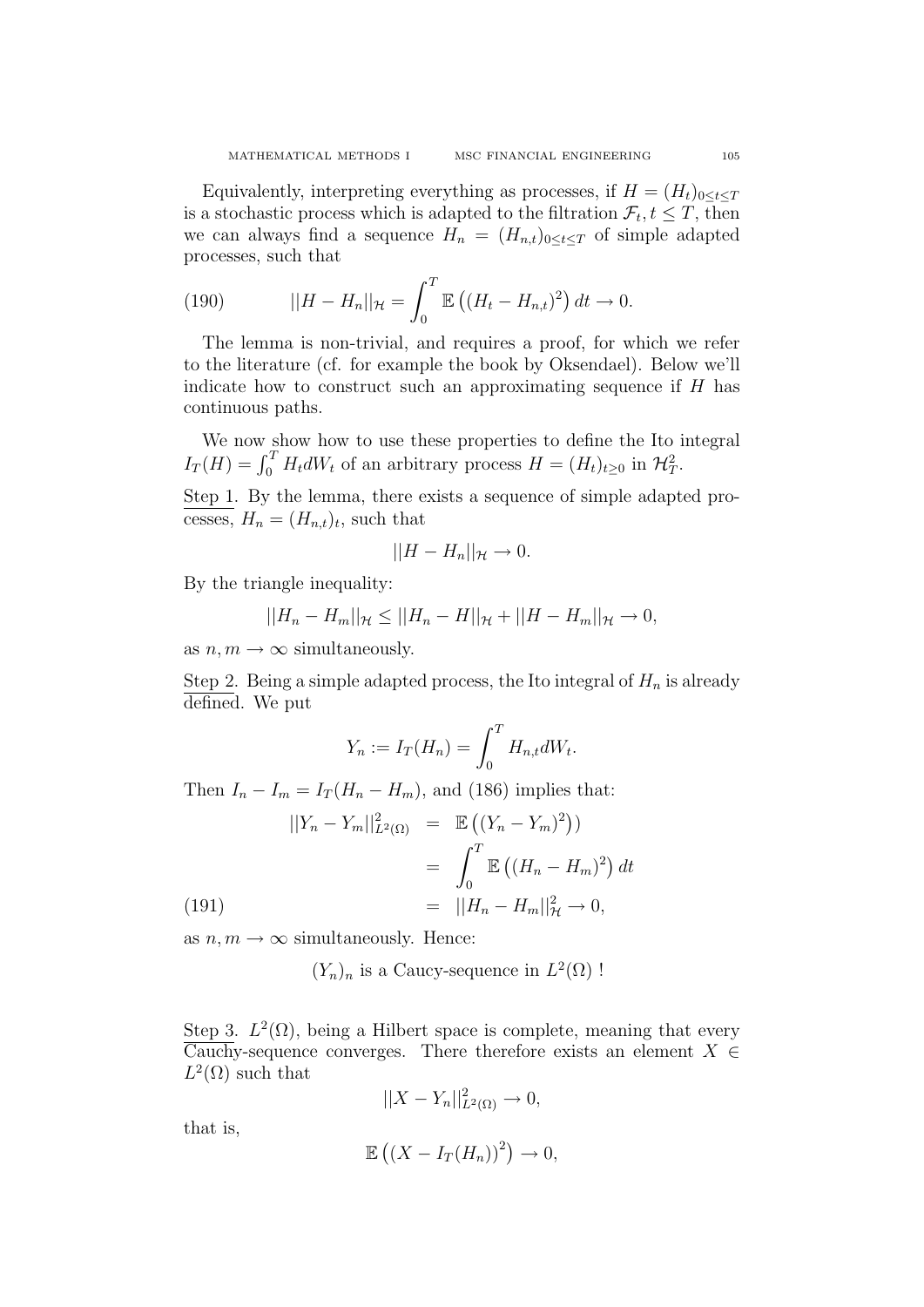and we define the stochastic integral of our original process  $H$  simply as being this limit:

$$
I_T(H) = \int_0^T H_t dW_t := X = \lim_{n \to \infty} I_T(H_n).
$$

Step 4. We finally have to show that this is a good definition, in the sense that the  $I_T(H) := X$  we found does not depend on the approximating sequence  $(H_n)_n$  of simple adapted processes (in general, there is more than one such sequence). But this is relatively easy: if  $(H_n)_n$ is another such sequence, then

$$
||H_n - \widehat{H}_n||_{\mathcal{H}} \to 0,
$$

and therefore, using (186),

$$
||I_T(H_n) - I_T(\widehat{H}_n)|| = ||H_n - \widehat{H}_n||_{\mathcal{H}} \to 0,
$$

also. Hence, necessarily

$$
\lim_{n\to\infty} I_T(H_n) = \lim_{n\to\infty} I_n(\widehat{H}_n).
$$

This completes the construction of the Ito-integral.

It can be sown that  $I_T()$  inherits the properties (185), (186) established the simple Ito integrals: the approximating  $I_T(g_n)$  have these properties, and they persist in the limit (we won't give a formal proof). We record this formally as

**Theorem 9.6.** Let  $H = (H_t)_{0 \le t \le T} \in \mathcal{H}_T^2$ , and let

$$
I_T(H) = \int_0^T H_t dW_t,
$$

its Ito-integral, which we just defined. Then

$$
E(I_T(H) = 0,
$$

and

(193) 
$$
\mathbb{E}(I_T(H)^2) = \int_0^T \mathbb{E}(H_t^2)dt.
$$

More generally, if  $K = (K_t)_t$  is also in  $\frac{2}{T}$ , then

(194) 
$$
\mathbb{E}(\ I_T(H) \ I_T(K)) = \int_0^T \mathbb{E}(H_t K_t) dt.
$$

The only point which perhaps needs comment is (194). This can either be established along the same lines as (193), by first verifying it for simple functions, and then passing to the limit (for which you'll need to use Cauchy's inequality, if you want to prove it rigorously). Alternatively, it can be derived from (193) by using a small trick called polarization: see the exercises at the end of this chapter.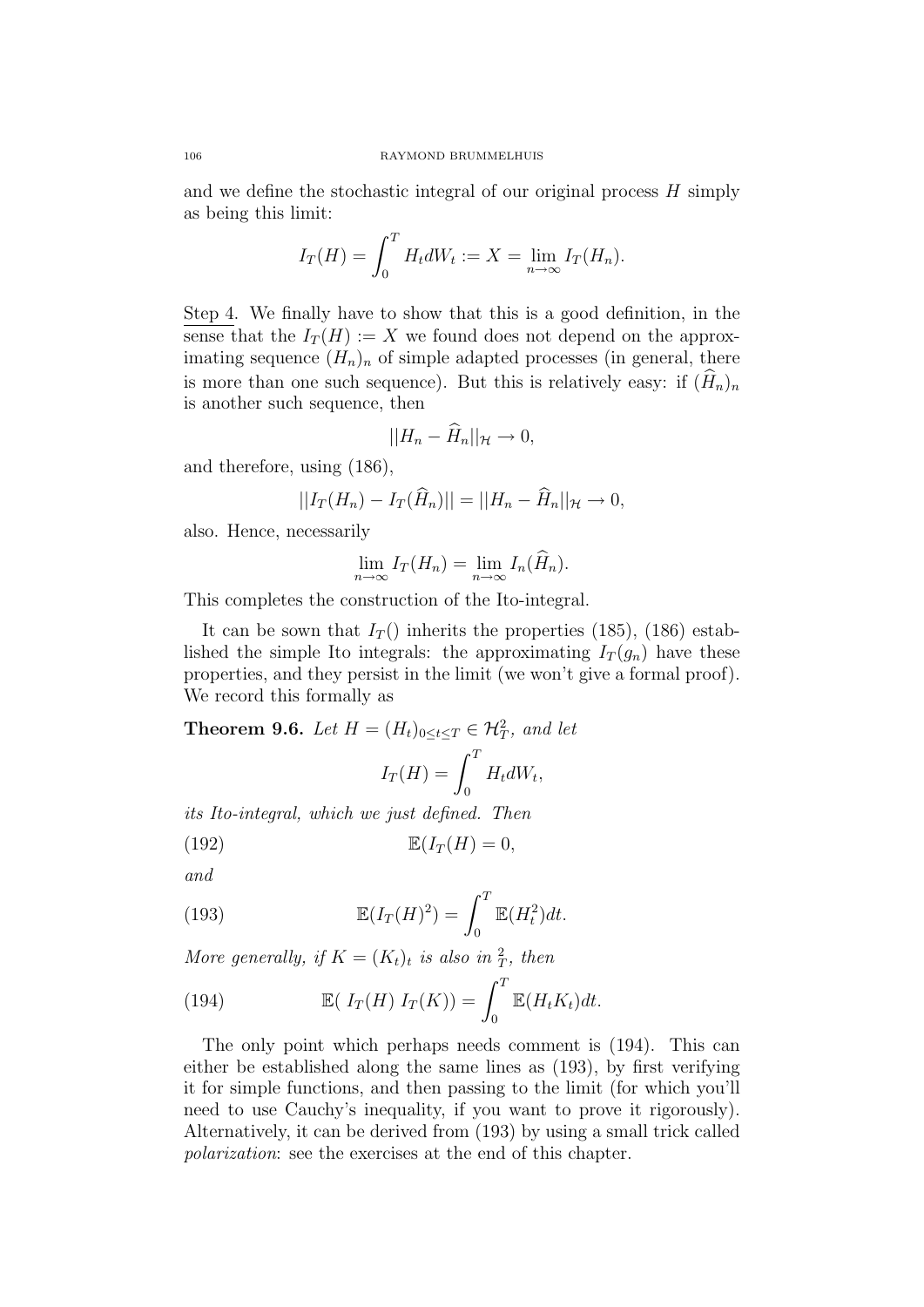9.6. Ito's integral for integrands with continuous sample paths. The above procedure is admittedly a bit abstract. However, if the integrand  $H_t$  has continuous sample paths  $t \to H_t(\omega)$ , and is bounded (which accounts for the vast majority of stochastic integrals used in Finance), we can give a less abstract and more concrete description of  $I_T(H)$ , which corresponds closely to the usual picture of integration in ordinary Calculus. The point is, that for such  $H_t$  we can choose a very simple type of approximating sequence of simple functions. For convenience, we will sometimes write

$$
H(t,\omega) \text{ for } H_t(\omega).
$$

We then put:

(195) 
$$
H_{n,t}(\omega) = \sum_{j=0}^{n-1} H\left(\frac{jT}{n}, \omega\right) \mathbb{I}_{(jT/n, (j+1)T/n]}(t).
$$

These are clearly simple adapted functions, since  $H_t$  is adapted. If the sample paths of  $H_t$  are continuous then, for each  $\omega \in \Omega$  and  $0 \le t \le T$ :

$$
H_{n,t}(\omega) \to H_t(\omega) \quad n \to \infty.
$$

Under the additional condition that  $H$  is bounded, meaning that there exists a constant  $C > 0$  such that

$$
|H_t(\omega)| \le C, \text{ for all } \omega \in \Omega, 0 \le t \le T ,
$$

one shows<sup>23</sup> that  $H_n$  tends to H in the space  $\mathcal{H}_T^2$ :  $||H - H_n||_{\mathcal{H}} \to 0$ Next, if we compute the Ito-integral of  $H_{n,t}$ , then we obtain  $I_T(H_{n,t}) =$  $S_n(H,T)$ , where:

(196) 
$$
S_n(H,T)(\omega) := \sum_{j=0}^{n-1} H\left(\frac{jT}{n}, \omega\right) \left(W_{(j+1)T/n}(\omega) - W_{jT/n}(\omega)\right).
$$

Observe that this is just like a Riemann sum, with the integrand  $H_t$ always evaluated in the *left* endpoint of the interval  $[jT/N, (j+1)T/N]$ . We then have:

**Theorem 9.7.** If  $H_t$  is adapted and bounded, then

$$
I_T(H) = \lim_{n \to \infty} S_n(H, T)
$$
  
(197) = 
$$
\lim_{n \to \infty} \sum_{j=0}^{n-1} H\left(\frac{jT}{n}, \omega\right) \left(W_{(j+1)T/n}(\omega) - W_{jT/n}(\omega)\right),
$$

in the sense that

(198) 
$$
\mathbb{E}\left(\left(I_T(H)-S_n(H,T)\right)^2\right)\to 0, \text{ as } n\to\infty.
$$

<sup>23</sup>e.g. by applying Lebesgue's dominated convergence theorem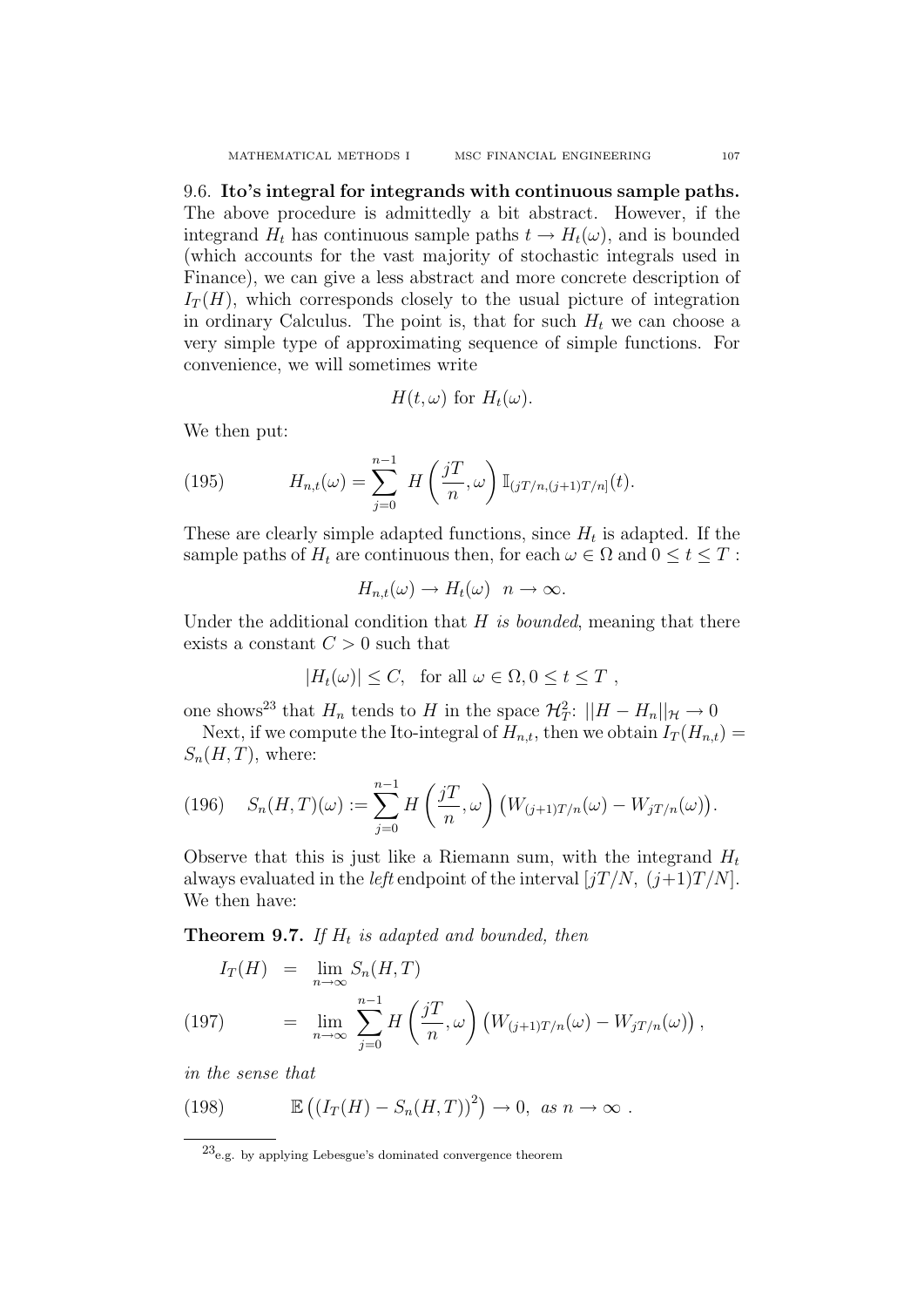The convergence in (198) is called (for obvious reasons) convergence in mean square sense.

Observe that (197) immediately suggests how to compute numerically different realizations of  $I_T(H)$ , given sample paths of  $H_t$  and of  $W_t$ . Like for ordinary numerical integration, this simple algorithm can be improved: see the book by Kloeden and Platen.

9.7. Ito processes. Let  $H = (H_t)_{t\geq 0}$  be an adapted processes, which is in  $\mathcal{H}_t^2$  for each time  $t \geq 0$ :

$$
\int_0^t \mathbb{E}(H_s^2)ds < \infty, \text{ all } t > 0
$$

for each  $t$ . For such  $H$  the Ito-integrals

$$
\int_0^t H_s(\omega)dW_s(\omega),
$$

are well-defined and, as a function of the upper limit of integration  $t$ , defines a new process. Slightly more general, we can add an integral of the type

$$
\int_0^t A_s(\omega)ds,
$$

which are unproblematic if, for example, the process  $A_t$  has continuous paths: this is just an ordinary integral with respect to ds. Put

(199) 
$$
X_t = X_0 + \int_0^t A_s ds + \int_0^t H_s dW_s,
$$

where  $X_0$  is a constant;  $X_t$  is called an *Ito-process* and symbolically written as:

$$
(200) \t\t dX_t = A_t dt + H_t dW_t.
$$

**Remark on notation:** To stress the fact that our integrands  $H_s$  in integrals like  $\int_0^t H_s dW_s$  are allowed to be stochastic, we systematically designated them by capital letters in this chapter. However, in the end it becomes a bit tiresome to always use capital letters for random variables, and we will often revert also lower case letters  $h_t$ ,  $a_t$  for stochastic processes, especially when they occur as integrands of Ito processes, in accordance with general notational practice in Stochastics and Finance. Ito processes are tus written as

$$
dX_t = a_t dt + h_t dW_t,
$$

etc., and it should be clear from the context whether  $a_t$  and  $h_t$  are stochastic or not.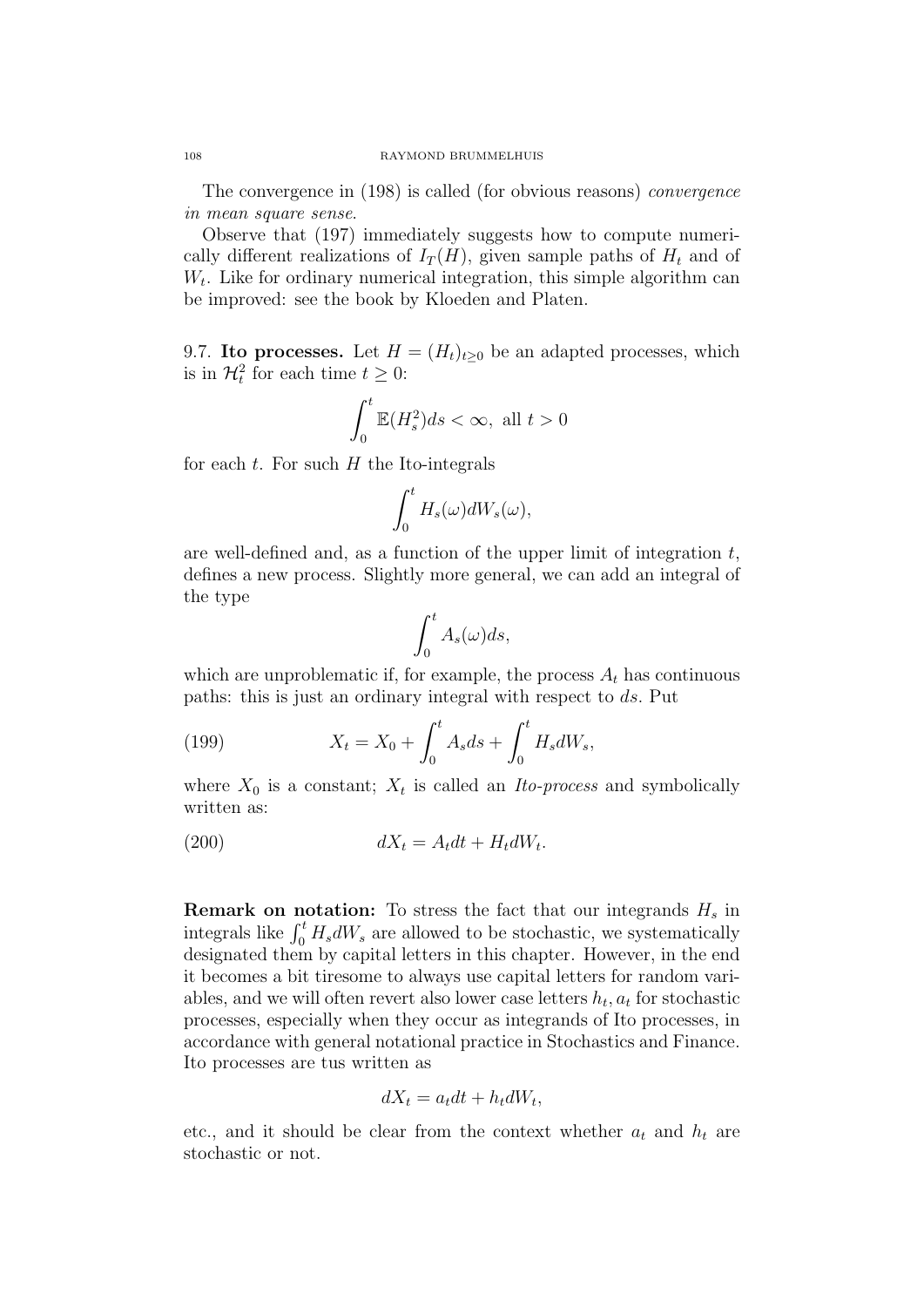In a rigorous mathematical development of the Ito-calculus, stochastic differentials like (200) are just a symbolic short-hand for the corresponding stochastic integral (199), and are not in themselves considered bona fide mathematical objects. However, the basic intuition obtained from manipulating stochastic differentials according to the Ito-rules we gave in chapter 3 is correct, and the results established using these rules can be rigorously proved after translating them into integrals. As an example we take another look at Ito's lemma.

9.8. \* Ito's lemma revisited. For simplicity we will limit ourselves to the simplest and most basic form of Ito's lemma, formula (67): if  $f =$  $f(w)$  is 3-times continuously differentiable, with bounded derivatives, then:

(201) 
$$
df(W_t) = f'(W_t)dW_t + \frac{1}{2}f''(W_t)dt.
$$

In integral form, this becomes:

(202) 
$$
f(W_t) - f(0) = f(W_t) - f(W_0)
$$

$$
= \int_0^t f'(W_s) dW_s + \int_0^t \frac{1}{2} f''(W_s) ds.
$$

<sup>∗</sup>Proof. We sketch a proof based on the construction of the Ito integral in the previous sections. The idea is to cut things up in small intervals again, and write:

$$
f(W_t) - f(W_0) = \sum_{j=1}^{n-1} f(W_{(j+1)t/n}) - f(W_{jt/n}),
$$

where both sides of the equation are of course functions of  $\omega$ , which we suppress for legibility. One then uses the Taylor expansion of  $f$  to analyze each of the terms in the sum on the right, as follows:

$$
f(W_{(j+1)t/n}) - f(W_{jt/n}) = f'(W_{jt/n}) (W_{(j+1)t/n} - W_{jt/n}) + \frac{1}{2} f''(W_{jt/n}) (W_{(j+1)t/n} - W_{jt/n})^2 + \text{Remainder } R_j.
$$

Since we assume that  $f$  is three times differentiable, with continuous and bounded derivatives, it follows from one of the standard Calculus formulas for Taylor with remainder, that the remainder term can be estimated by:

(203) 
$$
|R_j(w)| \le C|W_{(j+1)t/n} - W_{jt/n}|^3,
$$

where  $C$  is some sufficiently big constant which dominates the third derivative of f. Taking the sum over all j from 0 to  $n-1$ , proving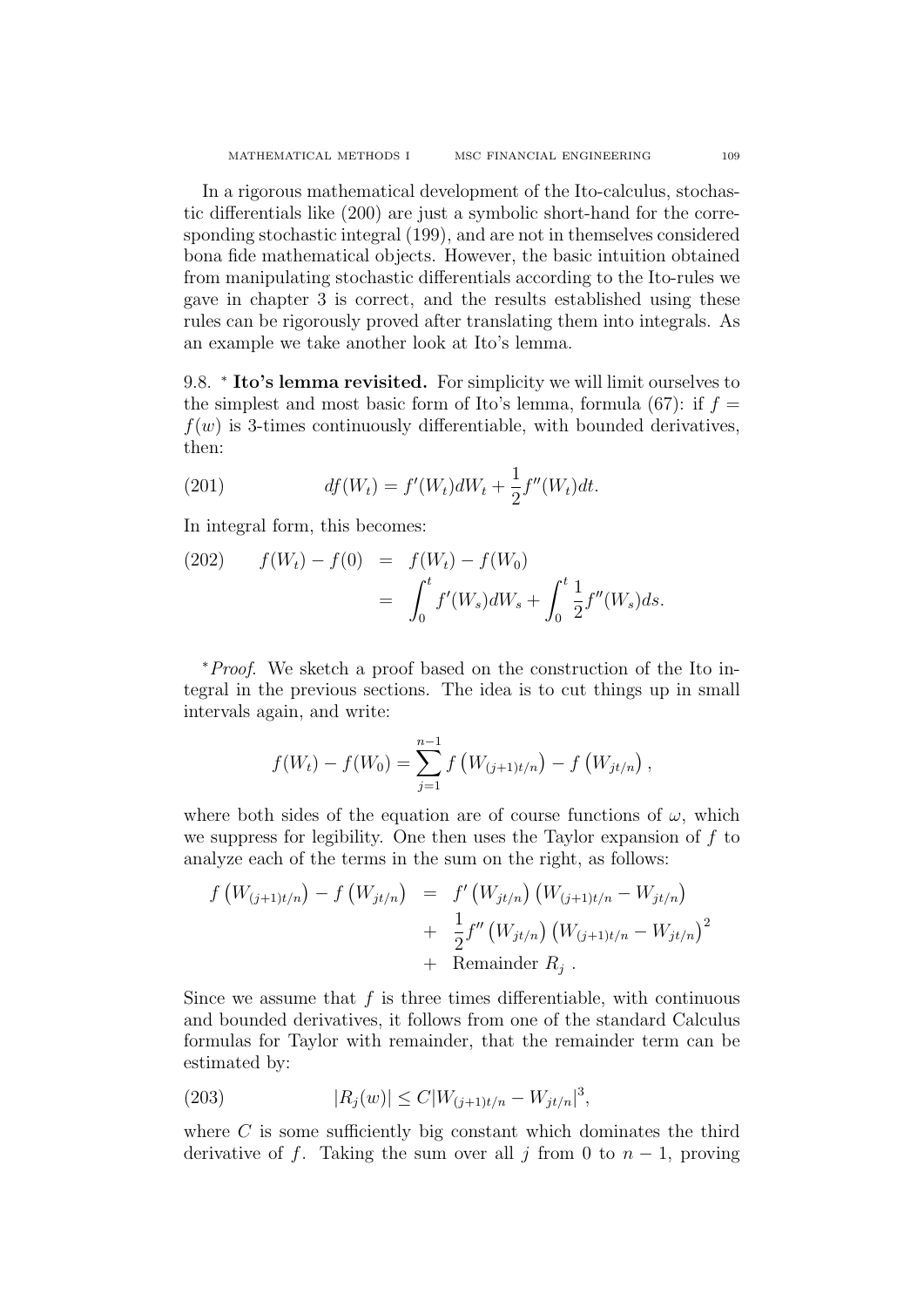(202) then amounts to showing that the following limits hold, in mean square sense:

(204) 
$$
\sum_{j=0}^{n-1} f'(W_{jt/n}) (W_{(j+1)t/n} - W_{jt/n}) \to \int_0^t f'(W_s) dW_s,
$$

(205) 
$$
\sum_{j=0}^{n-1} f''\left(W_{jt/n}\right) \left(W_{(j+1)t/n} - W_{jt/n}\right)^2 \to \int_0^t f''(W_s) ds,
$$

and

(206) 
$$
\sum_{j=0}^{n-1} R_j \to 0.
$$

To simplify the notations, we put

$$
t_j = \frac{jt}{n}.
$$

The first limit, (204), follows from theorem 9.7. To get some insight into the second, observe that the expectation of the left and side of  $(205),$ 

$$
\mathbb{E}\left(\sum_{j=0}^{n-1} f''\left(W_{t_j}\right) \left(W_{t_{j+1}} - W_{t_j}\right)^2\right) = \sum_{j=0}^{n-1} f''\left(W_{t_j}\right) (t_{j+1} - t_j)
$$
  

$$
=: J_n \to \int_0^t f''(W_s) ds,
$$

the last line by the definition of the ordinary (Riemann-) integral from Calculus. This is encouraging, but not yet enough, since we have to prove that the expectation of the square of the difference of the left hand side with the right hand side goes to 0. This is of course the same as saying that its square-root goes to 0, which is the  $L^2$ -norm. But since  $||X||_{L^2} = \sqrt{\mathbb{E}(X^2)}$  satisfies the triangle inequality, it suffices to show that

(207) 
$$
\|\sum_{j=0}^{n-1} f''\left(W_{t_j}\right) \left(W_{t_{j+1}} - W_{t_j}\right)^2 - J_n\|_{L^2} \to 0,
$$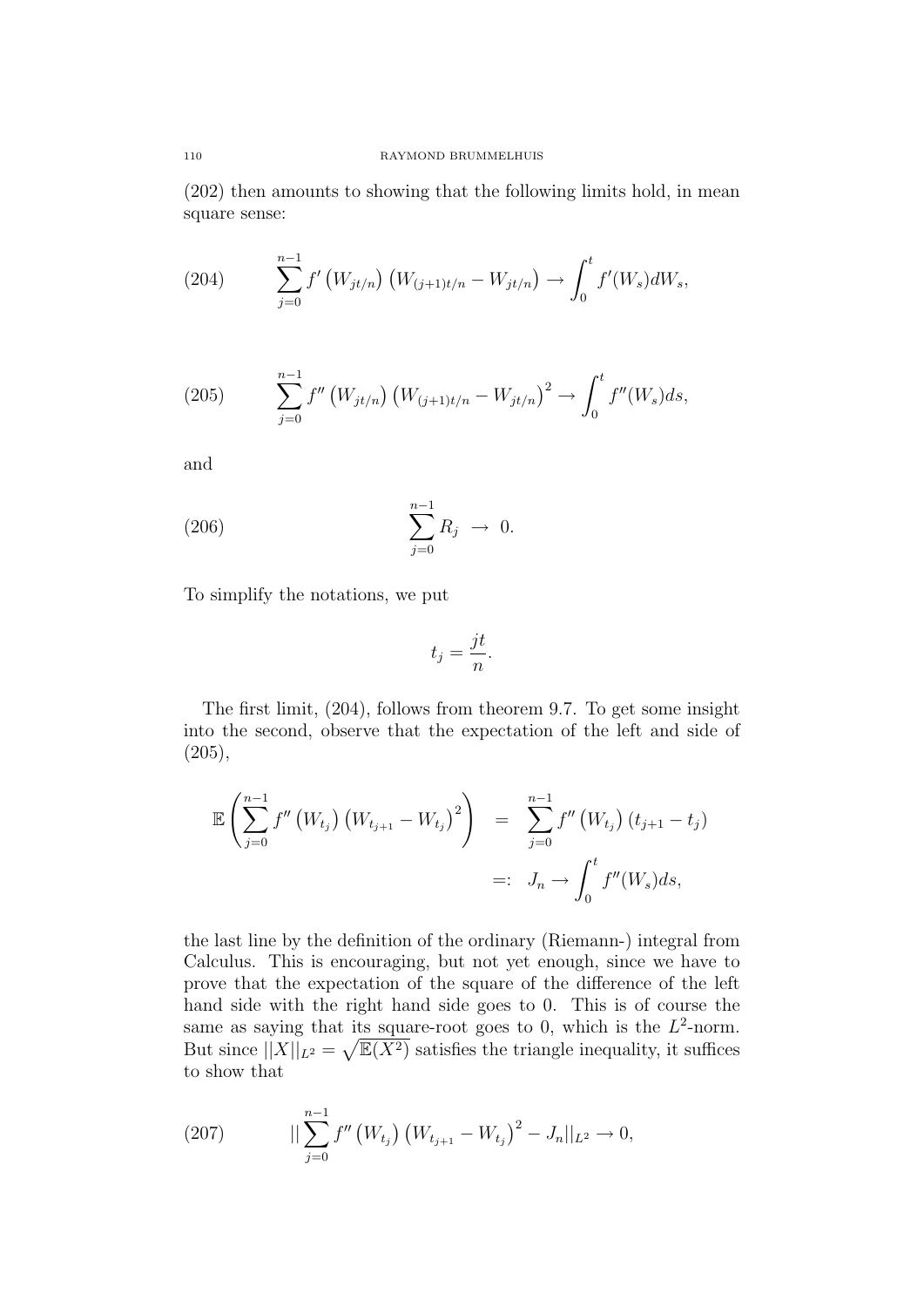for then

$$
\|\sum_{j=0}^{n-1} f''(W_{t_j}) (W_{(t_{j+1}} - W_{t_j})^2 - \int_0^t f''(W_s)ds\|_{L^2}
$$
  
\n
$$
\leq \|\sum_{j=0}^{n-1} f''(W_{t_j}) (W_{t_{j+1}} - W_{t_j})^2 - J_n\|_{L^2}
$$
  
\n
$$
+ \|J_n - \int_0^t f''(W_s)ds\|_{L^2}
$$
  
\n
$$
\to 0,
$$

the first term on the right by (207), and the second by the definition of the ordinary integral<sup>24</sup>.

So we are left with establishing (207). Expanding

$$
\left( \left[ \sum_{j=0}^{n-1} f''(W_{t_j}) (W_{t_{j+1}} - W_{t_j})^2 \right] - J_n \right)^2 =
$$
\n
$$
\left( \sum_j f''(W_{t_j}) (W_{t_{j+1}} - W_{t_j})^2 - (t_{j+1} - t_j) \right)^2 =
$$
\n
$$
\sum_j \sum_k f''(W_{t_j}) f''(W_{t_k}) (W_{t_{j+1}} - W_{t_j})^2 - (t_{j+1} - t_j) \cdot \left( (W_{t_{k+1}} - W_{t_k})^2 - (t_{k+1} - t_k) \right).
$$

We now take the expectation of all this, and examine the diagonal  $(j = k)$  and off-diagonal  $(j \neq k)$  separately. The last ones are easy since, if for example  $j < k$ , then by independence of future and pastto-present, their expectation equals

$$
\mathbb{E}(\cdots)\mathbb{E}((W_{t_{k+1}}-W_{t_k})^2-(t_{k+1}-t_k))=0,
$$

since  $W_{t_{k+1}} - W_{t_k}$  has variance  $t_{k+1} - t_k$ .

As regards the diagonal terms , we (again) expand:

$$
((W_{t_{j+1}} - W_{t_j})^2 - (t_{j+1} - t_j))^2 =
$$
  

$$
(W_{t_{j+1}} - W_{t_j})^4 - 2(t_{j+1} - t_j)(W_{t_{j+1}} - W_{t_j})^2 + (t_{j+1} - t_j)^2.
$$

Inserting this, and using again the independence of future increments, together with

$$
\mathbb{E}(W_{t_{j+1}} - W_{t_j})^4) = 3(t_{j+1} - t_j)^3 = \frac{3t^2}{n^2},
$$

and

$$
\mathbb{E}((W_{t_{j+1}} - W_{t_j})^2) = t_{j+1} - t_j = \frac{t}{n},
$$

<sup>&</sup>lt;sup>24</sup>to be slightly more precise, by ordinary Calculus, for each  $\omega$ ,  $J_n(\omega) \to \int_0^t f''(W_s(\omega))ds$ , for any  $\omega \in \Omega$ , and since everything is bounded, one can use Lebesgue's dominated convergence theorem to conclude that the  $L^2$ -norm of the difference also tends to 0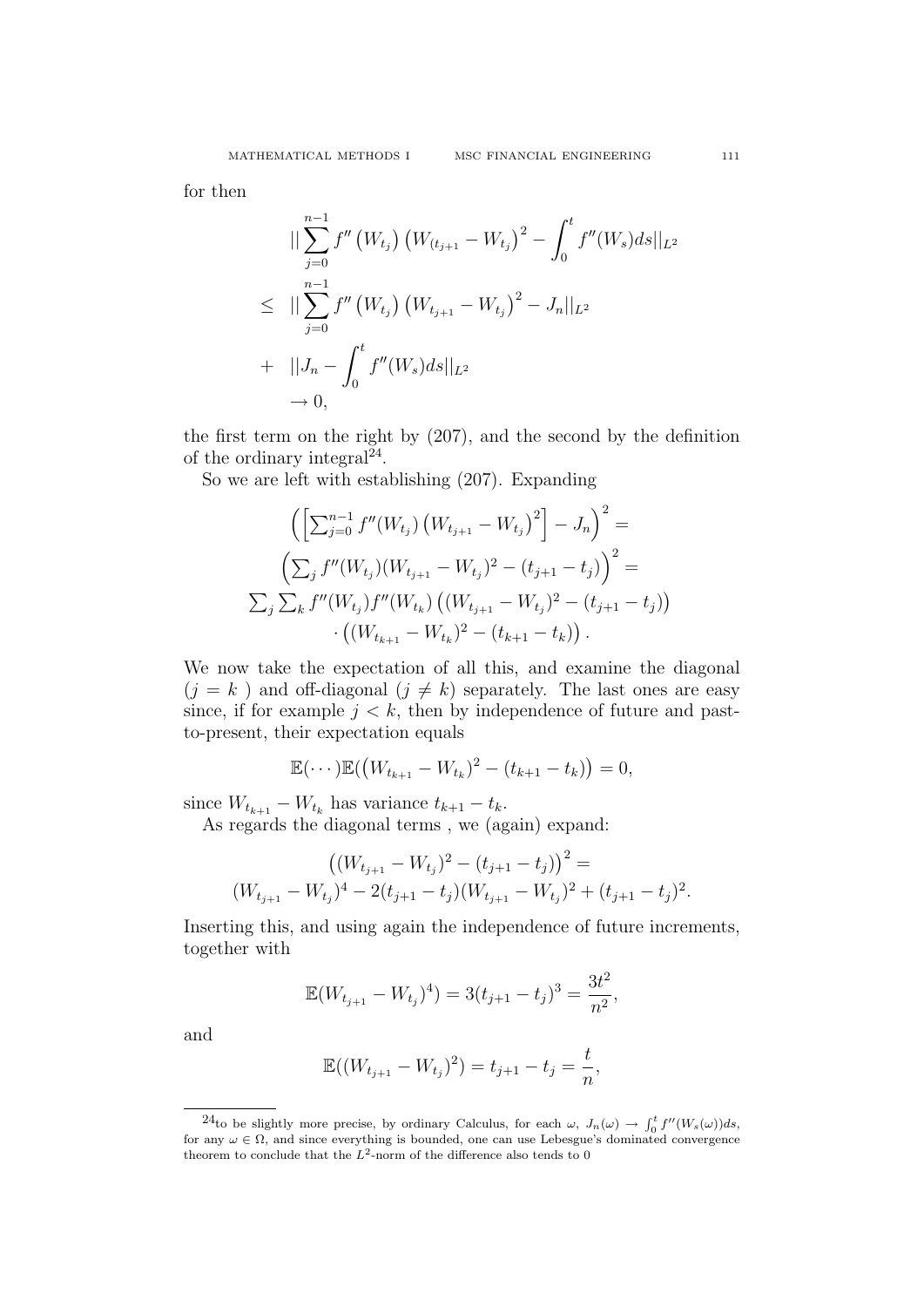we finally find that

$$
\| \mathbb{E} \left( \sum_{j=0}^{n-1} f''(W_{t_j})^2 \left( (W_{t_{j+1}} - W_{t_j})^2 - (t_{j+1} - t_j) \right)^2 \right) \|
$$
  
= 
$$
\| \sum_{j=1}^{n-1} \frac{2t^2}{n^2} \mathbb{E} (f''(W_{t_j})^2 \|
$$
  

$$
\leq 2C' \cdot \frac{t^2}{n^2} \cdot n \simeq \frac{1}{n} \to 0,
$$

as  $n \to \infty$ , where we used that we can bound  $\mathbb{E}(f''(W_{t_j})^2)$ , uniformly for all  $j$  since, by hypothesis, the second derivative of  $f$  is bounded. This proves

Finally, similar arguments can be used to prove (206). This is in fact slightly easier, since by Cauchy-Schwarz and the bound (203),

$$
\mathbb{E}\left(\left(\sum_{j} R_{j}\right)^{2}\right) \leq n \mathbb{E}\left(\sum_{j} R_{j}^{2}\right)^{2}
$$
  

$$
\leq C n \sum_{j=1}^{n-1} \mathbb{E}\left(W_{t_{j+1}} - W_{t_{j}}\right)^{6}
$$
  

$$
= (C n) \cdot \left(\frac{c_{6} t^{3}}{n^{3}}\right) \cdot n \simeq \frac{1}{n} \to 0,
$$

where  $c_6$  is the 6-t moment of the standard normal. This proves (206), and thereby the Ito formula in integral form  $(202)$ . QED

By using Taylors formula with integral remainder, one can weaken the hypothesis on  $f$  to twice continuously differentiable. One can also do away with the hypothesis that  $f''$  be bounded; we refer to the literature for this.

More general forms of Ito's lemma, like for  $dF(t, W_t)$ , can be proved along the same lines (one now also has to expand to first order with respect to the *t*-variable.

### 9.9. Exercises.

**Exercise 9.8.** a) For any Hilbert space  $H$ , prove the *polarization iden*tity:

$$
(x,y)_H = \frac{1}{2} (||x+y||_H^2 - ||x||_H^2 - ||y||_H^2),
$$

 $x, y \in H$ .

b) Suppose we now have two Hilbert spaces  $H_1$  and  $H_2$ , and a map  $A: H_1 \to H_2$  such that 1)  $A(x + y) = A(x) + A(y)$  and 2)  $A(\lambda \cdot x) =$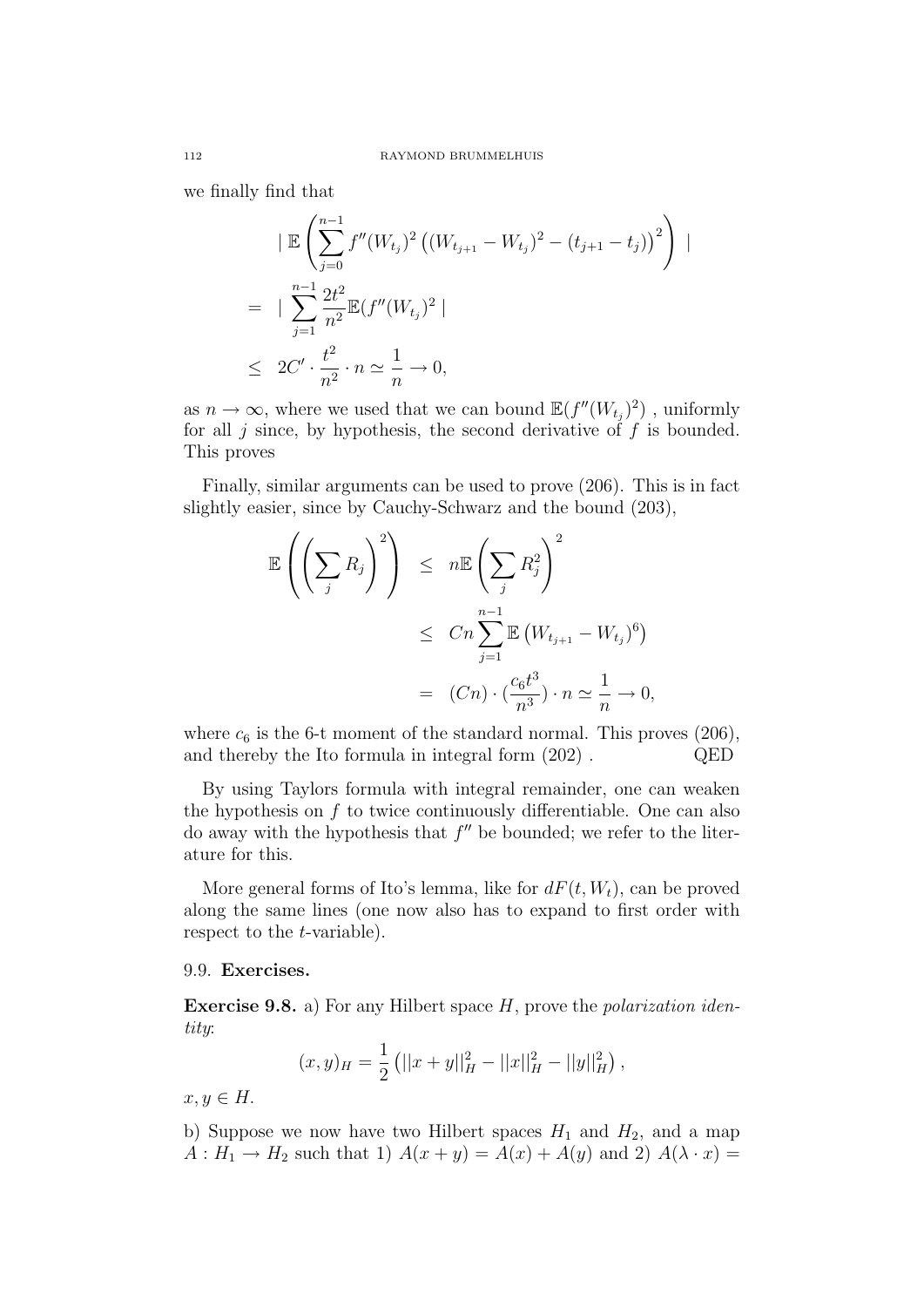$\lambda \cdot A(x)$ . Here  $x, y \in H$  and  $\lambda \in \mathbb{R}$ . Such maps are called *linear*. Suppose, moreover, that for all  $x \in H_1$ ,

$$
||A(x)||_{H_2}^2 = ||x||_{H_1}^2
$$

Show, using part a), that then

$$
(A(x), A(y))_2 = (x, y)_{H_1},
$$

for all  $x, y \in H_1$ . In words, if a map between Hilbert spaces respects norms, then it respects inner products.

c) Show that in theorem 9.6, (193) implies (194) .

10. Conditional Expectations and Martingales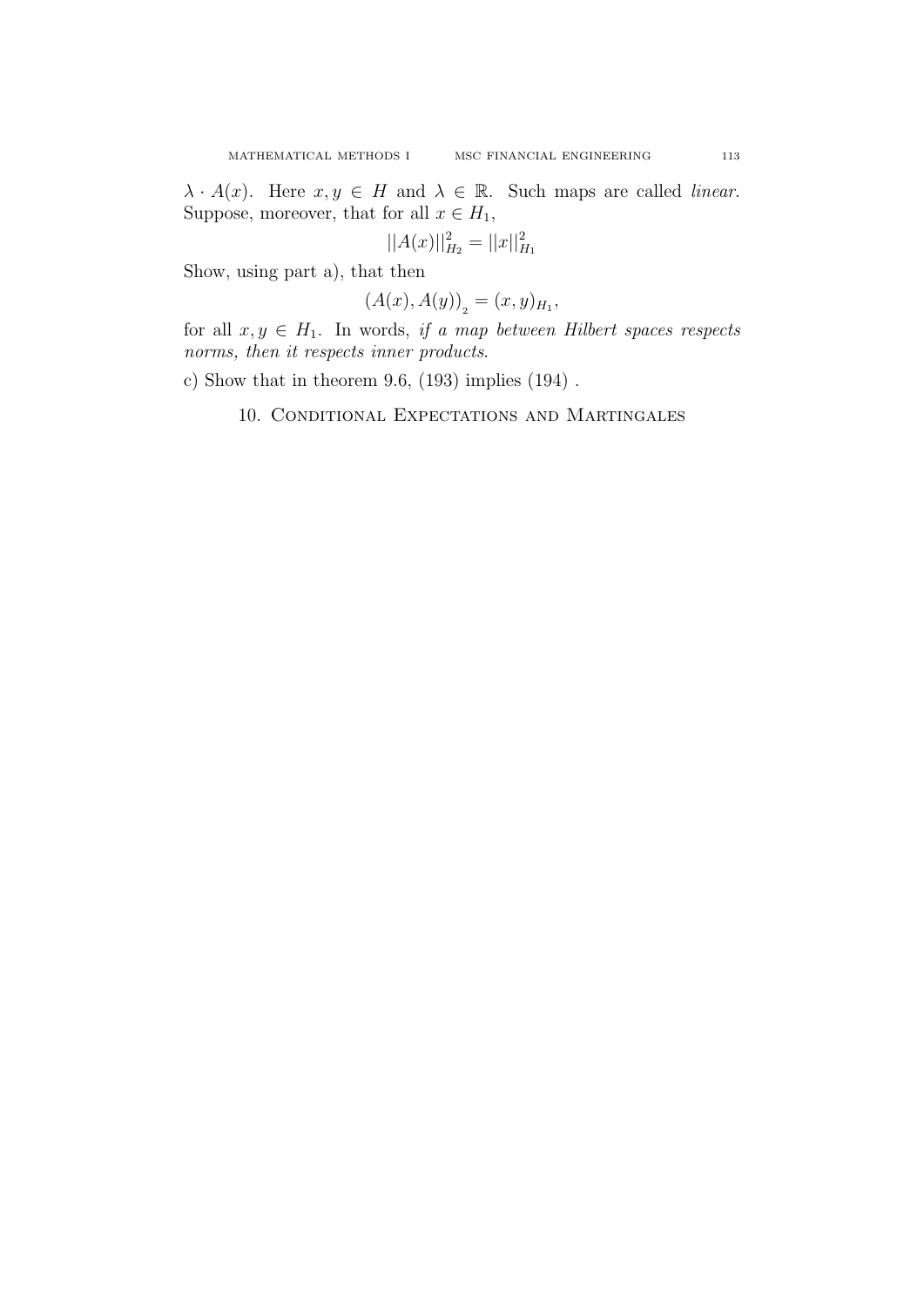10.1. Conditional expectations. To start, we take another look at conditional probabilities. You might want to first consult section 2.3, to refresh your memory: there we introduced conditional probability densities, for couples of random variables  $(X, Y)$  which posses a joint density. We will generalize this in two directions: first, we want to get away from the hypothesis that the random variables have densities, this sometimes being too restrictive in practice. Second, we will want to condition not only with respect to some other random variable, but with respect to a given *information set*, in the form of a sub- $\sigma$ -algebra  $\mathcal G$  of  $\mathcal F$ ), if we're working in the context of a given probability space  $(\Omega, \mathcal{F}, \mathbb{P}).$ 

As a preliminary remark, it is good to realize that practically all quantities we're interested in, in Probability and Finance, can be expressed as an *expectation*. Even the probability of an event  $F \in \mathcal{F}$  can be interpreted as the expectation of the indicator function  $\mathbb{I}_F$  of that event, since:

(208) 
$$
\mathbb{P}(F) = \int_{\Omega} \mathbb{I}_F(\omega) d\mathbb{P}(\omega) = \mathbb{E}(\mathbb{I}_F).
$$

We will study conditional expectations, in stead of just conditional probabilities.

Motivating Example: (You may skip this if you wish, an go directly to 10.1.) As a warm-up, we return to the conditional pdf's of section 2.3, and try to arrive at a formulation in terms of expectations instead of densities. So let  $X$  and  $Y$  be two rvs defined on a probability space  $(\Omega, \mathcal{F}, \mathbb{P})$ , and having a joint density  $f_{X,Y}(x, y)$ , and put:

$$
\mathbb{P}(X = x|Y = y) = \frac{f_{X,Y}(x,y)}{f_Y(y)},
$$

assuming more-over that the denominator is non-zero. Let  $q : \mathbb{R} \to \mathbb{R}$ be a "reasonable" function<sup>25</sup>, and let us compute the expectation of  $Xg(Y)$ :

$$
\mathbb{E}(Xg(Y)) = \int \int_{\mathbb{R} \times \mathbb{R}} xg(y) F_{X,Y}(x, y) dx dy
$$
  
= 
$$
\int_{\mathbb{R}} \left( \int_{\mathbb{R}} \frac{f_{X,Y}(x, y)}{f_Y(y)} dx \right) g(y) f_Y(y) dy
$$
  
= 
$$
\int_{\mathbb{R}} \left( \int_{\mathbb{R}} x \mathbb{P}(X = x | Y = y) dx \right) f_Y(y) dy.
$$

Now we will give this expression a new twist: introduce a new function  $\varphi : \mathbb{R} \to \mathbb{R}$  by:

$$
\varphi(y) = \int_{\mathbb{R}} x \mathbb{E}(X = x | Y = y) dx,
$$

 ${}^{25}$ Borel measurable, say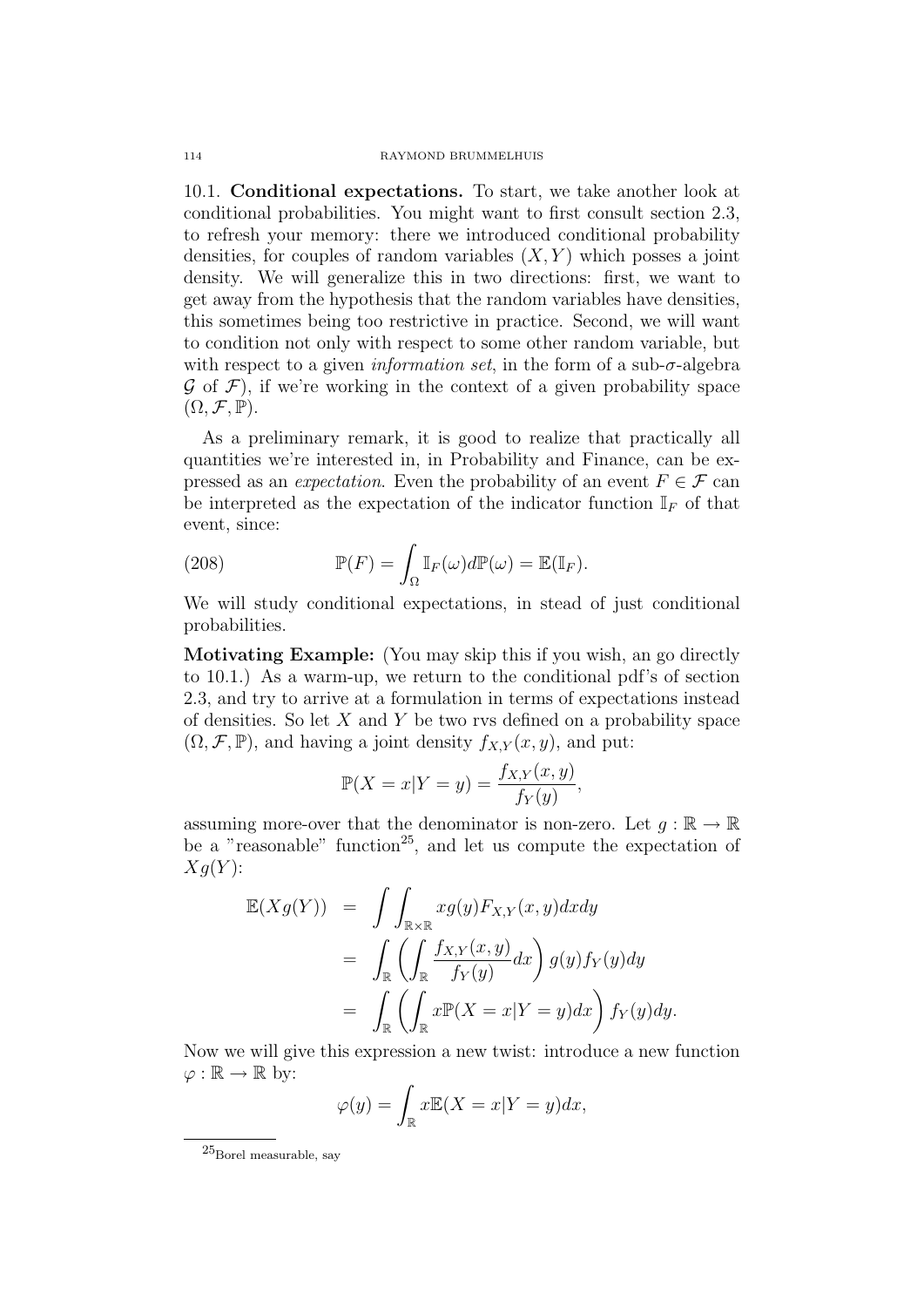and a new random variable  $\Phi : \Omega \to \Omega$  by:

$$
\Phi(\omega) = \varphi(Y(\omega)).
$$

Then, clearly, by the previous computation,

$$
\mathbb{E}(\Phi g(Y)) = \mathbb{E}(\varphi(Y)g(Y))
$$
  
= 
$$
\int_{\mathbb{R}} \varphi(y)g(y)f_Y(y)dy
$$
  
= 
$$
\mathbb{E}(Xg(Y)).
$$

You may well wonder what the purpose is of this computation, and ask what we have gained by writing  $\mathbb{E}(Xg(Y))$  as  $\mathbb{E}(\Phi g(Y))$ . What we have gained is, that  $\Phi$ , being equal to a function  $\varphi(Y)$  of Y, contains the same information as  $Y$ , while  $X$ , in general, does not. Let us formalize this later point by introducing

 $\sigma(Y),$ 

the  $\sigma$ -algebra generated by Y, cf. formula (144) in section 6.5. It is a theorem that  $\varphi(Y)$  is  $\sigma(Y)$ -measurable, since functions of Y are  $\sigma_Y$ measurable, if the function in question is reasonably "nice" (e.g. Borel measurable itself), and our function  $\varphi$  above is sufficiently nice. Hence:

(209) 
$$
\Phi \text{ is } \sigma(Y)\text{-measurable.}
$$

Furthermore, since  $\varphi$  is independent of the function  $g = g(y)$ , we clearly have that:

$$
\mathbb{E}(\Phi g(Y)) = \mathbb{E}(Xg(Y)).
$$

One traditionally formulates this last point a little differently. One can proof<sup>26</sup> that any  $\sigma(Y)$ -measurable function can be written as some function  $q(Y)$  of Y. Applying this to the indicator function  $\mathbb{I}_G$  of an arbitrary  $G \in \sigma(Y)$ , we find that:

(210) 
$$
\mathbb{E}(\Phi \mathbb{I}_G) = \mathbb{E}(X \mathbb{I}_G), \text{ for any } G \in \sigma(Y).
$$

This last equation can also be written as:

(211) 
$$
\int_G \Phi(\omega) d\mathbb{P}(\omega) = \int X(\omega) d\mathbb{P}(\omega).
$$

The new random variable  $\Phi$  is clearly determined a.e. by (209) and  $(210)$ . It is called the conditional expectation of X with respect to  $\sigma(Y)$ , and is denoted by

$$
\Phi = \mathbb{E}(X|\sigma(Y)),
$$

and often also, more sloppily, by

$$
\mathbb{E}(X|Y).
$$

We observe the following two important points:

 $^{26}$ this is actually a theorem of J. Doob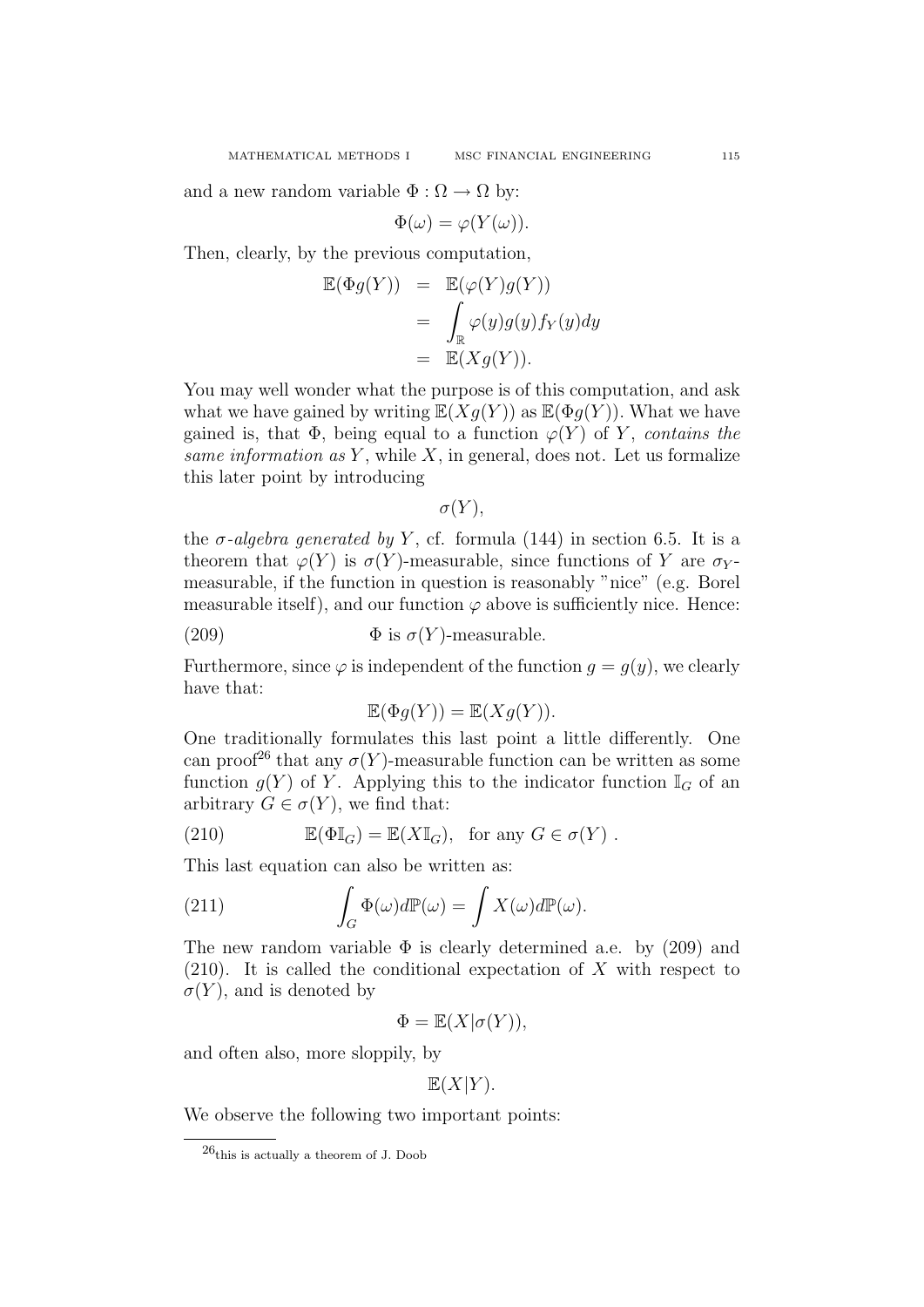#### 116 RAYMOND BRUMMELHUIS

- $\mathbb{E}(X|\sigma(Y))$  is a *random variable*, that is, a *function* (on  $\Omega$ ), and not a number: this may take some getting used to.
- The point about  $\Phi = \mathbb{E}(X|\sigma(Y))$  is not only that it satisfies (210), (211), but that it does that in conjunction with being  $\sigma(Y)$ -measurable, (209). Indeed, (210) by itself is already satisfied by  $X$  itself, and this condition on its own is rather empty.

We now give the general definition of conditional expectation with respect to a sub  $\sigma$  algebra of  $\mathcal{F}$ :

**Definition and Theorem 10.1.** Given a random variable X on  $(\Omega, \mathcal{F}, \mathbb{P})$ and a (smaller)  $\sigma$ -algebra  $\mathcal{G} \subset \mathcal{F}$ , there exists another random variable  $\Phi : \Omega \to \mathbb{R}$  satisfying:

(i)  $\Phi$  is  $\mathcal G$ -measurable: events of the form

$$
\{\omega : a < \Phi(\omega) < b\} \quad (a, b \in \mathbb{R})
$$

are already in  $\mathcal G$  instead of just in  $\mathcal F$ .

(ii) For all  $G \in \mathcal{G} : \mathbb{E}(X\mathbb{I}_{G}) = \mathbb{E}(\Phi\mathbb{I}_{G}).$ 

This new rv  $\Phi$  is essentially uniquely determined in the sense that another rv  $\Phi'$  satisfying (i) and (ii) will only differ from  $\Phi$  on a null-set. We will simple ignore such differences, and treat  $\Phi$  as being unique. We will write:

(212) 
$$
\Phi = \mathbb{E}(X|\mathcal{G}),
$$

and call this the conditional expectation of X with respect to  $\mathcal{G}$ .

The proof of this theorem uses a deep result from abstract measure theory called the Radon - Nikodym theorem, which is outside the scope of these lectures, and we will just assume the existence of such a  $\Phi =$  $\mathbb{E}(X|\mathcal{G})^{27}$ . We stress, as before, that  $\mathbb{E}(X|\mathcal{G})$  is a *random variable* and not a number, and that it is the combination of (i) and (ii) which makes it interesting, and which causes it to be (essentially) unique.

Rephrasing the above definition, we see that  $\mathbb{E}(X|\mathcal{G})$  is uniquely determined by the following two properties:

(213) 
$$
\mathbb{E}(X|\mathcal{G}) \mathcal{F} - \text{measurable},
$$

and

(214) 
$$
\mathbb{E}(X\mathbb{I}_G) = \mathbb{E}(\mathbb{E}(X|\mathcal{G})\cdot\mathbb{I}_G), \text{ all } G \in \mathcal{G}.
$$

Another way of stating these last equations is:

(215) 
$$
\int_G X(\omega) d\mathbb{P}(\omega) = \int_G \mathbb{E}(X|\mathcal{G})(\omega) d\mathbb{P}(\omega),
$$

<sup>&</sup>lt;sup>27</sup> \*there is an alternative way to define  $\mathbb{E}(X|\mathcal{G})$  for rvs X for which  $\mathbb{E}(X^2) < \infty$ , using Hilbert space theory: one uses the inner product  $(X, Y) = \mathbb{E}(XY)$ , and defines  $\mathbb{E}(X|\mathcal{G})$  as the orthogonal projection onto the subspace of  $\mathcal{G}$ –measurable rvs; see also proposition 10.3 below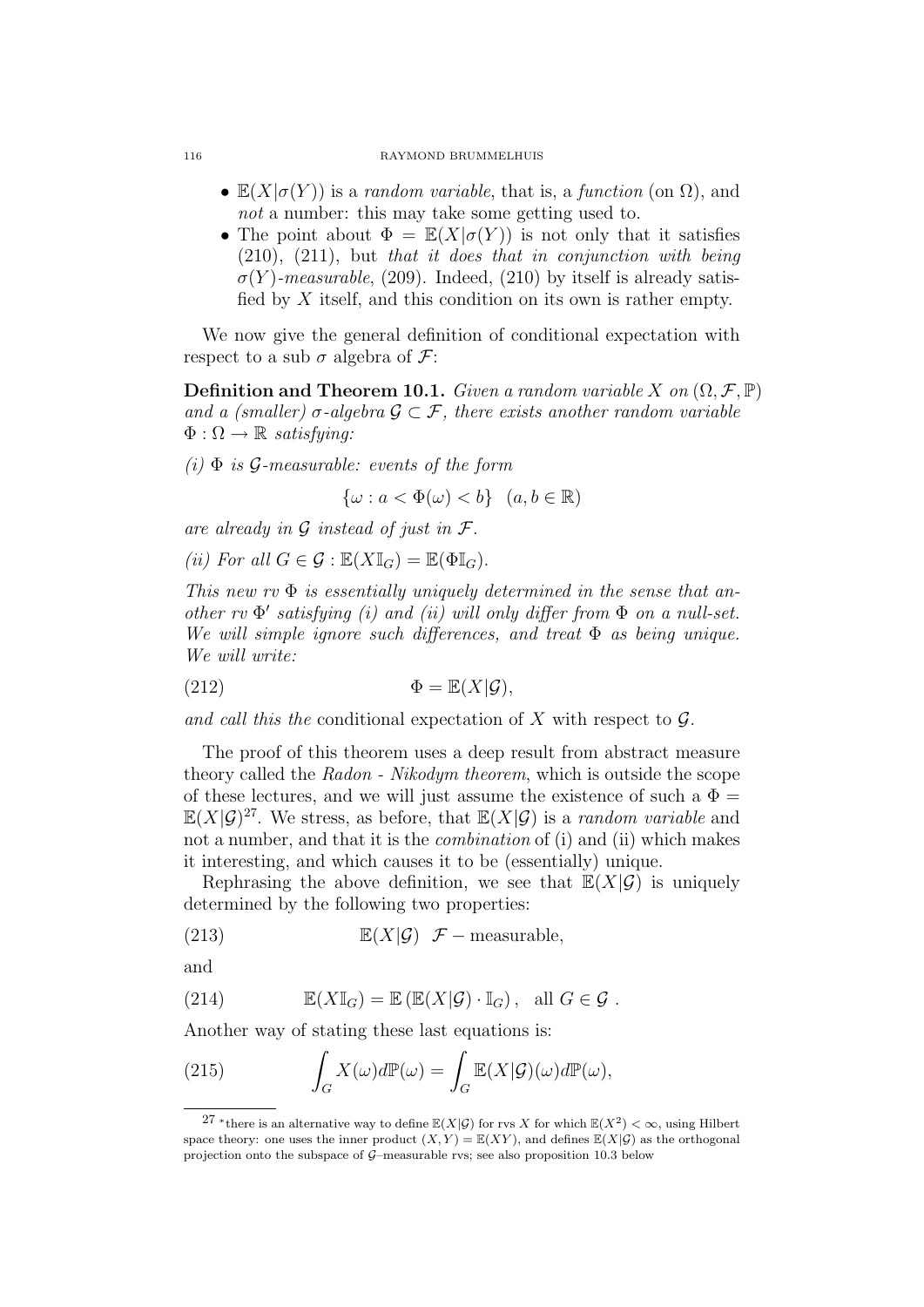for all  $G \in \mathcal{G}$ . Whichever of these two formulations you prefer is largely a matter of taste.

It follows from (214) with  $G = \Omega$  (which is an element of  $\mathcal G$  since it is an element of any  $\sigma$ -algebra) that X and  $\mathbb{E}(X|\mathcal{G})$  have the same mean:

(216) 
$$
\mathbb{E}(\mathbb{E}(X|\mathcal{G})) = \mathbb{E}(X).
$$

We next list some other properties of conditional expectations which are important for computations, especially (iii) and (iv) below.

Proposition 10.2. *(i)* Taking conditional expectations is linear:

$$
\mathbb{E}(X_1 + X_2 | \mathcal{G}) = \mathbb{E}(X_1 | \mathcal{G}) + \mathbb{E}(X_2 | \mathcal{G})
$$

and, if  $\lambda \in \mathbb{R}$ ,

$$
\mathbb{E}(\lambda X|\mathcal{G}) = \lambda \mathbb{E}(X_1|\mathcal{G}).
$$

(ii) The trivial conditional expectation: if  $\mathcal{G} = \mathcal{F}_{triv} = \{\emptyset, \Omega\},\$ trivial sigma-algebra, then we simply have that

$$
\mathbb{E}(X|\mathcal{F}_{triv}) = \mathbb{E}(X),
$$

the ordinary expectation.

(*iii*) If  $Y$  is  $G$ -measurable, then

$$
\mathbb{E}(Y|\mathcal{G})=Y;
$$

more generally, for any  $X$ ,

$$
\mathbb{E}(XY|\mathcal{G}) = Y \mathbb{E}(X|\mathcal{G}).
$$

(iv) The tower property: if  $H \subset \mathcal{G} \subset \mathcal{F}$  is a ascending chain of  $\sigma$ algebras, and if X is a  $(F$ -measurable) random variable, then:

$$
\mathbb{E}(X|\mathcal{H}) = \mathbb{E}(\mathbb{E}(X|\mathcal{G})|\mathcal{H}).
$$

<sup>∗</sup>Proof. The proof basically consists in verifying that the right hand side of the equations satisfies the defining properties of the conditional expectation on the left. For example, for the tower property, this goes as follows:

- $\mathbb{E}(\mathbb{E}(X|\mathcal{G})|\mathcal{H})$ , being the conditional expectation of the rv  $\mathbb{E}(X|\mathcal{G})$ with respect to  $\mathcal H$  is, by definition,  $\mathcal H$ -measurable, and therefore satisfies defining property (213).
- Next, if  $H \in \mathcal{H}$ , then since  $\mathcal{H} \subset \mathcal{G}$ , we also have that  $H \in \mathcal{G}$ , and therefore, by definition,

(217) 
$$
\mathbb{E}(X\mathbb{I}_H)=\mathbb{E}(\mathbb{E}(X|\mathcal{G})\mathbb{I}_H).
$$

Putting momentarily  $Z = \mathbb{E}(X|\mathcal{G})$ , we have, once more by definition, but now of conditional expectation with respect to  $\mathcal{H}$ :

$$
\mathbb{E}(Z\mathbb{I}_H)=\mathbb{E}(\mathbb{E}(Z|\mathcal{H})\cdot\mathbb{I}_H).
$$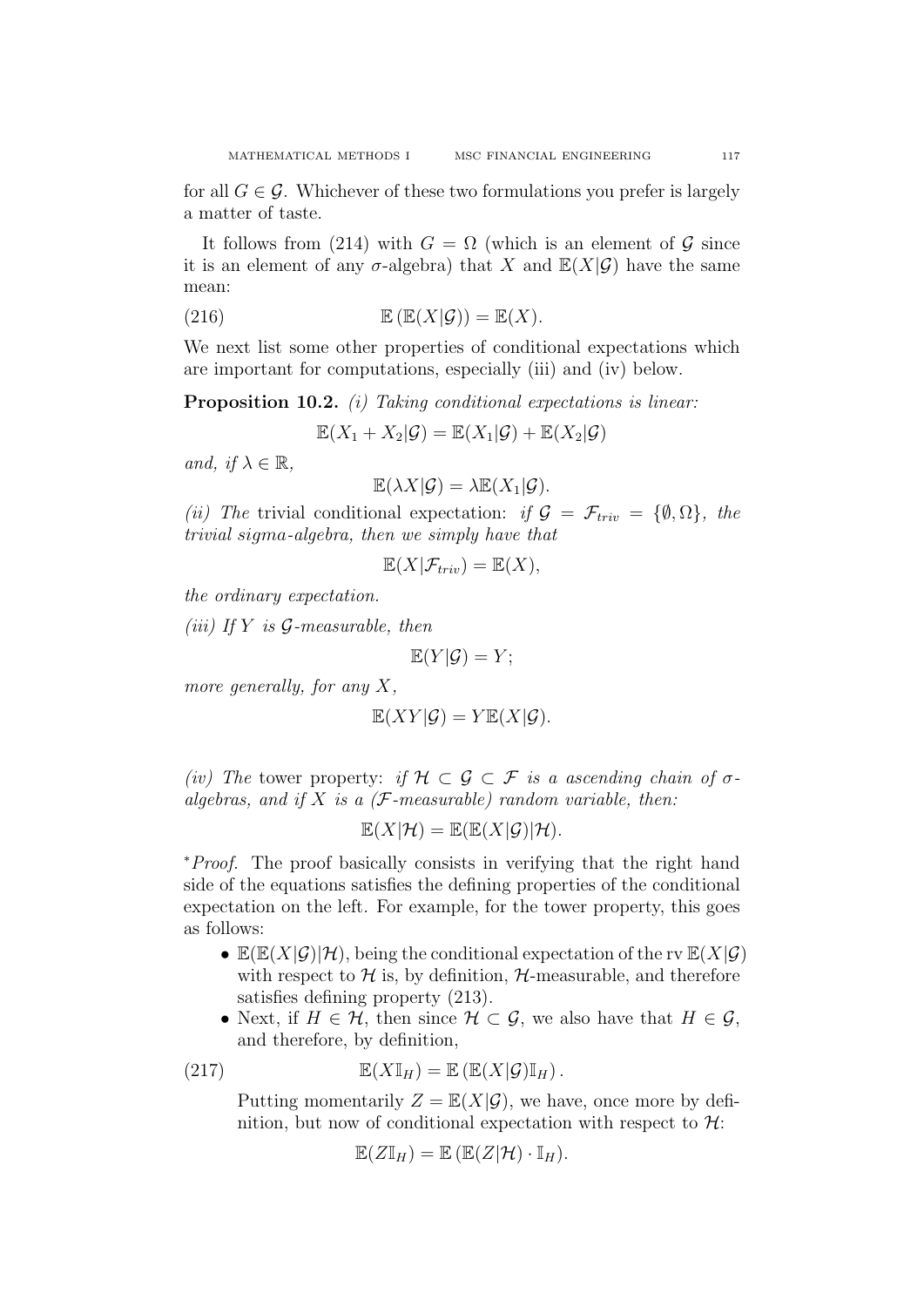Substituting what Z is, we see that  $\mathbb{E}(\mathbb{E}|\mathcal{G}|\mathcal{H})$  satisfies property  $(214)$  of  $\mathbb{E}(X|\mathcal{H})$ .

The verification of the other properties is similar. \$\$

The next proposition gives a different interpretation of the conditional expectation: it shows that if we try to "predict" the rv  $X$  (which is  $\mathcal F$ -measurable) by random variables Y which "only contain information relative to the smaller  $\sigma$ -algebra  $\mathcal{G}$ " (are only  $\mathcal{G}$ -measurable), then  $\mathbb{E}(X|\mathcal{G})$  is that one among the Y's such that the variance of  $X - Y$  is smallest:

Proposition 10.3. (The variance minimizing property)

$$
\text{Var}\left(X - \mathbb{E}(X|\mathcal{G})\right) = \min_{Z \text{ } \mathcal{G}-\text{measurable}} \quad \text{Var}(X - Z),
$$

where  $X$  and  $Z$  are supposed to have finite variance. This is in fact equivalent to the following property, which one may call the orthogonality property:

$$
\mathbb{E}(X - \mathbb{E}(X|\mathcal{G})|\mathcal{G}) = 0.
$$

We will skip the proof, although it is not that difficult: its main idea is the same as the proof of simpler result you may be familiar with, namely that the least-squares method in statistics gives the varianceminimizing prediction of a line through a set of points in the plane.

We next turn to the relation between conditional expectation and independence. Recall. from chapter 2, that if  $X$  and  $Y$  are independent. then:  $\mathbb{P}(X = x | Y = y) = \mathbb{P}(X = x)$  and, consequently,

$$
\mathbb{E}(X|Y=y) = \int_{\mathbb{R}} x \mathbb{P}(X=x|Y=y) dx
$$

$$
= \int_{\mathbb{R}} x \mathbb{P}(X=x) dx
$$

$$
= \mathbb{E}(X),
$$

assuming everything in sight has a density, of course. We now want to generalize this to conditional expectations with respect to  $\sigma$ -algebras.

First, we say that a rv X is independent of the  $\sigma$ -algebra G if, for all functions  $g : \mathbb{R} \to \mathbb{R}$  (which are Borel measurable, say):

(218) 
$$
\mathbb{E}(g(X)\mathbb{I}_G)=\mathbb{E}(g(X))\mathbb{E}(\mathbb{I}_G)(=\mathbb{E}(g(X))\mathbb{P}(G)).
$$

Equivalent ways of stating this are:

(219) 
$$
\mathbb{E}(g(X)Z) = \mathbb{E}(g(X))\mathbb{E}(Z), \text{ for all } \mathcal{G}\text{-measurable } Z,
$$

or

(220) 
$$
\mathbb{P}(A \cap G) = \mathbb{P}(A)\mathbb{P}(G), \text{ for all } G \in \mathcal{G}, A \in \mathcal{F}_X.
$$

Note that the latter equation is the same as:

$$
\mathbb{E}(\mathbb{I}_A \mathbb{I}_G) = \mathbb{E}(\mathbb{I}_A) \mathbb{E}(\mathbb{I}_G).
$$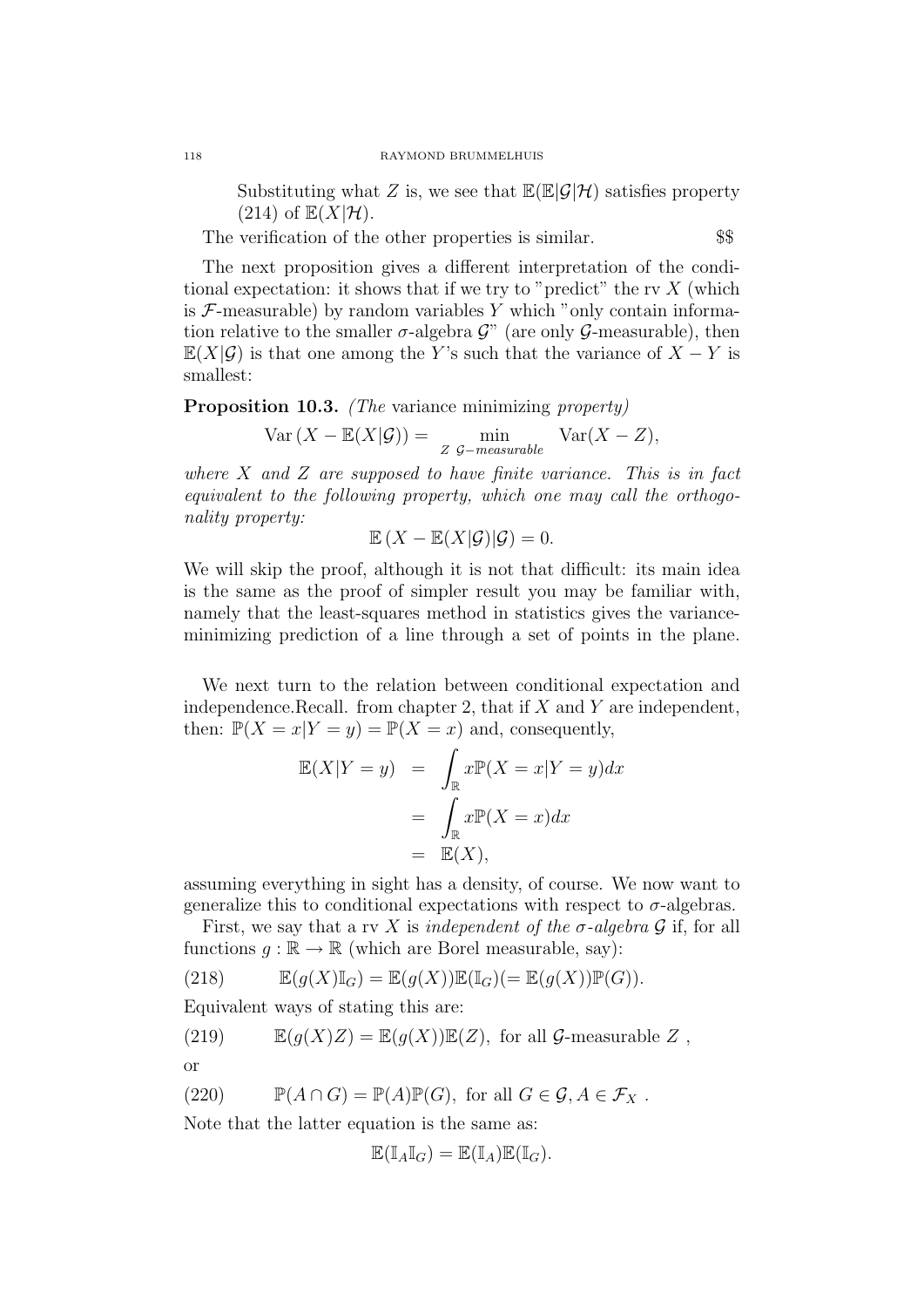With this notion in place, we can now state the following result:

**Proposition 10.4.** If X is independent of the  $\sigma$ -algebra  $\mathcal{G}$ , then its conditional expectation is simply the ordinary expectation (and thus a number):

$$
\mathbb{E}(X|\mathcal{G}) = \mathbb{E}(X).
$$

*Proof.* We just have to check that  $\mathbb{E}(X)$  (or, more precisely, the function on  $\Omega$  which is constantly equal to  $\mathbb{E}(X)$  satisfies the defining properties (i) and (ii) of definition 10.1. But this is easy: constant functions are  $\mathcal{F}_{triv}$ -measurable, so certainly  $\mathcal{G}$ -measurable, since any σ-algebra always contains the trivial one. Next, if G ∈ G, then since X is independent of  $\mathbb{I}_G$ ,

$$
\mathbb{E}(X\mathbb{I}_G)=\mathbb{E}(X)\mathbb{P}(G) == \mathbb{E}(\mathbb{E}(X)\cdot \mathbb{I}_G),
$$

for  $\mathbb{E}(X)$  is just a constant which can be pulled in front of the expectation sign, in the last equality.

This shows that  $\mathbb{E}(X)$  satisfies conditions (i) and (ii) of 10.1, which completes the proof.  $\$ 

10.2. Martingales. Intuitively, one should look at conditional expectation  $\mathbb{E}(X|\mathcal{G})$  as the "optimal prediction of X, given the information  $\mathcal{G}$ ". This leads quite naturally to the idea of a martingale. Suppose we have an increasing family of  $\sigma$ -algebras  $\mathcal{F}_t \subset \mathcal{F}, t \geq 0$ :

$$
\mathcal{F}_s \subset \mathcal{F}_t, \quad s < t,
$$

and that for each  $t \geq 0$  we have a random variable  $X_t$  which is  $\mathcal{F}_t$ measurable; in the language of the previous chapter,  $(X_t)_{t\geq0}$  is a process which is adapted to the filtration  $(\mathcal{F}_t)_{t\geq 0}$ . We say that  $(X_t)_{t\geq 0}$  is a martingale with respect to  $(\mathcal{F}_t)_{t>0}$  if, for all  $s < t$ ,

$$
\mathbb{E}(X_t|\mathcal{F}_s) = X_s,
$$

almost everywhere as functions on  $\Omega$  (with respect to the given probability). The idea is that  $X_t$  is a random-variable such that the best prediction of any of its future values, given today's information, is today's value; one may think of the weather, or of IBM's stock-price.

More precisely,  $(X_t)_{t>0}$  is called a *continuous-time martingale*; a discrete-time martingale is simply one in which the index t runs over a discrete set (like  $\mathbb{N} = \{0, 1, 2, \dots\}$ ).

Remark 10.5. It is quite important to realize that in the definition of a martingale, the filtration  $\mathcal{F}_t$  plays as big a rôle as the rvs  $X_t$ : it is quite easily possible that  $X_t$  ceases to be a martingale of we change the filtration (like, replacing it by a bigger one), simply because *conditional* expectation depends on the  $\sigma$ -algebra with respect to which we condition. In much of the economics literature one simply writes

(222) 
$$
\mathbb{E}_t(X) \text{ for } \mathbb{E}(X|\mathcal{F}_t),
$$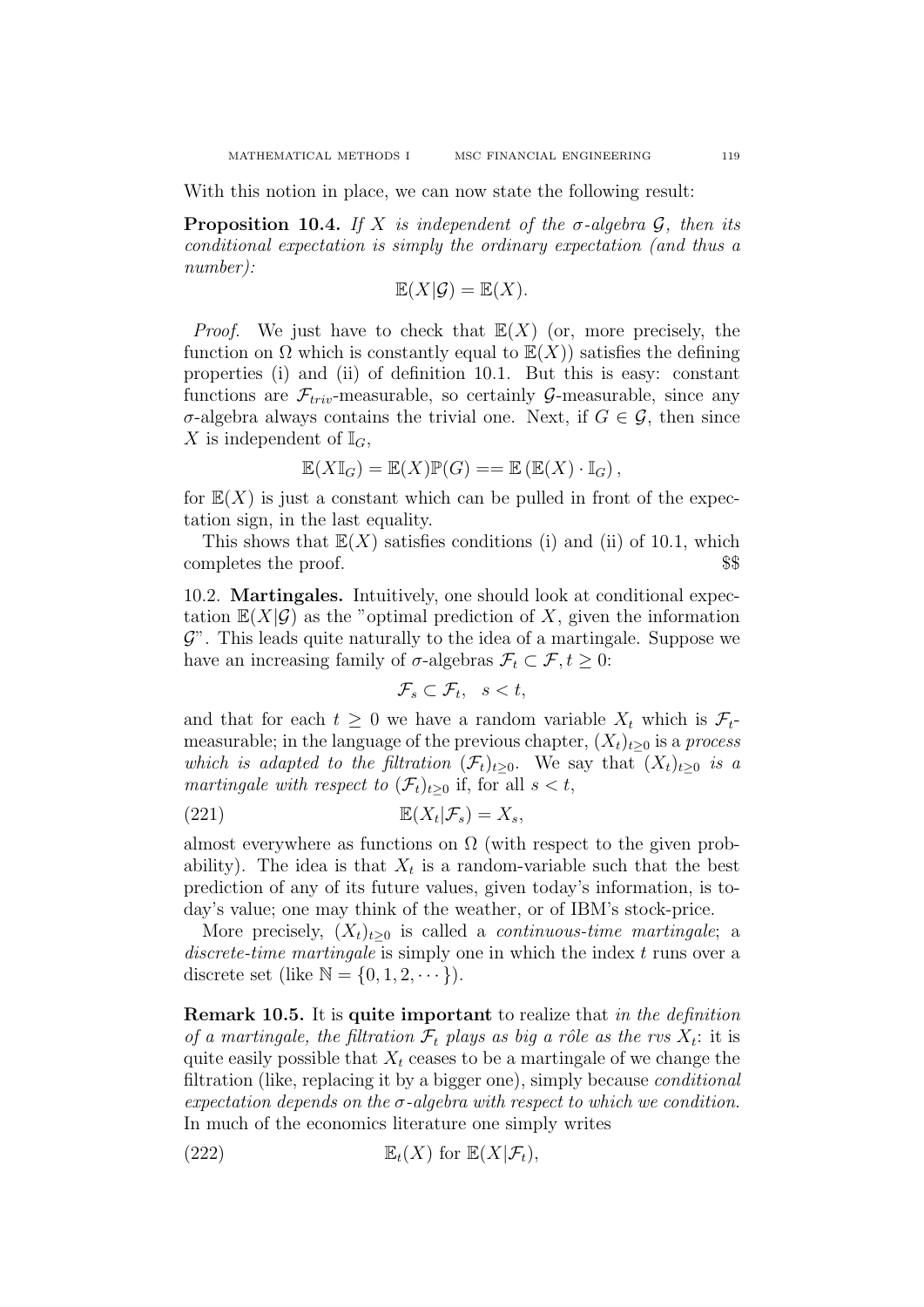specifying  $\mathcal{F}_t$  vaguely as "all information available at time t). Although we will sometimes also indulge in (222) (mainly since it saves time and typing-effort) it is actually very bad notation, if one does not clearly specify the context (that is, the  $\mathcal{F}_t$  one uses). One can easily imagine situations in Finance in which the information set makes a difference, e.g. when there is insider training.

A basic example of a martingale is Brownian motion: we will check this carefully in the next example.

**Example 10.6.** Let  $(W_t)_{t\geq0}$  be a Brownian motion on our given probability space  $(\Omega, \mathcal{F}, \mathbb{P})$ . If  $s < t$  then, since  $W_t - W_s$  is independent of  $\mathcal{F}^W_s$  (which, we recall, is the  $\sigma$ -algebra generated by all  $W_u$ 's for  $u \leq s$ ), we have that:

$$
\mathbb{E}(B_t|\mathcal{F}_s^W) = \mathbb{E}(W_s + (W_t - W_s)|\mathcal{F}_s^W)
$$
  
\n
$$
= \mathbb{E}(W_s|\mathcal{F}_s^W) + \mathbb{E}(W_t - W_s|\mathcal{F}_s^W)
$$
 (by prop. 10.2))  
\n
$$
= W_s + \mathbb{E}(W_t - W_s)
$$
 (by prop. 10.2 (ii) and prop. ??, resp.)  
\n
$$
= W_s
$$
 (since  $W_t - W_s$  has mean 0).

Hence  $(W_t)_{t\geq 0}$  is a martingale with respect to the filtration  $\mathcal{F}_t^W$ .

The processes introduced in this exercise are called  $Lévy-processes$ . Brownian motion is of course an example of such a process, but there are many others, including manu which are much more irregular than Brownian motion, having for example everywhere discontinuous sample paths.

10.3. Martingales and Ito-integrals. There are two important results here.

**Theorem 10.7.** Let  $(\mathcal{F}_t)_{t>0}$  be a filtration satisfying conditions (178) and (179) in subsection 8.3, and let  $f = (f_t)_{t>0}$  be an adapted process as in theorem 9.7  $(2^8)$ , so that the Ito-integrals

$$
I_t = \int_0^t f_s dW_s,
$$

are all well-defined. Then  $(I_t)_{t>0}$  is a martingale with respect to the given filtration  $\mathcal{F}_t)_{t\geq0}$ .

The idea of the proof is rather straightforward: one first checks the theorem in case the process of the  $f_t$ 's is simple, for which the result is practically true by definition, and one then derives it in general by taking limits. As usual with these matters, we skip the details, and refer to the literature.

In some sense, every martingale is an Ito-integral, provided it is a martingale with respect to a Brownian filtration. The precise formulation is as follows:

<sup>&</sup>lt;sup>28</sup>or, more generally, let  $f \in \mathcal{H}_t^2$  for all  $t \geq 0$ ; cf. (189)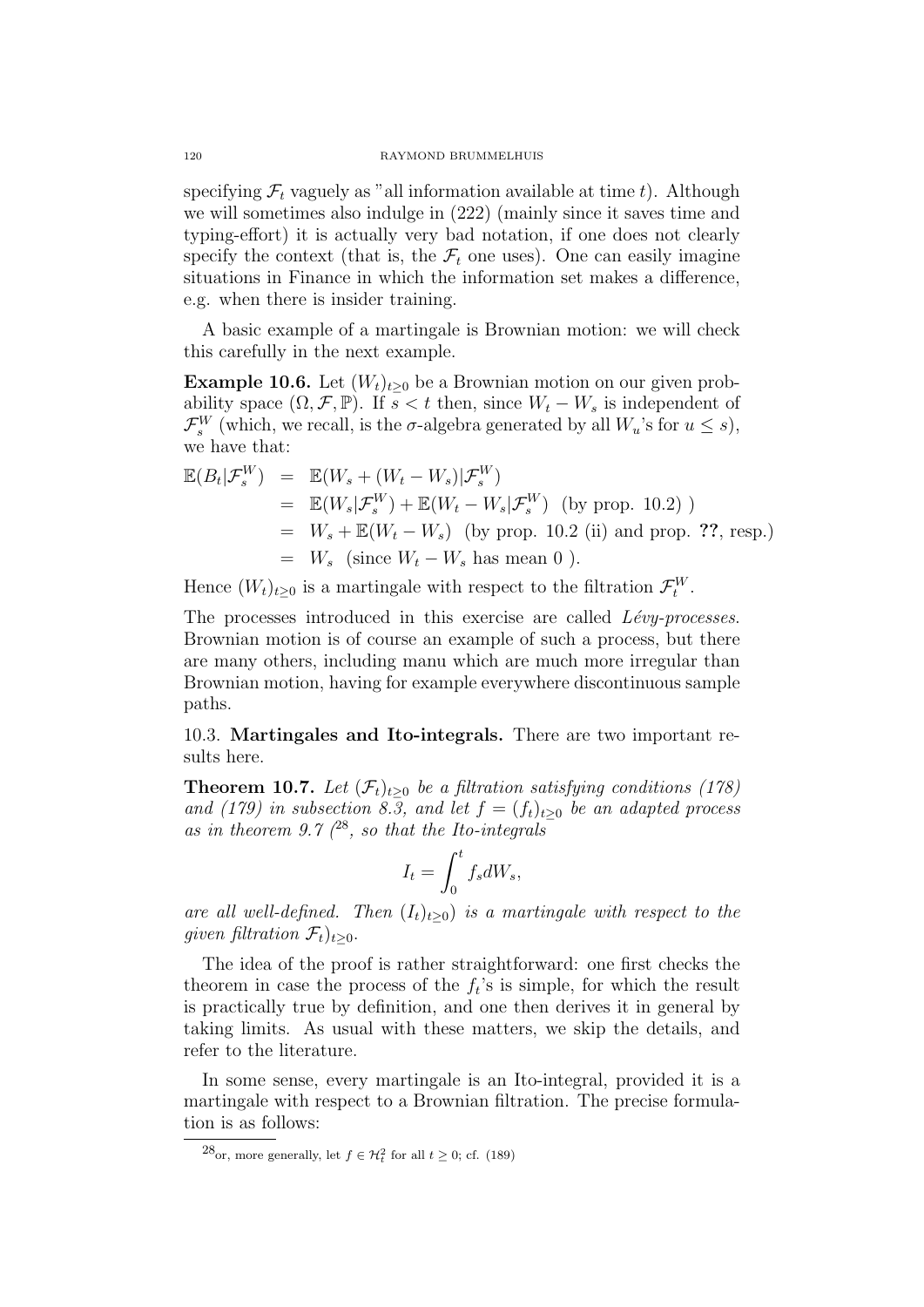**Theorem 10.8.** Let  $(X_t)_{t\geq0}$  be a martingale with respect to a Brownian filtration  $(\mathcal{F}_t^W)_{t\geq 0}$  (for a given Brownian motion  $(W_t)_{t\geq 0}$  on our probability space), such that the second moments  $\mathbb{E}(X_t^2)$  stay bounded on each bounded time-interval  $[0, T]$ . Then  $X_t$  can be written as an Ito-integral: there exists an adapted process  $(f_t)_{t\geq 0}$  such that with probability 1 on  $\Omega$ ,

$$
X_t(\omega) = X_0 + \int_0^t f_s(\omega) dW_s(\omega),
$$

The proof of this theorem is considerably more complicated; it is also non-constructive, in the sense that it does not provide an explicit description of  $f_t$ , but only shows that there exists one (based, in the final analysis,on an argument by contradiction). Nevertheless, it plays an important rôle in the martingale approach to Asset Pricing, as will be explained in Pricing II.

# 10.4. Exercises to Chapters 9 and 10.

Exercise 10.9. Which of the following stochastic integrals make sense? (a)

(b)  
\n
$$
\int_{0}^{1} (W_{t}^{2} + 2W_{t/2} + 1)dW_{t}.
$$
\n(c)  
\n
$$
\int_{1}^{1} W_{2t}dW_{t}.
$$
\n(d)  
\n
$$
\int_{0}^{1} W_{1/t}dW_{t}.
$$
\n(e)  
\n
$$
\int_{0}^{1} W_{2t}dt + \int_{0}^{1} W_{t/2}dW_{t}.
$$
\n(f)  
\n
$$
\int_{0}^{1} \frac{1}{\sqrt{W_{t}}}dW_{t}.
$$
\n(g)  
\n
$$
\int_{0}^{1} \frac{1}{W_{t}^{a}}dW_{t}.
$$
\n(f)  
\n
$$
\int_{0}^{1} \frac{1}{W_{t}^{a}}dW_{t}.
$$
\n(f)  
\n
$$
\int_{0}^{1} \frac{1}{t^{1/4}W_{t}^{1/4}}dW_{t}.
$$

 $\boldsymbol{0}$ 

t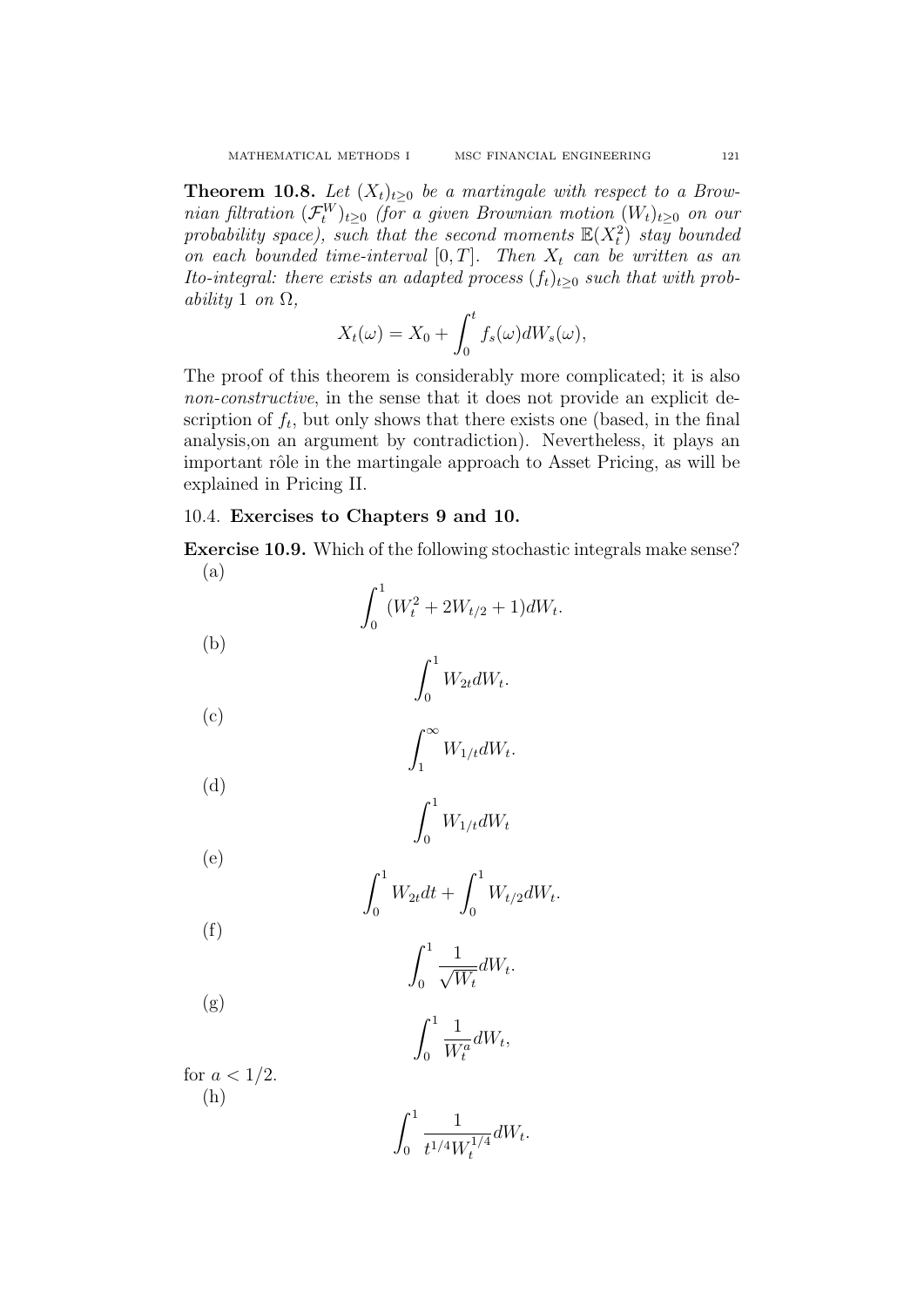Exercise 10.10. Argue, that the following repeated stochastic integral is well-defined:

$$
\int_0^t \left( \int_0^u dW_u \right) dW_v.
$$

Evaluate this integral.

Exercise 10.11. Show that

$$
\int_0^t W_s^2 dW_s = \frac{1}{3} W_t^3 - \int_0^1 W_s ds.
$$

For the next two exercises you might need the following result from Probability Theory:

**Theorem:** If  $Y_n$  is a sequence of Gaussian rv, and if  $Y_n \to Y$  in the sense that  $\mathbb{E}(Y_n - Y)^2$   $\to$  0, then the limit Y is also Gaussian.

This can in fact be proved using characteristic functions.

Exercise 10.12. This question studies the integral

$$
X_t = \int_0^t W_s ds.
$$

- (a) Argue that  $X_t$  is a Gaussian random variable.
- (b) Compute it's mean and variance.

**Exercise 10.13.** Let  $g = g(t)$  be a function of t only, which is for example continuous (or, as a weaker condition, for which  $\int_0^t g(s)^2 ds$ stays finite, for all  $t$ ). Define  $I_t$  by:

$$
I_t = \int_0^t g(s)dW_s.
$$

(a) Show that  $I_t$  is a Gaussian variable of mean 0, and variance:

$$
f(t) = \int_0^t g(s)^2 ds.
$$

Now suppose that  $g(s) \neq 0$  a.e., so that the function  $t \to \sigma(t)^2$  is strictly increasing, and therefore invertible.

We now define a new process,  $W_u$ , by:

$$
\widetilde{W}_u = X_t \text{ if } u = f(t).
$$

(b) Prove that  $\widetilde{W}_u|_{u>0}$  is a (new) Brownian motion. Significance of this exercise: Clearly,

$$
X_t = \widetilde{W}_{f(t)},
$$

and we say that  $X_t$  is obtained from the Brownian motion  $W_t$  by a time-change  $t \to f(t)$ . This can be generalized to stochastic, adapted, integrands  $g_t = g(t, \omega)$ , and to solutions of SDE's.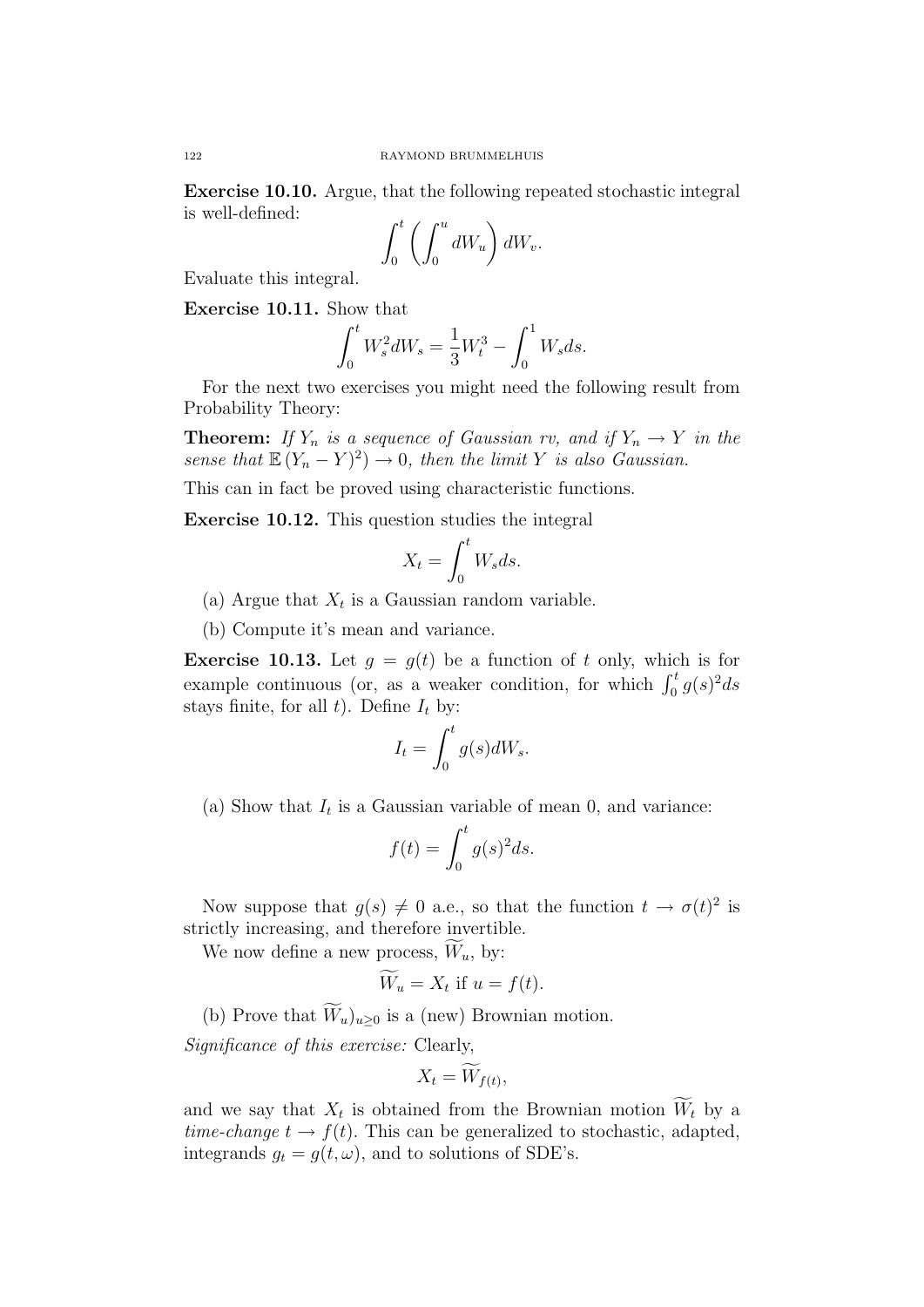**Exercise 10.14.** Take  $\Omega = \mathbb{R}, \mathcal{F} = \mathcal{B}(\mathbb{R})$ , and  $\mathbb{P}$  a probability-measure defined by a probability-density  $f$ , via:

$$
\mathbb{P}(F) = \int_{F} f(x)dx, \quad F \in \mathbb{R} \text{ qa Borel set.}
$$

In particular,

$$
\mathbb{P}\left((a,b]\right) = \int_a^b f(x)dx.
$$

(a) Let G be the  $\sigma$ -algebra generated by all subintervals  $(n, n + 1]$ .  $n \in \mathbb{N}$  (draw these on the line!). Check that G is exactly the collection of all unions of such intervals.

(b) Proof that  $X : \Omega = \mathbb{R} \to \mathbb{R}$  is  $\mathcal{G}$ -measurable precisely when X is constant on each of the intervals  $(n, n+1]$  (basically because these are the smallest elements of  $\mathcal{G}$ ).

(c) Now let  $X : \mathbb{R} \to \mathbb{R}$  be an arbitrary random variable, that is, an arbitrary  $\mathcal{B}(\mathbb{R})$ -measurable function. Show that  $\mathbb{X}|\mathcal{G}$  is given by:

$$
\mathbb{E}(X|\mathcal{G})(x) = \frac{1}{\mathbb{P}((n, n+1])} \int_n^{n+1} X(y)f(y)dy, \text{ if } x \in (n, n+1] ;
$$

that is,  $\mathbb{E}(X|\mathcal{G})$  is, on  $(n, n+1]$ , constantly equal to the average (with respect to the given probability-measure) of X on  $(n, n+1]$ .

**Exercise 10.15.** Suppose that  $(X_t)_{t>0}$  is a stochastic process such that:

- $X_t$  has mean 0:  $\mathbb{E}(X_t) = 0$ ,
- $X_t$  has what is called *independent increments*, meaning that if  $u \leq s < t$ , then  $X_t - X_s$  is independent of  $X_u$ .

Let  $\mathcal{F}_t^X$  be the filtration generated by the process  $X_t$ :

$$
\mathcal{F}_t^X = \mathcal{F}\left(X_u^{-1}((a,b)): u \le t, a, b \in \mathbb{R}\right).
$$

(Compare the definition of a Brownian filtration.) Show that  $X_t, t \geq 0$ is a martingale with respect to  $\mathcal{F}_t^X$ .

(Hint: copy the argument of the example 10.6.)

Exercise 10.16. Consider an Ito-process:

$$
dX_t = a_t dt + \sigma_t dW_t.
$$

(a) Show that  $X_t$  will not be a martingale (w.r.t. the natural Brownian filtration), unless  $a_t = 0$ , for all t.

(b) Define the new process  $M_t$  by:

$$
M_t = \exp\left(-\int_0^t h_s dW_s - \frac{1}{2} \int_0^t h_t^2 dt\right).
$$

Show that  $M_t$  is a martingale.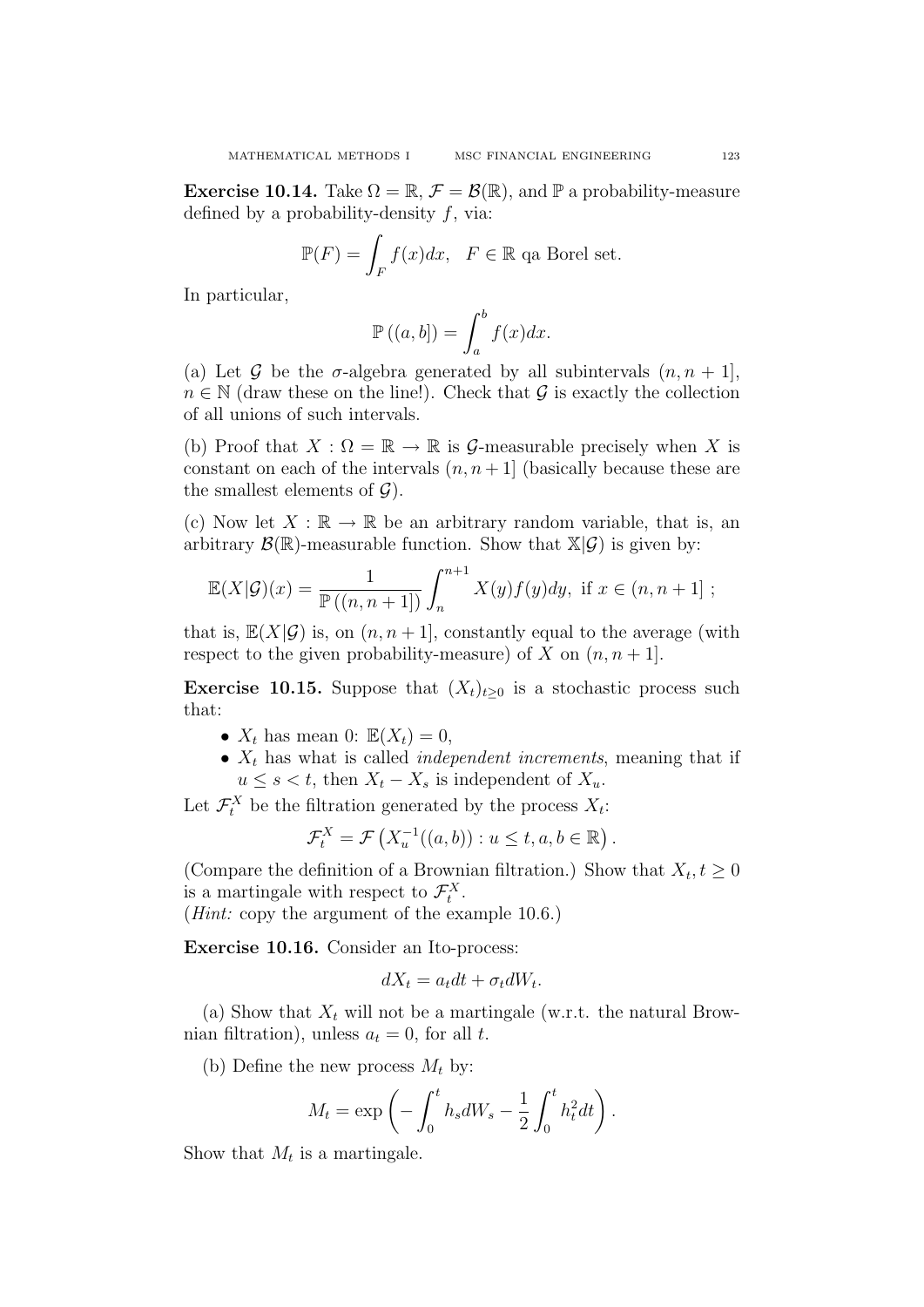(*Hint*: write  $M_t$  as  $M_t = \exp(Y_t)$  for a suitable process  $Y_t$ , and compute  $dM_t$  using Ito's lemma; show that  $dM_t = -h_t M_t dW_t$ , and use a result from the course).

(c) Show that if we choose  $h_t = a_t/\sigma_t$ , then  $X_t M_t$  is also a martingale, by proving that:

$$
d(X_t M_t) = (\sigma_t - h_t X_t) M_t dW_t.
$$

So we can change Ito-processes which aren't martingales into ones which are! This is intimately connected with Girsanov's theorem and risk-neutral pricing, as we will see in Pricing II. The next exercise gives the flavor:

## Exercise 10.17. Let

$$
dS_t = \mu S_t dt + \sigma S_t dW_t.
$$

be a geometric Brownian motion representing for example an asset price.

(a) Let  $Z_t = e^{-rt}S_t$ , the discounted price process. Determine an SDE for  $Z_t$ .

(b) Find a martingale process  $M_t$  such that  $Z_t M_t$  is also a martingale.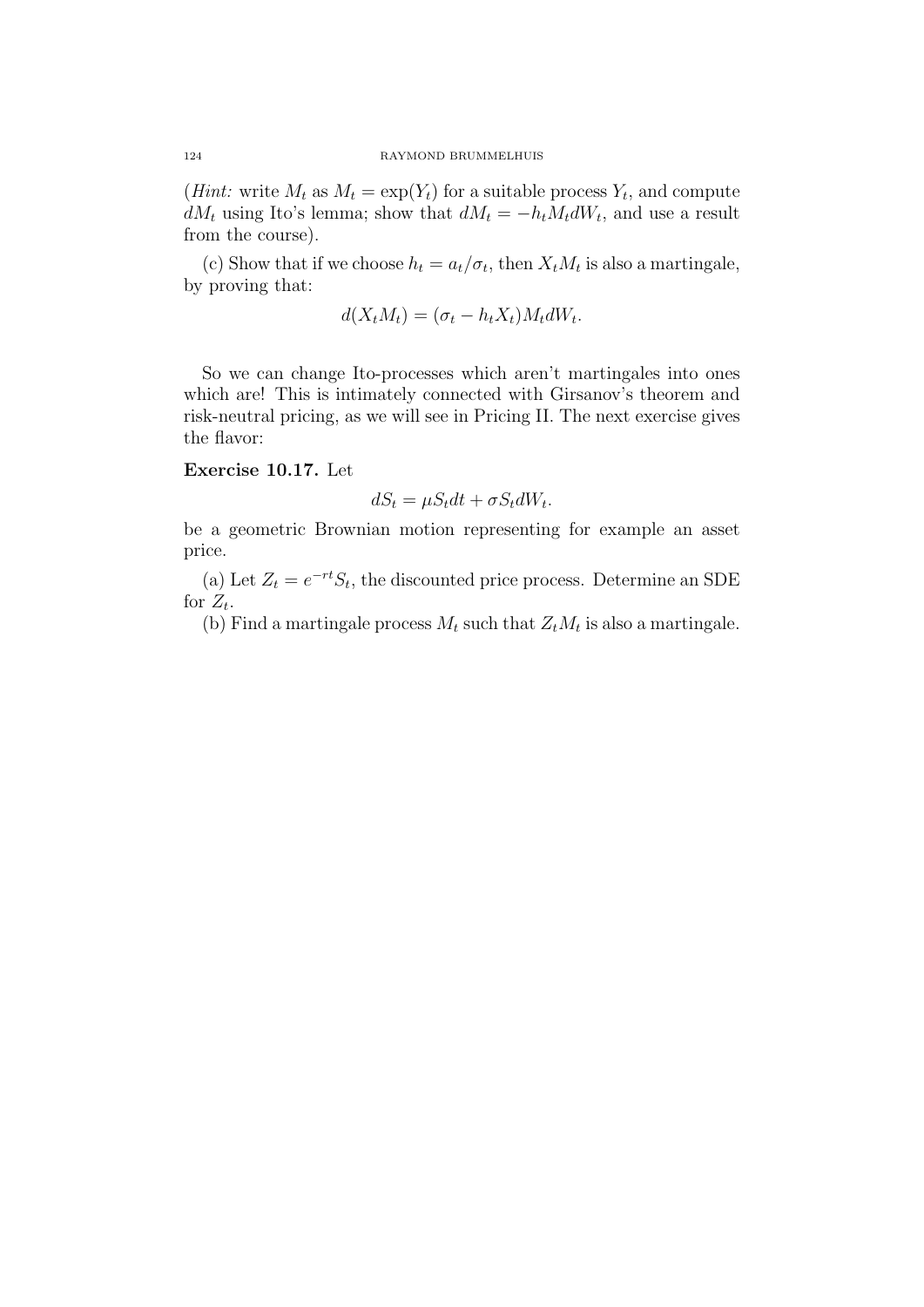#### 11. Feynman-Kac revisited

We will now prove the general case of the Feynman-Kac formula. for a partial differential equation whose 0-th order term may be nonconstant. The general type of partial differential equation one encounters in derivative pricing has the following form:

(223) 
$$
\frac{\partial V}{\partial t} + \frac{\sigma(x,t)^2}{2} \frac{\partial^2 V}{\partial x^2} + a(x,t) \frac{\partial V}{\partial x} - c(x,t) V = 0.
$$

We wish to solve this equation for  $t < T$ , with a (final) boundary condition :

$$
(224) \t\t\t V(x,T) = F(x),
$$

where  $F(x)$  is a given function.

Example 11.1. The Black and Scholes valuation equation, where, as usual, we let " $S$ " designate the independent variable, instead of " $x$ " ( $S$ represents the risky asset's value on which the option is written) :

(225) 
$$
\frac{\partial V}{\partial t} + \frac{\sigma^2 S^2}{2} \frac{\partial^2 V}{\partial S^2} + rS \frac{\partial V}{\partial x} - rV = 0.
$$

We see that:

- $a(S, t) = rS$ , r a constant,
- $\sigma(S, t) = \sigma S$ ,  $\sigma$  a constant,
- $c(S, t) = r$ , constant,

and that  $V(S,T) = F(S)$  is the final pay-off:

- $F(S) = \max(S X, 0)$  for a European call with strike X.
- $F(S) = \max(X S, 0)$  for a European put with strike X.

Example 11.2. The bond-pricing equation for a maturity T-bond in the Vasicek model for the short interest rate is of the form:

(226) 
$$
\frac{\partial P}{\partial t} + \frac{\sigma^2}{2} \frac{\partial^2 P}{\partial r^2} + \alpha (\theta - r) \frac{\partial P}{\partial r} - rP = 0.
$$

Here  $P = P(r, t)$  is a function of time t and of the short rate r (which now is the *variable*, and not a constant as in the previous example), and we are looking for a solution for time  $t < T$  satisfying, at  $t = T$ . the boundary condition

$$
P(r,T) = 1,
$$

the promised pay-off of the bond at maturity. We see that now (replacing " $x$ " by " $r$ "):

- $a(r, t) = \alpha(\theta r)$ ,
- $\sigma(r, t) = \sigma$ , a constant,
- $c(r, t) = r$ , which is now a *function*, and
- $F(r) = 1$ .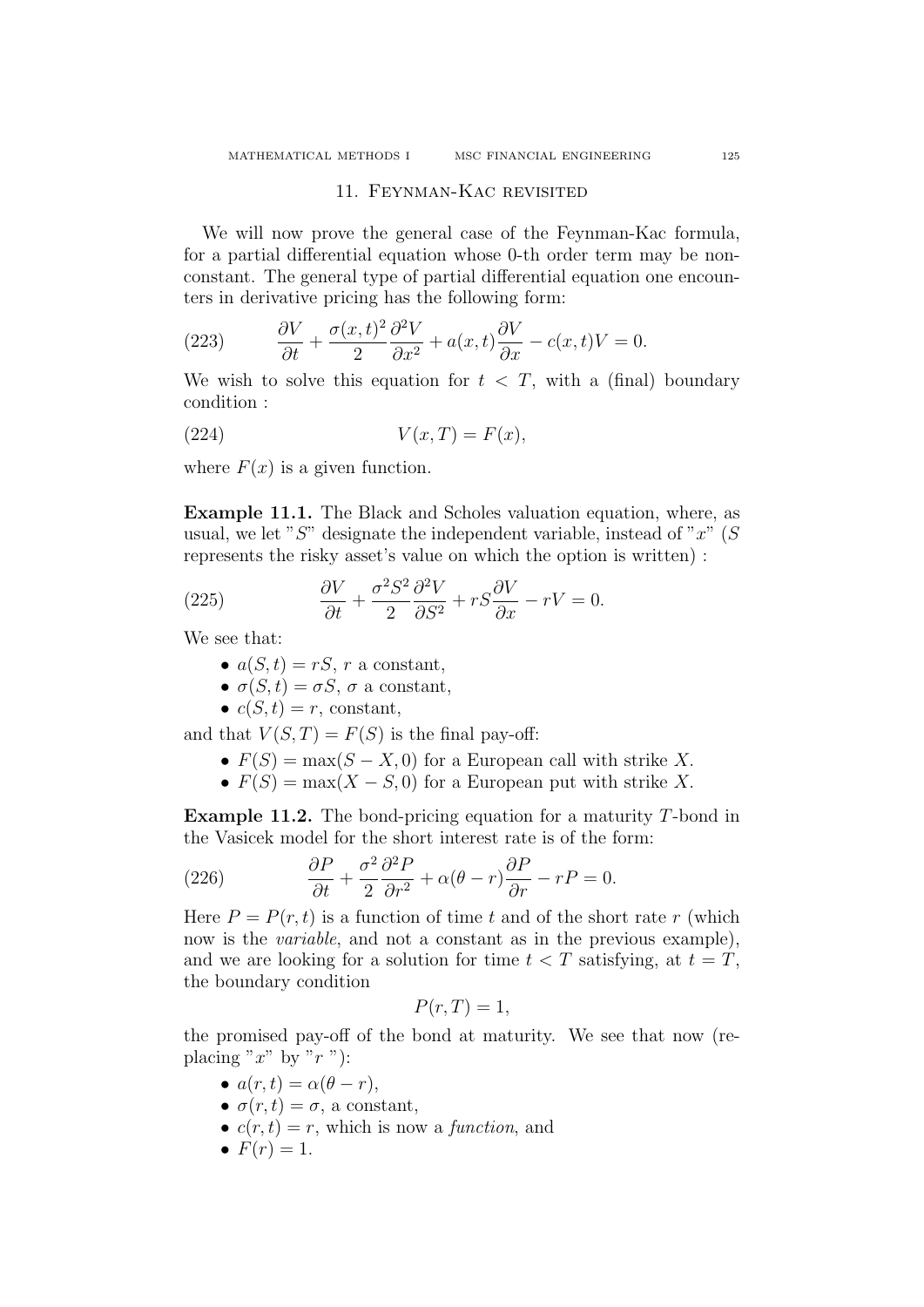The Feynman-Kac formula enables one to write the solution of (223) as an expectation :

**Theorem 11.3.** (Feynman-Kac): Let  $V = V(x,t)$  satisfy (223) and (224). Then :

(227) 
$$
V(\hat{X}_t, t) = \mathbb{E}\left(\exp\left(-\int_t^T c(\hat{X}_u, u) du\right) F(\hat{X}_T) | \mathcal{F}_t^W\right),
$$

where  $\hat{X}_t$  is a solution of the Stochastic Differential Equation :

(228) 
$$
d\hat{X}_t = a(\hat{X}_t, t)dt + \sigma(\hat{X}_t, t)dW_t, \ t \ge 0.
$$

*Proof.* Let  $(\hat{X}_t)_t$  satisfy (228). We compute

$$
d_u V(\hat{X}_u, u).
$$

By Ito's lemma, this equals:

$$
\frac{\partial V}{\partial u}((\hat{X}_u, u)du + \frac{\partial V}{\partial x}((\hat{X}_u, u)d\hat{X}_u + \frac{1}{2}\frac{\partial^2 V}{\partial x^2}((\hat{X}_u, u)(d\hat{X}_u)^2).
$$

Using (228) and Ito's multiplication rules :

$$
(dW_u)^2 = du, \ dW_u du = (du)^2 = 0,
$$

we easily find that :

$$
d_u V(\hat{X}_u, u) = \left( \frac{\partial V}{\partial u} + \frac{\sigma(\hat{X}_u, u)^2}{2} \frac{\partial^2 V}{\partial x^2} + a(\hat{X}_u, u) \frac{\partial V}{\partial x} \right) du + \sigma(\hat{X}_u, u) dW_u,
$$

all derivatives of V evaluated in  $(\hat{X}_u, u)$ . Since, by hypothesis, V satisfies the PDE (223), this equals :

$$
d_u V(\hat{X}_u, u) = c((\hat{X}_u, u)V((\hat{X}_u, u)du + \sigma(\hat{X}_u, u)dW_u).
$$

To get rid of the first term on the right hand side, we consider the auxiliary function :

$$
w(\hat{X}_t, t) := V(\hat{X}_t, t) e^{-\int_0^t c((\hat{X}_u, u) du)}.
$$

Then

$$
d_t w(\hat{X}_t, t) = \left( d_t V(\hat{X}_t, t) - c(\hat{X}_t, t) \right) e^{-\int_0^t c((\hat{X}_u, u) du)}
$$
  
=  $f_t dW_t$ ,

where

$$
f_t = \sigma(\hat{X}_t, t) e^{-\int_0^t c((\hat{X}_u, u) du)}.
$$

Integrating from  $t$  to  $T$ , we find that :

$$
w(\hat{X}_T, T) - w(\hat{X}_t, t) = \int_t^T f_u dW_u.
$$

We will now take conditional expectations with respect to the natural Brownian filtration. To simplify the notations, we will simply write

$$
\mathbb{E}_t(X) \text{ for } \mathbb{E}(X|\mathcal{F}_t^W),
$$